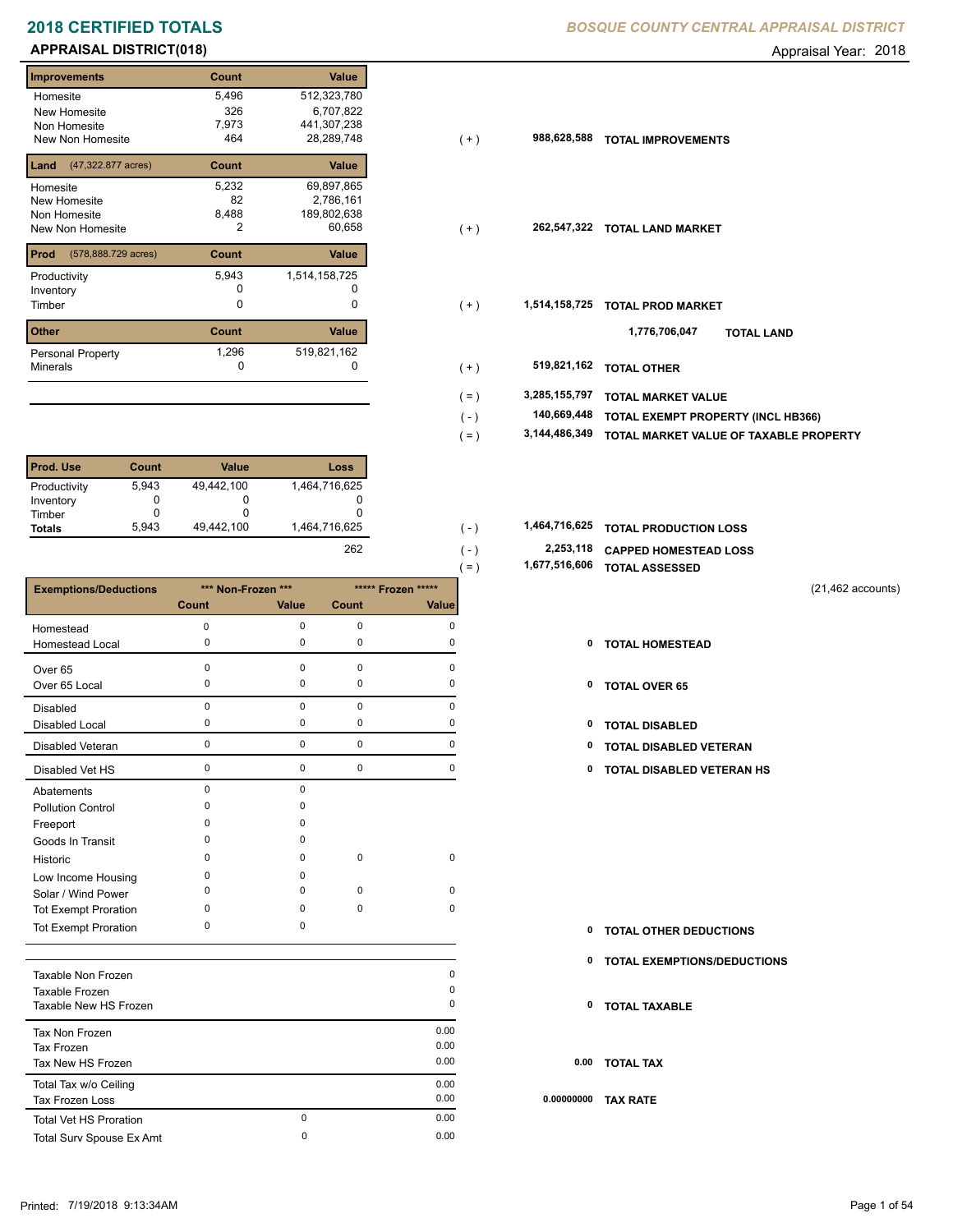**APPRAISAL DISTRICT(018)** Appraisal Year: 2018

|                                     | Count          | <b>Market</b> | Land                    | Prod         | Improvement | New Hs       | Personal    | <b>Mineral</b> | Exempt       |
|-------------------------------------|----------------|---------------|-------------------------|--------------|-------------|--------------|-------------|----------------|--------------|
| A1 - REAL, RES, SINGLE FAMILY       | 4,616          | 402,006,670   | 65,906,256              | $\mathbf 0$  | 336,099,914 | 1,795,818    | 500         | $\mathbf 0$    | 535,749      |
| A2 - REAL, RES, MOBILE HOME         | 601            | 18,696,235    | 8,123,996               | 0            | 10,572,239  | 108,281      | $\mathbf 0$ | $\mathbf 0$    | $\mathbf 0$  |
| A3 - MISC IMPR ON C CODED LOTS      | 479            | 3,989,747     | 123,625                 | 0            | 3,866,122   | 4,061        | 0           | 0              | 53,815       |
| <b>TOTAL</b>                        | 5,696          | 424,692,652   | 74,153,877              | $\mathbf 0$  | 350,538,275 | 1,908,160    | 500         | $\mathbf 0$    | 589,564      |
| B                                   | Count          | <b>Market</b> | Land                    | Prod         | Improvement | New Hs       | Personal    | <b>Mineral</b> | Exempt       |
| B1 - REAL, MULTI FAMILY RES, APT    | 8              | 778,820       | 133,001                 | 0            | 645,819     | $\mathbf 0$  | $\mathbf 0$ | $\mathbf 0$    | 0            |
| B <sub>2</sub> - DUPLEX             | 30             | 2,246,261     | 261,050                 | 0            | 1,985,211   | 0            | $\mathbf 0$ | 0              | 0            |
| <b>B3 - TRIPLEX</b>                 | $\overline{2}$ | 264,812       | 12,602                  | 0            | 252,210     | 0            | $\mathbf 0$ | $\mathbf 0$    | 0            |
| <b>B4 - FOURPLEX</b>                | 14             | 1,959,298     | 170,523                 | 0            | 1,788,775   | 0            | 0           | 0              | 0            |
| <b>TOTAL</b>                        | 54             | 5,249,191     | 577,176                 | $\mathbf 0$  | 4,672,015   | $\mathbf{0}$ | $\mathbf 0$ | $\mathbf 0$    | $\mathbf{0}$ |
| c                                   | Count          | <b>Market</b> | Land                    | Prod         | Improvement | New Hs       | Personal    | <b>Mineral</b> | Exempt       |
| C1 - VACANT URBAN RES LTS/TRACTS    | 675            | 4,933,879     | 4,776,951               | 0            | 156,928     | $\mathbf 0$  | $\mathbf 0$ | $\mathbf 0$    | 65,782       |
| C2 - VACANT COMM LTS/TRS/PARCELS    | 50             | 774.516       | 774,516                 | 0            | 0           | 0            | $\mathbf 0$ | $\Omega$       | $\mathbf 0$  |
| C3 - VACANT RURAL LOT/TR IN LAKE AI | 1,187          | 11,108,739    | 10,984,480              | 0            | 124,259     | 0            | $\mathbf 0$ | $\mathbf 0$    | 15,148       |
| C4 - VACANT RURAL TRACTS/LOTS       | 382            | 10,863,210    | 9,871,142               | $\mathbf 0$  | 992,068     | 48,749       | 0           | 0              | 0            |
| <b>TOTAL</b>                        | 2,294          | 27,680,344    | 26,407,089              | $\mathbf 0$  | 1,273,255   | 48,749       | $\mathbf 0$ | $\mathbf 0$    | 80,930       |
| D                                   | Count          | <b>Market</b> | Land                    | Prod         | Improvement | New Hs       | Personal    | <b>Mineral</b> | Exempt       |
| D1 - QUALIFIED AG LAND              | 5,957          | 1,514,223,726 | 1,514,223,726           | 49,373,700   | $\mathbf 0$ | $\mathbf 0$  | $\mathbf 0$ | $\mathbf 0$    | $\Omega$     |
| D2 - FARM/RANCH IMPR ON QUAL AG L   | 1,790          | 31,448,201    | 2,163,494               | 66,949       | 29,284,707  | 3,165        | 0           | 0              | 997,273      |
| <b>TOTAL</b>                        | 7,747          | 1,545,671,927 | 1,516,387,220           | 49,440,649   | 29,284,707  | 3,165        | $\mathbf 0$ | $\mathbf 0$    | 997,273      |
| E.                                  | Count          | <b>Market</b> | Land                    | Prod         | Improvement | New Hs       | Personal    | <b>Mineral</b> | Exempt       |
| E1 - RES IMPR ON ACREAGE            | 3,109          | 468,446,139   | 40,419,472              | $\mathbf 0$  | 428,026,667 | 7,086,070    | $\mathbf 0$ | $\mathbf 0$    | 536,451      |
| E2 - MOBILE HOME ON ACREAGE         | 502            | 17,774,850    | 6,697,919               | 0            | 11,076,931  | 306,418      | $\mathbf 0$ | $\mathbf 0$    | 222,034      |
| E3 - OTHER/MISC IMPR ON ACREAGE     | 274            | 5,152,089     | 140,279                 | 0            | 5,011,810   | 120,324      | 0           | 0              | 194,432      |
| E4 - NON-QUALIFIED AG LAND          | 903            | 41,890,104    | 41,319,385              | 1,451        | 570,719     | 0            | $\mathbf 0$ | 0              | 131,599      |
| <b>TOTAL</b>                        | 4,788          | 533,263,182   | 88,577,055              | 1,451        | 444,686,127 | 7,512,812    | $\mathbf 0$ | $\mathbf 0$    | 1,084,516    |
| F                                   | Count          | <b>Market</b> | Land                    | Prod         | Improvement | New Hs       | Personal    | <b>Mineral</b> | Exempt       |
| F1 - REAL, COMM/RETAIL & SVC BUS PF | 577            | 61,008,911    | 13,066,399              | $\pmb{0}$    | 47,942,512  | $\mathbf 0$  | $\mathbf 0$ | 0              | 869,408      |
| F2 - REAL, IND MFG & PROC BUS PROP  | 42             | 12,920,199    | 3,414,726               | 0            | 9,505,473   | 0            | 0           | 0              | 0            |
| <b>TOTAL</b>                        | 619            | 73,929,110    | 16,481,125              | $\mathbf{0}$ | 57,447,985  | $\mathbf{0}$ | 0           | 0              | 869,408      |
| J                                   | Count          | <b>Market</b> | Land                    | Prod         | Improvement | New Hs       | Personal    | <b>Mineral</b> | Exempt       |
| J1 - WATER SYSTEMS, REAL & PP       | 34             | 1,817,815     | 150,335                 | 0            | 48,360      | $\mathbf 0$  | 1,619,120   | 0              | 17,118       |
| J2 - GAS DIST SYSTEM, REAL & PP     | 22             | 3,843,444     | 65,997                  | 0            | 1,955,817   | 0            | 1,821,630   | 0              | 0            |
| J3 - ELECTRIC CO, REAL & PP         | 81             | 141,483,780   | 618,343                 | 0            | 849,477     | 0            | 140,015,960 | 0              | 0            |
| J4 - TELEPHONE CO, REAL & PP        | 90             | 6,796,433     | 242,833                 | 0            | 414,674     | 0            | 6,138,926   | 0              | 1,606        |
| J5 - RAILROADS, REAL & PP           | 19             | 41,348,949    | 199,693                 | 0            | 295         | 0            | 41,148,961  | 0              | 0            |
| J6 - PIPELINES, REAL & PP           | 33             | 41,098,449    | 131,047                 | 0            | 15,682      | 0            | 40,951,720  | 0              | 0            |
| J7 - CABLE TV, REAL & PP            | 31             | 500,892       | 17,477                  | 0            | 2,605       | 0            | 480,810     | 0              | 130          |
| J8 - OTHER (DESCRIBE)               | $\overline{2}$ | 19,801,810    | 0                       | 0            | $\mathbf 0$ | 0            | 19,801,810  | 0              | 0            |
| <b>TOTAL</b>                        | 312            | 256,691,572   | 1,425,725               | 0            | 3,286,910   | $\mathbf 0$  | 251,978,937 | $\mathbf 0$    | 18,854       |
| L.                                  | Count          | <b>Market</b> | Land                    | Prod         | Improvement | New Hs       | Personal    | <b>Mineral</b> | Exempt       |
| L1 - PERSONAL, COMM/RETAIL BUS PR   | 1,009          | 37,923,527    | 0                       | $\pmb{0}$    | $\mathbf 0$ | $\mathbf 0$  | 37,923,527  | 0              | 21,543       |
| L2 - PERSONAL, IND/MFG BUS PROP     | 42             | 229,058,326   | 0                       | 0            | 0           | 0            | 229,058,326 | 0              | 0            |
| <b>TOTAL</b>                        | 1,051          | 266,981,853   | $\mathbf 0$             | 0            | $\mathbf 0$ | $\mathbf 0$  | 266,981,853 | 0              | 21,543       |
| $\mathsf{M}\xspace$                 | Count          | Market        | Land                    | Prod         | Improvement | New Hs       | Personal    | <b>Mineral</b> | Exempt       |
| M1 - MOBILE HOME (ON NON-OWNED L    | 801            | 12,004,206    | $\mathsf{O}\phantom{0}$ | 0            | 12,004,206  | 21,097       | $\mathbf 0$ | 0              | 4,422        |
| <b>TOTAL</b>                        | 801            | 12,004,206    | $\mathbf 0$             | $\mathbf 0$  | 12,004,206  | 21,097       | $\mathbf 0$ | $\mathbf 0$    | 4,422        |
| $\mathbf{o}$                        | Count          | Market        | Land                    | Prod         | Improvement | New Hs       | Personal    | <b>Mineral</b> | Exempt       |

Printed: 7/19/2018 9:13:34AM Page 2 of 54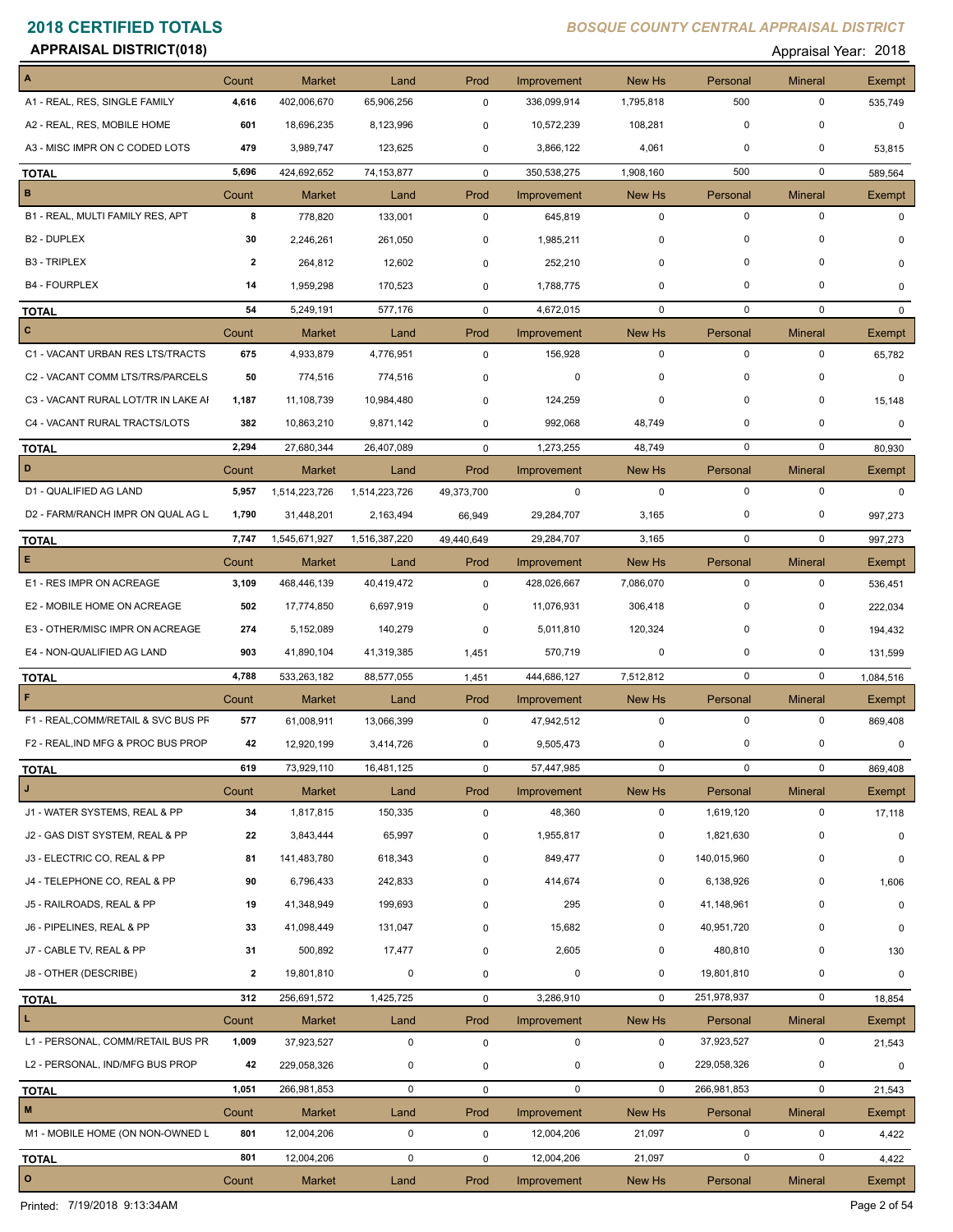| <b>APPRAISAL DISTRICT(018)</b>      |              |               |               |             |             |             |             |                | Appraisal Year: 2018 |
|-------------------------------------|--------------|---------------|---------------|-------------|-------------|-------------|-------------|----------------|----------------------|
| 01 - REAL, IMPRV SFR INVENTORY      | $\mathbf{1}$ | 13,810        | 13,426        | $\mathbf 0$ | 384         | $\mathbf 0$ | $\mathbf 0$ | 0              |                      |
| 03 - REAL, VACANT LOTS (INV FOR SFF | 116          | 1,456,057     | 1,456,057     | $\pmb{0}$   | 0           | 0           | 0           | 0              | <sup>0</sup>         |
| <b>TOTAL</b>                        | 117          | 1,469,867     | 1,469,483     | $\mathbf 0$ | 384         | $\mathbf 0$ | $\mathbf 0$ | 0              | $\Omega$             |
| s.                                  | Count        | <b>Market</b> | Land          | Prod        | Improvement | New Hs      | Personal    | <b>Mineral</b> | Exempt               |
| S - SPECIAL INVENTORY               | 6            | 558,467       | $\mathbf 0$   | $\mathsf 0$ | $\mathbf 0$ | $\mathbf 0$ | 558,467     | 0              | $\Omega$             |
| <b>TOTAL</b>                        | 6            | 558,467       | $\mathbf 0$   | $\mathbf 0$ | $\mathbf 0$ | $\mathbf 0$ | 558,467     | 0              | $\Omega$             |
| X                                   | Count        | <b>Market</b> | Land          | Prod        | Improvement | New Hs      | Personal    | <b>Mineral</b> | Exempt               |
| X1 - SCHOOLS                        | $\mathbf{2}$ | 3,500         | 3,500         | $\mathbf 0$ | 0           | $\mathbf 0$ | 0           | 0              | 3,500                |
| X2 - RELIGIOUS ORGANIZATION         |              | 39,409        | 0             | $\mathbf 0$ | 39,409      | 0           | 0           | 0              | 46,284               |
| X3 - FED & STATE GOV                | 1            | 500           | 500           | $\mathbf 0$ | $\mathbf 0$ | 0           | 0           | 0              | 500                  |
| X4 - CHARITABLE ORGANIZATIONS       | 1            | 58,064        | 0             | $\mathbf 0$ | 58,064      | 0           | 0           | 0              | 65,264               |
| XB - BPP UNDER \$500 [11.145]       | 21           | 4,405         | 0             | $\mathbf 0$ | $\Omega$    | 0           | 4,405       | 0              | 4,405                |
| XE - CHAR HOUS DVLP ORG [11.182]    | 14           | 3,739,779     | 198,372       | $\mathbf 0$ | 3,541,407   | 0           | 0           | 0              | 3,739,779            |
| XG - PRIMARILY CHARITABLE [11.184]  | $\mathbf{1}$ | 197,242       | 4,025         | $\mathbf 0$ | 193,217     | 0           | 0           | 0              | 197,242              |
| XI - YOUTH DEVELOPMENT [11.19]      | 5            | 4,606,742     | 560,653       | 0           | 4,046,089   | 0           | 0           | 0              | 4,606,742            |
| XL - ECONOMIC DEVELOPMENT [11.231   | $\mathbf{1}$ | 69,568        | 7,040         | 0           | 62,528      | 0           | 0           | 0              | 69,568               |
| XR - NONPROFIT WATER [11.30]        | 37           | 839,030       | 266,574       | $\mathbf 0$ | 275,456     | 0           | 297,000     | 0              | 839,030              |
| XV - OTHER EXEMPTIONS               | 573          | 127,394,931   | 50,176,377    | 0           | 77,218,554  | 0           | $\mathbf 0$ | 0              | 127,430,624          |
| <b>TOTAL</b>                        | 657          | 136,953,170   | 51,217,041    | $\mathbf 0$ | 85,434,724  | $\mathbf 0$ | 301,405     | 0              | 137,002,938          |
| <b>ALL PTD TOTAL</b>                | 21,462       | 3,285,155,797 | 1,776,706,047 | 49,442,100  | 988,628,588 | 9,493,983   | 519,821,162 | $\mathbf 0$    | 140,669,448          |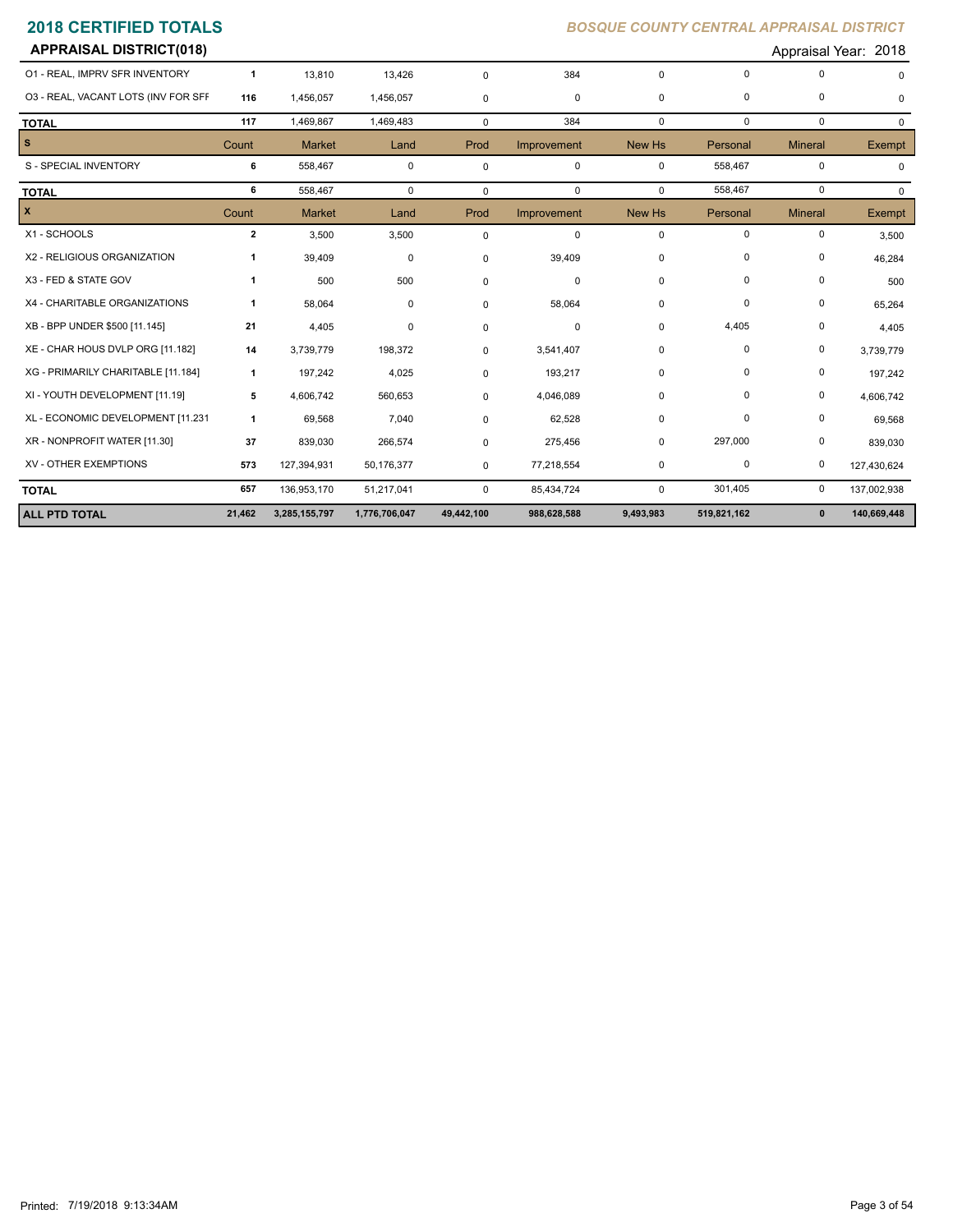## **BOSQUE COUNTY(GBQ) Appraisal Year: 2018**

## **Improvements Count Value Homesite** New Homesite Non Homesite New Non Homesite **TOTAL 1999**  5,496 512,323,780 326 6,707,822 2,786,161 82 7,973 441,307,238  $28,289,748$ **Land** (47,322.877 acres) **Count Value** Homesite New Homesite Non Homesite 5,232 69,897,865 8,488 189,802,638 **Prod Count Value** (578,888.729 acres) Productivity 1,514,158,725 5,943 Inventory 0 0 **Other Count Value** Minerals Personal Property 1,296 1,162 519,821,162<br>0

| l Prod. Use   | Count | Value      | Loss          |
|---------------|-------|------------|---------------|
| Productivity  | 5,943 | 49,442,100 | 1,464,716,625 |
| Inventory     |       |            |               |
| Timber        |       |            |               |
| <b>Totals</b> | 5.943 | 49.442.100 | 1,464,716,625 |

|                              |                |                    |             |                    | $=$ ) | 1, 6, 7, 535, 779 | <b>TOTAL ASSESSED</b>         |                      |
|------------------------------|----------------|--------------------|-------------|--------------------|-------|-------------------|-------------------------------|----------------------|
| <b>Exemptions/Deductions</b> |                | *** Non-Frozen *** |             | ***** Frozen ***** |       |                   |                               | $(21, 462$ accounts) |
|                              | Count          | Value              | Count       | <b>Value</b>       |       |                   |                               |                      |
| Homestead                    | $\Omega$       | $\Omega$           | $\mathbf 0$ | $\Omega$           |       |                   |                               |                      |
| Homestead Local              | 0              | 0                  | 0           | 0                  |       | 0                 | <b>TOTAL HOMESTEAD</b>        |                      |
| Over 65                      | $\Omega$       | $\Omega$           | 0           | O                  |       |                   |                               |                      |
| Over 65 Local                | 0              | 0                  | 0           |                    |       | 0                 | <b>TOTAL OVER 65</b>          |                      |
| <b>Disabled</b>              | $\mathbf 0$    | $\Omega$           | $\mathbf 0$ | O                  |       |                   |                               |                      |
| <b>Disabled Local</b>        | 0              | 0                  | 0           |                    |       | 0                 | <b>TOTAL DISABLED</b>         |                      |
| Disabled Veteran             | 116            | 943,813            | 100         | 1,022,629          |       | 1,966,442         | TOTAL DISABLED VETERAN        |                      |
| Disabled Vet HS              | 28             | 4,306,464          | 97          | 10,646,923         |       | 14,953,387        | TOTAL DISABLED VETERAN HS     |                      |
| Abatements                   | $\overline{2}$ | 8,661,844          |             |                    |       |                   |                               |                      |
| <b>Pollution Control</b>     | 5              | 22,353,800         |             |                    |       |                   |                               |                      |
| Freeport                     | 4              | 2,108,164          |             |                    |       |                   |                               |                      |
| Goods In Transit             | $\Omega$       | $\Omega$           |             |                    |       |                   |                               |                      |
| Historic                     | $\Omega$       | 0                  | $\mathbf 0$ | $\mathbf 0$        |       |                   |                               |                      |
| Low Income Housing           | 0              | 0                  |             |                    |       |                   |                               |                      |
| Solar / Wind Power           | 0              | 0                  | $\mathbf 0$ | 0                  |       |                   |                               |                      |
| <b>Tot Exempt Proration</b>  | 0              | 0                  | 0           | $\mathbf 0$        |       |                   |                               |                      |
| <b>Tot Exempt Proration</b>  | 0              | 0                  |             |                    |       | 33,123,808        | <b>TOTAL OTHER DEDUCTIONS</b> |                      |

|                               |   |               | 50    |
|-------------------------------|---|---------------|-------|
| Taxable Non Frozen            |   | 1,360,552,814 |       |
| Taxable Frozen                |   | 264,236,020   |       |
| Taxable New HS Frozen         |   | 2,703,308     | 1,627 |
| Tax Non Frozen                |   | 7,100,089.48  |       |
| Tax Frozen                    |   | 997.446.25    |       |
| Tax New HS Frozen             |   | 14.111.29     | 8,11  |
| Total Tax w/o Ceiling         |   | 8,493,512.72  |       |
| Tax Frozen Loss               |   | 381,865.70    | 0.0   |
| <b>Total Vet HS Proration</b> | 4 | 1.469.50      |       |
| Total Surv Spouse Ex Amt      | 0 | 0.00          |       |
|                               |   |               |       |

## **2018 CERTIFIED TOTALS** *BOSQUE COUNTY CENTRAL APPRAISAL DISTRICT*

| mprovements                              | vount | value         |         |               |                                           |
|------------------------------------------|-------|---------------|---------|---------------|-------------------------------------------|
| Homesite                                 | 5,496 | 512,323,780   |         |               |                                           |
| New Homesite                             | 326   | 6,707,822     |         |               |                                           |
| Non Homesite                             | 7,973 | 441,307,238   |         |               |                                           |
| New Non Homesite                         | 464   | 28,289,748    | $(+)$   | 988,628,588   | <b>TOTAL IMPROVEMENTS</b>                 |
| <b>Land</b> $(47,322.877 \text{ acres})$ | Count | Value         |         |               |                                           |
| Homesite                                 | 5,232 | 69,897,865    |         |               |                                           |
| New Homesite                             | 82    | 2,786,161     |         |               |                                           |
| Non Homesite                             | 8,488 | 189,802,638   |         |               |                                           |
| New Non Homesite                         | 2     | 60,658        | $(+)$   | 262,547,322   | <b>TOTAL LAND MARKET</b>                  |
| <b>Prod</b> (578,888.729 acres)          | Count | Value         |         |               |                                           |
| Productivity                             | 5,943 | 1,514,158,725 |         |               |                                           |
| Inventory                                |       |               |         |               |                                           |
| Timber                                   | 0     | 0             | $(+)$   | 1,514,158,725 | <b>TOTAL PROD MARKET</b>                  |
| Other                                    | Count | Value         |         |               | 1,776,706,047<br><b>TOTAL LAND</b>        |
| Personal Property                        | 1,296 | 519,821,162   |         |               |                                           |
| Minerals                                 | 0     | 0             | $(+)$   | 519,821,162   | <b>TOTAL OTHER</b>                        |
|                                          |       |               | $( = )$ | 3,285,155,797 | <b>TOTAL MARKET VALUE</b>                 |
|                                          |       |               | (-)     | 140,650,275   | <b>TOTAL EXEMPT PROPERTY (INCL HB366)</b> |
|                                          |       |               |         |               |                                           |

- **3,144,505,522 TOTAL MARKET VALUE OF TAXABLE PROPERTY** ( = )
- **TOTAL PRODUCTION LOSS** 1,464,716,625 **1,464,716,625** ( )
	- **2,253,118 CAPPED HOMESTEAD LOSS**

 $( - )$ 

262

- **1,677,535,779 TOTAL ASSESSED** ( = )
	- (21,462 accounts)
	-
	-
	-
	-
	- 28 4,306,464 97 10,646,923 **14,953,387 TOTAL DISABLED VETERAN HS**

| 33,123,808 TOTAL OTHER DEDUCTIONS      |
|----------------------------------------|
| 50,043,637 TOTAL EXEMPTIONS/DEDUCTIONS |
| 1,627,492,142 TOTAL TAXABLE            |
| 8,111,647.02 TOTAL TAX                 |
| 0.00522000 TAX RATE                    |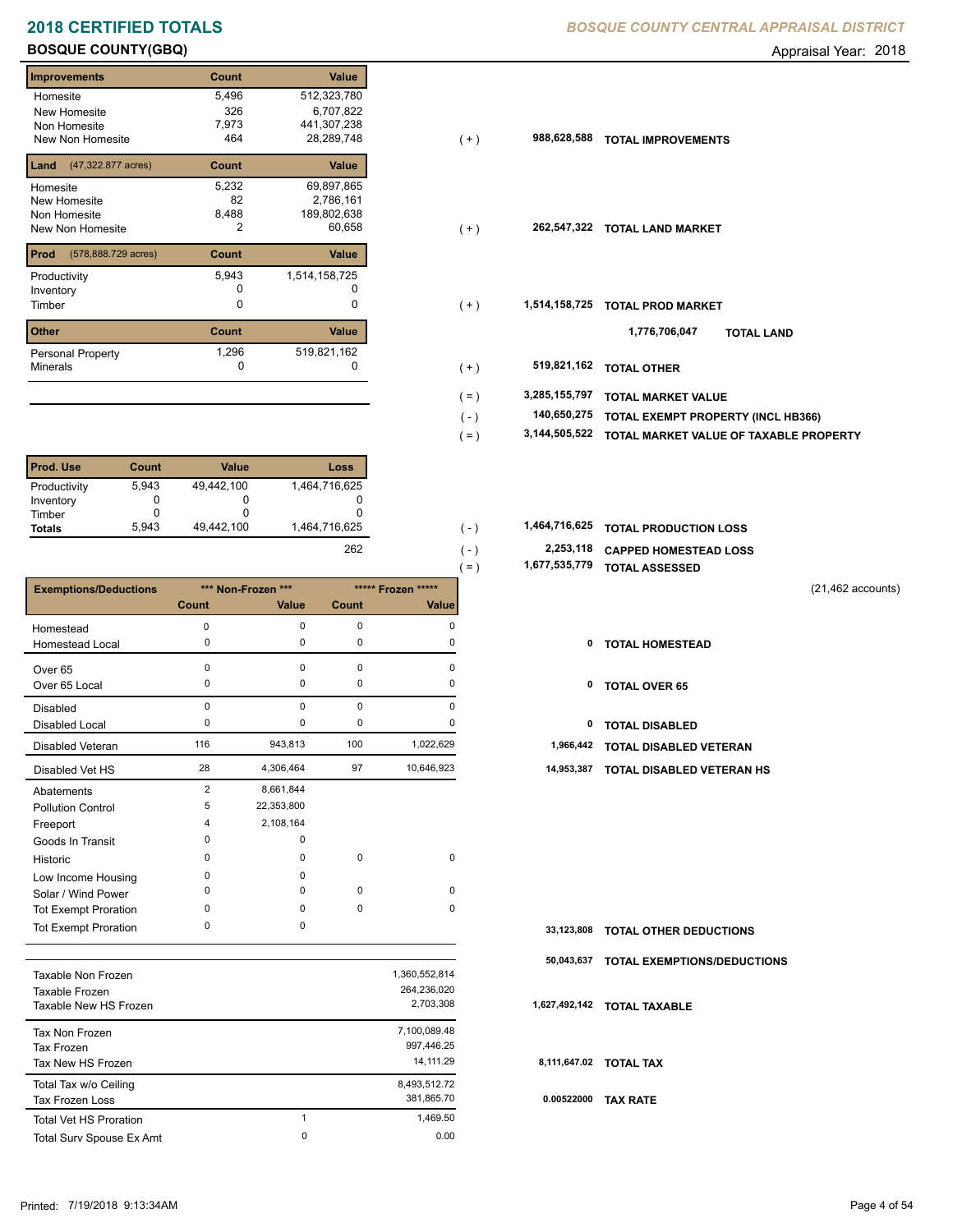**BOSQUE COUNTY(GBQ) Appraisal Year: 2018** 

|                                     | Count        | <b>Market</b> | Land          | Prod         | Improvement        | New Hs      | Personal    | <b>Mineral</b> | Exempt        |
|-------------------------------------|--------------|---------------|---------------|--------------|--------------------|-------------|-------------|----------------|---------------|
| A1 - REAL, RES, SINGLE FAMILY       | 4,616        | 402,006,670   | 65,906,256    | $\mathbf 0$  | 336,099,914        | 1,795,818   | 500         | $\mathbf 0$    | 535,749       |
| A2 - REAL, RES, MOBILE HOME         | 601          | 18,696,235    | 8,123,996     | 0            | 10,572,239         | 108,281     | $\mathbf 0$ | 0              | 0             |
| A3 - MISC IMPR ON C CODED LOTS      | 479          | 3,989,747     | 123,625       | 0            | 3,866,122          | 4,061       | 0           | 0              | 53,815        |
| <b>TOTAL</b>                        | 5,696        | 424,692,652   | 74,153,877    | $\mathbf 0$  | 350,538,275        | 1,908,160   | 500         | $\mathbf 0$    | 589,564       |
| B                                   | Count        | <b>Market</b> | Land          | Prod         | Improvement        | New Hs      | Personal    | <b>Mineral</b> | <b>Exempt</b> |
| B1 - REAL, MULTI FAMILY RES, APT    | 8            | 778,820       | 133,001       | $\mathbf 0$  | 645,819            | $\mathbf 0$ | $\mathbf 0$ | $\mathbf 0$    | $\mathbf 0$   |
| B <sub>2</sub> - DUPLEX             | 30           | 2,246,261     | 261,050       | 0            | 1,985,211          | 0           | 0           | 0              | $\mathbf 0$   |
| <b>B3 - TRIPLEX</b>                 | $\mathbf{2}$ | 264,812       | 12,602        | $\mathbf 0$  | 252,210            | 0           | $\mathbf 0$ | 0              | 0             |
| <b>B4 - FOURPLEX</b>                | 14           | 1,959,298     | 170,523       | 0            | 1,788,775          | 0           | 0           | 0              | $\mathbf 0$   |
| <b>TOTAL</b>                        | 54           | 5,249,191     | 577,176       | $\mathbf 0$  | 4,672,015          | $\mathbf 0$ | $\mathbf 0$ | $\mathbf 0$    | $\Omega$      |
| c                                   | Count        | <b>Market</b> | Land          | Prod         | Improvement        | New Hs      | Personal    | <b>Mineral</b> | Exempt        |
| C1 - VACANT URBAN RES LTS/TRACTS    | 675          | 4,933,879     | 4,776,951     | 0            | 156,928            | $\mathbf 0$ | $\mathbf 0$ | $\mathbf 0$    | 65,782        |
| C2 - VACANT COMM LTS/TRS/PARCELS    | 50           | 774,516       | 774,516       | 0            | 0                  | 0           | 0           | 0              | $\mathbf 0$   |
| C3 - VACANT RURAL LOT/TR IN LAKE AI | 1,187        | 11,108,739    | 10,984,480    | 0            | 124,259            | $\mathbf 0$ | $\mathbf 0$ | $\mathbf 0$    | 15,148        |
| C4 - VACANT RURAL TRACTS/LOTS       | 382          | 10,863,210    | 9,871,142     | 0            | 992,068            | 48,749      | 0           | $\Omega$       | 0             |
| <b>TOTAL</b>                        | 2,294        | 27,680,344    | 26,407,089    | $\mathbf 0$  | 1,273,255          | 48,749      | $\mathbf 0$ | $\mathbf 0$    | 80,930        |
| D                                   | Count        | Market        | Land          | Prod         | Improvement        | New Hs      | Personal    | <b>Mineral</b> | Exempt        |
| D1 - QUALIFIED AG LAND              | 5,957        | 1,514,223,726 | 1,514,223,726 | 49,373,700   | 0                  | $\mathbf 0$ | $\mathbf 0$ | $\mathbf 0$    | $\mathbf{0}$  |
| D2 - FARM/RANCH IMPR ON QUAL AG L   | 1,790        | 31,448,201    | 2,163,494     | 66,949       | 29,284,707         | 3,165       | 0           | 0              | 997,273       |
| <b>TOTAL</b>                        | 7,747        | 1,545,671,927 | 1,516,387,220 | 49,440,649   | 29,284,707         | 3,165       | $\mathbf 0$ | $\mathbf 0$    | 997,273       |
| E.                                  | Count        | <b>Market</b> | Land          | Prod         | Improvement        | New Hs      | Personal    | <b>Mineral</b> | Exempt        |
| E1 - RES IMPR ON ACREAGE            | 3,109        | 468,446,139   | 40,419,472    | $\mathbf 0$  | 428,026,667        | 7,086,070   | $\mathbf 0$ | $\mathbf 0$    | 536,451       |
| E2 - MOBILE HOME ON ACREAGE         | 502          | 17,774,850    | 6,697,919     | 0            | 11,076,931         | 306,418     | $\mathbf 0$ | 0              | 222,034       |
| E3 - OTHER/MISC IMPR ON ACREAGE     | 274          | 5,152,089     | 140,279       | 0            | 5,011,810          | 120,324     | 0           | 0              | 194,432       |
| E4 - NON-QUALIFIED AG LAND          | 903          | 41,890,104    | 41,319,385    | 1,451        | 570,719            | 0           | 0           | 0              | 131,599       |
| <b>TOTAL</b>                        | 4,788        | 533,263,182   | 88,577,055    | 1,451        | 444,686,127        | 7,512,812   | 0           | $\mathbf 0$    | 1,084,516     |
| F                                   | Count        | <b>Market</b> | Land          | Prod         | Improvement        | New Hs      | Personal    | <b>Mineral</b> | <b>Exempt</b> |
| F1 - REAL, COMM/RETAIL & SVC BUS PF | 577          | 61,008,911    | 13,066,399    | $\mathbf 0$  | 47,942,512         | $\mathbf 0$ | $\mathbf 0$ | 0              | 869,408       |
| F2 - REAL, IND MFG & PROC BUS PROP  | 42           | 12,920,199    | 3,414,726     | 0            | 9,505,473          | 0           | $\mathbf 0$ | 0              | 0             |
| <u>TOTAL</u>                        | 619          | 73,929,110    | 16,481,125    | $\mathsf{O}$ | 57,447,985         | $\mathbf 0$ | $\mathbf 0$ | $\mathsf{O}$   | 869,408       |
| J                                   | Count        | <b>Market</b> | Land          | Prod         | <b>Improvement</b> | New Hs      | Personal    | <b>Mineral</b> | Exempt        |
| J1 - WATER SYSTEMS, REAL & PP       | 34           | 1,817,815     | 150,335       | $\pmb{0}$    | 48,360             | $\mathbf 0$ | 1,619,120   | $\mathsf 0$    | 17,118        |
| J2 - GAS DIST SYSTEM, REAL & PP     | 22           | 3,843,444     | 65,997        | 0            | 1,955,817          | 0           | 1,821,630   | 0              | 0             |
| J3 - ELECTRIC CO, REAL & PP         | 81           | 141,483,780   | 618,343       | 0            | 849,477            | 0           | 140,015,960 | 0              | 0             |
| J4 - TELEPHONE CO, REAL & PP        | 90           | 6,796,433     | 242,833       | 0            | 414,674            | 0           | 6,138,926   | 0              | 256           |
| J5 - RAILROADS, REAL & PP           | 19           | 41,348,949    | 199,693       | 0            | 295                | 0           | 41,148,961  | 0              | 0             |
| J6 - PIPELINES, REAL & PP           | 33           | 41,098,449    | 131,047       | 0            | 15,682             | 0           | 40,951,720  | 0              | 0             |
| J7 - CABLE TV, REAL & PP            | 31           | 500,892       | 17,477        | 0            | 2,605              | 0           | 480,810     | 0              | 0             |
| J8 - OTHER (DESCRIBE)               | 2            | 19,801,810    | 0             | 0            | $\pmb{0}$          | 0           | 19,801,810  | 0              | 0             |
| <b>TOTAL</b>                        | 312          | 256,691,572   | 1,425,725     | $\mathbf 0$  | 3,286,910          | $\mathbf 0$ | 251,978,937 | 0              | 17,374        |
| $\mathbf L$                         | Count        | Market        | Land          | Prod         | Improvement        | New Hs      | Personal    | <b>Mineral</b> | Exempt        |
| L1 - PERSONAL, COMM/RETAIL BUS PR   | 1,009        | 37,923,527    | 0             | $\pmb{0}$    | 0                  | $\mathbf 0$ | 37,923,527  | 0              | 3,850         |
| L2 - PERSONAL, IND/MFG BUS PROP     | 42           | 229,058,326   | 0             | 0            | 0                  | 0           | 229,058,326 | 0              | 0             |
| <b>TOTAL</b>                        | 1,051        | 266,981,853   | $\mathbf 0$   | $\mathbf 0$  | $\mathbf 0$        | $\mathbf 0$ | 266,981,853 | $\mathbf 0$    | 3,850         |
| $\mathsf{M}\xspace$                 | Count        | Market        | Land          | Prod         | Improvement        | New Hs      | Personal    | <b>Mineral</b> | Exempt        |
| M1 - MOBILE HOME (ON NON-OWNED L    | 801          | 12,004,206    | 0             | 0            | 12,004,206         | 21,097      | $\mathbf 0$ | 0              | 4,422         |
| <b>TOTAL</b>                        | 801          | 12,004,206    | $\mathbf 0$   | 0            | 12,004,206         | 21,097      | $\mathsf 0$ | $\mathbf 0$    | 4,422         |
| $\mathbf{o}$                        | Count        | <b>Market</b> | Land          | Prod         | Improvement        | New Hs      | Personal    | <b>Mineral</b> | Exempt        |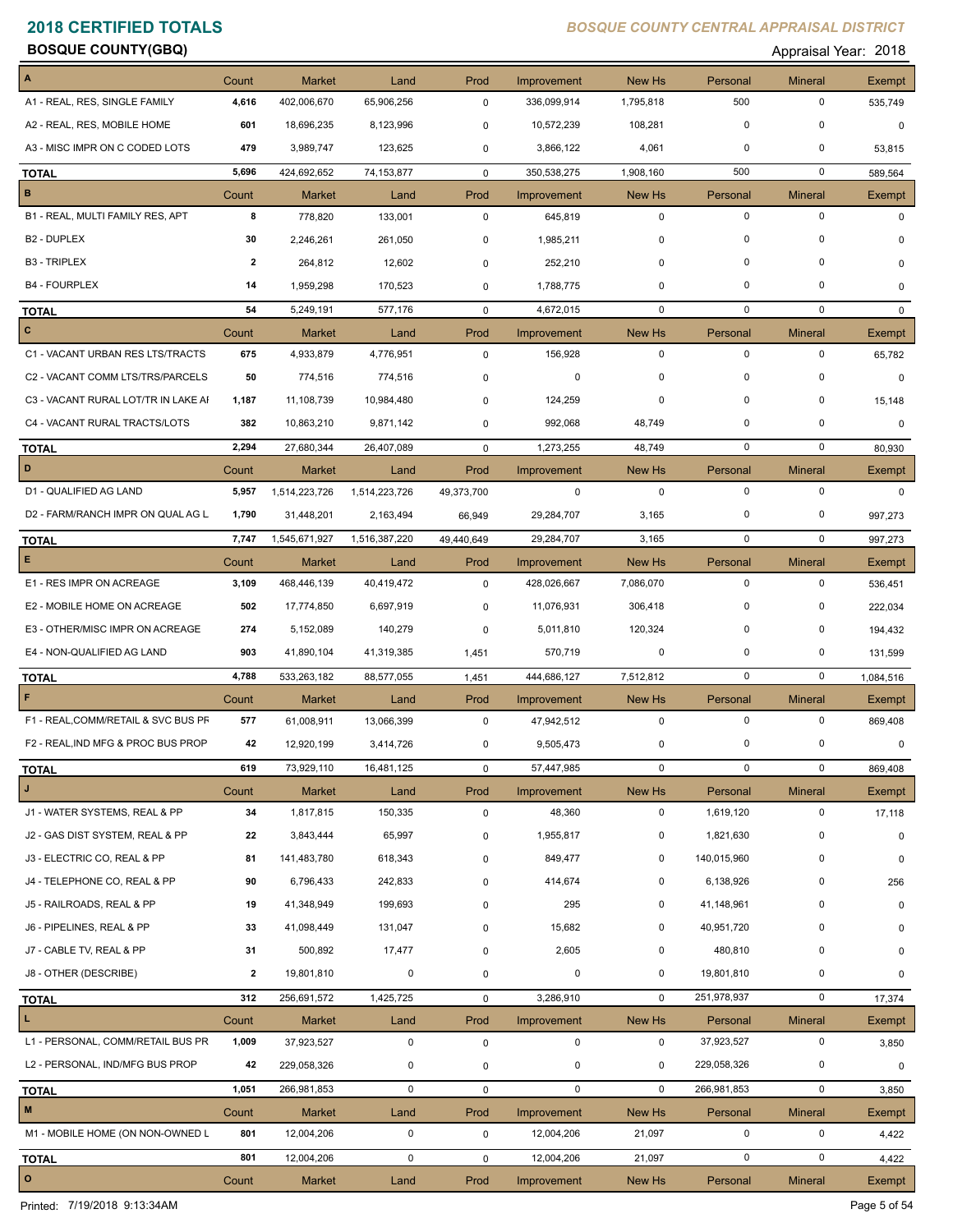| <b>BOSQUE COUNTY(GBQ)</b>           |                |               |               |             |             |             |             |                | Appraisal Year: 2018 |
|-------------------------------------|----------------|---------------|---------------|-------------|-------------|-------------|-------------|----------------|----------------------|
| 01 - REAL, IMPRV SFR INVENTORY      | $\mathbf{1}$   | 13,810        | 13,426        | $\mathbf 0$ | 384         | $\Omega$    | $\Omega$    | $\mathbf 0$    | $\Omega$             |
| 03 - REAL, VACANT LOTS (INV FOR SFF | 116            | 1,456,057     | 1,456,057     | $\mathbf 0$ | 0           | $\mathbf 0$ | 0           | $\mathbf 0$    | 0                    |
| <b>TOTAL</b>                        | 117            | 1,469,867     | 1,469,483     | $\mathbf 0$ | 384         | $\mathbf 0$ | $\mathbf 0$ | $\mathbf 0$    | 0                    |
| $\mathbf{s}$                        | Count          | <b>Market</b> | Land          | Prod        | Improvement | New Hs      | Personal    | <b>Mineral</b> | Exempt               |
| S - SPECIAL INVENTORY               | 6              | 558,467       | $\mathbf 0$   | $\mathbf 0$ | $\mathbf 0$ | $\mathbf 0$ | 558,467     | $\mathbf 0$    | 0                    |
| <b>TOTAL</b>                        | 6              | 558,467       | $\mathbf 0$   | $\mathbf 0$ | 0           | $\mathbf 0$ | 558,467     | 0              | $\Omega$             |
| $\pmb{\chi}$                        | Count          | <b>Market</b> | Land          | Prod        | Improvement | New Hs      | Personal    | <b>Mineral</b> | Exempt               |
| X1 - SCHOOLS                        | $\overline{2}$ | 3,500         | 3,500         | 0           | $\mathbf 0$ | $\mathbf 0$ | 0           | 0              | 3,500                |
| X2 - RELIGIOUS ORGANIZATION         | $\mathbf{1}$   | 39,409        | 0             | 0           | 39,409      | 0           | 0           | 0              | 46,284               |
| X3 - FED & STATE GOV                | $\mathbf{1}$   | 500           | 500           | 0           | 0           | 0           | 0           | 0              | 500                  |
| X4 - CHARITABLE ORGANIZATIONS       | $\mathbf{1}$   | 58,064        | 0             | $\mathbf 0$ | 58,064      | 0           | 0           | 0              | 65,264               |
| XB - BPP UNDER \$500 [11.145]       | 21             | 4,405         | 0             | 0           | 0           | 0           | 4,405       | 0              | 4,405                |
| XE - CHAR HOUS DVLP ORG [11.182]    | 14             | 3,739,779     | 198,372       | $\Omega$    | 3,541,407   | 0           | $\mathbf 0$ | 0              | 3,739,779            |
| XG - PRIMARILY CHARITABLE [11.184]  | $\mathbf{1}$   | 197,242       | 4,025         | $\mathbf 0$ | 193,217     | $\Omega$    | $\Omega$    | 0              | 197,242              |
| XI - YOUTH DEVELOPMENT [11.19]      | 5              | 4,606,742     | 560,653       | 0           | 4,046,089   | 0           | $\Omega$    | 0              | 4,606,742            |
| XL - ECONOMIC DEVELOPMENT [11.231   | $\mathbf{1}$   | 69,568        | 7,040         | 0           | 62,528      | 0           | $\mathbf 0$ | 0              | 69,568               |
| XR - NONPROFIT WATER [11.30]        | 37             | 839,030       | 266,574       | 0           | 275,456     | 0           | 297,000     | 0              | 839,030              |
| XV - OTHER EXEMPTIONS               | 573            | 127,394,931   | 50,176,377    | 0           | 77,218,554  | 0           | 0           | 0              | 127,430,624          |
| <b>TOTAL</b>                        | 657            | 136,953,170   | 51,217,041    | $\mathbf 0$ | 85,434,724  | $\mathbf 0$ | 301,405     | 0              | 137,002,938          |
| <b>ALL PTD TOTAL</b>                | 21,462         | 3,285,155,797 | 1,776,706,047 | 49,442,100  | 988,628,588 | 9,493,983   | 519,821,162 | $\mathbf 0$    | 140,650,275          |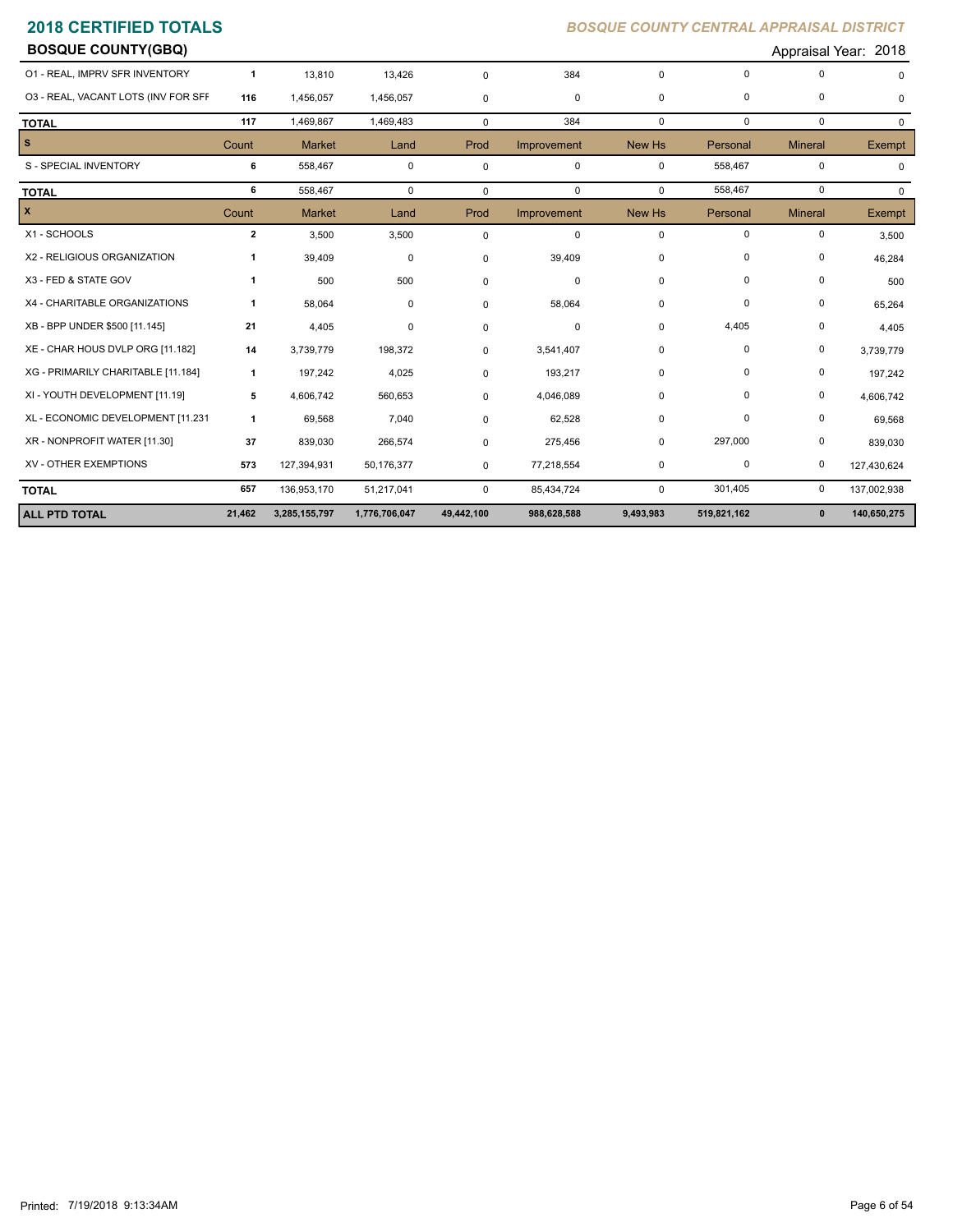## **CHINA SPRING ISD(SCS)** Appraisal Year: 2018

## **Improvements Count Value Homesite** New Homesite Non Homesite New Non Homesite **T T** 541,511 139 12,920,547 5 132,310 105 3,253,660 **Land Count Value** (801.726 acres) Homesite New Homesite Non Homesite New Non Homesite **TOTAL CONSUMING MARKET**  128 3,213,257  $\overline{0}$  c 102 2,450,068 **Prod Count Value** (2,658.753 acres) Productivity  $49$  6,755,040<br>Inventory 0 0 Inventory<br>Timber 0 0 **Other Count Value** Minerals Personal Property 6,755,040 12 477,109

| <b>Prod. Use</b> | Count | <b>Value</b> | Loss      |
|------------------|-------|--------------|-----------|
| Productivity     | 49    | 230,477      | 6,524,563 |
| Inventory        |       |              |           |
| Timber           |       |              |           |
| <b>Totals</b>    | 49    | 230,477      | 6,524,563 |

|                              |                |                    |                |                    | $=$ ) | 23,169,278 | <b>TOTAL ASSESSED</b>         |                |
|------------------------------|----------------|--------------------|----------------|--------------------|-------|------------|-------------------------------|----------------|
| <b>Exemptions/Deductions</b> |                | *** Non-Frozen *** |                | ***** Frozen ***** |       |            |                               | (311 accounts) |
|                              | Count          | Value              | <b>Count</b>   | <b>Value</b>       |       |            |                               |                |
| Homestead                    | 79             | 1,927,500          | 46             | 949,637            |       |            |                               |                |
| <b>Homestead Local</b>       | 0              | 0                  | 0              | 0                  |       | 2,877,137  | <b>TOTAL HOMESTEAD</b>        |                |
| Over 65                      | $\Omega$       | 0                  | 36             | 286,201            |       |            |                               |                |
| Over 65 Local                | $\Omega$       | 0                  | 0              | 0                  |       | 286,201    | <b>TOTAL OVER 65</b>          |                |
| <b>Disabled</b>              | $\overline{2}$ | 20,000             | 6              | 55,000             |       |            |                               |                |
| <b>Disabled Local</b>        | $\Omega$       | 0                  | 0              | 0                  |       | 75,000     | <b>TOTAL DISABLED</b>         |                |
| Disabled Veteran             | $\overline{4}$ | 28,802             | $\overline{2}$ | 4,386              |       | 33,188     | <b>TOTAL DISABLED VETERAN</b> |                |
| Disabled Vet HS              | $\overline{2}$ | 293,892            | 4              | 215,289            |       | 509,181    | TOTAL DISABLED VETERAN HS     |                |
| Abatements                   | $\Omega$       | 0                  |                |                    |       |            |                               |                |
| <b>Pollution Control</b>     |                | 0                  |                |                    |       |            |                               |                |
| Freeport                     | n              | 0                  |                |                    |       |            |                               |                |
| Goods In Transit             | $\Omega$       | 0                  |                |                    |       |            |                               |                |
| Historic                     | <sup>0</sup>   | 0                  | 0              | 0                  |       |            |                               |                |
| Low Income Housing           | $\Omega$       | 0                  |                |                    |       |            |                               |                |
| Solar / Wind Power           | ŋ              | 0                  | $\pmb{0}$      | 0                  |       |            |                               |                |
| <b>Tot Exempt Proration</b>  | $\Omega$       | 0                  | 0              | 0                  |       |            |                               |                |
| <b>Tot Exempt Proration</b>  | 0              | 0                  |                |                    |       | 0          | <b>TOTAL OTHER DEDUCTIONS</b> |                |

|                               |   |            | 3.  |
|-------------------------------|---|------------|-----|
| Taxable Non Frozen            |   | 17,129,531 |     |
| Taxable Frozen                |   | 2,259,040  |     |
| Taxable New HS Frozen         |   | 0          | 19. |
| Tax Non Frozen                |   | 237,619.87 |     |
| Tax Frozen                    |   | 26,014.39  |     |
| Tax New HS Frozen             |   | 0.00       | 26  |
| Total Tax w/o Ceiling         |   | 268,957.13 |     |
| <b>Tax Frozen Loss</b>        |   | 5,322.87   | 0.0 |
| <b>Total Vet HS Proration</b> | 0 | 0.00       |     |
| Total Surv Spouse Ex Amt      | 0 | 0.00       |     |
|                               |   |            |     |

## **2018 CERTIFIED TOTALS** *BOSQUE COUNTY CENTRAL APPRAISAL DISTRICT*

| <b>Improvements</b>                     | Count | Value      |         |            |                                        |
|-----------------------------------------|-------|------------|---------|------------|----------------------------------------|
| Homesite                                | 139   | 12,920,547 |         |            |                                        |
| New Homesite                            | 5     | 132,310    |         |            |                                        |
| Non Homesite                            | 105   | 3,253,660  |         |            |                                        |
| New Non Homesite                        |       | 541,511    | $(+)$   | 16,848,028 | <b>TOTAL IMPROVEMENTS</b>              |
| <b>Land</b> $(801.726 \text{ acres})$   | Count | Value      |         |            |                                        |
| Homesite                                | 128   | 3,213,257  |         |            |                                        |
| New Homesite                            | 0     | 0          |         |            |                                        |
| Non Homesite                            | 102   | 2,450,068  |         |            |                                        |
| New Non Homesite                        | 0     | 0          | $(+)$   |            | 5,663,325 TOTAL LAND MARKET            |
| <b>Prod</b> $(2,658.753 \text{ acres})$ | Count | Value      |         |            |                                        |
| Productivity                            | 49    | 6,755,040  |         |            |                                        |
| Inventory                               | 0     |            |         |            |                                        |
| Timber                                  | 0     | 0          | $(+)$   | 6,755,040  | <b>TOTAL PROD MARKET</b>               |
| Other                                   | Count | Value      |         |            | 12,418,365<br><b>TOTAL LAND</b>        |
| Personal Property                       | 12    | 477,109    |         |            |                                        |
| Minerals                                | 0     | 0          | $(+)$   | 477,109    | <b>TOTAL OTHER</b>                     |
|                                         |       |            | $( = )$ | 29,743,502 | <b>TOTAL MARKET VALUE</b>              |
|                                         |       |            | $(-)$   | 29,766     | TOTAL EXEMPT PROPERTY (INCL HB366)     |
|                                         |       |            |         |            |                                        |
|                                         |       |            | $( = )$ | 29,713,736 | TOTAL MARKET VALUE OF TAXABLE PROPERTY |
|                                         |       |            |         |            |                                        |

| 6.524.563 | ' - 1   | <b>6,524,563 TOTAL PRODUCTION LOSS</b> |
|-----------|---------|----------------------------------------|
|           | $( - )$ | 19,895 CAPPED HOMESTEAD LOSS           |
|           | $=$     | 23,169,278 TOTAL ASSESSED              |

| 0 TOTAL OTHER DEDUCTIONS              |
|---------------------------------------|
| 3,780,707 TOTAL EXEMPTIONS/DEDUCTIONS |
| 19,388,571 TOTAL TAXABLE              |
| 263,634.26 TOTAL TAX                  |
| 0.01387194 TAX RATE                   |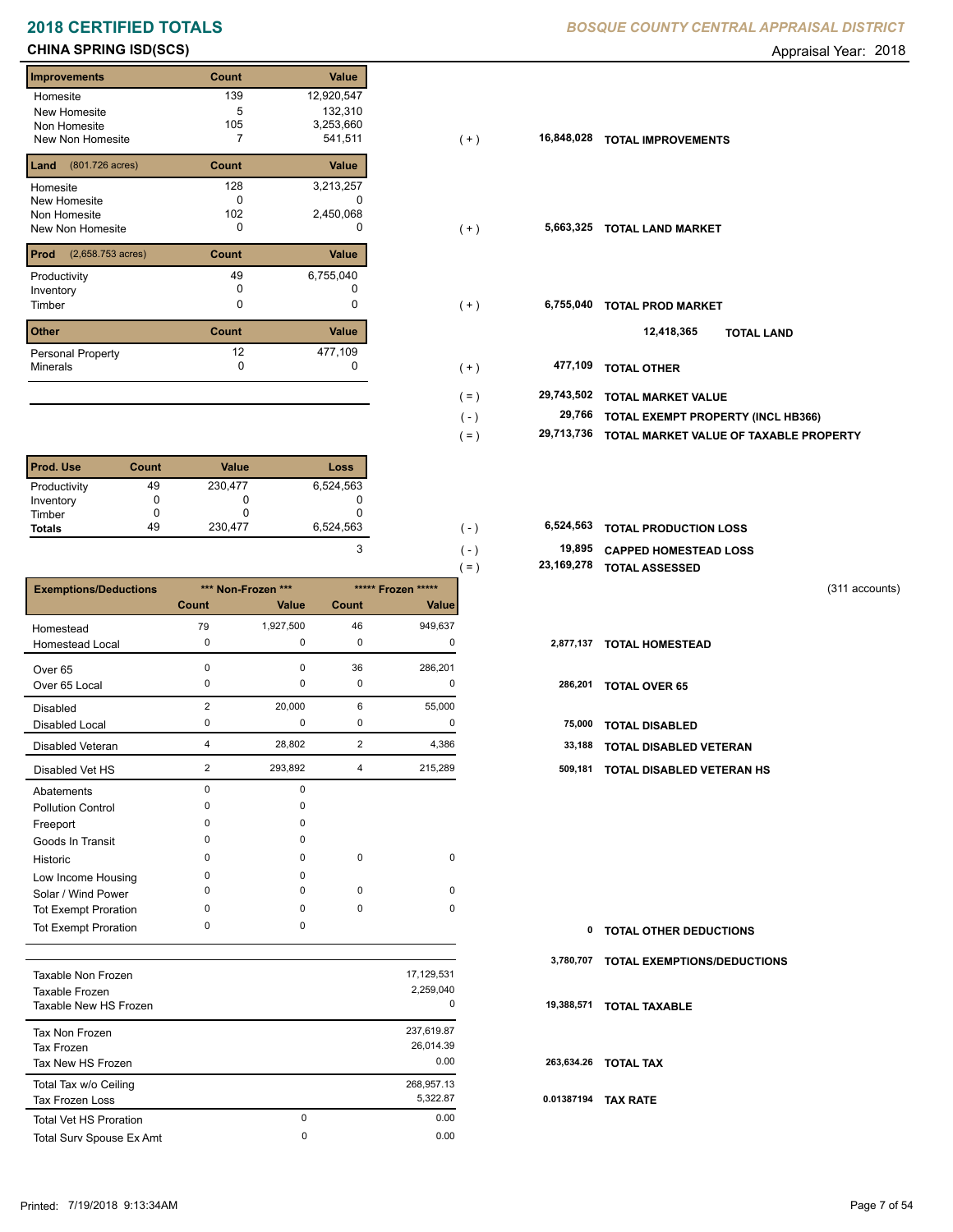**CHINA SPRING ISD(SCS)** Appraisal Year: 2018

| A                                 | Count          | <b>Market</b> | Land        | Prod        | Improvement | New Hs        | Personal    | <b>Mineral</b> | Exempt        |
|-----------------------------------|----------------|---------------|-------------|-------------|-------------|---------------|-------------|----------------|---------------|
| A1 - REAL, RES, SINGLE FAMILY     | 75             | 10,529,264    | 2,283,324   | $\mathbf 0$ | 8,245,940   | 50,920        | 0           | $\mathbf 0$    | $\Omega$      |
| A2 - REAL, RES, MOBILE HOME       | 47             | 2,437,391     | 1,250,152   | $\mathbf 0$ | 1,187,239   | $\mathbf 0$   | 0           | 0              | $\mathbf 0$   |
| A3 - MISC IMPR ON C CODED LOTS    | 18             | 352,809       | 0           | $\mathbf 0$ | 352,809     | $\mathbf 0$   | $\pmb{0}$   | $\mathbf 0$    | 0             |
| <b>TOTAL</b>                      | 140            | 13,319,464    | 3,533,476   | $\mathbf 0$ | 9,785,988   | 50,920        | 0           | $\mathbf 0$    | $\mathbf{0}$  |
| $\mathbf{C}$                      | Count          | Market        | Land        | Prod        | Improvement | New Hs        | Personal    | <b>Mineral</b> | Exempt        |
| C4 - VACANT RURAL TRACTS/LOTS     | 47             | 1,716,411     | 1,284,216   | $\mathbf 0$ | 432,195     | 48,749        | $\pmb{0}$   | $\mathbf 0$    | 0             |
| <b>TOTAL</b>                      | 47             | 1,716,411     | 1,284,216   | 0           | 432,195     | 48,749        | $\mathbf 0$ | $\mathbf 0$    | $\mathbf{0}$  |
| D                                 | Count          | <b>Market</b> | Land        | Prod        | Improvement | New Hs        | Personal    | <b>Mineral</b> | Exempt        |
| D1 - QUALIFIED AG LAND            | 49             | 6,755,040     | 6,755,040   | 230,477     | $\mathbf 0$ | $\mathbf 0$   | $\mathbf 0$ | $\mathbf 0$    | $\Omega$      |
| D2 - FARM/RANCH IMPR ON QUAL AG L | 13             | 72,473        | 0           | 0           | 72,473      | $\mathbf 0$   | 0           | 0              | 0             |
| <b>TOTAL</b>                      | 62             | 6,827,513     | 6,755,040   | 230,477     | 72,473      | $\mathbf 0$   | $\mathbf 0$ | $\mathbf 0$    | $\Omega$      |
| Е                                 | Count          | Market        | Land        | Prod        | Improvement | New Hs        | Personal    | <b>Mineral</b> | Exempt        |
| E1 - RES IMPR ON ACREAGE          | 38             | 6,224,470     | 430,188     | $\mathbf 0$ | 5,794,282   | 32,641        | $\pmb{0}$   | $\mathbf 0$    | $\Omega$      |
| E2 - MOBILE HOME ON ACREAGE       | 9              | 284,823       | 78,659      | $\mathbf 0$ | 206,164     | 0             | $\mathbf 0$ | 0              | $\Omega$      |
| E3 - OTHER/MISC IMPR ON ACREAGE   | 3              | 4,743         | 0           | 0           | 4,743       | $\Omega$      | $\mathbf 0$ | $\mathbf 0$    | $\Omega$      |
| E4 - NON-QUALIFIED AG LAND        | 9              | 268,063       | 268,063     | 0           | $\mathbf 0$ | $\mathbf 0$   | $\mathbf 0$ | $\mathbf 0$    | $\Omega$      |
| <b>TOTAL</b>                      | 59             | 6,782,099     | 776,910     | 0           | 6,005,189   | 32,641        | $\mathbf 0$ | $\mathbf 0$    | $\Omega$      |
| J.                                | Count          | <b>Market</b> | Land        | Prod        | Improvement | New Hs        | Personal    | <b>Mineral</b> | Exempt        |
| J3 - ELECTRIC CO, REAL & PP       | $\mathbf{1}$   | 139,870       | $\mathbf 0$ | $\mathbf 0$ | $\mathbf 0$ | $\mathbf 0$   | 139,870     | $\mathbf 0$    | $\Omega$      |
| J4 - TELEPHONE CO, REAL & PP      | $\overline{2}$ | 107,432       | 54,200      | $\mathbf 0$ | 4,162       | $\mathbf 0$   | 49,070      | 0              | $\Omega$      |
| J7 - CABLE TV, REAL & PP          | 1              | 680           | 0           | 0           | 0           | $\mathbf 0$   | 680         | 0              | $\Omega$      |
| <b>TOTAL</b>                      | 4              | 247,982       | 54,200      | 0           | 4,162       | $\mathbf 0$   | 189,620     | $\mathbf 0$    | $\Omega$      |
| т.                                | Count          | Market        | Land        | Prod        | Improvement | <b>New Hs</b> | Personal    | <b>Mineral</b> | <b>Exempt</b> |
| L1 - PERSONAL, COMM/RETAIL BUS PR | 8              | 166,809       | 0           | 0           | 0           | $\mathbf 0$   | 166,809     | $\mathsf 0$    | 197           |
| L2 - PERSONAL, IND/MFG BUS PROP   | 1              | 120,680       | 0           | $\mathbf 0$ | 0           | $\mathbf 0$   | 120,680     | $\mathbf 0$    | $\mathbf 0$   |
| <b>TOTAL</b>                      | 9              | 287,489       | $\mathbf 0$ | $\mathbf 0$ | $\mathbf 0$ | $\mathbf 0$   | 287,489     | $\mathbf 0$    | 197           |
| M                                 | Count          | Market        | Land        | Prod        | Improvement | New Hs        | Personal    | Mineral        | Exempt        |
| M1 - MOBILE HOME (ON NON-OWNED L  | 27             | 532,975       | 0           | 0           | 532,975     | $\mathbf 0$   | $\mathbf 0$ | $\mathbf 0$    | $\Omega$      |
| <b>TOTAL</b>                      | 27             | 532,975       | 0           | $\mathbf 0$ | 532,975     | 0             | $\mathbf 0$ | $\mathbf 0$    | $\mathbf{0}$  |
| X                                 | Count          | <b>Market</b> | Land        | Prod        | Improvement | New Hs        | Personal    | <b>Mineral</b> | Exempt        |
| XR - NONPROFIT WATER [11.30]      | $\mathbf{1}$   | 29,569        | 14,523      | $\mathbf 0$ | 15,046      | $\mathbf 0$   | $\mathbf 0$ | $\mathbf 0$    | 29,569        |
| <b>TOTAL</b>                      | $\mathbf{1}$   | 29,569        | 14,523      | 0           | 15,046      | $\mathbf 0$   | $\pmb{0}$   | $\pmb{0}$      | 29,569        |
| <b>ALL PTD TOTAL</b>              | 311            | 29,743,502    | 12,418,365  | 230,477     | 16,848,028  | 132,310       | 477,109     | $\pmb{0}$      | 29,766        |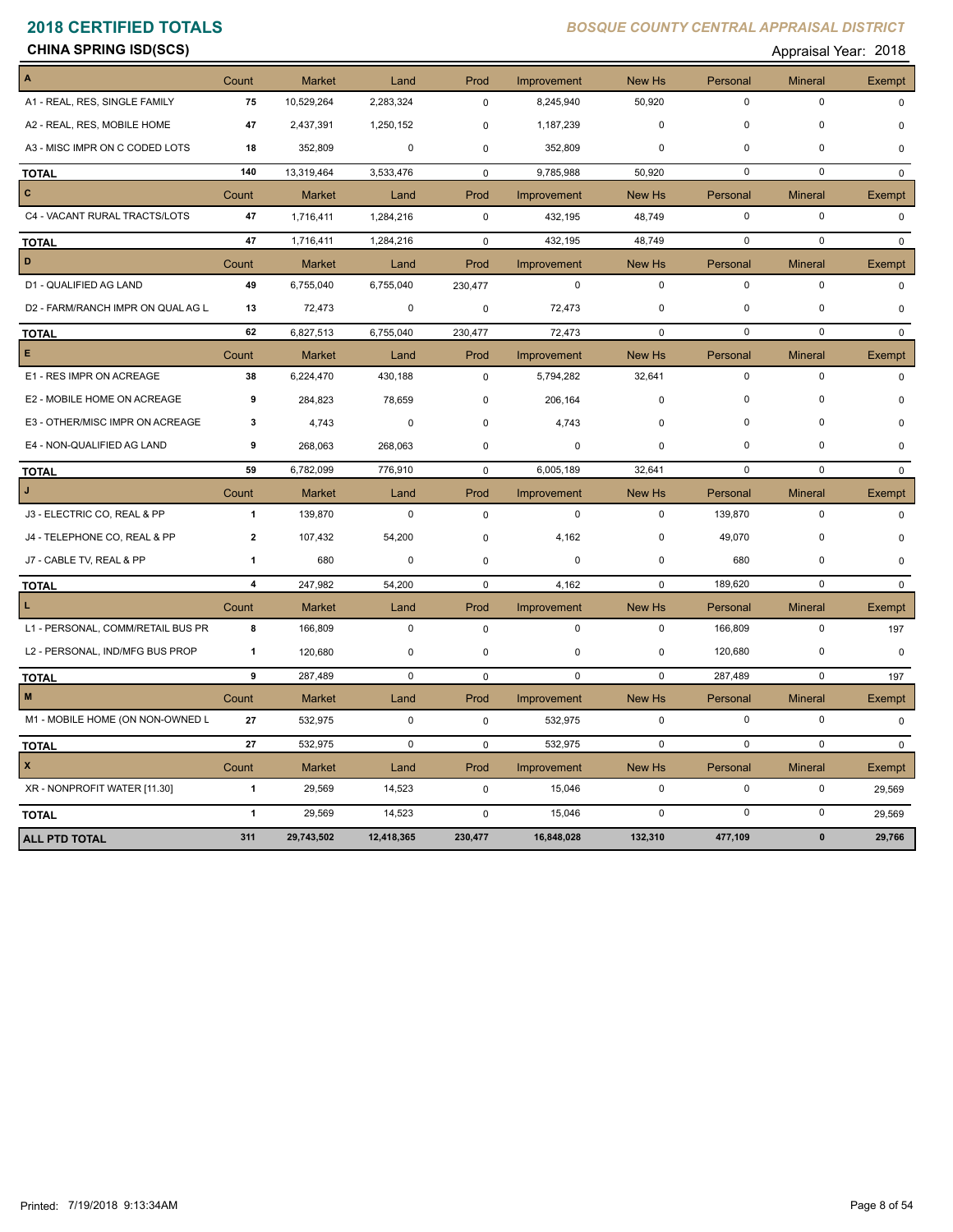# **2018 CERTIFIED TOTALS BOSQUE COUNTY CENTRAL APPRAISAL DISTRICTION CENTRAL APPROXIMATION**

## **CLIFTON CITY(CCL)** Appraisal Year: 2018

## **Improvements Count Value Homesite** New Homesite Non Homesite New Non Homesite **TOTAL IMPROVEMENTS** 22 842 70,155,983 20 74,541 721 77,887,874  $5,330,909$ **Land Count Value** (602.560 acres) Homesite New Homesite Non Homesite New Non Homesite **TOTAL CONSUMING MARKET**  834 7,728,738  $\overline{0}$  c 826 13,368,203 **Prod Count Value** (41.266 acres) Productivity 17 136,301<br>
Inventory 0 0 0 Inventory<br>Timber 0 0 **Other Count Value** Minerals Personal Property **Exercise 285** 136,301 295 26,428,794

| <b>Prod. Use</b> | Count | <b>Value</b> | Loss    |
|------------------|-------|--------------|---------|
| Productivity     |       | 4,637        | 131,664 |
| Inventory        |       | O            | U       |
| Timber           |       |              |         |
| <b>Totals</b>    |       | 4,637        | 131,664 |

|                              |             |                    |             |                    | $=$ ) | 156,612,725 | <b>TOTAL ASSESSED</b>            |                    |
|------------------------------|-------------|--------------------|-------------|--------------------|-------|-------------|----------------------------------|--------------------|
| <b>Exemptions/Deductions</b> |             | *** Non-Frozen *** |             | ***** Frozen ***** |       |             |                                  | $(2,011$ accounts) |
|                              | Count       | Value              | Count       | Value              |       |             |                                  |                    |
| Homestead                    | $\Omega$    | 0                  | 0           | 0                  |       |             |                                  |                    |
| Homestead Local              | 0           | 0                  | 0           | 0                  |       | 0           | <b>TOTAL HOMESTEAD</b>           |                    |
| Over 65                      | 0           | 0                  | $\mathbf 0$ | 0                  |       |             |                                  |                    |
| Over 65 Local                | 0           | 0                  | 0           | 0                  |       | 0           | <b>TOTAL OVER 65</b>             |                    |
| <b>Disabled</b>              | $\mathbf 0$ | $\Omega$           | $\mathbf 0$ | $\Omega$           |       |             |                                  |                    |
| Disabled Local               | 0           | 0                  | $\mathbf 0$ | O                  |       | 0           | <b>TOTAL DISABLED</b>            |                    |
| Disabled Veteran             | 8           | 64,000             | 12          | 136,000            |       | 200,000     | <b>TOTAL DISABLED VETERAN</b>    |                    |
| Disabled Vet HS              | 2           | 428,249            | 13          | 1,246,585          |       | 1,674,834   | <b>TOTAL DISABLED VETERAN HS</b> |                    |
| Abatements                   | 1           | 930,694            |             |                    |       |             |                                  |                    |
| <b>Pollution Control</b>     |             | 194,550            |             |                    |       |             |                                  |                    |
| Freeport                     |             | 964,177            |             |                    |       |             |                                  |                    |
| Goods In Transit             | $\mathbf 0$ | 0                  |             |                    |       |             |                                  |                    |
| Historic                     | $\Omega$    | 0                  | $\mathbf 0$ | 0                  |       |             |                                  |                    |
| Low Income Housing           | 0           | 0                  |             |                    |       |             |                                  |                    |
| Solar / Wind Power           | 0           | 0                  | $\mathbf 0$ | $\mathbf 0$        |       |             |                                  |                    |
| Tot Exempt Proration         | 0           | 0                  | 0           | 0                  |       |             |                                  |                    |
| <b>Tot Exempt Proration</b>  | 0           | 0                  |             |                    |       | 2,089,421   | <b>TOTAL OTHER DEDUCTIONS</b>    |                    |

|                               |          |             | 3.  |
|-------------------------------|----------|-------------|-----|
| Taxable Non Frozen            |          | 117,426,220 |     |
| Taxable Frozen                |          | 35.217.112  |     |
| Taxable New HS Frozen         | 5,138    | 152         |     |
| Tax Non Frozen                |          | 622.359.13  |     |
| Tax Frozen                    |          | 130.050.02  |     |
| Tax New HS Frozen             |          | 27.23       | 75  |
| Total Tax w/o Ceiling         |          | 809,037.10  |     |
| Tax Frozen Loss               |          | 56,600.72   | 0.0 |
| <b>Total Vet HS Proration</b> | $\Omega$ | 0.00        |     |
| Total Surv Spouse Ex Amt      | 0        | 0.00        |     |
|                               |          |             |     |

|  | BOSQUE COUNTY CENTRAL APPRAISAL DISTRICT |  |
|--|------------------------------------------|--|
|  |                                          |  |

| illipi ovellielils                    | <b>UUUIL</b> | value      |         |             |                                        |
|---------------------------------------|--------------|------------|---------|-------------|----------------------------------------|
| Homesite                              | 842          | 70,155,983 |         |             |                                        |
| New Homesite                          | 20           | 74,541     |         |             |                                        |
| Non Homesite                          | 721          | 77,887,874 |         |             |                                        |
| New Non Homesite                      | 22           | 5,330,909  | ( + )   | 153,449,307 | <b>TOTAL IMPROVEMENTS</b>              |
| <b>Land</b> $(602.560 \text{ acres})$ | Count        | Value      |         |             |                                        |
| Homesite                              | 834          | 7,728,738  |         |             |                                        |
| New Homesite                          | 0            |            |         |             |                                        |
| Non Homesite                          | 826          | 13,368,203 |         |             |                                        |
| New Non Homesite                      | 0            | $\Omega$   | $(+)$   | 21,096,941  | <b>TOTAL LAND MARKET</b>               |
| <b>Prod</b> $(41.266 \text{ acres})$  | Count        | Value      |         |             |                                        |
|                                       |              |            |         |             |                                        |
| Productivity                          | 17           | 136,301    |         |             |                                        |
| Inventory                             |              |            |         |             |                                        |
| Timber                                | 0            | 0          | $(+)$   | 136,301     | <b>TOTAL PROD MARKET</b>               |
|                                       |              |            |         |             |                                        |
| Other                                 | Count        | Value      |         |             | 21,233,242<br><b>TOTAL LAND</b>        |
| Personal Property                     | 295          | 26,428,794 |         |             |                                        |
| Minerals                              | 0            | 0          | $(+)$   | 26,428,794  | <b>TOTAL OTHER</b>                     |
|                                       |              |            |         |             |                                        |
|                                       |              |            | $( = )$ | 201,111,343 | <b>TOTAL MARKET VALUE</b>              |
|                                       |              |            | $(-)$   | 44,259,752  | TOTAL EXEMPT PROPERTY (INCL HB366)     |
|                                       |              |            | $( = )$ | 156,851,591 | TOTAL MARKET VALUE OF TAXABLE PROPERTY |
|                                       |              |            |         |             |                                        |

| 131.664 | 131,664 TOTAL PRODUCTION LOSS |
|---------|-------------------------------|
| -11     | 107,202 CAPPED HOMESTEAD LOSS |

- 
- 

|            | 2,089,421 TOTAL OTHER DEDUCTIONS      |
|------------|---------------------------------------|
|            | 3,964,255 TOTAL EXEMPTIONS/DEDUCTIONS |
|            | 152,648,470 TOTAL TAXABLE             |
|            | 752,436.38 TOTAL TAX                  |
| 0.00530000 | <b>TAX RATE</b>                       |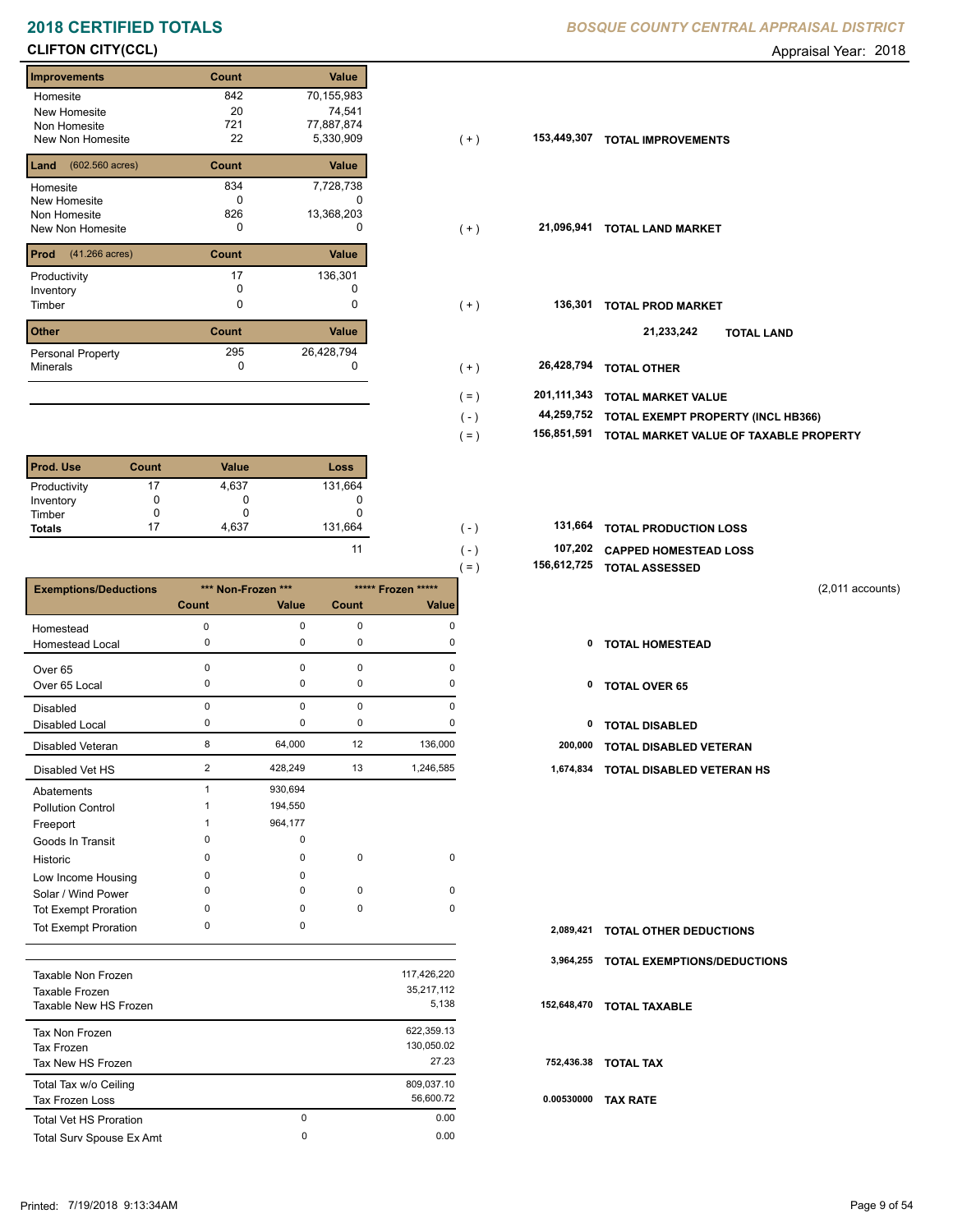**CLIFTON CITY(CCL)** Appraisal Year: 2018

| A                                   | Count                   | <b>Market</b> | Land        | Prod        | Improvement | New Hs       | Personal    | <b>Mineral</b> | Exempt       |
|-------------------------------------|-------------------------|---------------|-------------|-------------|-------------|--------------|-------------|----------------|--------------|
| A1 - REAL, RES, SINGLE FAMILY       | 1,190                   | 98,651,960    | 10,789,254  | 0           | 87,862,706  | 74,541       | $\mathbf 0$ | $\mathbf 0$    | 259,865      |
| A2 - REAL, RES, MOBILE HOME         | 10                      | 93,408        | 57,548      | 0           | 35,860      | $\mathbf 0$  | 0           | 0              | $\mathbf 0$  |
| A3 - MISC IMPR ON C CODED LOTS      | 12                      | 47,870        | 9,480       | 0           | 38,390      | 0            | 0           | 0              | 0            |
| <b>TOTAL</b>                        | 1,212                   | 98,793,238    | 10,856,282  | 0           | 87,936,956  | 74,541       | $\mathbf 0$ | $\mathbf 0$    | 259,865      |
| $\, {\bf B} \,$                     | Count                   | <b>Market</b> | Land        | Prod        | Improvement | New Hs       | Personal    | <b>Mineral</b> | Exempt       |
| B1 - REAL, MULTI FAMILY RES, APT    | $\overline{2}$          | 247,175       | 37,060      | $\mathbf 0$ | 210,115     | $\mathbf 0$  | $\mathbf 0$ | $\mathbf 0$    | $\Omega$     |
| B <sub>2</sub> - DUPLEX             | 14                      | 1,175,196     | 130,810     | 0           | 1,044,386   | 0            | $\pmb{0}$   | 0              | 0            |
| <b>B3 - TRIPLEX</b>                 | 1                       | 178,946       | 7,652       | $\mathbf 0$ | 171,294     | 0            | 0           | $\Omega$       | 0            |
| <b>B4 - FOURPLEX</b>                | 6                       | 785,487       | 96,890      | $\mathbf 0$ | 688,597     | 0            | $\mathbf 0$ | 0              | 0            |
| <b>TOTAL</b>                        | 23                      | 2,386,804     | 272,412     | $\mathbf 0$ | 2,114,392   | $\mathbf 0$  | $\mathbf 0$ | $\mathbf 0$    | $\Omega$     |
| c                                   | Count                   | <b>Market</b> | Land        | Prod        | Improvement | New Hs       | Personal    | <b>Mineral</b> | Exempt       |
| C1 - VACANT URBAN RES LTS/TRACTS    | 116                     | 1,192,096     | 1,191,526   | $\mathsf 0$ | 570         | $\mathbf 0$  | $\mathbf 0$ | $\mathbf 0$    | 1,604        |
| C2 - VACANT COMM LTS/TRS/PARCELS    | 11                      | 249,111       | 249,111     | 0           | 0           | $\mathbf 0$  | 0           | 0              | 0            |
| <b>TOTAL</b>                        | 127                     | 1,441,207     | 1,440,637   | $\mathbf 0$ | 570         | $\mathbf{0}$ | $\mathbf 0$ | $\mathbf 0$    | 1,604        |
| D                                   | Count                   | <b>Market</b> | Land        | Prod        | Improvement | New Hs       | Personal    | <b>Mineral</b> | Exempt       |
| D1 - QUALIFIED AG LAND              | 17                      | 136,301       | 136,301     | 4,637       | $\mathbf 0$ | $\mathbf 0$  | $\mathbf 0$ | $\mathbf 0$    | $\Omega$     |
| <b>TOTAL</b>                        | 17                      | 136,301       | 136,301     | 4,637       | $\mathbf 0$ | $\mathbf 0$  | $\mathbf 0$ | $\mathbf 0$    | $\mathbf{0}$ |
| E.                                  | Count                   | <b>Market</b> | Land        | Prod        | Improvement | New Hs       | Personal    | <b>Mineral</b> | Exempt       |
| E1 - RES IMPR ON ACREAGE            | $\mathbf{1}$            | 20,090        | 5,000       | 0           | 15,090      | $\mathbf 0$  | $\mathbf 0$ | 0              | $\mathbf{0}$ |
| <b>TOTAL</b>                        | $\mathbf{1}$            | 20,090        | 5,000       | $\mathbf 0$ | 15,090      | $\mathbf 0$  | $\mathbf 0$ | $\mathbf 0$    | $\Omega$     |
| F                                   | Count                   | <b>Market</b> | Land        | Prod        | Improvement | New Hs       | Personal    | <b>Mineral</b> | Exempt       |
| F1 - REAL, COMM/RETAIL & SVC BUS PF | 174                     | 25,075,790    | 4,499,228   | 0           | 20,576,562  | $\mathbf 0$  | $\mathbf 0$ | $\mathbf 0$    | 664,820      |
| F2 - REAL, IND MFG & PROC BUS PROP  | 5                       | 2,049,141     | 345,513     | 0           | 1,703,628   | 0            | 0           | 0              | 0            |
| <b>TOTAL</b>                        | 179                     | 27,124,931    | 4,844,741   | $\mathbf 0$ | 22,280,190  | $\mathbf 0$  | $\mathbf 0$ | $\mathbf 0$    | 664,820      |
| J                                   | Count                   | <b>Market</b> | Land        | Prod        | Improvement | New Hs       | Personal    | <b>Mineral</b> | Exempt       |
| J2 - GAS DIST SYSTEM, REAL & PP     | $\overline{2}$          | 626,242       | 5,198       | $\mathbf 0$ | 2,474       | $\mathbf 0$  | 618,570     | $\mathbf 0$    | 0            |
| J3 - ELECTRIC CO, REAL & PP         | 4                       | 5,568,365     | 148,080     | 0           | 751,195     | 0            | 4,669,090   | $\Omega$       | n            |
| J4 - TELEPHONE CO, REAL & PP        | 8                       | 737,509       | 13,200      | 0           | 159,109     | 0            | 565,200     | $\Omega$       |              |
| J5 - RAILROADS, REAL & PP           | 2                       | 1,471,855     | 10,325      | 0           | $\Omega$    | 0            | 1,461,530   | 0              |              |
| J6 - PIPELINES, REAL & PP           |                         | 183,220       | $\mathbf 0$ | $\mathbf 0$ |             | $\mathbf{0}$ | 183,220     | <sup>n</sup>   |              |
| J7 - CABLE TV, REAL & PP            | 5                       | 156,442       | 17,477      | 0           | 2,605       | 0            | 136,360     | 0              | 0            |
| <b>TOTAL</b>                        | 22                      | 8,743,633     | 194,280     | 0           | 915,383     | $\mathbf 0$  | 7,633,970   | $\mathbf 0$    | $\mathbf{0}$ |
| L.                                  | Count                   | <b>Market</b> | Land        | Prod        | Improvement | New Hs       | Personal    | <b>Mineral</b> | Exempt       |
| L1 - PERSONAL, COMM/RETAIL BUS PR   | 264                     | 13,049,638    | 0           | 0           | 0           | $\mathbf 0$  | 13,049,638  | $\mathbf 0$    | 3,465        |
| L2 - PERSONAL, IND/MFG BUS PROP     | 4                       | 5,187,660     | 0           | 0           | 0           | 0            | 5,187,660   | 0              | 0            |
| <b>TOTAL</b>                        | 268                     | 18,237,298    | 0           | $\mathsf 0$ | 0           | $\mathbf 0$  | 18,237,298  | $\mathbf 0$    | 3,465        |
| $\mathbf M$                         | Count                   | <b>Market</b> | Land        | Prod        | Improvement | New Hs       | Personal    | <b>Mineral</b> | Exempt       |
| M1 - MOBILE HOME (ON NON-OWNED L    | 45                      | 342,119       | $\mathbf 0$ | 0           | 342,119     | $\mathbf 0$  | 0           | $\mathbf 0$    | $\Omega$     |
| <b>TOTAL</b>                        | 45                      | 342,119       | 0           | 0           | 342,119     | $\mathbf 0$  | 0           | $\mathbf 0$    | $\mathbf{0}$ |
| $\mathbf s$                         | Count                   | <b>Market</b> | Land        | Prod        | Improvement | New Hs       | Personal    | <b>Mineral</b> | Exempt       |
| S - SPECIAL INVENTORY               | $\overline{\mathbf{4}}$ | 555,724       | 0           | 0           | 0           | $\mathbf 0$  | 555,724     | $\mathbf 0$    | $\mathbf 0$  |
| <b>TOTAL</b>                        | 4                       | 555,724       | 0           | $\mathbf 0$ | $\mathbf 0$ | $\mathbf 0$  | 555,724     | $\mathbf 0$    | $\mathbf{0}$ |
| $\pmb{\mathsf{x}}$                  | Count                   | <b>Market</b> | Land        | Prod        | Improvement | New Hs       | Personal    | Mineral        | Exempt       |
| X4 - CHARITABLE ORGANIZATIONS       | $\mathbf{1}$            | 58,064        | 0           | 0           | 58,064      | $\mathbf 0$  | $\mathbf 0$ | $\mathbf 0$    | 65,264       |
| XB - BPP UNDER \$500 [11.145]       | 8                       | 1,802         | 0           | 0           | 0           | 0            | 1,802       | 0              | 1,802        |
| XE - CHAR HOUS DVLP ORG [11.182]    | 6                       | 2,244,452     | 95,690      | 0           | 2,148,762   | 0            | 0           | 0              | 2,244,452    |
| XG - PRIMARILY CHARITABLE [11.184]  | $\mathbf{1}$            | 197,242       | 4,025       | 0           | 193,217     | 0            | 0           | 0              | 197,242      |
| XI - YOUTH DEVELOPMENT [11.19]      | $\mathbf{1}$            | 545,653       | 50,653      | 0           | 495,000     | $\mathbf 0$  | $\mathbf 0$ | 0              | 545,653      |
|                                     |                         |               |             |             |             |              |             |                |              |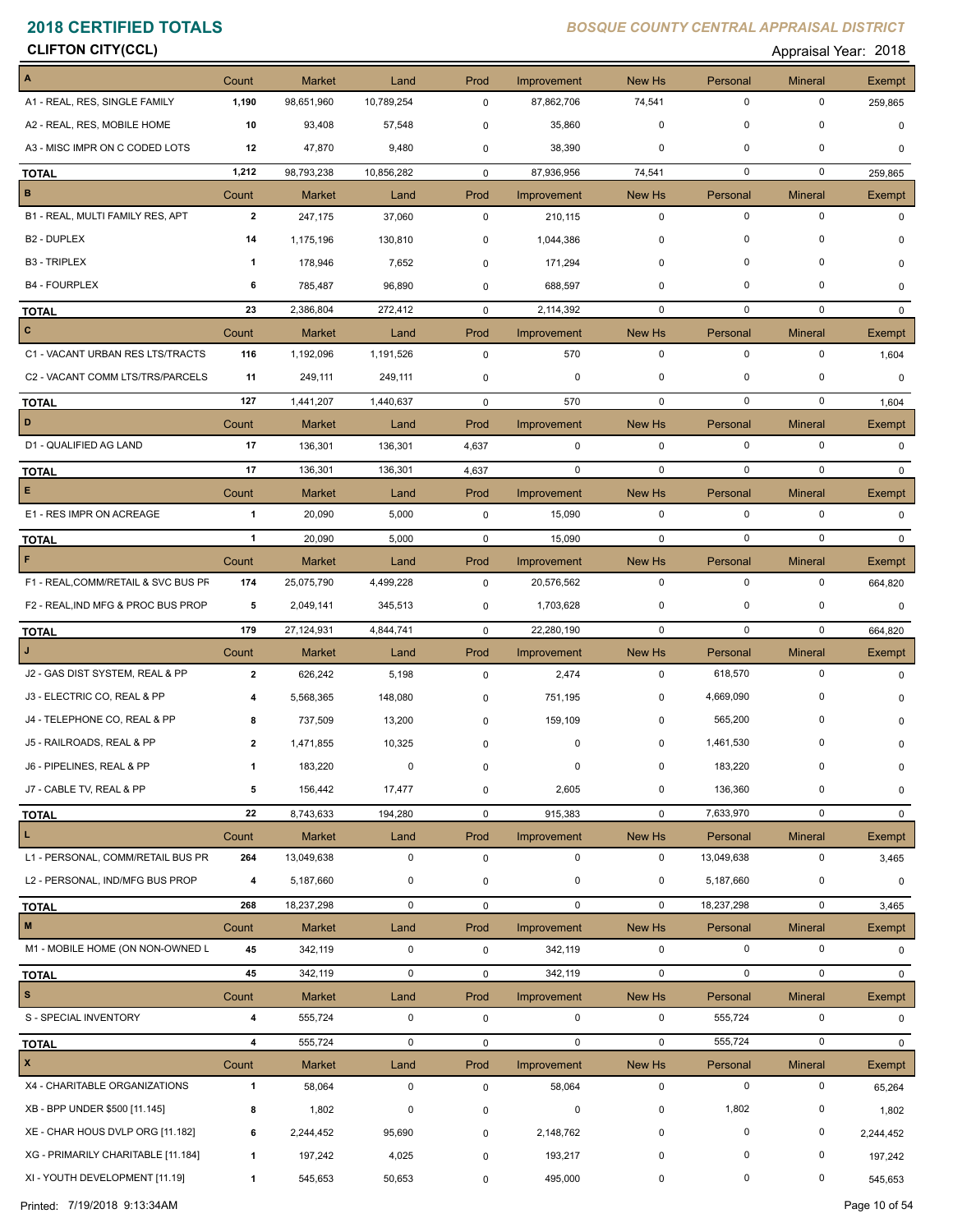| <b>CLIFTON CITY(CCL)</b>          |     |            |           |  |            |  |       | Appraisal Year: 2018 |            |  |
|-----------------------------------|-----|------------|-----------|--|------------|--|-------|----------------------|------------|--|
| XL - ECONOMIC DEVELOPMENT [11.231 |     | 69.568     | 7.040     |  | 62,528     |  |       |                      | 69,568     |  |
| XV - OTHER EXEMPTIONS             | 111 | 40.213.217 | 3,326,181 |  | 36,887,036 |  |       |                      | 40,206,017 |  |
| <b>TOTAL</b>                      | 129 | 43.329.998 | 3,483,589 |  | 39.844.607 |  | 1,802 |                      | 43,329,998 |  |

**ALL PTD TOTAL 2,011 201,111,343 21,233,242 4,637 153,449,307 74,541 26,428,794 0 44,259,752**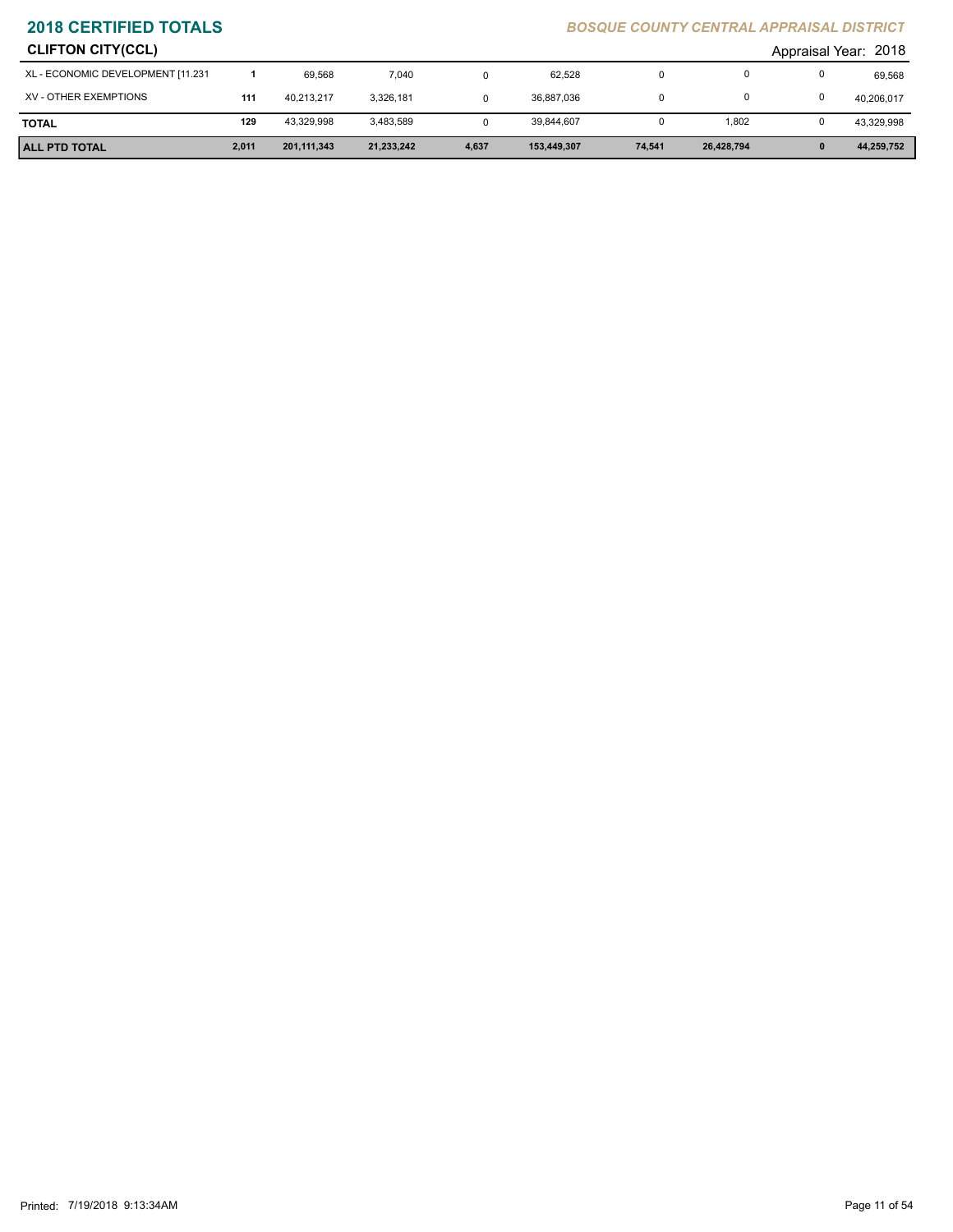# **2018 CERTIFIED TOTALS BOSQUE COUNTY CENTRAL APPRAISAL DISTRICTION CENTRAL APPROXIMATION**

## **CLIFTON ISD(SCL)** Appraisal Year: 2018

## **Improvements Count Value Homesite** New Homesite Non Homesite New Non Homesite **T1**  2,031 198,398,759 49 1,812,584 870,312 26 2,490 156,199,207 71 10,664,476 **367,075,026 Land Count Value** (8,301.189 acres) Homesite New Homesite Non Homesite New Non Homesite **TOTAL 1** 1 1 56,290 1,970 26,444,362 2,674 47,190,325 **Prod Count Value** (118,217.287 acres) Productivity 279,253,555 1,369 Inventory 0 0 **Other Count Value** Minerals Personal Property **Exercise 2018** 494 260,152,950

| <b>Prod. Use</b> | Count | <b>Value</b> | Loss        |
|------------------|-------|--------------|-------------|
| Productivity     | 1.369 | 10,559,364   | 268,694,191 |
| Inventory        |       |              |             |
| Timber           |       |              |             |
| <b>Totals</b>    | 1.369 | 10,559,364   | 268,694,191 |

|                              |                |                                          |           |              | $=$ ) | 658,203,295 | <b>TOTAL ASSESSED</b>         |  |
|------------------------------|----------------|------------------------------------------|-----------|--------------|-------|-------------|-------------------------------|--|
| <b>Exemptions/Deductions</b> |                | *** Non-Frozen ***<br>***** Frozen ***** |           |              |       |             | $(6,592$ accounts)            |  |
|                              | Count          | Value                                    | Count     | <b>Value</b> |       |             |                               |  |
| Homestead                    | 756            | 18,438,237                               | 965       | 23,267,725   |       |             |                               |  |
| Homestead Local              | 0              | 0                                        | 0         | 0            |       | 41,705,962  | <b>TOTAL HOMESTEAD</b>        |  |
| Over 65                      | 59             | 564,355                                  | 873       | 8,457,588    |       |             |                               |  |
| Over 65 Local                | 0              | 0                                        | 0         | 0            |       | 9,021,943   | <b>TOTAL OVER 65</b>          |  |
| <b>Disabled</b>              | $\overline{4}$ | 39,150                                   | 41        | 389,026      |       |             |                               |  |
| <b>Disabled Local</b>        | 0              | 0                                        | 0         | 0            |       | 428,176     | <b>TOTAL DISABLED</b>         |  |
| Disabled Veteran             | 34             | 304,269                                  | 33        | 360,064      |       | 664,333     | <b>TOTAL DISABLED VETERAN</b> |  |
| Disabled Vet HS              | 8              | 1,059,921                                | 36        | 3,444,856    |       | 4,504,777   | TOTAL DISABLED VETERAN HS     |  |
| Abatements                   | 0              | 0                                        |           |              |       |             |                               |  |
| <b>Pollution Control</b>     | 3              | 15,188,760                               |           |              |       |             |                               |  |
| Freeport                     | $\Omega$       | 0                                        |           |              |       |             |                               |  |
| Goods In Transit             | O              | 0                                        |           |              |       |             |                               |  |
| Historic                     | $\Omega$       | 0                                        | $\pmb{0}$ | 0            |       |             |                               |  |
| Low Income Housing           | 0              | 0                                        |           |              |       |             |                               |  |
| Solar / Wind Power           | $\Omega$       | 0                                        | 0         | 0            |       |             |                               |  |
| <b>Tot Exempt Proration</b>  | $\Omega$       | 0                                        | $\pmb{0}$ | 0            |       |             |                               |  |
| <b>Tot Exempt Proration</b>  | 0              | 0                                        |           |              |       | 15,188,760  | <b>TOTAL OTHER DEDUCTIONS</b> |  |

|                               |         |              | 71.  |
|-------------------------------|---------|--------------|------|
| Taxable Non Frozen            |         | 511,896,636  |      |
| Taxable Frozen                |         | 74,120,717   |      |
| Taxable New HS Frozen         | 671.991 | 586          |      |
| Tax Non Frozen                |         | 6.884.994.11 |      |
| Tax Frozen                    |         | 634.269.22   |      |
| Tax New HS Frozen             |         | 9.038.29     | 7,52 |
| Total Tax w/o Ceiling         |         | 7,890,956.09 |      |
| Tax Frozen Loss               |         | 362,654.47   | 0.0  |
| <b>Total Vet HS Proration</b> | 0       | 0.00         |      |
| Total Surv Spouse Ex Amt      | 0       | 0.00         |      |
|                               |         |              |      |

|  | BOSQUE COUNTY CENTRAL APPRAISAL DISTRICT |  |
|--|------------------------------------------|--|
|  |                                          |  |

| iniprov <del>enieni</del> s             | ovum  | value         |                        |                                        |
|-----------------------------------------|-------|---------------|------------------------|----------------------------------------|
| Homesite                                | 2,031 | 198,398,759   |                        |                                        |
| New Homesite                            | 49    | 1,812,584     |                        |                                        |
| Non Homesite                            | 2,490 | 156,199,207   |                        |                                        |
| New Non Homesite                        | 71    | 10,664,476    | 367,075,026<br>$(+)$   | <b>TOTAL IMPROVEMENTS</b>              |
| <b>Land</b> $(8,301.189 \text{ acres})$ | Count | Value         |                        |                                        |
| Homesite                                | 1,970 | 26,444,362    |                        |                                        |
| New Homesite                            | 26    | 870,312       |                        |                                        |
| Non Homesite                            | 2,674 | 47,190,325    |                        |                                        |
| New Non Homesite                        |       | 56,290        | 74,561,289<br>$(+)$    | <b>TOTAL LAND MARKET</b>               |
| <b>Prod</b> (118,217.287 acres)         | Count | Value         |                        |                                        |
| Productivity                            | 1,369 | 279,253,555   |                        |                                        |
| Inventory                               | 0     |               |                        |                                        |
| Timber                                  | 0     | 0             | 279,253,555<br>( + )   | <b>TOTAL PROD MARKET</b>               |
| Other                                   | Count | Value         |                        | 353,814,844<br><b>TOTAL LAND</b>       |
| Personal Property                       | 494   | 260, 152, 950 |                        |                                        |
| Minerals                                | 0     |               | 260,152,950<br>$(+)$   | <b>TOTAL OTHER</b>                     |
|                                         |       |               | 981,042,820            | <b>TOTAL MARKET VALUE</b>              |
|                                         |       |               | $( = )$                |                                        |
|                                         |       |               | 53,630,904<br>$(-)$    | TOTAL EXEMPT PROPERTY (INCL HB366)     |
|                                         |       |               | 927,411,916<br>$( = )$ | TOTAL MARKET VALUE OF TAXABLE PROPERTY |

| 268.694.191 |  | <b>268,694,191 TOTAL PRODUCTION LOSS</b> |
|-------------|--|------------------------------------------|
|             |  | 514,430 CAPPED HOMESTEAD LOSS            |

|  | 658,203,295 TOTAL ASSESSED |  |
|--|----------------------------|--|
|  |                            |  |

|  | 15,188,760 TOTAL OTHER DEDUCTIONS      |
|--|----------------------------------------|
|  | 71,513,951 TOTAL EXEMPTIONS/DEDUCTIONS |

 **586,689,344 TOTAL TAXABLE**

 **7,528,301.62 TOTAL TAX**

 **0.01345000 TAX RATE**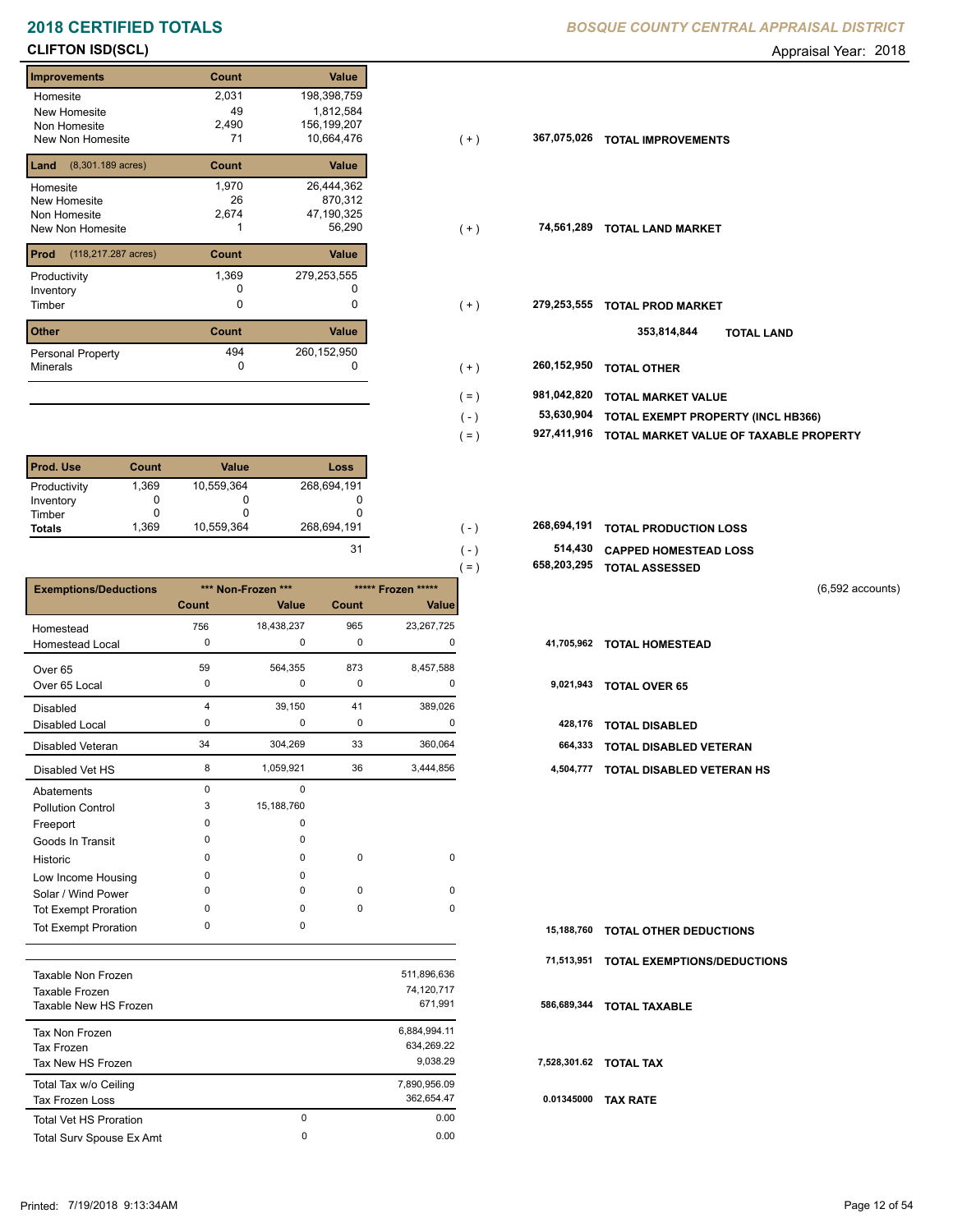| CLIFTON ISD(SCL) |  |  |
|------------------|--|--|
|------------------|--|--|

**CON ISD(SCL)** Appraisal Year: 2018

| $\overline{A}$                      | Count          | <b>Market</b>                | Land               | Prod                | Improvement                | New Hs              | Personal                | <b>Mineral</b>              | Exempt   |
|-------------------------------------|----------------|------------------------------|--------------------|---------------------|----------------------------|---------------------|-------------------------|-----------------------------|----------|
| A1 - REAL, RES, SINGLE FAMILY       | 2,057          | 191,017,263                  | 29,674,618         | $\mathbf 0$         | 161,342,645                | 195,931             | $\mathbf 0$             | 0                           | 259,865  |
| A2 - REAL, RES, MOBILE HOME         | 169            | 4,105,360                    | 1,813,456          | 0                   | 2,291,904                  | $\mathbf 0$         | $\mathbf 0$             | $\mathbf 0$                 | 0        |
| A3 - MISC IMPR ON C CODED LOTS      |                |                              |                    |                     |                            | $\mathbf 0$         | $\mathbf 0$             | $\Omega$                    |          |
|                                     | 158            | 1,337,337                    | 38,609             | 0                   | 1,298,728                  |                     |                         |                             | $\Omega$ |
| <b>TOTAL</b>                        | 2,384          | 196,459,960                  | 31,526,683         | $\mathbf 0$         | 164,933,277                | 195,931             | $\mathbf 0$             | $\mathbf 0$                 | 259,865  |
| B                                   | Count          | <b>Market</b>                | Land               | Prod                | Improvement                | New Hs              | Personal                | <b>Mineral</b>              | Exempt   |
| B1 - REAL, MULTI FAMILY RES, APT    | $\overline{2}$ | 247,175                      | 37,060             | $\mathbf 0$         | 210,115                    | $\mathbf 0$         | $\mathbf 0$             | $\pmb{0}$                   | $\Omega$ |
| B <sub>2</sub> - DUPLEX             | 16             | 1,352,302                    | 144,246            | 0                   | 1,208,056                  | $\mathbf 0$         | $\mathbf 0$             | 0                           |          |
| <b>B3 - TRIPLEX</b>                 | 1              | 178,946                      | 7,652              | 0                   | 171,294                    | $\mathbf 0$         | $\mathbf 0$             | 0                           | 0        |
| <b>B4 - FOURPLEX</b>                | 6              | 785,487                      | 96,890             | 0                   | 688,597                    | $\mathbf 0$         | $\mathbf 0$             | 0                           | 0        |
| <b>TOTAL</b>                        | 25             | 2,563,910                    | 285,848            | $\mathbf 0$         | 2,278,062                  | 0                   | 0                       | $\mathbf 0$                 | 0        |
| $\mathbf{c}$                        | Count          | <b>Market</b>                | Land               | Prod                | Improvement                | New Hs              | Personal                | <b>Mineral</b>              | Exempt   |
| C1 - VACANT URBAN RES LTS/TRACTS    | 121            | 1,225,459                    | 1,224,889          | $\mathbf 0$         | 570                        | $\mathbf 0$         | $\mathbf 0$             | $\pmb{0}$                   | 1,604    |
| C2 - VACANT COMM LTS/TRS/PARCELS    | 15             | 339,533                      | 339,533            | 0                   | 0                          | $\mathbf 0$         | $\mathbf 0$             | 0                           | 0        |
| C3 - VACANT RURAL LOT/TR IN LAKE AI | 542            | 4,284,029                    | 4,173,170          | 0                   | 110,859                    | $\mathbf 0$         | $\mathbf 0$             | $\mathbf 0$                 | 6,230    |
| C4 - VACANT RURAL TRACTS/LOTS       | 57             | 1,396,226                    | 848,509            | 0                   | 547,717                    | $\mathbf 0$         | $\mathbf 0$             | $\mathbf 0$                 | 0        |
| <b>TOTAL</b>                        | 735            | 7,245,247                    | 6,586,101          | $\mathbf 0$         | 659,146                    | 0                   | $\mathbf 0$             | $\mathbf 0$                 | 7,834    |
| D                                   | Count          | <b>Market</b>                | Land               | Prod                | Improvement                | New Hs              | Personal                | <b>Mineral</b>              | Exempt   |
| D1 - QUALIFIED AG LAND              | 1,374          | 279,479,138                  | 279,479,138        | 10,559,364          | 0                          | 0                   | $\mathbf 0$             | $\pmb{0}$                   | 0        |
| D2 - FARM/RANCH IMPR ON QUAL AG L   | 414            | 5,707,565                    | 0                  | 0                   | 5,707,565                  | 0                   | 0                       | 0                           | 0        |
|                                     |                |                              | 279,479,138        |                     | 5,707,565                  | $\mathbf 0$         | $\mathbf 0$             | $\mathbf 0$                 |          |
| <b>TOTAL</b><br>E                   | 1,788          | 285, 186, 703                |                    | 10,559,364          |                            |                     |                         |                             | 0        |
| E1 - RES IMPR ON ACREAGE            | Count<br>827   | <b>Market</b><br>121,924,053 | Land<br>10,766,024 | Prod<br>$\mathbf 0$ | Improvement<br>111,158,029 | New Hs<br>2,159,344 | Personal<br>$\mathbf 0$ | <b>Mineral</b><br>$\pmb{0}$ | Exempt   |
|                                     |                |                              |                    |                     |                            |                     |                         |                             | 110,504  |
| E2 - MOBILE HOME ON ACREAGE         | 85             | 2,892,446                    | 908,457            | 0                   | 1,983,989                  | 244,411             | 0                       | 0                           | 0        |
| E3 - OTHER/MISC IMPR ON ACREAGE     | 50             | 741,923                      | 0                  | 0                   | 741,923                    | 83,210              | $\mathbf 0$             | 0                           | 0        |
| E4 - NON-QUALIFIED AG LAND          | 149            | 5,619,831                    | 5,594,856          | 0                   | 24,975                     | 0                   | $\mathbf 0$             | $\Omega$                    | 6,677    |
| <b>TOTAL</b>                        | 1,111          | 131, 178, 253                | 17,269,337         | $\mathbf 0$         | 113,908,916                | 2,486,965           | $\mathbf 0$             | $\mathbf 0$                 | 117,181  |
| F                                   | Count          | <b>Market</b>                | Land               | Prod                | Improvement                | New Hs              | Personal                | <b>Mineral</b>              | Exempt   |
| F1 - REAL, COMM/RETAIL & SVC BUS PF | 272            | 35,105,544                   | 7,564,070          | $\mathbf 0$         | 27,541,474                 | $\mathbf 0$         | $\mathbf 0$             | 0                           | 664,820  |
| F2 - REAL, IND MFG & PROC BUS PROP  | 16             | 5,004,990                    | 1,360,904          | 0                   | 3,644,086                  | 0                   | 0                       | $\pmb{0}$                   | 0        |
| <b>TOTAL</b>                        | 288            | 40,110,534                   | 8,924,974          | 0                   | 31,185,560                 | $\pmb{0}$           | $\pmb{0}$               | $\pmb{0}$                   | 664,820  |
| J                                   | Count          | <b>Market</b>                | Land               | Prod                | Improvement                | New Hs              | Personal                | <b>Mineral</b>              | Exempt   |
| J1 - WATER SYSTEMS, REAL & PP       | 17             | 1,137,744                    | 72,970             | 0                   | 33,774                     | $\mathbf 0$         | 1,031,000               | 0                           | 17,118   |
| J2 - GAS DIST SYSTEM, REAL & PP     | 4              | 2,263,084                    | 5,198              | 0                   | 1,629,296                  | 0                   | 628,590                 | $\pmb{0}$                   | 0        |
| J3 - ELECTRIC CO, REAL & PP         | 24             | 56,208,301                   | 419,756            | 0                   | 753,235                    | 0                   | 55,035,310              | 0                           | 0        |
| J4 - TELEPHONE CO, REAL & PP        | 20             | 1,860,856                    | 69,079             | 0                   | 198,361                    | 0                   | 1,593,416               | 0                           | 346      |
| J5 - RAILROADS, REAL & PP           | 4              | 9,532,889                    | 17,039             | 0                   | $\mathbf 0$                | 0                   | 9,515,850               | 0                           | 0        |
| J6 - PIPELINES, REAL & PP           | 4              | 928,590                      | 0                  | 0                   | 0                          | $\mathbf 0$         | 928,590                 | $\mathbf 0$                 | 0        |
| J7 - CABLE TV, REAL & PP            | 8              | 306,782                      | 17,477             | 0                   | 2,605                      | 0                   | 286,700                 | $\mathbf 0$                 | 0        |
| <b>TOTAL</b>                        | 81             | 72,238,246                   | 601,519            | $\mathbf 0$         | 2,617,271                  | $\mathbf 0$         | 69,019,456              | 0                           | 17,464   |
| $\mathbf{L}$                        | Count          | <b>Market</b>                | Land               | Prod                | Improvement                | New Hs              | Personal                | <b>Mineral</b>              | Exempt   |
| L1 - PERSONAL, COMM/RETAIL BUS PR   | 423            | 17,327,061                   | $\mathbf 0$        | $\mathbf 0$         | $\mathbf 0$                | 0                   | 17,327,061              | 0                           | 2,730    |
| L2 - PERSONAL, IND/MFG BUS PROP     | 13             | 173,247,390                  | 0                  | 0                   | 0                          | 0                   | 173,247,390             | 0                           |          |
|                                     |                |                              |                    |                     |                            |                     |                         |                             | 0        |
| <b>TOTAL</b><br>$\blacksquare$      | 436            | 190,574,451                  | 0                  | $\mathbf 0$         | $\mathbf 0$                | $\mathbf 0$         | 190,574,451             | $\pmb{0}$                   | 2,730    |
|                                     | Count          | <b>Market</b>                | Land               | Prod                | Improvement                | New Hs              | Personal                | <b>Mineral</b>              | Exempt   |
| M1 - MOBILE HOME (ON NON-OWNED L    | 174            | 2,357,397                    | 0                  | $\mathbf 0$         | 2,357,397                  | $\mathbf 0$         | $\mathbf 0$             | 0                           | 0        |
| <b>TOTAL</b>                        | 174            | 2,357,397                    | 0                  | 0                   | 2,357,397                  | $\mathbf 0$         | $\pmb{0}$               | $\pmb{0}$                   | 0        |
| $\vert$ s                           | Count          | <b>Market</b>                | Land               | Prod                | Improvement                | New Hs              | Personal                | <b>Mineral</b>              | Exempt   |
| S - SPECIAL INVENTORY               | 5              | 556,853                      | 0                  | $\mathbf{0}$        | $\mathbf 0$                | $\mathbf 0$         | 556,853                 | 0                           | 0        |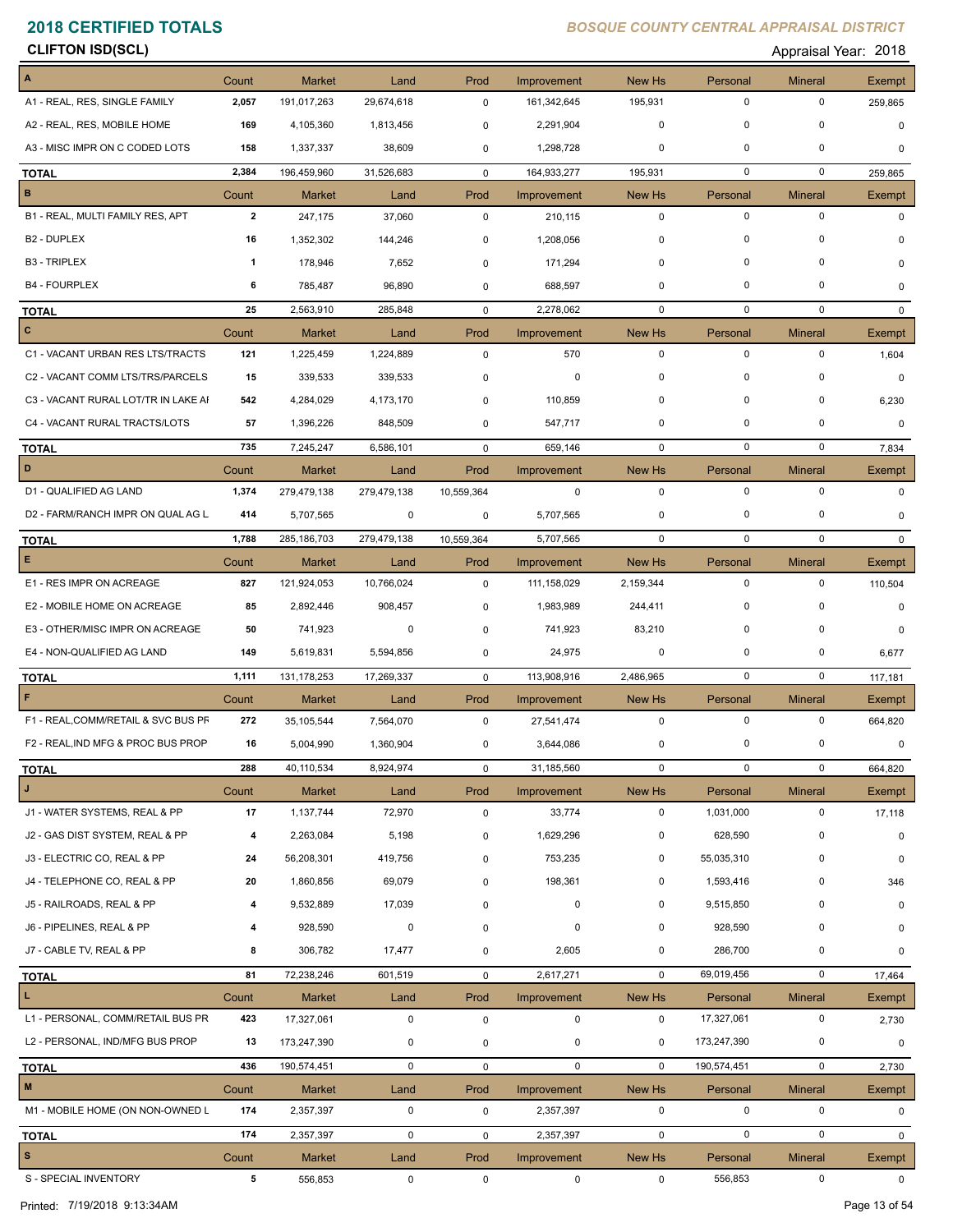## **CLIFTON ISD(SCL)** Appraisal Year: 2018

| <b>TOTAL</b>                       | 5              | 556,853       | 0           | 0          | 0           | 0         | 556,853     | $\mathbf 0$    |            |
|------------------------------------|----------------|---------------|-------------|------------|-------------|-----------|-------------|----------------|------------|
| $\mathbf{x}$                       | Count          | <b>Market</b> | Land        | Prod       | Improvement | New Hs    | Personal    | <b>Mineral</b> | Exempt     |
| X3 - FED & STATE GOV               |                | 500           | 500         | $\Omega$   | $\mathbf 0$ | $\Omega$  | $\mathbf 0$ | $\mathbf 0$    | 500        |
| X4 - CHARITABLE ORGANIZATIONS      |                | 58,064        | 0           | 0          | 58,064      | 0         | $\mathbf 0$ | 0              | 65,264     |
| XB - BPP UNDER \$500 [11.145]      | 10             | 2,190         | $\mathbf 0$ | 0          | $\mathbf 0$ | 0         | 2,190       | 0              | 2,190      |
| XE - CHAR HOUS DVLP ORG [11.182]   | 6              | 2,244,452     | 95,690      | 0          | 2,148,762   | 0         | 0           | 0              | 2,244,452  |
| XG - PRIMARILY CHARITABLE [11.184] |                | 197,242       | 4,025       | 0          | 193,217     | 0         | 0           | 0              | 197,242    |
| XI - YOUTH DEVELOPMENT [11.19]     | $\overline{2}$ | 552,760       | 57,760      | 0          | 495,000     | 0         | 0           | 0              | 552,760    |
| XL - ECONOMIC DEVELOPMENT [11.231  |                | 69,568        | 7,040       | 0          | 62,528      | 0         | 0           | 0              | 69,568     |
| XR - NONPROFIT WATER [11.30]       | 9              | 189,254       | 51,141      | $\Omega$   | 138,113     | 0         | 0           | 0              | 189,254    |
| XV - OTHER EXEMPTIONS              | 187            | 49,246,980    | 8,914,832   | 0          | 40,332,148  | 0         | 0           | 0              | 49,239,780 |
| <b>TOTAL</b>                       | 218            | 52,561,010    | 9,130,988   | 0          | 43,427,832  | 0         | 2,190       | 0              | 52,561,010 |
| <b>ALL PTD TOTAL</b>               | 6,592          | 981,042,820   | 353,814,844 | 10,559,364 | 367,075,026 | 2,682,896 | 260,152,950 | $\mathbf{0}$   | 53,630,904 |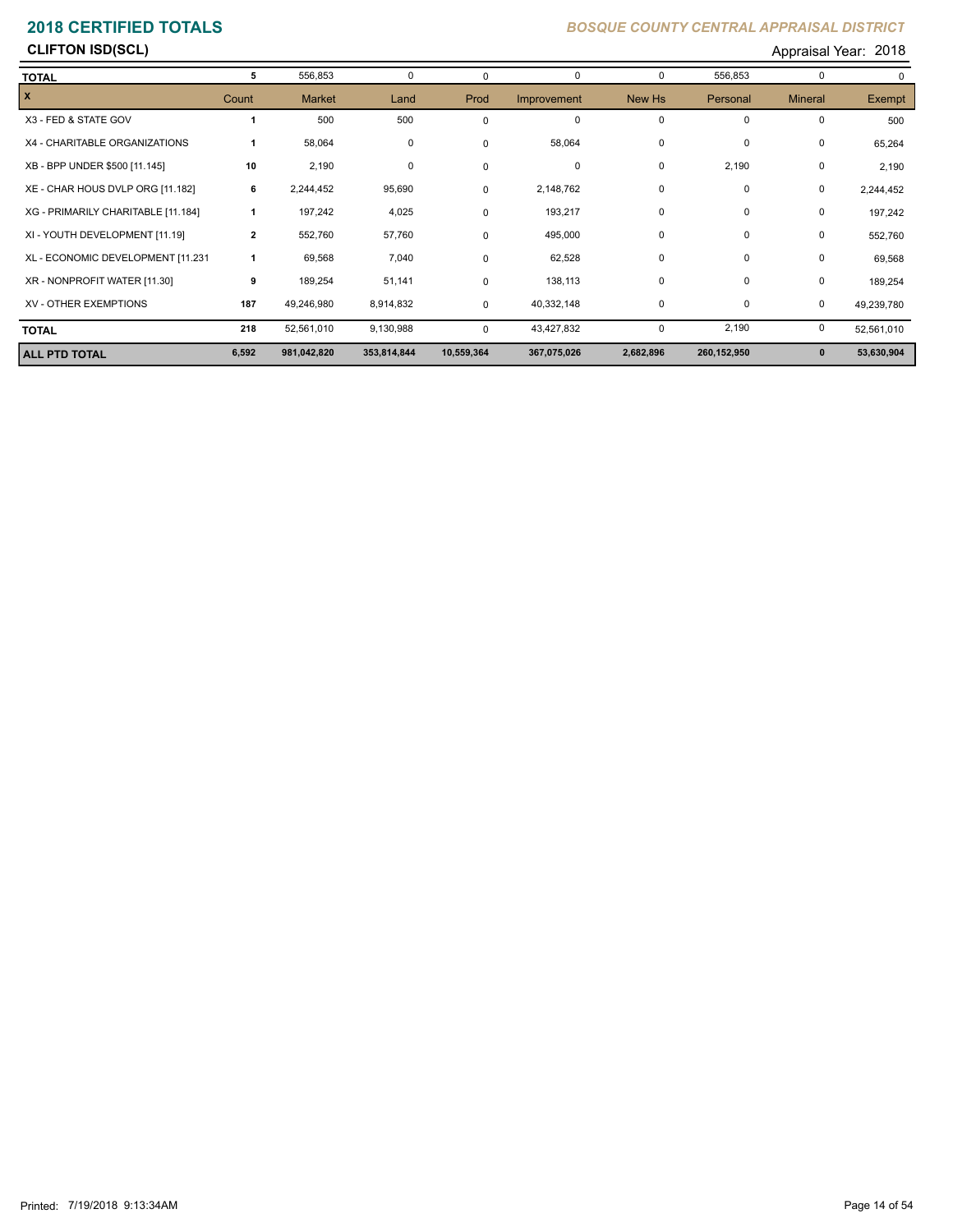# **CONS GROUNDWATER(WMTG) CONS GROUNDWATER(WMTG) Appraisal Year: 2018**

| <b>Improvements</b>         | Count | <b>Value</b>  |
|-----------------------------|-------|---------------|
| Homesite                    | 5,496 | 512,323,780   |
| New Homesite                | 326   | 6,707,822     |
| Non Homesite                | 7,972 | 441, 191, 113 |
| New Non Homesite            | 464   | 28,289,748    |
| (47,321.877 acres)<br>Land  | Count | Value         |
| Homesite                    | 5,232 | 69,897,865    |
| New Homesite                | 82    | 2,786,161     |
| Non Homesite                | 8,487 | 189,800,115   |
| New Non Homesite            | 2     | 60,658        |
| Prod<br>(578,888.729 acres) | Count | Value         |
| Productivity                | 5,943 | 1,514,158,725 |
| Inventory                   |       |               |
| Timber                      | 0     | 0             |
| <b>Other</b>                | Count | Value         |
| Personal Property           | 1,295 | 510,334,421   |
| <b>Minerals</b>             | 0     | U             |

| <b>Prod. Use</b> | Count | <b>Value</b> | Loss          |
|------------------|-------|--------------|---------------|
| Productivity     | 5,943 | 49,442,100   | 1,464,716,625 |
| Inventory        |       | O            |               |
| Timber           |       | O            |               |
| <b>Totals</b>    | 5.943 | 49.442.100   | 1,464,716,625 |
|                  |       |              | 262           |

|                              |                    |            |                    |          | = )<br>1,001,000,000 | TUTAL ASSESSED                |                     |
|------------------------------|--------------------|------------|--------------------|----------|----------------------|-------------------------------|---------------------|
| <b>Exemptions/Deductions</b> | *** Non-Frozen *** |            | ***** Frozen ***** |          |                      |                               | $(21,460$ accounts) |
|                              | Count              | Value      | Count              | Value    |                      |                               |                     |
| Homestead                    | $\Omega$           | 0          | 0                  | $\Omega$ |                      |                               |                     |
| Homestead Local              | 0                  | 0          | 0                  | 0        | 0                    | <b>TOTAL HOMESTEAD</b>        |                     |
| Over 65                      | $\Omega$           | $\Omega$   | $\mathbf 0$        | O        |                      |                               |                     |
| Over 65 Local                | 0                  | 0          | 0                  | $\Omega$ | 0                    | <b>TOTAL OVER 65</b>          |                     |
| <b>Disabled</b>              | $\mathbf 0$        | 0          | $\mathbf 0$        | $\Omega$ |                      |                               |                     |
| Disabled Local               | $\Omega$           | $\Omega$   | 0                  | O        | 0                    | <b>TOTAL DISABLED</b>         |                     |
| Disabled Veteran             | 204                | 1,966,442  | $\pmb{0}$          | 0        | 1,966,442            | TOTAL DISABLED VETERAN        |                     |
| Disabled Vet HS              | 125                | 14,953,387 | 0                  | $\Omega$ | 14,953,387           | TOTAL DISABLED VETERAN HS     |                     |
| Abatements                   | $\Omega$           | 0          |                    |          |                      |                               |                     |
| <b>Pollution Control</b>     | 5                  | 22,353,800 |                    |          |                      |                               |                     |
| Freeport                     | O                  | $\Omega$   |                    |          |                      |                               |                     |
| Goods In Transit             | O                  | 0          |                    |          |                      |                               |                     |
| Historic                     | $\Omega$           | 0          | $\mathbf 0$        | 0        |                      |                               |                     |
| Low Income Housing           | 0                  | 0          |                    |          |                      |                               |                     |
| Solar / Wind Power           | 0                  | $\Omega$   | 0                  | 0        |                      |                               |                     |
| Tot Exempt Proration         | 0                  | 0          | 0                  | 0        |                      |                               |                     |
| <b>Tot Exempt Proration</b>  | 0                  | 0          |                    |          | 22,353,800           | <b>TOTAL OTHER DEDUCTIONS</b> |                     |

|                               |   |               | 39    |
|-------------------------------|---|---------------|-------|
| Taxable Non Frozen            |   | 1,628,656,761 |       |
| Taxable Frozen                |   | 0             |       |
| Taxable New HS Frozen         |   | 0             | 1,628 |
| Tax Non Frozen                |   | 167,712.13    |       |
| Tax Frozen                    |   | 0.00          |       |
| Tax New HS Frozen             |   | 0.00          | 16    |
| Total Tax w/o Ceiling         |   | 167,712.13    |       |
| Tax Frozen Loss               |   | 0.00          | 0.0   |
| <b>Total Vet HS Proration</b> | 1 | 29.00         |       |
| Total Surv Spouse Ex Amt      | 0 | 0.00          |       |
|                               |   |               |       |

| Improvements                             | Count       | <b>Value</b>  |         |               |                                           |
|------------------------------------------|-------------|---------------|---------|---------------|-------------------------------------------|
| Homesite                                 | 5,496       | 512,323,780   |         |               |                                           |
| New Homesite                             | 326         | 6,707,822     |         |               |                                           |
| Non Homesite                             | 7,972       | 441,191,113   |         |               |                                           |
| New Non Homesite                         | 464         | 28,289,748    | $(+)$   | 988,512,463   | <b>TOTAL IMPROVEMENTS</b>                 |
| <b>Land</b> $(47,321.877 \text{ acres})$ | Count       | Value         |         |               |                                           |
| Homesite                                 | 5,232       | 69,897,865    |         |               |                                           |
| New Homesite                             | 82          | 2,786,161     |         |               |                                           |
| Non Homesite                             | 8,487       | 189,800,115   |         |               |                                           |
| New Non Homesite                         | 2           | 60,658        | $(+)$   | 262,544,799   | <b>TOTAL LAND MARKET</b>                  |
| <b>Prod</b> (578,888.729 acres)          | Count       | Value         |         |               |                                           |
| Productivity                             | 5,943       | 1,514,158,725 |         |               |                                           |
| Inventory                                |             |               |         |               |                                           |
| Timber                                   | 0           | 0             | $(+)$   | 1,514,158,725 | <b>TOTAL PROD MARKET</b>                  |
| Other                                    | Count       | Value         |         |               | 1,776,703,524<br><b>TOTAL LAND</b>        |
| Personal Property                        | 1,295       | 510,334,421   |         |               |                                           |
| Minerals                                 | $\mathbf 0$ | 0             | $(+)$   | 510,334,421   | <b>TOTAL OTHER</b>                        |
|                                          |             |               | $( = )$ | 3,275,550,408 | <b>TOTAL MARKET VALUE</b>                 |
|                                          |             |               | ( - )   | 140,650,275   | <b>TOTAL EXEMPT PROPERTY (INCL HB366)</b> |
|                                          |             |               |         |               |                                           |

 **3,134,900,133 TOTAL MARKET VALUE OF TAXABLE PROPERTY** ( = )

| 1,464,716,625 |  | 1,464,716,625 TOTAL PRODUCTION LOSS |  |
|---------------|--|-------------------------------------|--|
|---------------|--|-------------------------------------|--|

 $( - )$  $( - )$ 

- **2,253,118 CAPPED HOMESTEAD LOSS**
- **1,667,930,390 TOTAL ASSESSED** ( = )
	- (21,460 accounts)
	-
	-
	-
	-
	- 125 14,953,387 0 0 **14,953,387 TOTAL DISABLED VETERAN HS**

| 22,353,800 TOTAL OTHER DEDUCTIONS      |
|----------------------------------------|
| 39,273,629 TOTAL EXEMPTIONS/DEDUCTIONS |
| 1,628,656,761 TOTAL TAXABLE            |
| 167,712.13 TOTAL TAX                   |
| 0.00010300 TAX RATE                    |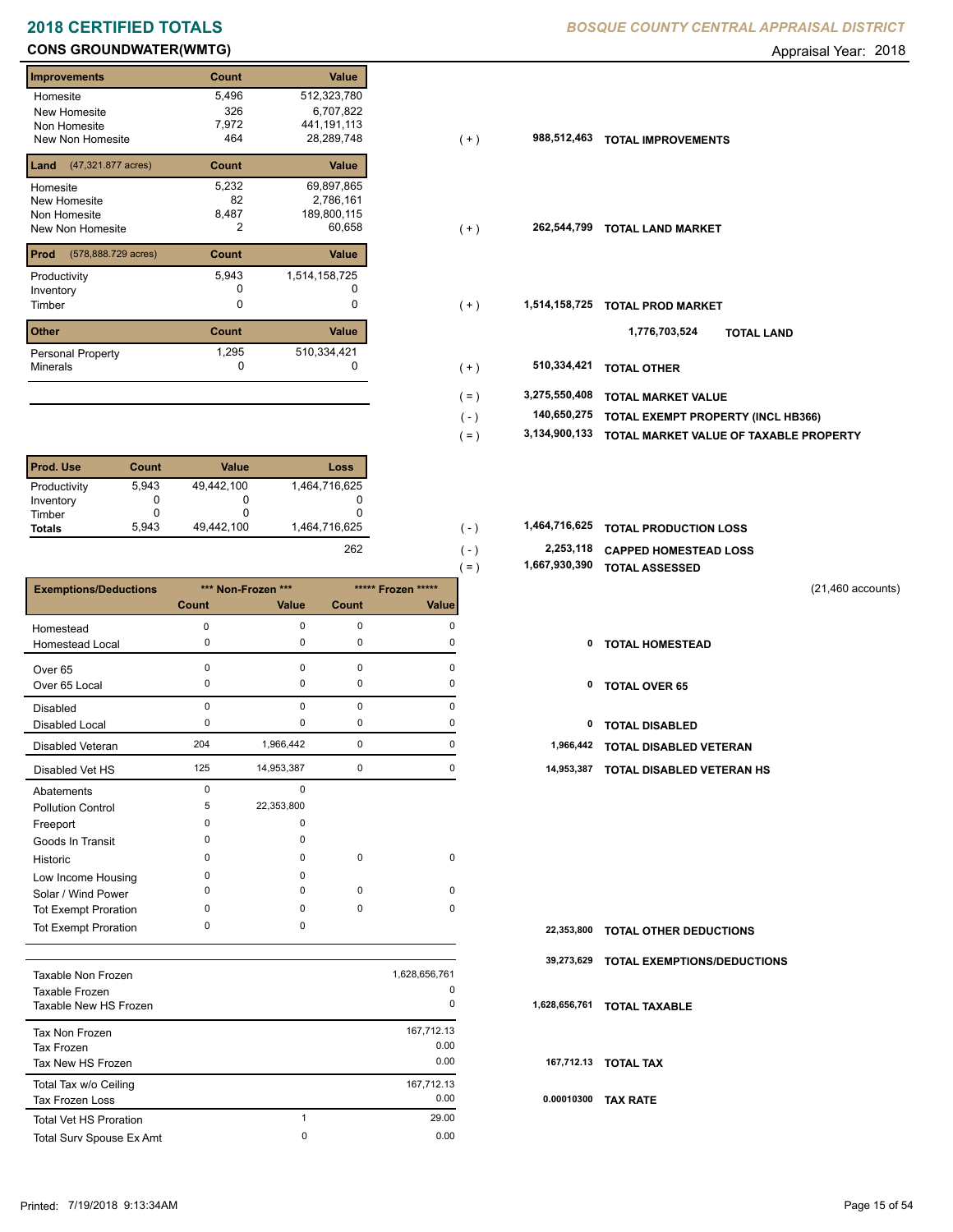**Constitution Constitution Constitution Constitution Constitution Constitution Constitution Constitution Constitution Constitution Constitution Constitution Constitution Constitution Constitution Constitution Constitution** 

| $\mathbf{A}$                        | Count          | <b>Market</b>        | Land                  | Prod                | Improvement                | New Hs                | Personal                | <b>Mineral</b>                | Exempt          |
|-------------------------------------|----------------|----------------------|-----------------------|---------------------|----------------------------|-----------------------|-------------------------|-------------------------------|-----------------|
| A1 - REAL, RES, SINGLE FAMILY       | 4,616          | 402,006,670          | 65,906,256            | 0                   | 336,099,914                | 1,795,818             | 500                     | $\mathbf 0$                   | 535,749         |
| A2 - REAL, RES, MOBILE HOME         | 601            | 18,696,235           | 8,123,996             | 0                   | 10,572,239                 | 108,281               | $\mathbf 0$             | 0                             | $\mathbf 0$     |
| A3 - MISC IMPR ON C CODED LOTS      | 479            | 3,989,747            | 123,625               | $\mathbf 0$         | 3,866,122                  | 4,061                 | 0                       | 0                             | 53,815          |
| <b>TOTAL</b>                        | 5,696          | 424,692,652          | 74,153,877            | 0                   | 350,538,275                | 1,908,160             | 500                     | $\mathbf 0$                   | 589,564         |
| $\, {\bf B}$                        | Count          | <b>Market</b>        | Land                  | Prod                | Improvement                | <b>New Hs</b>         | Personal                | <b>Mineral</b>                | <b>Exempt</b>   |
| B1 - REAL, MULTI FAMILY RES, APT    | 8              | 778,820              | 133,001               | $\mathbf 0$         | 645,819                    | $\mathbf 0$           | $\mathsf 0$             | $\mathbf 0$                   | $\Omega$        |
| B <sub>2</sub> - DUPLEX             | 30             | 2,246,261            | 261,050               | 0                   | 1,985,211                  | 0                     | $\mathbf 0$             | $\mathbf 0$                   | $\Omega$        |
| <b>B3 - TRIPLEX</b>                 | $\overline{2}$ | 264,812              | 12,602                | $\mathbf 0$         | 252,210                    | $\mathbf 0$           | $\mathbf 0$             | 0                             | 0               |
| <b>B4 - FOURPLEX</b>                | 14             | 1,959,298            | 170,523               | 0                   | 1,788,775                  | 0                     | $\mathbf 0$             | 0                             | 0               |
| <b>TOTAL</b>                        | 54             | 5,249,191            | 577,176               | 0                   | 4,672,015                  | $\mathbf 0$           | $\mathbf 0$             | $\mathbf 0$                   | $\mathbf{0}$    |
| $\mathbf{c}$                        | Count          | <b>Market</b>        | Land                  | Prod                | Improvement                | New Hs                | Personal                | <b>Mineral</b>                | Exempt          |
| C1 - VACANT URBAN RES LTS/TRACTS    | 675            | 4,933,879            | 4,776,951             | $\mathbf 0$         | 156,928                    | $\mathbf 0$           | $\mathbf 0$             | $\mathbf 0$                   | 65,782          |
| C2 - VACANT COMM LTS/TRS/PARCELS    | 50             | 774,516              | 774,516               | $\mathbf 0$         | $\pmb{0}$                  | 0                     | 0                       | 0                             | $\mathbf 0$     |
| C3 - VACANT RURAL LOT/TR IN LAKE AI | 1,187          | 11,108,739           | 10,984,480            | $\mathbf 0$         | 124,259                    | 0                     | $\mathbf 0$             | 0                             | 15,148          |
| C4 - VACANT RURAL TRACTS/LOTS       | 382            | 10,863,210           | 9,871,142             | 0                   | 992,068                    | 48,749                | 0                       | 0                             | 0               |
| <b>TOTAL</b>                        | 2,294          | 27,680,344           | 26,407,089            | $\mathbf 0$         | 1,273,255                  | 48,749                | $\mathbf 0$             | $\mathbf 0$                   | 80,930          |
| D                                   | Count          | <b>Market</b>        | Land                  | Prod                | Improvement                | New Hs                | Personal                | <b>Mineral</b>                | Exempt          |
| D1 - QUALIFIED AG LAND              | 5,957          | 1,514,223,726        | 1,514,223,726         | 49,373,700          | 0                          | $\mathbf 0$           | $\mathbf 0$             | $\mathbf 0$                   | 0               |
| D2 - FARM/RANCH IMPR ON QUAL AG L   | 1,790          | 31,448,201           | 2,163,494             | 66,949              | 29,284,707                 | 3,165                 | 0                       | 0                             | 997,273         |
| <b>TOTAL</b>                        | 7,747          | 1,545,671,927        | 1,516,387,220         | 49,440,649          | 29,284,707                 | 3,165                 | $\mathbf 0$             | $\mathbf 0$                   | 997,273         |
| E                                   | Count          | <b>Market</b>        | Land                  | Prod                | Improvement                | New Hs                | Personal                | <b>Mineral</b>                | Exempt          |
| E1 - RES IMPR ON ACREAGE            | 3,108          | 468,327,491          | 40,416,949            | $\mathbf 0$         | 427,910,542                | 7,086,070             | $\mathbf 0$             | $\mathbf 0$                   | 536,451         |
| E2 - MOBILE HOME ON ACREAGE         | 502            | 17,774,850           | 6,697,919             | $\mathbf 0$         | 11,076,931                 | 306,418               | $\mathbf 0$             | $\mathbf 0$                   | 222,034         |
| E3 - OTHER/MISC IMPR ON ACREAGE     | 274            | 5,152,089            | 140,279               | $\mathbf 0$         | 5,011,810                  | 120,324               | 0                       | 0                             | 194,432         |
| E4 - NON-QUALIFIED AG LAND          | 903            | 41,890,104           | 41,319,385            | 1,451               | 570,719                    | 0                     | 0                       | 0                             | 131,599         |
| <b>TOTAL</b>                        | 4,787          | 533, 144, 534        | 88,574,532            | 1,451               | 444,570,002                | 7,512,812             | $\mathbf 0$             | $\mathbf 0$                   | 1,084,516       |
| $\mathsf F$                         | Count          | <b>Market</b>        | Land                  | Prod                | Improvement                | New Hs                | Personal                | <b>Mineral</b>                | Exempt          |
| F1 - REAL, COMM/RETAIL & SVC BUS PF | 577            | 61,008,911           | 13,066,399            | 0                   | 47,942,512                 | $\mathbf 0$           | $\mathbf 0$             | $\mathbf 0$                   | 869,408         |
| F2 - REAL, IND MFG & PROC BUS PROP  | 42             | 12,920,199           | 3,414,726             | 0                   | 9,505,473                  | 0                     | 0                       | $\pmb{0}$                     | $\mathbf 0$     |
| <b>TOTAL</b>                        | 619            | 73,929,110           | 16,481,125            | 0                   | 57,447,985                 | 0                     | 0                       | 0                             | 869,408         |
| $\mathbf{J}^{\top}$                 | Count          | <b>Market</b>        | Land                  | Prod                | Improvement                | New Hs                | Personal                | <b>Mineral</b>                | <b>Exempt</b>   |
| J1 - WATER SYSTEMS, REAL & PP       | 34             | 1,817,815            | 150,335               | 0                   | 48,360                     | $\mathbf 0$           | 1,619,120               | $\mathbf 0$                   | 17,118          |
| J2 - GAS DIST SYSTEM, REAL & PP     | 22             | 3,843,444            | 65,997                | 0                   | 1,955,817                  | 0                     | 1,821,630               | 0                             | $\mathbf 0$     |
| J3 - ELECTRIC CO, REAL & PP         | 81             | 141,483,780          | 618,343               | 0                   | 849,477                    | 0                     | 140,015,960             | $\mathbf 0$                   | $\mathbf 0$     |
| J4 - TELEPHONE CO, REAL & PP        | 90             | 6,796,433            | 242,833<br>199.693    | 0                   | 414,674                    | 0                     | 6,138,926               | $\mathbf 0$<br>0              | 256             |
| J5 - RAILROADS, REAL & PP           | 18             | 31,862,208           |                       | 0                   | 295                        | 0                     | 31,662,220              |                               | 0               |
| J6 - PIPELINES, REAL & PP           | 33             | 41,098,449           | 131,047               | 0                   | 15,682                     | 0                     | 40,951,720              | 0<br>0                        | 0               |
| J7 - CABLE TV, REAL & PP            | 31             | 500,892              | 17,477<br>$\mathbf 0$ | 0                   | 2,605                      | 0<br>0                | 480,810                 | 0                             | 0               |
| J8 - OTHER (DESCRIBE)               | $\overline{2}$ | 19,801,810           |                       | 0                   | 0                          |                       | 19,801,810              |                               | 0               |
| <b>TOTAL</b><br>L.                  | 311            | 247,204,831          | 1,425,725             | $\mathsf{O}$        | 3,286,910                  | $\mathbf 0$           | 242,492,196             | 0                             | 17,374          |
| L1 - PERSONAL, COMM/RETAIL BUS PR   | Count<br>1,009 | Market<br>37,923,527 | Land<br>$\mathbf 0$   | Prod<br>$\mathsf 0$ | Improvement<br>$\mathbf 0$ | New Hs<br>$\mathbf 0$ | Personal<br>37,923,527  | <b>Mineral</b><br>$\mathsf 0$ | Exempt<br>3,850 |
| L2 - PERSONAL, IND/MFG BUS PROP     | 42             | 229,058,326          | 0                     | $\mathbf 0$         | $\mathbf 0$                | 0                     | 229,058,326             | $\mathbf 0$                   | 0               |
|                                     |                |                      | $\mathbf 0$           |                     |                            | $\mathbf{0}$          | 266,981,853             | 0                             |                 |
| <b>TOTAL</b><br>M                   | 1,051          | 266,981,853          |                       | 0                   | $\mathbf 0$                |                       |                         |                               | 3,850           |
| M1 - MOBILE HOME (ON NON-OWNED L    | Count<br>801   | Market<br>12,004,206 | Land<br>$\mathbf 0$   | Prod<br>0           | Improvement<br>12,004,206  | New Hs<br>21,097      | Personal<br>$\mathbf 0$ | <b>Mineral</b><br>$\pmb{0}$   | Exempt<br>4,422 |
|                                     | 801            | 12,004,206           | $\mathbf 0$           | $\mathbf 0$         | 12,004,206                 | 21,097                | $\mathbf 0$             | $\mathbf 0$                   | 4,422           |
| <b>TOTAL</b><br>$\mathbf{o}$        | Count          | Market               | Land                  | Prod                | Improvement                | New Hs                | Personal                | Mineral                       | Exempt          |
|                                     |                |                      |                       |                     |                            |                       |                         |                               |                 |

Printed: 7/19/2018 9:13:34AM Page 16 of 54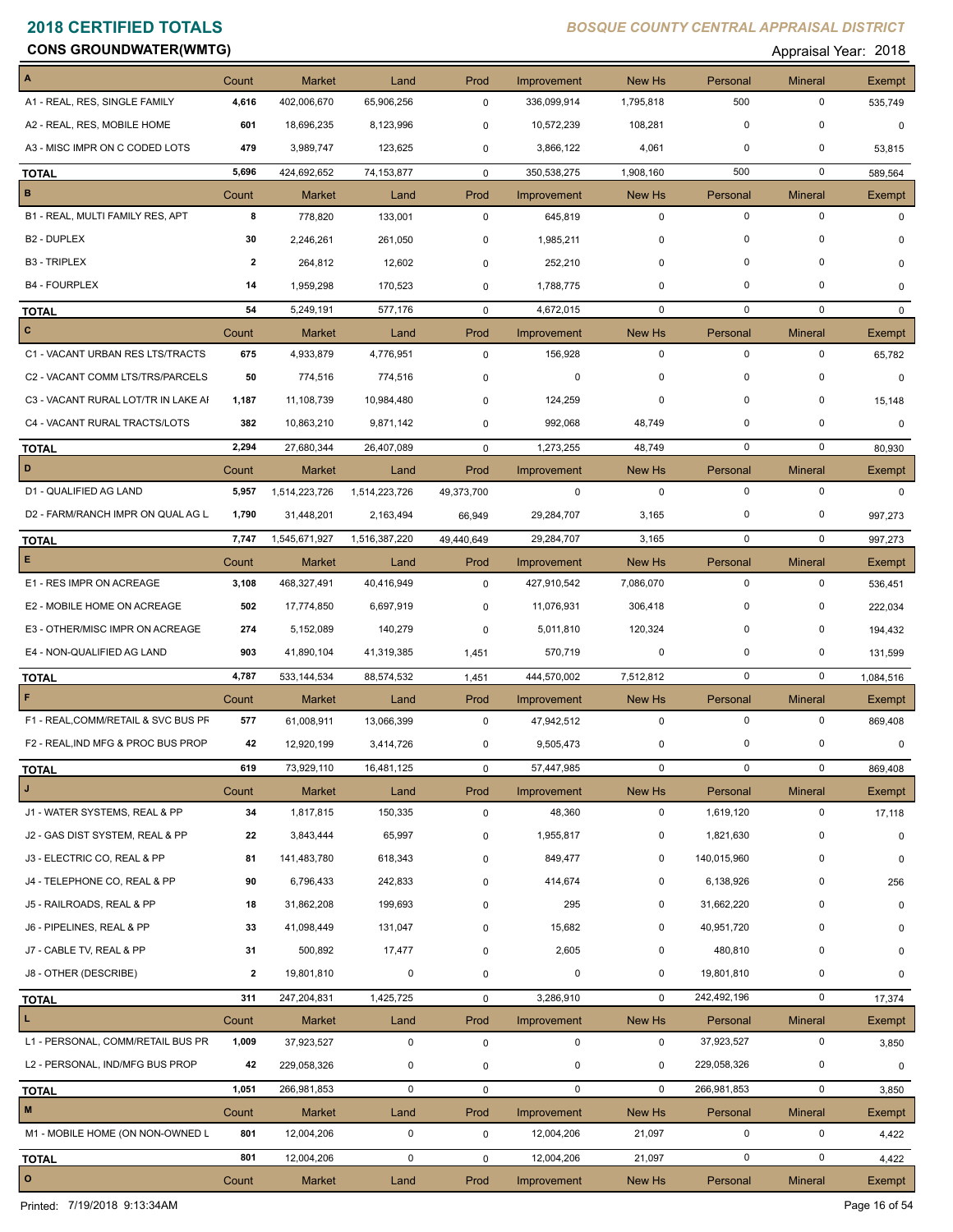| <b>CONS GROUNDWATER(WMTG)</b>       |              |               |               |             |             |             |             |                | Appraisal Year: 2018 |
|-------------------------------------|--------------|---------------|---------------|-------------|-------------|-------------|-------------|----------------|----------------------|
| 01 - REAL, IMPRV SFR INVENTORY      | $\mathbf{1}$ | 13,810        | 13,426        | $\mathbf 0$ | 384         | $\mathbf 0$ | $\Omega$    | 0              |                      |
| 03 - REAL, VACANT LOTS (INV FOR SFF | 116          | 1,456,057     | 1,456,057     | $\mathbf 0$ | 0           | $\mathbf 0$ | 0           | 0              | $\Omega$             |
| <b>TOTAL</b>                        | 117          | 1,469,867     | 1,469,483     | $\mathbf 0$ | 384         | $\mathbf 0$ | $\mathbf 0$ | $\mathbf 0$    | $\Omega$             |
| s.                                  | Count        | <b>Market</b> | Land          | Prod        | Improvement | New Hs      | Personal    | <b>Mineral</b> | Exempt               |
| S - SPECIAL INVENTORY               | 6            | 558,467       | $\mathbf 0$   | $\mathbf 0$ | $\mathbf 0$ | $\mathbf 0$ | 558,467     | 0              | 0                    |
| <b>TOTAL</b>                        | 6            | 558,467       | $\mathbf 0$   | $\mathbf 0$ | $\mathbf 0$ | $\mathbf 0$ | 558,467     | $\mathbf 0$    | $\Omega$             |
| x                                   | Count        | <b>Market</b> | Land          | Prod        | Improvement | New Hs      | Personal    | <b>Mineral</b> | Exempt               |
| X1 - SCHOOLS                        | $\mathbf{2}$ | 3,500         | 3,500         | $\mathbf 0$ | 0           | 0           | 0           | 0              | 3,500                |
| X2 - RELIGIOUS ORGANIZATION         |              | 39,409        | 0             | $\mathbf 0$ | 39,409      | 0           | $\Omega$    | 0              | 46,284               |
| X3 - FED & STATE GOV                | -1           | 500           | 500           | $\mathbf 0$ | 0           | 0           | 0           | 0              | 500                  |
| X4 - CHARITABLE ORGANIZATIONS       | 1            | 58,064        | 0             | 0           | 58,064      | 0           | $\mathbf 0$ | 0              | 65,264               |
| XB - BPP UNDER \$500 [11.145]       | 21           | 4,405         | 0             | $\mathbf 0$ | $\Omega$    | 0           | 4,405       | 0              | 4,405                |
| XE - CHAR HOUS DVLP ORG [11.182]    | 14           | 3,739,779     | 198,372       | $\mathbf 0$ | 3,541,407   | 0           | $\Omega$    | 0              | 3,739,779            |
| XG - PRIMARILY CHARITABLE [11.184]  | 1            | 197,242       | 4,025         | $\mathbf 0$ | 193,217     | 0           | $\Omega$    | 0              | 197,242              |
| XI - YOUTH DEVELOPMENT [11.19]      | 5            | 4,606,742     | 560,653       | $\mathbf 0$ | 4,046,089   | 0           | 0           | 0              | 4,606,742            |
| XL - ECONOMIC DEVELOPMENT [11.231   | 1            | 69,568        | 7,040         | $\mathbf 0$ | 62,528      | 0           | $\Omega$    | 0              | 69,568               |
| XR - NONPROFIT WATER [11.30]        | 37           | 839,030       | 266,574       | $\mathbf 0$ | 275,456     | $\mathbf 0$ | 297,000     | 0              | 839,030              |
| XV - OTHER EXEMPTIONS               | 573          | 127,394,931   | 50,176,377    | 0           | 77,218,554  | 0           | $\mathbf 0$ | 0              | 127,430,624          |
| <b>TOTAL</b>                        | 657          | 136,953,170   | 51,217,041    | 0           | 85,434,724  | $\mathbf 0$ | 301,405     | 0              | 137,002,938          |
| <b>ALL PTD TOTAL</b>                | 21,460       | 3,275,550,408 | 1,776,703,524 | 49,442,100  | 988,512,463 | 9,493,983   | 510,334,421 | $\mathbf 0$    | 140,650,275          |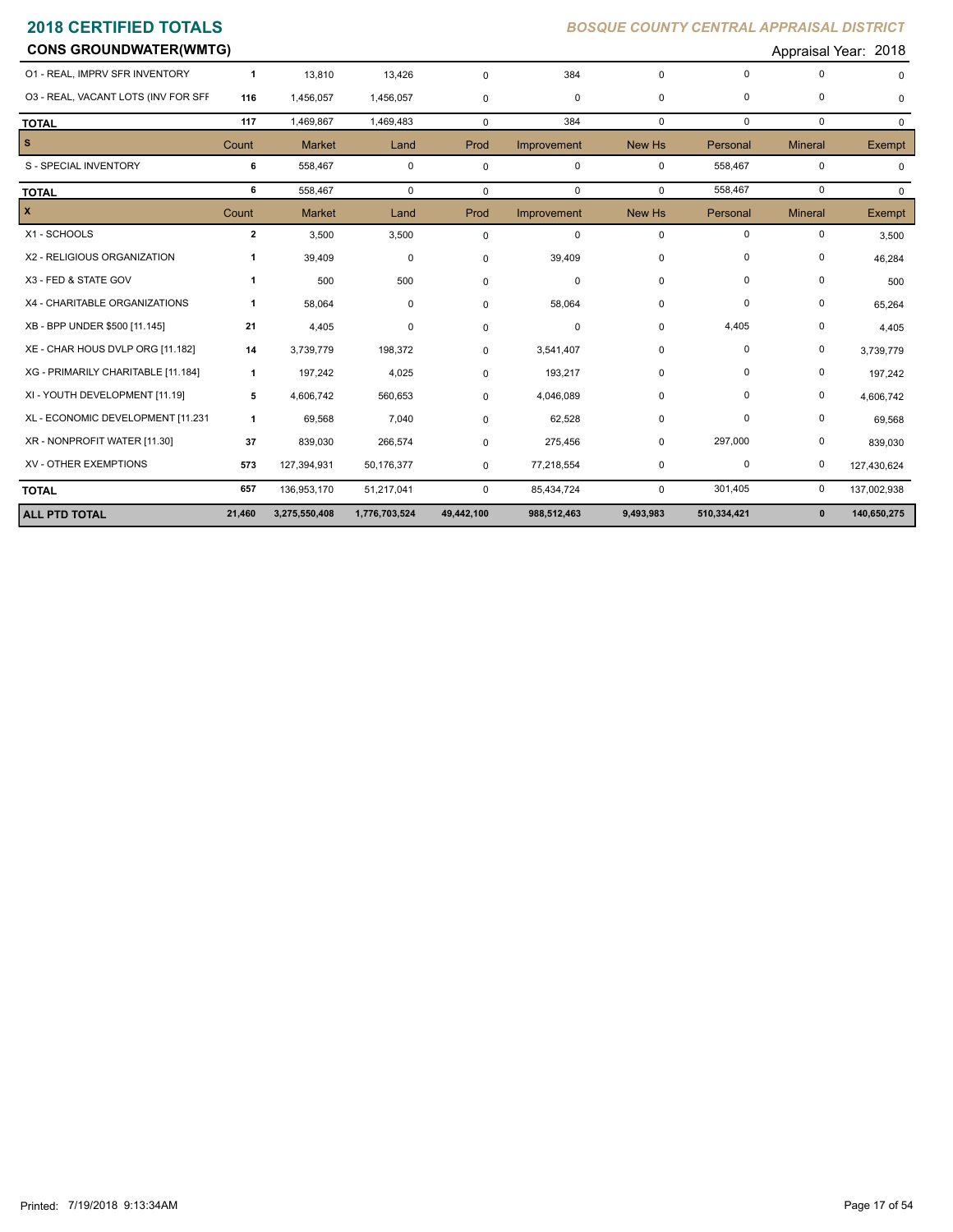# **CRANFILLS GAP CITY(CCG) CRANFILLS GAP CITY(CCG) Appraisal Year: 2018**

Е

| <b>Improvements</b>              | Count | <b>Value</b> |
|----------------------------------|-------|--------------|
| Homesite                         | 80    | 3,932,341    |
| New Homesite                     | 7     | 49,980       |
| Non Homesite                     | 100   | 5,601,008    |
| New Non Homesite                 | 18    | 114,685      |
| $(60.435 \text{ acres})$<br>Land | Count | Value        |
| Homesite                         | 75    | 579,563      |
| New Homesite                     | O     |              |
| Non Homesite                     | 135   | 998,243      |
| <b>New Non Homesite</b>          | 0     | O            |
| Prod<br>(194.389 acres)          | Count | Value        |
| Productivity                     | 16    | 638,157      |
| Inventory                        | O     |              |
| Timber                           | 0     | 0            |
| <b>Other</b>                     | Count | Value        |
| Personal Property                | 36    | 1,757,027    |
| <b>Minerals</b>                  | 0     | 0            |

| <b>Prod. Use</b> | <b>Count</b> | <b>Value</b> | Loss    |
|------------------|--------------|--------------|---------|
| Productivity     | 16           | 16,250       | 621,907 |
| Inventory        |              |              |         |
| Timber           |              |              |         |
| <b>Totals</b>    | 16           | 16,250       | 621,907 |

|                              |              |                    |             |                    | $( = )$ | 10,135,126 | <b>TOTAL ASSESSED</b>                                                                                                                                                                                                                                                                                                                                                                                                                                              |                |
|------------------------------|--------------|--------------------|-------------|--------------------|---------|------------|--------------------------------------------------------------------------------------------------------------------------------------------------------------------------------------------------------------------------------------------------------------------------------------------------------------------------------------------------------------------------------------------------------------------------------------------------------------------|----------------|
| <b>Exemptions/Deductions</b> |              | *** Non-Frozen *** |             | ***** Frozen ***** |         |            |                                                                                                                                                                                                                                                                                                                                                                                                                                                                    | (263 accounts) |
|                              | <b>Count</b> | Value              | Count       | <b>Value</b>       |         |            |                                                                                                                                                                                                                                                                                                                                                                                                                                                                    |                |
| Homestead                    | 0            | 0                  | 0           | $\Omega$           |         |            |                                                                                                                                                                                                                                                                                                                                                                                                                                                                    |                |
| Homestead Local              | $\Omega$     | 0                  | 0           | 0                  |         | 0          | <b>TOTAL HOMESTEAD</b>                                                                                                                                                                                                                                                                                                                                                                                                                                             |                |
| Over <sub>65</sub>           | $\Omega$     | 0                  | $\mathbf 0$ | $\Omega$           |         |            |                                                                                                                                                                                                                                                                                                                                                                                                                                                                    |                |
| Over 65 Local                | $\Omega$     | 0                  | 0           | $\Omega$           |         | 0          | <b>TOTAL OVER 65</b>                                                                                                                                                                                                                                                                                                                                                                                                                                               |                |
| Disabled                     | $\Omega$     | 0                  | $\mathbf 0$ | $\Omega$           |         |            |                                                                                                                                                                                                                                                                                                                                                                                                                                                                    |                |
| <b>Disabled Local</b>        | $\Omega$     | 0                  | $\pmb{0}$   | 0                  |         | 0          | <b>TOTAL DISABLED</b>                                                                                                                                                                                                                                                                                                                                                                                                                                              |                |
| Disabled Veteran             | 2            | 13,942             | 4           | 46,058             |         | 60,000     | TOTAL DISABLED VETERAN                                                                                                                                                                                                                                                                                                                                                                                                                                             |                |
| Disabled Vet HS              |              | 219,540            | -1          | 62,313             |         | 281,853    | TOTAL DISABLED VETERAN HS                                                                                                                                                                                                                                                                                                                                                                                                                                          |                |
| Abatements                   | $\Omega$     | 0                  |             |                    |         |            |                                                                                                                                                                                                                                                                                                                                                                                                                                                                    |                |
| <b>Pollution Control</b>     | ŋ            | 0                  |             |                    |         |            |                                                                                                                                                                                                                                                                                                                                                                                                                                                                    |                |
| Freeport                     | n            | <sup>0</sup>       |             |                    |         |            |                                                                                                                                                                                                                                                                                                                                                                                                                                                                    |                |
| Goods In Transit             | $\Omega$     | 0                  |             |                    |         |            |                                                                                                                                                                                                                                                                                                                                                                                                                                                                    |                |
| Historic                     | $\Omega$     | 0                  | 0           | 0                  |         |            |                                                                                                                                                                                                                                                                                                                                                                                                                                                                    |                |
| Low Income Housing           | $\Omega$     | 0                  |             |                    |         |            |                                                                                                                                                                                                                                                                                                                                                                                                                                                                    |                |
| Solar / Wind Power           | <sup>0</sup> | 0                  | $\pmb{0}$   | 0                  |         |            |                                                                                                                                                                                                                                                                                                                                                                                                                                                                    |                |
| <b>Tot Exempt Proration</b>  | $\Omega$     | 0                  | $\mathbf 0$ | 0                  |         |            |                                                                                                                                                                                                                                                                                                                                                                                                                                                                    |                |
| <b>Tot Exempt Proration</b>  | $\Omega$     | 0                  |             |                    |         | 0          | <b>TOTAL OTHER DEDUCTIONS</b>                                                                                                                                                                                                                                                                                                                                                                                                                                      |                |
|                              |              |                    |             |                    |         |            | $244.952$ = $\leftarrow$ = $\leftarrow$ = $\leftarrow$ = $\leftarrow$ = $\leftarrow$ $\leftarrow$ = $\leftarrow$ $\leftarrow$ $\leftarrow$ $\leftarrow$ $\leftarrow$ $\leftarrow$ $\leftarrow$ $\leftarrow$ $\leftarrow$ $\leftarrow$ $\leftarrow$ $\leftarrow$ $\leftarrow$ $\leftarrow$ $\leftarrow$ $\leftarrow$ $\leftarrow$ $\leftarrow$ $\leftarrow$ $\leftarrow$ $\leftarrow$ $\leftarrow$ $\leftarrow$ $\leftarrow$ $\leftarrow$ $\leftarrow$ $\leftarrow$ |                |

| Taxable Non Frozen<br>Taxable Frozen<br>Taxable New HS Frozen |   | 7,091,459<br>2.694.314<br>7.500 | 9.             |
|---------------------------------------------------------------|---|---------------------------------|----------------|
| Tax Non Frozen<br>Tax Frozen                                  |   | 22.912.48<br>7.048.39           |                |
| Tax New HS Frozen                                             |   | 24.24                           | $\overline{2}$ |
| Total Tax w/o Ceiling<br>Tax Frozen Loss                      |   | 31,642.04<br>1.656.93           | 0.0            |
| <b>Total Vet HS Proration</b>                                 | 0 | 0.00                            |                |
| Total Surv Spouse Ex Amt                                      | 0 | 0.00                            |                |

## **2018 CERTIFIED TOTALS** *BOSQUE COUNTY CENTRAL APPRAISAL DISTRICT*

| <b>Improvements</b>                  | Count    | Value     |                       |                                        |
|--------------------------------------|----------|-----------|-----------------------|----------------------------------------|
| Homesite                             | 80       | 3,932,341 |                       |                                        |
| New Homesite                         |          | 49,980    |                       |                                        |
| Non Homesite                         | 100      | 5,601,008 |                       |                                        |
| New Non Homesite                     | 18       | 114,685   | 9,698,014<br>$(+)$    | <b>TOTAL IMPROVEMENTS</b>              |
| <b>Land</b> $(60.435 \text{ acres})$ | Count    | Value     |                       |                                        |
| Homesite                             | 75       | 579,563   |                       |                                        |
| New Homesite                         | 0        | 0         |                       |                                        |
| Non Homesite                         | 135      | 998,243   |                       |                                        |
| New Non Homesite                     | 0        | 0         | 1,577,806<br>$(+)$    | <b>TOTAL LAND MARKET</b>               |
| <b>Prod</b> (194.389 acres)          | Count    | Value     |                       |                                        |
| Productivity                         | 16       | 638,157   |                       |                                        |
| Inventory                            | 0        |           |                       |                                        |
| Timber                               | 0        | 0         | 638,157<br>$(+)$      | <b>TOTAL PROD MARKET</b>               |
| Other                                | Count    | Value     |                       | 2,215,963<br><b>TOTAL LAND</b>         |
|                                      |          |           |                       |                                        |
| Personal Property                    | 36       | 1,757,027 |                       |                                        |
| Minerals                             | $\Omega$ | 0         | 1,757,027<br>$(+)$    | <b>TOTAL OTHER</b>                     |
|                                      |          |           | 13,671,004<br>$( = )$ | <b>TOTAL MARKET VALUE</b>              |
|                                      |          |           | 2,897,842<br>$(-)$    | TOTAL EXEMPT PROPERTY (INCL HB366)     |
|                                      |          |           |                       |                                        |
|                                      |          |           | 10,773,162<br>$( = )$ | TOTAL MARKET VALUE OF TAXABLE PROPERTY |
|                                      |          |           |                       |                                        |

| 621.907 | ( – )         | 621,907 TOTAL PRODUCTION LOSS |
|---------|---------------|-------------------------------|
| 11      | $( - )$       | 16,129 CAPPED HOMESTEAD LOSS  |
|         | $=$ $\lambda$ | 10,135,126 TOTAL ASSESSED     |

- 
- 

| $\mathbf{0}$ | <b>TOTAL OTHER DEDUCTIONS</b>       |
|--------------|-------------------------------------|
|              | 341,853 TOTAL EXEMPTIONS/DEDUCTIONS |
|              | 9,793,273 TOTAL TAXABLE             |
|              | 29,985.11 TOTAL TAX                 |
| 0.00323100   | <b>TAX RATE</b>                     |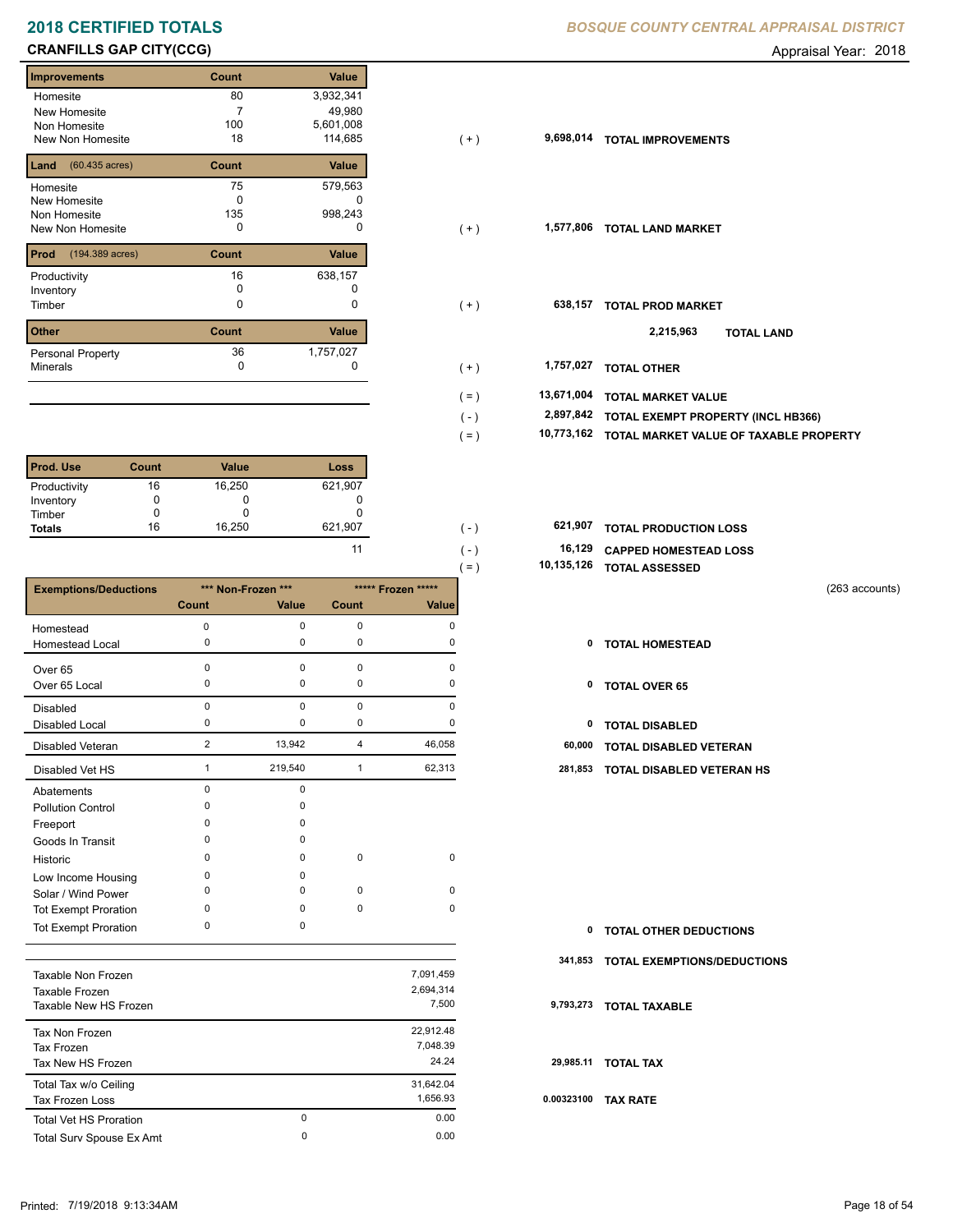**CRANFILLS GAP CITY(CCG) CRANFILLS GAP CITY(CCG) Appraisal Year: 2018** 

| A                                   | Count          | <b>Market</b> | Land        | Prod        | Improvement | New Hs      | Personal    | <b>Mineral</b> | Exempt    |
|-------------------------------------|----------------|---------------|-------------|-------------|-------------|-------------|-------------|----------------|-----------|
| A1 - REAL, RES, SINGLE FAMILY       | 113            | 6,101,215     | 828,339     | $\mathbf 0$ | 5,272,876   | 49,809      | 0           | 0              |           |
| A2 - REAL, RES, MOBILE HOME         | 10             | 146,945       | 67,552      | 0           | 79,393      | 0           | $\mathbf 0$ | 0              |           |
| A3 - MISC IMPR ON C CODED LOTS      | 10             | 51,636        | 0           | 0           | 51,636      | 171         | $\mathbf 0$ | 0              | $\Omega$  |
| <b>TOTAL</b>                        | 133            | 6,299,796     | 895,891     | $\mathbf 0$ | 5,403,905   | 49,980      | $\mathbf 0$ | $\mathbf 0$    | $\Omega$  |
| B                                   | Count          | <b>Market</b> | Land        | Prod        | Improvement | New Hs      | Personal    | <b>Mineral</b> | Exempt    |
| B1 - REAL, MULTI FAMILY RES, APT    | $\mathbf{2}$   | 18,000        | 18,000      | $\mathsf 0$ | $\mathbf 0$ | 0           | $\mathbf 0$ | $\pmb{0}$      | $\Omega$  |
| B <sub>2</sub> - DUPLEX             | 4              | 43,030        | 43,030      | 0           | 0           | 0           | 0           | 0              | 0         |
| <b>TOTAL</b>                        | 6              | 61,030        | 61,030      | $\mathbf 0$ | $\mathbf 0$ | $\mathbf 0$ | $\mathbf 0$ | $\mathbf 0$    | 0         |
| $\vert$ c                           | Count          | <b>Market</b> | Land        | Prod        | Improvement | New Hs      | Personal    | <b>Mineral</b> | Exempt    |
| C1 - VACANT URBAN RES LTS/TRACTS    | 29             | 161,337       | 161,337     | 0           | 0           | $\mathbf 0$ | $\mathbf 0$ | 0              | 9,750     |
| C2 - VACANT COMM LTS/TRS/PARCELS    | 5              | 32,483        | 32,483      | 0           | 0           | $\mathbf 0$ | 0           | $\mathbf 0$    | $\Omega$  |
| C3 - VACANT RURAL LOT/TR IN LAKE AI | 1              | 4,500         | 4,500       | 0           | 0           | 0           | $\mathbf 0$ | $\mathbf 0$    | $\Omega$  |
| <b>TOTAL</b>                        | 35             | 198,320       | 198,320     | 0           | $\mathbf 0$ | $\mathbf 0$ | 0           | $\mathbf 0$    | 9,750     |
| D                                   | Count          | <b>Market</b> | Land        | Prod        | Improvement | New Hs      | Personal    | <b>Mineral</b> | Exempt    |
| D1 - QUALIFIED AG LAND              | 15             | 620,372       | 620,372     | 15,286      | 0           | 0           | $\mathbf 0$ | $\pmb{0}$      | 0         |
| D2 - FARM/RANCH IMPR ON QUAL AG L   | 3              | 26,606        | 17,785      | 964         | 8,821       | 0           | 0           | 0              | 0         |
| <b>TOTAL</b>                        | 18             | 646,978       | 638,157     | 16,250      | 8,821       | 0           | 0           | 0              | 0         |
| $\mathsf E$                         | Count          | <b>Market</b> | Land        | Prod        | Improvement | New Hs      | Personal    | <b>Mineral</b> | Exempt    |
| E1 - RES IMPR ON ACREAGE            | 4              | 391,954       | 18,205      | $\mathbf 0$ | 373,749     | $\mathbf 0$ | 0           | 0              | $\Omega$  |
| E3 - OTHER/MISC IMPR ON ACREAGE     | 1              | 598           | 0           | 0           | 598         | $\mathbf 0$ | $\mathbf 0$ | 0              | n         |
| E4 - NON-QUALIFIED AG LAND          | 2              | 34,562        | 34,562      | 0           | 0           | $\mathbf 0$ | $\mathbf 0$ | $\Omega$       | $\Omega$  |
| <b>TOTAL</b>                        | $\overline{7}$ | 427,114       | 52,767      | 0           | 374,347     | 0           | 0           | 0              | 0         |
| F                                   | Count          | <b>Market</b> | Land        | Prod        | Improvement | New Hs      | Personal    | <b>Mineral</b> | Exempt    |
| F1 - REAL, COMM/RETAIL & SVC BUS PF | 22             | 1,261,731     | 191,714     | 0           | 1,070,017   | $\mathbf 0$ | 0           | 0              | $\Omega$  |
| <b>TOTAL</b>                        | 22             | 1,261,731     | 191,714     | $\mathbf 0$ | 1,070,017   | $\mathbf 0$ | $\mathbf 0$ | $\mathbf 0$    |           |
| $\mathsf{J}$                        | Count          | <b>Market</b> | Land        | Prod        | Improvement | New Hs      | Personal    | <b>Mineral</b> | Exempt    |
| J3 - ELECTRIC CO, REAL & PP         | $\mathbf{1}$   | 143,800       | $\mathbf 0$ | $\mathbf 0$ | $\mathbf 0$ | 0           | 143,800     | $\pmb{0}$      | $\Omega$  |
| J4 - TELEPHONE CO, REAL & PP        | 6              | 98,584        | 15,755      | 0           | 36,419      | 0           | 46,410      | 0              | 420       |
| J7 - CABLE TV, REAL & PP            | 3              | 9,690         | 0           | $\mathbf 0$ | 0           | $\mathbf 0$ | 9,690       | 0              | 0         |
| <b>TOTAL</b>                        | 10             | 252,074       | 15,755      | $\mathbf 0$ | 36,419      | $\mathbf 0$ | 199,900     | $\pmb{0}$      | 420       |
| $\mathbf{L}$                        | Count          | <b>Market</b> | Land        | Prod        | Improvement | New Hs      | Personal    | <b>Mineral</b> | Exempt    |
| L1 - PERSONAL, COMM/RETAIL BUS PR   | 28             | 1,555,137     | 0           | $\mathsf 0$ | $\pmb{0}$   | 0           | 1,555,137   | $\pmb{0}$      | 1,063     |
| L2 - PERSONAL, IND/MFG BUS PROP     | $\mathbf{1}$   | 1,990         | 0           | 0           | $\mathbf 0$ | $\mathbf 0$ | 1,990       | $\pmb{0}$      | 0         |
| <b>TOTAL</b>                        | 29             | 1,557,127     | 0           | 0           | 0           | $\mathbf 0$ | 1,557,127   | $\pmb{0}$      | 1,063     |
| $\blacksquare$                      | Count          | <b>Market</b> | Land        | Prod        | Improvement | New Hs      | Personal    | <b>Mineral</b> | Exempt    |
| M1 - MOBILE HOME (ON NON-OWNED L    | 5              | 136,192       | $\mathbf 0$ | $\mathbf 0$ | 136,192     | 0           | 0           | 0              | 0         |
| <b>TOTAL</b>                        | 5              | 136,192       | 0           | 0           | 136,192     | $\mathbf 0$ | $\mathbf 0$ | $\pmb{0}$      | 0         |
| $\mathbf{x}$                        | Count          | Market        | Land        | Prod        | Improvement | New Hs      | Personal    | <b>Mineral</b> | Exempt    |
| XV - OTHER EXEMPTIONS               | 18             | 2,830,642     | 162,329     | $\mathbf 0$ | 2,668,313   | $\mathbf 0$ | $\pmb{0}$   | 0              | 2,886,609 |
| <b>TOTAL</b>                        | 18             | 2,830,642     | 162,329     | 0           | 2,668,313   | $\mathbf 0$ | $\pmb{0}$   | $\pmb{0}$      | 2,886,609 |
| <b>ALL PTD TOTAL</b>                | 263            | 13,671,004    | 2,215,963   | 16,250      | 9,698,014   | 49,980      | 1,757,027   | $\pmb{0}$      | 2,897,842 |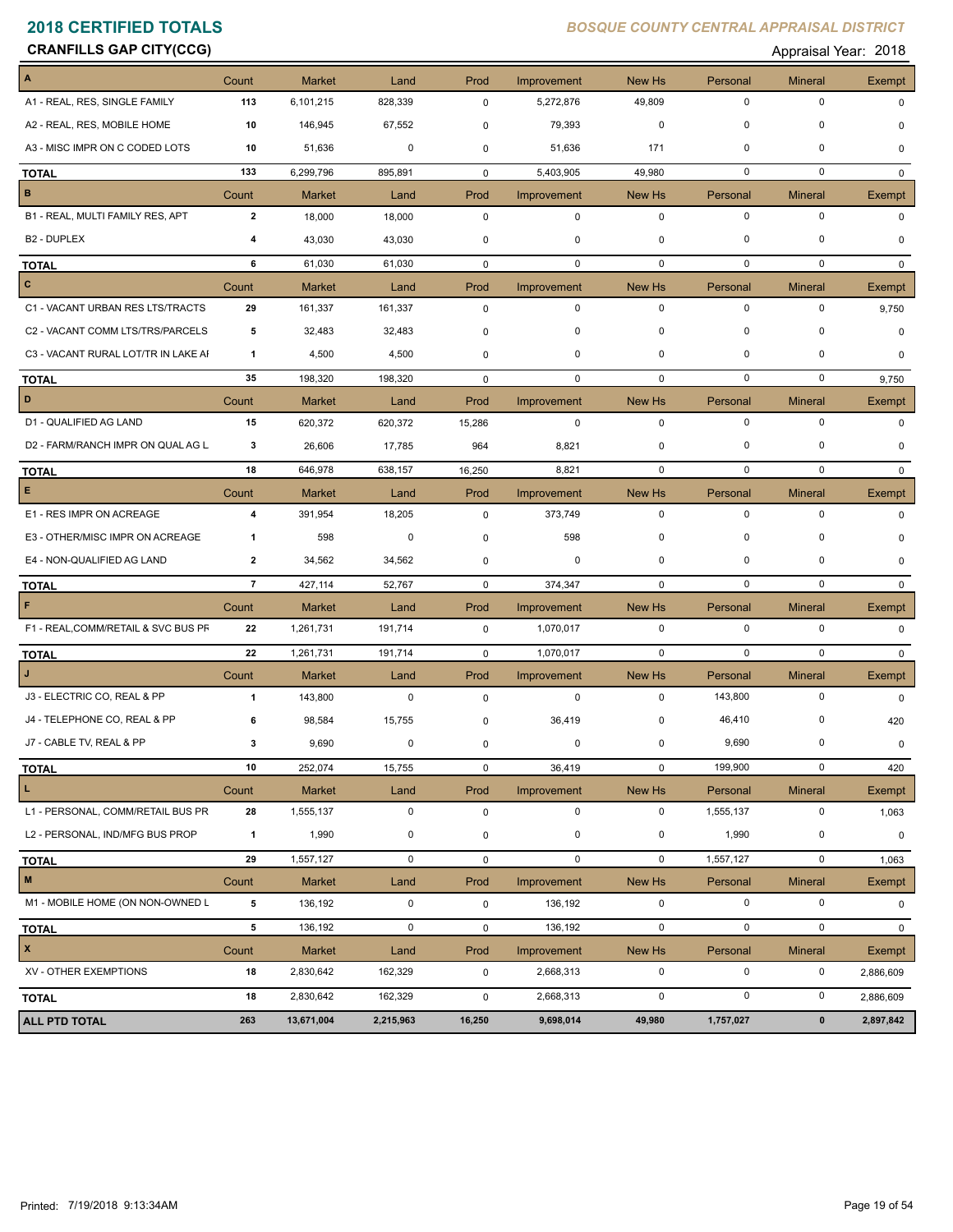# **CRANFILLS GAP ISD(SCG) CRANFILLS GAP ISD(SCG) Appraisal Year: 2018**

| <b>Improvements</b>                  | Count | Value       |
|--------------------------------------|-------|-------------|
| Homesite                             | 262   | 29,074,859  |
| <b>New Homesite</b>                  | 31    | 613,397     |
| Non Homesite                         | 551   | 26,210,791  |
| <b>New Non Homesite</b>              | 67    | 1,859,584   |
| Land<br>$(2,095.114 \text{ acres})$  | Count | Value       |
| Homesite                             | 246   | 2,226,195   |
| New Homesite                         | O     |             |
| Non Homesite                         | 416   | 7,384,398   |
| New Non Homesite                     | 0     | $\Omega$    |
| $(56,883.676 \text{ acres})$<br>Prod | Count | Value       |
| Productivity                         | 653   | 174,082,739 |
| Inventory                            | O     |             |
| Timber                               | 0     | 0           |
| <b>Other</b>                         | Count | Value       |
| <b>Personal Property</b>             | 62    | 9,160,690   |
| <b>Minerals</b>                      | 0     | O           |

| <b>Prod. Use</b> | <b>Count</b> | <b>Value</b> | Loss        |
|------------------|--------------|--------------|-------------|
| Productivity     | 653          | 5,028,299    | 169,054,440 |
| Inventory        |              |              |             |
| Timber           |              |              |             |
| <b>Totals</b>    | 653          | 5,028,299    | 169,054,440 |

|                              |                |                    |                |                    | $( = )$ | 78,005,203 | <b>TOTAL ASSESSED</b>         |
|------------------------------|----------------|--------------------|----------------|--------------------|---------|------------|-------------------------------|
| <b>Exemptions/Deductions</b> |                | *** Non-Frozen *** |                | ***** Frozen ***** |         |            |                               |
|                              | Count          | Value              | Count          | <b>Value</b>       |         |            |                               |
| Homestead                    | 88             | 2,031,032          | 135            | 3,225,932          |         |            |                               |
| <b>Homestead Local</b>       | 0              | 0                  | 0              | 0                  |         | 5,256,964  | <b>TOTAL HOMESTEAD</b>        |
| Over 65                      |                | 70,000             | 123            | 1,157,882          |         |            |                               |
| Over 65 Local                | 0              | 0                  | $\mathbf 0$    | 0                  |         | 1,227,882  | <b>TOTAL OVER 65</b>          |
| <b>Disabled</b>              | 0              | 0                  | 5              | 40,000             |         |            |                               |
| <b>Disabled Local</b>        | 0              | 0                  | 0              | 0                  |         | 40,000     | <b>TOTAL DISABLED</b>         |
| Disabled Veteran             | 6              | 36,184             | 8              | 84,316             |         | 120,500    | <b>TOTAL DISABLED VETERAN</b> |
| Disabled Vet HS              | $\overline{2}$ | 350,376            | $\overline{2}$ | 30,273             |         | 380,649    | TOTAL DISABLED VETERAN HS     |
| Abatements                   | 0              | 0                  |                |                    |         |            |                               |
| <b>Pollution Control</b>     | $\Omega$       | $\Omega$           |                |                    |         |            |                               |
| Freeport                     | $\Omega$       | 0                  |                |                    |         |            |                               |
| Goods In Transit             | 0              | 0                  |                |                    |         |            |                               |
| Historic                     | 0              | 0                  | $\mathbf 0$    | $\mathbf 0$        |         |            |                               |
| Low Income Housing           | 0              | 0                  |                |                    |         |            |                               |
| Solar / Wind Power           | 0              | $\Omega$           | $\mathbf 0$    | 0                  |         |            |                               |
| <b>Tot Exempt Proration</b>  | 0              | 0                  | $\mathbf 0$    | 0                  |         |            |                               |
| <b>Tot Exempt Proration</b>  | 0              | 0                  |                |                    |         | 0          | <b>TOTAL OTHER DEDUCTIONS</b> |

|                               |          |            | 7.  |
|-------------------------------|----------|------------|-----|
| Taxable Non Frozen            |          | 58,926,208 |     |
| Taxable Frozen                |          | 11,985,739 |     |
| Taxable New HS Frozen         |          | 67,261     | 70  |
| Tax Non Frozen                |          | 612,326.16 |     |
| Tax Frozen                    |          | 95.589.62  |     |
| Tax New HS Frozen             |          | 357.69     | 70  |
| Total Tax w/o Ceiling         |          | 737,677.36 |     |
| Tax Frozen Loss               |          | 29,403.89  | 0.0 |
| <b>Total Vet HS Proration</b> | $\Omega$ | 0.00       |     |
| Total Surv Spouse Ex Amt      | 0        | 0.00       |     |
|                               |          |            |     |

## **2018 CERTIFIED TOTALS** *BOSQUE COUNTY CENTRAL APPRAISAL DISTRICT*

| Improvements                            | Count | Value       |         |             |                                        |
|-----------------------------------------|-------|-------------|---------|-------------|----------------------------------------|
| Homesite                                | 262   | 29,074,859  |         |             |                                        |
| New Homesite                            | 31    | 613,397     |         |             |                                        |
| Non Homesite                            | 551   | 26,210,791  |         |             |                                        |
| New Non Homesite                        | 67    | 1,859,584   | $(+)$   | 57,758,631  | <b>TOTAL IMPROVEMENTS</b>              |
| <b>Land</b> $(2,095.114 \text{ acres})$ | Count | Value       |         |             |                                        |
| Homesite                                | 246   | 2,226,195   |         |             |                                        |
| New Homesite                            | 0     |             |         |             |                                        |
| Non Homesite                            | 416   | 7,384,398   |         |             |                                        |
| New Non Homesite                        | 0     | 0           | $(+)$   | 9,610,593   | <b>TOTAL LAND MARKET</b>               |
| <b>Prod</b> (56,883.676 acres)          | Count | Value       |         |             |                                        |
| Productivity                            | 653   | 174,082,739 |         |             |                                        |
| Inventory                               | 0     |             |         |             |                                        |
| Timber                                  | 0     | 0           | $(+)$   | 174,082,739 | <b>TOTAL PROD MARKET</b>               |
| Other                                   | Count | Value       |         |             | 183,693,332                            |
|                                         |       |             |         |             | <b>TOTAL LAND</b>                      |
| Personal Property                       | 62    | 9,160,690   |         |             |                                        |
| Minerals                                | 0     |             | $(+)$   | 9,160,690   | <b>TOTAL OTHER</b>                     |
|                                         |       |             | $( = )$ | 250,612,653 | <b>TOTAL MARKET VALUE</b>              |
|                                         |       |             | $(-)$   | 3,250,912   | TOTAL EXEMPT PROPERTY (INCL HB366)     |
|                                         |       |             |         |             |                                        |
|                                         |       |             | $( = )$ | 247,361,741 | TOTAL MARKET VALUE OF TAXABLE PROPERTY |

| 169.054.440 | (1)           | 169,054,440 TOTAL PRODUCTION LOSS |
|-------------|---------------|-----------------------------------|
| 29          | $( - )$       | 302,098 CAPPED HOMESTEAD LOSS     |
|             | $=$ $\lambda$ | 78,005,203 TOTAL ASSESSED         |

| $\mathbf{0}$ | <b>TOTAL OTHER DEDUCTIONS</b>         |
|--------------|---------------------------------------|
|              | 7,025,995 TOTAL EXEMPTIONS/DEDUCTIONS |
|              | 70,979,208 TOTAL TAXABLE              |
|              | 708,273.47 TOTAL TAX                  |
|              | 0.01040000 TAX RATE                   |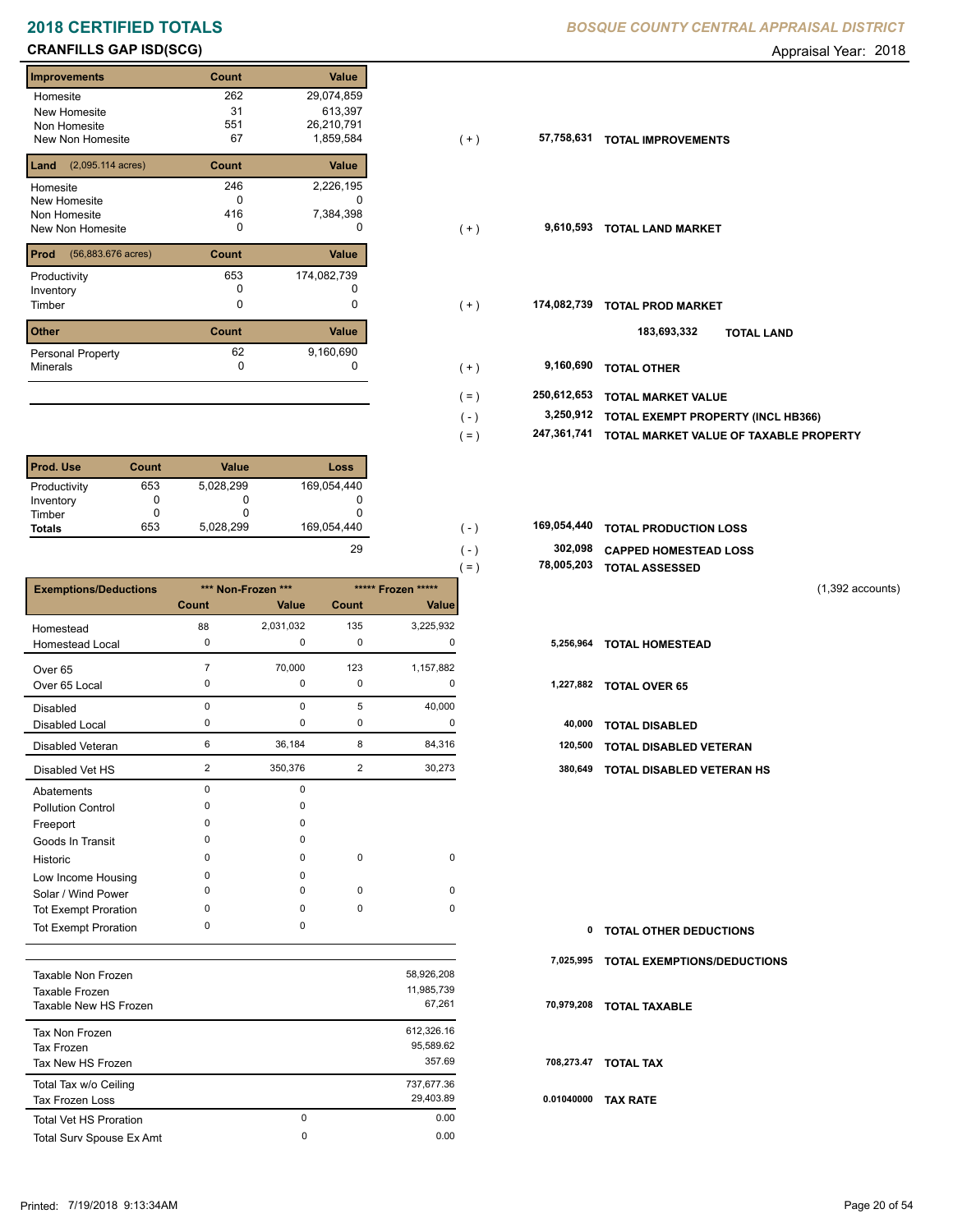**CRANFILLS GAP ISD(SCG) CRANFILLS GAP ISD(SCG) Appraisal Year: 2018** 

| A                                   | Count        | <b>Market</b> | Land        | Prod        | Improvement | New Hs       | Personal    | <b>Mineral</b> | Exempt        |
|-------------------------------------|--------------|---------------|-------------|-------------|-------------|--------------|-------------|----------------|---------------|
| A1 - REAL, RES, SINGLE FAMILY       | 113          | 6,101,215     | 828,339     | 0           | 5,272,876   | 49,809       | 0           | $\pmb{0}$      | <sup>0</sup>  |
| A2 - REAL, RES, MOBILE HOME         | 11           | 190,964       | 67,552      | 0           | 123,412     | 0            | 0           | 0              | O             |
| A3 - MISC IMPR ON C CODED LOTS      | 10           | 51,636        | 0           | 0           | 51,636      | 171          | $\mathbf 0$ | $\Omega$       | 0             |
| <b>TOTAL</b>                        | 134          | 6,343,815     | 895,891     | 0           | 5,447,924   | 49,980       | 0           | $\mathbf 0$    | $\mathbf{0}$  |
| B                                   | Count        | <b>Market</b> | Land        | Prod        | Improvement | New Hs       | Personal    | <b>Mineral</b> | Exempt        |
| B1 - REAL, MULTI FAMILY RES, APT    | $\mathbf{2}$ | 18,000        | 18,000      | $\mathbf 0$ | $\mathbf 0$ | $\mathbf 0$  | $\mathbf 0$ | $\pmb{0}$      | 0             |
| <b>B2 - DUPLEX</b>                  | 4            | 43,030        | 43,030      | 0           | 0           | 0            | 0           | 0              |               |
| <b>TOTAL</b>                        | 6            | 61,030        | 61,030      | $\mathbf 0$ | $\mathbf 0$ | $\mathbf 0$  | $\mathbf 0$ | $\mathbf 0$    | $\Omega$      |
| $\overline{c}$                      | Count        | <b>Market</b> | Land        | Prod        | Improvement | New Hs       | Personal    | <b>Mineral</b> | Exempt        |
| C1 - VACANT URBAN RES LTS/TRACTS    | 29           | 161,337       | 161,337     | 0           | 0           | $\mathbf 0$  | 0           | 0              | 9,750         |
| C2 - VACANT COMM LTS/TRS/PARCELS    | 5            | 32,483        | 32,483      | 0           | 0           | $\mathbf 0$  | 0           | 0              | $\Omega$      |
| C3 - VACANT RURAL LOT/TR IN LAKE AI | 1            | 4,500         | 4,500       | 0           | 0           | $\mathbf 0$  | 0           | $\pmb{0}$      | O             |
| C4 - VACANT RURAL TRACTS/LOTS       | 1            | 9,398         | 9,398       | 0           | 0           | $\mathbf 0$  | $\mathbf 0$ | 0              | 0             |
| <b>TOTAL</b>                        | 36           | 207,718       | 207,718     | $\mathbf 0$ | 0           | 0            | $\mathbf 0$ | 0              | 9,750         |
| D                                   | Count        | Market        | Land        | Prod        | Improvement | New Hs       | Personal    | <b>Mineral</b> | Exempt        |
| D1 - QUALIFIED AG LAND              | 655          | 174,492,468   | 174,492,468 | 5,027,335   | $\mathbf 0$ | $\mathbf 0$  | $\mathbf 0$ | $\mathbf 0$    | $\Omega$      |
| D2 - FARM/RANCH IMPR ON QUAL AG L   | 205          | 3,311,986     | 17,785      | 964         | 3,294,201   | 3,165        | 0           | 0              | 0             |
| <b>TOTAL</b>                        | 860          | 177,804,454   | 174,510,253 | 5,028,299   | 3,294,201   | 3,165        | 0           | 0              | $\Omega$      |
| E                                   | Count        | Market        | Land        | Prod        | Improvement | New Hs       | Personal    | <b>Mineral</b> | Exempt        |
| E1 - RES IMPR ON ACREAGE            | 325          | 45,970,696    | 2,919,087   | 0           | 43,051,609  | 517,946      | 0           | 0              | $\Omega$      |
| E2 - MOBILE HOME ON ACREAGE         | 42           | 1,120,261     | 468,870     | 0           | 651,391     | 6,285        | 0           | $\Omega$       | O             |
| E3 - OTHER/MISC IMPR ON ACREAGE     | 25           | 158,272       | 0           | 0           | 158,272     | 36,021       | $\mathbf 0$ | 0              | 0             |
| E4 - NON-QUALIFIED AG LAND          | 66           | 4,008,000     | 3,995,120   | 0           | 12,880      | 0            | 0           | 0              | $\Omega$      |
| <b>TOTAL</b>                        | 458          | 51,257,229    | 7,383,077   | $\mathbf 0$ | 43,874,152  | 560,252      | $\mathbf 0$ | 0              | 0             |
| F                                   | Count        | <b>Market</b> | Land        | Prod        | Improvement | New Hs       | Personal    | <b>Mineral</b> | Exempt        |
| F1 - REAL, COMM/RETAIL & SVC BUS PF | 28           | 1,913,677     | 222,817     | 0           | 1,690,860   | $\mathbf 0$  | $\mathbf 0$ | 0              | $\Omega$      |
| F2 - REAL, IND MFG & PROC BUS PROP  | $\mathbf{1}$ | 11,688        | 11,688      | 0           | 0           | 0            | 0           | 0              | $\Omega$      |
| <b>TOTAL</b>                        | 29           | 1,925,365     | 234,505     | $\mathbf 0$ | 1,690,860   | $\mathbf{0}$ | 0           | 0              | $^{\circ}$    |
| $\mathsf{J}$                        | Count        | <b>Market</b> | Land        | Prod        | Improvement | New Hs       | Personal    | <b>Mineral</b> | <b>Exempt</b> |
| J3 - ELECTRIC CO, REAL & PP         | 6            | 6,499,375     | 4,291       | 0           | 3,884       | 0            | 6,491,200   | 0              | $\mathbf 0$   |
| J4 - TELEPHONE CO, REAL & PP        | 8            | 162,784       | 15,755      | $\mathbf 0$ | 36,419      | $\mathbf 0$  | 110,610     | 0              | 420           |
| J6 - PIPELINES, REAL & PP           | 1            | 311,270       | $\pmb{0}$   | 0           | $\pmb{0}$   | 0            | 311,270     | $\pmb{0}$      | $\pmb{0}$     |
| J7 - CABLE TV, REAL & PP            | 3            | 9,690         | 0           | 0           | 0           | 0            | 9,690       | $\pmb{0}$      | 0             |
| <b>TOTAL</b>                        | 18           | 6,983,119     | 20,046      | 0           | 40,303      | $\mathbf 0$  | 6,922,770   | $\pmb{0}$      | 420           |
| L.                                  | Count        | <b>Market</b> | Land        | Prod        | Improvement | New Hs       | Personal    | <b>Mineral</b> | Exempt        |
| L1 - PERSONAL, COMM/RETAIL BUS PR   | 46           | 2,235,730     | $\mathbf 0$ | 0           | $\mathbf 0$ | $\mathbf 0$  | 2,235,730   | 0              | 1,207         |
| L2 - PERSONAL, IND/MFG BUS PROP     | $\mathbf{1}$ | 1,990         | 0           | 0           | 0           | 0            | 1,990       | 0              | $\mathbf 0$   |
| <b>TOTAL</b>                        | 47           | 2,237,720     | $\mathbf 0$ | 0           | $\mathbf 0$ | $\mathbf 0$  | 2,237,720   | $\pmb{0}$      | 1,207         |
| M                                   | Count        | Market        | Land        | Prod        | Improvement | New Hs       | Personal    | <b>Mineral</b> | Exempt        |
| M1 - MOBILE HOME (ON NON-OWNED L    | 31           | 608,635       | $\pmb{0}$   | $\pmb{0}$   | 608,635     | 0            | $\mathbf 0$ | $\pmb{0}$      | $\mathbf 0$   |
| <b>TOTAL</b>                        | 31           | 608,635       | $\pmb{0}$   | 0           | 608,635     | $\mathbf 0$  | $\pmb{0}$   | $\pmb{0}$      | $\mathbf{0}$  |
| $\mathbf{x}$                        | Count        | <b>Market</b> | Land        | Prod        | Improvement | New Hs       | Personal    | <b>Mineral</b> | Exempt        |
| XB - BPP UNDER \$500 [11.145]       | $\mathbf{1}$ | 200           | $\pmb{0}$   | 0           | $\mathbf 0$ | 0            | 200         | 0              | 200           |
| XR - NONPROFIT WATER [11.30]        | $\mathbf{2}$ | 22,796        | 17,998      | 0           | 4,798       | 0            | $\pmb{0}$   | $\pmb{0}$      | 22,796        |
| XV - OTHER EXEMPTIONS               | 24           | 3,160,572     | 362,814     | 0           | 2,797,758   | 0            | 0           | 0              | 3,216,539     |
|                                     | 27           |               |             |             |             |              | 200         | 0              |               |
| <b>TOTAL</b>                        |              | 3,183,568     | 380,812     | 0           | 2,802,556   | $\mathbf 0$  |             |                | 3,239,535     |
| <b>ALL PTD TOTAL</b>                | 1,392        | 250,612,653   | 183,693,332 | 5,028,299   | 57,758,631  | 613,397      | 9,160,690   | $\pmb{0}$      | 3,250,912     |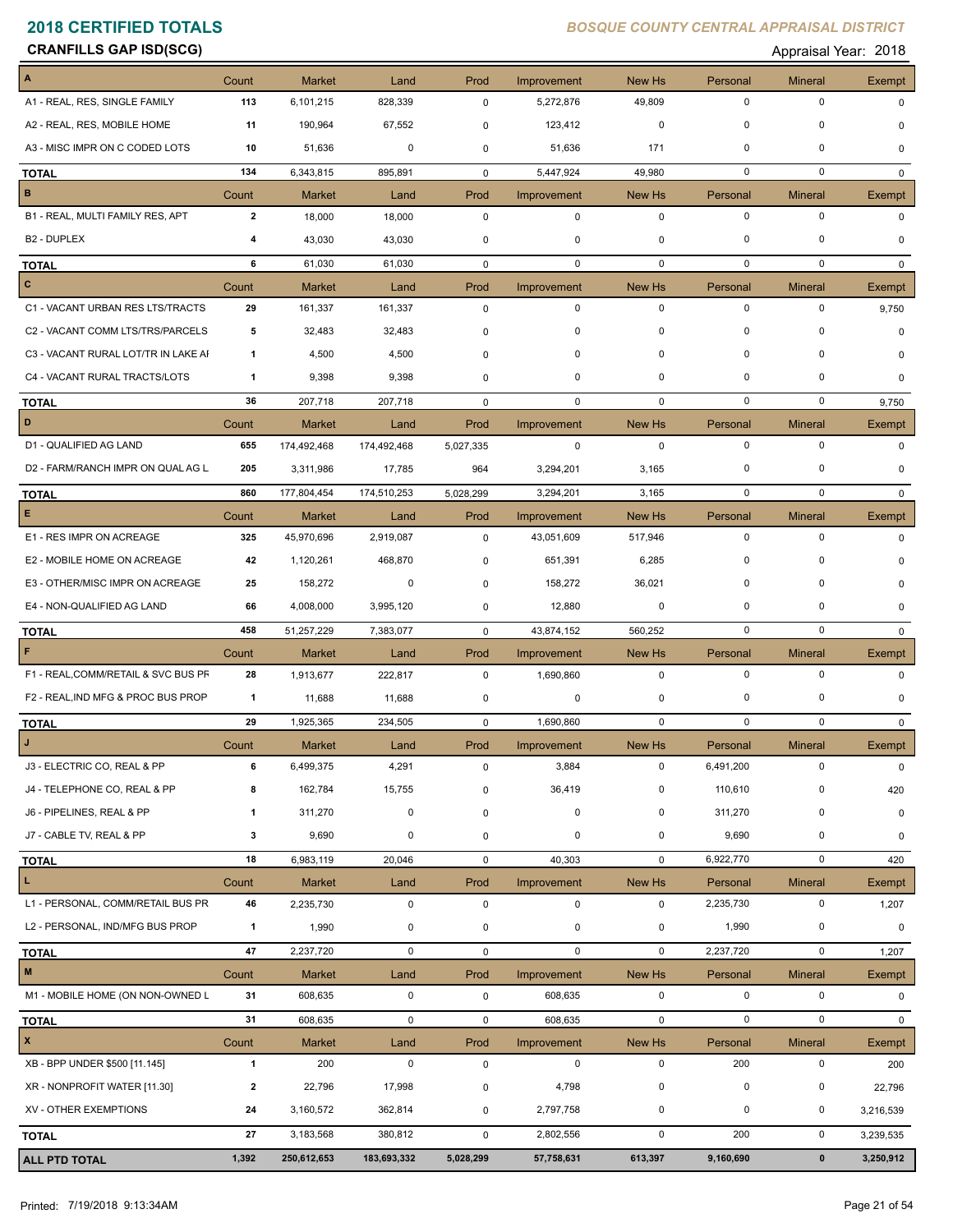## **2018 CERTIFIED TOTALS BOSQUE COUNTY CENTRAL APPRAISAL DISTRICTION CENTRAL APPROXIMATION**

## **Improvements Count Value** Homesite New Homesite Non Homesite New Non Homesite **TOTAL 1999**  5,496 512,323,780 326 6,707,822 2,786,161 82 7,973 441,307,238  $28,289,748$ **Land** (47,322.877 acres) **Count Value** Homesite New Homesite Non Homesite New Non Homesite **TOTAL 2** 60,658 5,232 69,897,865 8,488 189,802,638 **Prod Count Value** (578,888.729 acres) Productivity 1,514,158,725 5,943 Inventory 0 0 **Other Count Value** Minerals Personal Property 1,295 1,334,421<br>0<br>0

| <b>Prod. Use</b> | Count | Value      | Loss          |
|------------------|-------|------------|---------------|
| Productivity     | 5.943 | 49,442,100 | 1,464,716,625 |
| Inventory        |       |            |               |
| Timber           |       |            |               |
| <b>Totals</b>    | 5.943 | 49.442.100 | 1,464,716,625 |

|                              |          |                    |             |                    | = )<br>1,000,070,000 | TUTAL ASSESSED                   |                     |
|------------------------------|----------|--------------------|-------------|--------------------|----------------------|----------------------------------|---------------------|
| <b>Exemptions/Deductions</b> |          | *** Non-Frozen *** |             | ***** Frozen ***** |                      |                                  | $(21,461$ accounts) |
|                              | Count    | Value              | Count       | Value              |                      |                                  |                     |
| Homestead                    | $\Omega$ | 0                  | 0           | $\Omega$           |                      |                                  |                     |
| Homestead Local              | 0        | 0                  | 0           | 0                  |                      | 0<br><b>TOTAL HOMESTEAD</b>      |                     |
| Over 65                      | $\Omega$ | $\Omega$           | $\mathbf 0$ | O                  |                      |                                  |                     |
| Over 65 Local                | 0        | 0                  | 0           | $\Omega$           |                      | <b>TOTAL OVER 65</b><br>0        |                     |
| <b>Disabled</b>              | 0        | 0                  | 0           | $\Omega$           |                      |                                  |                     |
| <b>Disabled Local</b>        | $\Omega$ | 0                  | 0           | O                  |                      | 0<br><b>TOTAL DISABLED</b>       |                     |
| Disabled Veteran             | 204      | 1,966,442          | 0           | 0                  | 1,966,442            | TOTAL DISABLED VETERAN           |                     |
| Disabled Vet HS              | 125      | 14,953,387         | 0           | $\Omega$           | 14,953,387           | <b>TOTAL DISABLED VETERAN HS</b> |                     |
| Abatements                   | 0        | 0                  |             |                    |                      |                                  |                     |
| <b>Pollution Control</b>     | 5        | 22,353,800         |             |                    |                      |                                  |                     |
| Freeport                     | $\Omega$ | 0                  |             |                    |                      |                                  |                     |
| Goods In Transit             | $\Omega$ | 0                  |             |                    |                      |                                  |                     |
| Historic                     | 0        | 0                  | 0           | 0                  |                      |                                  |                     |
| Low Income Housing           | $\Omega$ | 0                  |             |                    |                      |                                  |                     |
| Solar / Wind Power           | ŋ        | 0                  | 0           | 0                  |                      |                                  |                     |
| Tot Exempt Proration         | $\Omega$ | 0                  | $\mathbf 0$ | $\mathbf 0$        |                      |                                  |                     |
| <b>Tot Exempt Proration</b>  | 0        | 0                  |             |                    | 22,353,800           | <b>TOTAL OTHER DEDUCTIONS</b>    |                     |

|                               |               | 39.         |
|-------------------------------|---------------|-------------|
| Taxable Non Frozen            | 1,628,775,409 |             |
| Taxable Frozen                |               | 0           |
| Taxable New HS Frozen         |               | 0<br>1,628  |
| Tax Non Frozen                | 758,831.89    |             |
| Tax Frozen                    |               | 0.00        |
| Tax New HS Frozen             |               | 0.00<br>75  |
| Total Tax w/o Ceiling         | 758,831.89    |             |
| <b>Tax Frozen Loss</b>        |               | 0.00<br>0.0 |
| <b>Total Vet HS Proration</b> | 4             | 131.19      |
| Total Surv Spouse Ex Amt      | 0             | 0.00        |
|                               |               |             |

|  |  | BOSQUE COUNTY CENTRAL APPRAISAL DISTRICT |
|--|--|------------------------------------------|
|  |  |                                          |

**ESD(ESD)** Appraisal Year: 2018

| Homesite                                 | 5,496 | 512,323,780   |                   |               |                                           |
|------------------------------------------|-------|---------------|-------------------|---------------|-------------------------------------------|
| New Homesite                             | 326   | 6,707,822     |                   |               |                                           |
| Non Homesite                             | 7,973 | 441,307,238   |                   |               |                                           |
| New Non Homesite                         | 464   | 28,289,748    | $(+)$             | 988,628,588   | <b>TOTAL IMPROVEMENTS</b>                 |
| <b>Land</b> $(47,322.877 \text{ acres})$ | Count | Value         |                   |               |                                           |
| Homesite                                 | 5,232 | 69,897,865    |                   |               |                                           |
| New Homesite                             | 82    | 2,786,161     |                   |               |                                           |
| Non Homesite                             | 8,488 | 189,802,638   |                   |               |                                           |
| New Non Homesite                         | 2     | 60,658        | $(+)$             | 262,547,322   | <b>TOTAL LAND MARKET</b>                  |
|                                          |       |               |                   |               |                                           |
| <b>Prod</b> (578,888.729 acres)          | Count | Value         |                   |               |                                           |
| Productivity                             | 5,943 | 1,514,158,725 |                   |               |                                           |
| Inventory                                |       |               |                   |               |                                           |
| Timber                                   | 0     |               | $(+)$             | 1,514,158,725 | <b>TOTAL PROD MARKET</b>                  |
|                                          |       |               |                   |               |                                           |
| Other                                    | Count | Value         |                   |               | 1,776,706,047<br><b>TOTAL LAND</b>        |
| Personal Property                        | 1,295 | 510,334,421   |                   |               |                                           |
| Minerals                                 | 0     | O             | $(+)$             | 510,334,421   | <b>TOTAL OTHER</b>                        |
|                                          |       |               |                   |               |                                           |
|                                          |       |               | (=)               | 3,275,669,056 | <b>TOTAL MARKET VALUE</b>                 |
|                                          |       |               |                   | 140,650,275   |                                           |
|                                          |       |               | $\left( -\right)$ |               | <b>TOTAL EXEMPT PROPERTY (INCL HB366)</b> |

- **3,135,018,781 TOTAL MARKET VALUE OF TAXABLE PROPERTY** ( = )
- **TOTAL PRODUCTION LOSS** 1,464,716,625 **1,464,716,625** ( )
	- **2,253,118 CAPPED HOMESTEAD LOSS**
	- **1,668,049,038 TOTAL ASSESSED** ( = )

 $( - )$ 

262

- (21,461 accounts)
- 
- 
- 
- 
- 125 14,953,387 0 0 **14,953,387 TOTAL DISABLED VETERAN HS**

| 22,353,800 TOTAL OTHER DEDUCTIONS      |
|----------------------------------------|
| 39,273,629 TOTAL EXEMPTIONS/DEDUCTIONS |
| 1,628,775,409 TOTAL TAXABLE            |
| 758,831.89 TOTAL TAX                   |
| 0.00046600 TAX RATE                    |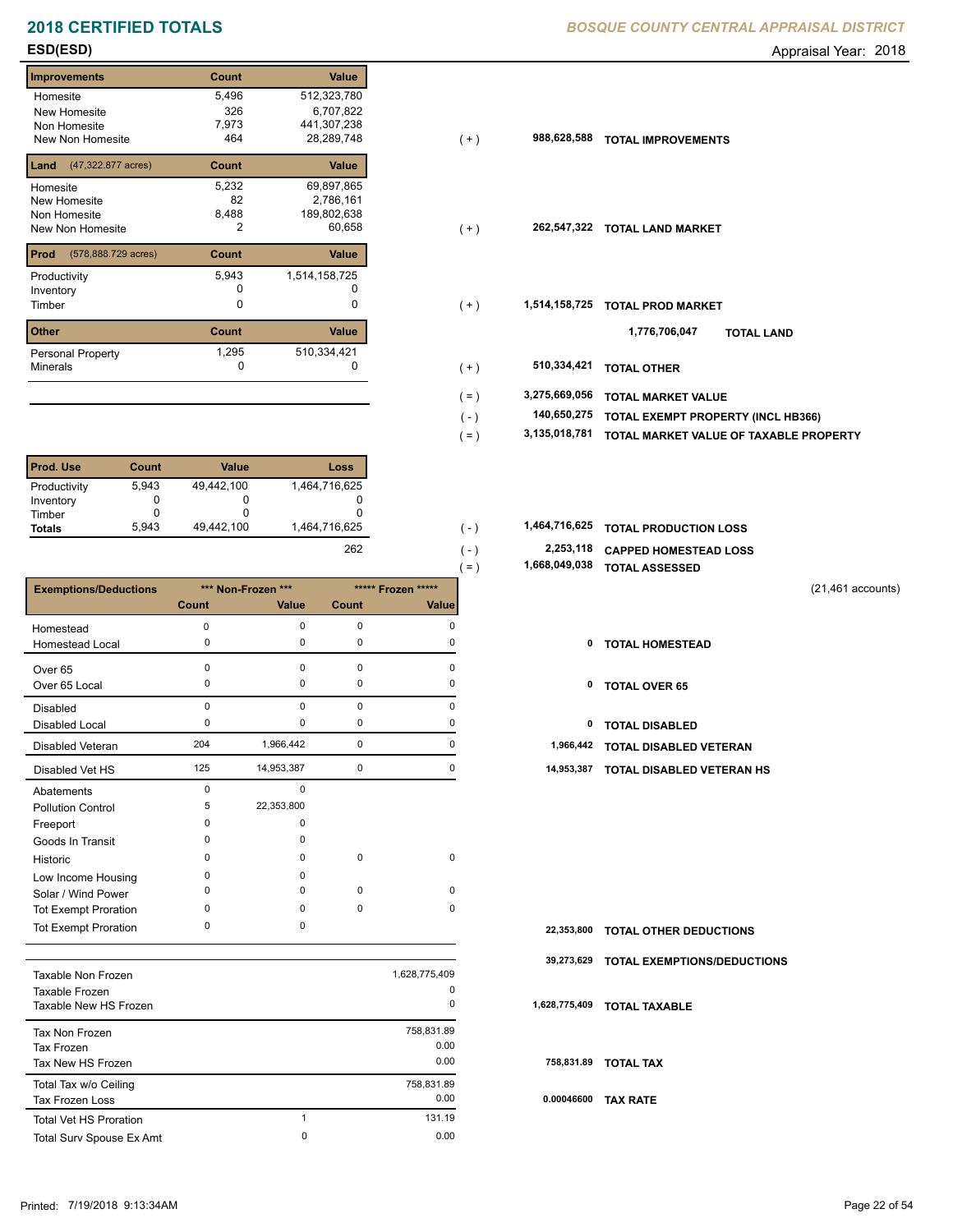**ESD(ESD)** Appraisal Year: 2018

| A1 - REAL, RES, SINGLE FAMILY<br>A2 - REAL, RES, MOBILE HOME<br>A3 - MISC IMPR ON C CODED LOTS<br><b>TOTAL</b><br>B<br>B1 - REAL, MULTI FAMILY RES, APT<br>B <sub>2</sub> - DUPLEX<br><b>B3 - TRIPLEX</b><br><b>B4 - FOURPLEX</b><br><b>TOTAL</b><br>$\mathbf{c}$<br>C1 - VACANT URBAN RES LTS/TRACTS<br>C2 - VACANT COMM LTS/TRS/PARCELS<br>C3 - VACANT RURAL LOT/TR IN LAKE AI<br>C4 - VACANT RURAL TRACTS/LOTS<br><b>TOTAL</b><br>D<br>D1 - QUALIFIED AG LAND<br>D2 - FARM/RANCH IMPR ON QUAL AG L<br><b>TOTAL</b><br>$\mathsf E$<br>E1 - RES IMPR ON ACREAGE | 4,616<br>601<br>479<br>5,696<br>Count<br>8<br>30<br>$\overline{\mathbf{2}}$<br>14<br>54<br>Count<br>675<br>50<br>1,187<br>382<br>2,294<br>Count<br>5,957<br>1,790<br>7,747<br>Count<br>3,109 | 402,006,670<br>18,696,235<br>3,989,747<br>424,692,652<br><b>Market</b><br>778,820<br>2,246,261<br>264,812<br>1,959,298<br>5,249,191<br><b>Market</b><br>4,933,879<br>774,516<br>11,108,739<br>10,863,210<br>27,680,344<br><b>Market</b><br>1,514,223,726<br>31,448,201<br>1,545,671,927<br><b>Market</b> | 65,906,256<br>8,123,996<br>123,625<br>74, 153, 877<br>Land<br>133,001<br>261,050<br>12,602<br>170,523<br>577,176<br>Land<br>4,776,951<br>774,516<br>10,984,480<br>9,871,142<br>26,407,089<br>Land<br>1,514,223,726<br>2,163,494<br>1,516,387,220<br>Land | 0<br>0<br>0<br>$\mathbf 0$<br>Prod<br>$\mathbf 0$<br>0<br>0<br>0<br>$\mathbf 0$<br>Prod<br>$\mathbf 0$<br>0<br>0<br>0<br>$\mathbf 0$<br>Prod<br>49,373,700<br>66,949<br>49,440,649<br>Prod | 336,099,914<br>10,572,239<br>3,866,122<br>350,538,275<br>Improvement<br>645,819<br>1,985,211<br>252,210<br>1,788,775<br>4,672,015<br>Improvement<br>156,928<br>0<br>124,259<br>992,068<br>1,273,255<br>Improvement<br>$\mathbf 0$<br>29,284,707<br>29,284,707 | 1,795,818<br>108,281<br>4,061<br>1,908,160<br>New Hs<br>$\mathbf 0$<br>$\mathbf 0$<br>0<br>0<br>$\mathbf 0$<br>New Hs<br>$\mathbf 0$<br>$\mathbf 0$<br>0<br>48,749<br>48,749<br>New Hs<br>$\mathbf 0$<br>3,165<br>3,165 | 500<br>0<br>0<br>500<br>Personal<br>$\mathbf 0$<br>$\mathbf 0$<br>$\mathbf 0$<br>$\mathbf 0$<br>$\mathbf 0$<br>Personal<br>$\mathbf 0$<br>$\mathbf 0$<br>0<br>$\mathbf 0$<br>0<br>Personal<br>$\mathbf 0$<br>0<br>$\mathbf 0$ | 0<br>0<br>0<br>$\mathbf 0$<br><b>Mineral</b><br>$\pmb{0}$<br>0<br>0<br>0<br>$\mathbf 0$<br><b>Mineral</b><br>$\pmb{0}$<br>0<br>0<br>0<br>$\pmb{0}$<br><b>Mineral</b><br>$\pmb{0}$<br>0<br>$\mathbf 0$ | 535,749<br>0<br>53,815<br>589,564<br>Exempt<br>$\Omega$<br>0<br>0<br>$\Omega$<br>Exempt<br>65,782<br>0<br>15,148<br>0<br>80,930<br>Exempt<br>$\mathbf 0$<br>997,273 |
|------------------------------------------------------------------------------------------------------------------------------------------------------------------------------------------------------------------------------------------------------------------------------------------------------------------------------------------------------------------------------------------------------------------------------------------------------------------------------------------------------------------------------------------------------------------|----------------------------------------------------------------------------------------------------------------------------------------------------------------------------------------------|----------------------------------------------------------------------------------------------------------------------------------------------------------------------------------------------------------------------------------------------------------------------------------------------------------|----------------------------------------------------------------------------------------------------------------------------------------------------------------------------------------------------------------------------------------------------------|--------------------------------------------------------------------------------------------------------------------------------------------------------------------------------------------|---------------------------------------------------------------------------------------------------------------------------------------------------------------------------------------------------------------------------------------------------------------|-------------------------------------------------------------------------------------------------------------------------------------------------------------------------------------------------------------------------|-------------------------------------------------------------------------------------------------------------------------------------------------------------------------------------------------------------------------------|-------------------------------------------------------------------------------------------------------------------------------------------------------------------------------------------------------|---------------------------------------------------------------------------------------------------------------------------------------------------------------------|
|                                                                                                                                                                                                                                                                                                                                                                                                                                                                                                                                                                  |                                                                                                                                                                                              |                                                                                                                                                                                                                                                                                                          |                                                                                                                                                                                                                                                          |                                                                                                                                                                                            |                                                                                                                                                                                                                                                               |                                                                                                                                                                                                                         |                                                                                                                                                                                                                               |                                                                                                                                                                                                       |                                                                                                                                                                     |
|                                                                                                                                                                                                                                                                                                                                                                                                                                                                                                                                                                  |                                                                                                                                                                                              |                                                                                                                                                                                                                                                                                                          |                                                                                                                                                                                                                                                          |                                                                                                                                                                                            |                                                                                                                                                                                                                                                               |                                                                                                                                                                                                                         |                                                                                                                                                                                                                               |                                                                                                                                                                                                       |                                                                                                                                                                     |
|                                                                                                                                                                                                                                                                                                                                                                                                                                                                                                                                                                  |                                                                                                                                                                                              |                                                                                                                                                                                                                                                                                                          |                                                                                                                                                                                                                                                          |                                                                                                                                                                                            |                                                                                                                                                                                                                                                               |                                                                                                                                                                                                                         |                                                                                                                                                                                                                               |                                                                                                                                                                                                       |                                                                                                                                                                     |
|                                                                                                                                                                                                                                                                                                                                                                                                                                                                                                                                                                  |                                                                                                                                                                                              |                                                                                                                                                                                                                                                                                                          |                                                                                                                                                                                                                                                          |                                                                                                                                                                                            |                                                                                                                                                                                                                                                               |                                                                                                                                                                                                                         |                                                                                                                                                                                                                               |                                                                                                                                                                                                       |                                                                                                                                                                     |
|                                                                                                                                                                                                                                                                                                                                                                                                                                                                                                                                                                  |                                                                                                                                                                                              |                                                                                                                                                                                                                                                                                                          |                                                                                                                                                                                                                                                          |                                                                                                                                                                                            |                                                                                                                                                                                                                                                               |                                                                                                                                                                                                                         |                                                                                                                                                                                                                               |                                                                                                                                                                                                       |                                                                                                                                                                     |
|                                                                                                                                                                                                                                                                                                                                                                                                                                                                                                                                                                  |                                                                                                                                                                                              |                                                                                                                                                                                                                                                                                                          |                                                                                                                                                                                                                                                          |                                                                                                                                                                                            |                                                                                                                                                                                                                                                               |                                                                                                                                                                                                                         |                                                                                                                                                                                                                               |                                                                                                                                                                                                       |                                                                                                                                                                     |
|                                                                                                                                                                                                                                                                                                                                                                                                                                                                                                                                                                  |                                                                                                                                                                                              |                                                                                                                                                                                                                                                                                                          |                                                                                                                                                                                                                                                          |                                                                                                                                                                                            |                                                                                                                                                                                                                                                               |                                                                                                                                                                                                                         |                                                                                                                                                                                                                               |                                                                                                                                                                                                       |                                                                                                                                                                     |
|                                                                                                                                                                                                                                                                                                                                                                                                                                                                                                                                                                  |                                                                                                                                                                                              |                                                                                                                                                                                                                                                                                                          |                                                                                                                                                                                                                                                          |                                                                                                                                                                                            |                                                                                                                                                                                                                                                               |                                                                                                                                                                                                                         |                                                                                                                                                                                                                               |                                                                                                                                                                                                       |                                                                                                                                                                     |
|                                                                                                                                                                                                                                                                                                                                                                                                                                                                                                                                                                  |                                                                                                                                                                                              |                                                                                                                                                                                                                                                                                                          |                                                                                                                                                                                                                                                          |                                                                                                                                                                                            |                                                                                                                                                                                                                                                               |                                                                                                                                                                                                                         |                                                                                                                                                                                                                               |                                                                                                                                                                                                       |                                                                                                                                                                     |
|                                                                                                                                                                                                                                                                                                                                                                                                                                                                                                                                                                  |                                                                                                                                                                                              |                                                                                                                                                                                                                                                                                                          |                                                                                                                                                                                                                                                          |                                                                                                                                                                                            |                                                                                                                                                                                                                                                               |                                                                                                                                                                                                                         |                                                                                                                                                                                                                               |                                                                                                                                                                                                       |                                                                                                                                                                     |
|                                                                                                                                                                                                                                                                                                                                                                                                                                                                                                                                                                  |                                                                                                                                                                                              |                                                                                                                                                                                                                                                                                                          |                                                                                                                                                                                                                                                          |                                                                                                                                                                                            |                                                                                                                                                                                                                                                               |                                                                                                                                                                                                                         |                                                                                                                                                                                                                               |                                                                                                                                                                                                       |                                                                                                                                                                     |
|                                                                                                                                                                                                                                                                                                                                                                                                                                                                                                                                                                  |                                                                                                                                                                                              |                                                                                                                                                                                                                                                                                                          |                                                                                                                                                                                                                                                          |                                                                                                                                                                                            |                                                                                                                                                                                                                                                               |                                                                                                                                                                                                                         |                                                                                                                                                                                                                               |                                                                                                                                                                                                       |                                                                                                                                                                     |
|                                                                                                                                                                                                                                                                                                                                                                                                                                                                                                                                                                  |                                                                                                                                                                                              |                                                                                                                                                                                                                                                                                                          |                                                                                                                                                                                                                                                          |                                                                                                                                                                                            |                                                                                                                                                                                                                                                               |                                                                                                                                                                                                                         |                                                                                                                                                                                                                               |                                                                                                                                                                                                       |                                                                                                                                                                     |
|                                                                                                                                                                                                                                                                                                                                                                                                                                                                                                                                                                  |                                                                                                                                                                                              |                                                                                                                                                                                                                                                                                                          |                                                                                                                                                                                                                                                          |                                                                                                                                                                                            |                                                                                                                                                                                                                                                               |                                                                                                                                                                                                                         |                                                                                                                                                                                                                               |                                                                                                                                                                                                       |                                                                                                                                                                     |
|                                                                                                                                                                                                                                                                                                                                                                                                                                                                                                                                                                  |                                                                                                                                                                                              |                                                                                                                                                                                                                                                                                                          |                                                                                                                                                                                                                                                          |                                                                                                                                                                                            |                                                                                                                                                                                                                                                               |                                                                                                                                                                                                                         |                                                                                                                                                                                                                               |                                                                                                                                                                                                       |                                                                                                                                                                     |
|                                                                                                                                                                                                                                                                                                                                                                                                                                                                                                                                                                  |                                                                                                                                                                                              |                                                                                                                                                                                                                                                                                                          |                                                                                                                                                                                                                                                          |                                                                                                                                                                                            |                                                                                                                                                                                                                                                               |                                                                                                                                                                                                                         |                                                                                                                                                                                                                               |                                                                                                                                                                                                       |                                                                                                                                                                     |
|                                                                                                                                                                                                                                                                                                                                                                                                                                                                                                                                                                  |                                                                                                                                                                                              |                                                                                                                                                                                                                                                                                                          |                                                                                                                                                                                                                                                          |                                                                                                                                                                                            |                                                                                                                                                                                                                                                               |                                                                                                                                                                                                                         |                                                                                                                                                                                                                               |                                                                                                                                                                                                       |                                                                                                                                                                     |
|                                                                                                                                                                                                                                                                                                                                                                                                                                                                                                                                                                  |                                                                                                                                                                                              |                                                                                                                                                                                                                                                                                                          |                                                                                                                                                                                                                                                          |                                                                                                                                                                                            |                                                                                                                                                                                                                                                               |                                                                                                                                                                                                                         |                                                                                                                                                                                                                               |                                                                                                                                                                                                       |                                                                                                                                                                     |
|                                                                                                                                                                                                                                                                                                                                                                                                                                                                                                                                                                  |                                                                                                                                                                                              |                                                                                                                                                                                                                                                                                                          |                                                                                                                                                                                                                                                          |                                                                                                                                                                                            |                                                                                                                                                                                                                                                               |                                                                                                                                                                                                                         |                                                                                                                                                                                                                               |                                                                                                                                                                                                       |                                                                                                                                                                     |
|                                                                                                                                                                                                                                                                                                                                                                                                                                                                                                                                                                  |                                                                                                                                                                                              |                                                                                                                                                                                                                                                                                                          |                                                                                                                                                                                                                                                          |                                                                                                                                                                                            |                                                                                                                                                                                                                                                               |                                                                                                                                                                                                                         |                                                                                                                                                                                                                               |                                                                                                                                                                                                       | 997,273                                                                                                                                                             |
|                                                                                                                                                                                                                                                                                                                                                                                                                                                                                                                                                                  |                                                                                                                                                                                              |                                                                                                                                                                                                                                                                                                          |                                                                                                                                                                                                                                                          |                                                                                                                                                                                            | Improvement                                                                                                                                                                                                                                                   | New Hs                                                                                                                                                                                                                  | Personal                                                                                                                                                                                                                      | <b>Mineral</b>                                                                                                                                                                                        | Exempt                                                                                                                                                              |
|                                                                                                                                                                                                                                                                                                                                                                                                                                                                                                                                                                  |                                                                                                                                                                                              | 468,446,139                                                                                                                                                                                                                                                                                              | 40,419,472                                                                                                                                                                                                                                               | $\mathbf 0$                                                                                                                                                                                | 428,026,667                                                                                                                                                                                                                                                   | 7,086,070                                                                                                                                                                                                               | $\mathbf 0$                                                                                                                                                                                                                   | $\pmb{0}$                                                                                                                                                                                             | 536,451                                                                                                                                                             |
| E2 - MOBILE HOME ON ACREAGE                                                                                                                                                                                                                                                                                                                                                                                                                                                                                                                                      | 502                                                                                                                                                                                          | 17,774,850                                                                                                                                                                                                                                                                                               | 6,697,919                                                                                                                                                                                                                                                | 0                                                                                                                                                                                          | 11,076,931                                                                                                                                                                                                                                                    | 306,418                                                                                                                                                                                                                 | 0                                                                                                                                                                                                                             | 0                                                                                                                                                                                                     | 222,034                                                                                                                                                             |
| E3 - OTHER/MISC IMPR ON ACREAGE                                                                                                                                                                                                                                                                                                                                                                                                                                                                                                                                  | 274                                                                                                                                                                                          | 5,152,089                                                                                                                                                                                                                                                                                                | 140,279                                                                                                                                                                                                                                                  | 0                                                                                                                                                                                          | 5,011,810                                                                                                                                                                                                                                                     | 120,324                                                                                                                                                                                                                 | $\mathbf 0$                                                                                                                                                                                                                   | 0                                                                                                                                                                                                     | 194,432                                                                                                                                                             |
| E4 - NON-QUALIFIED AG LAND                                                                                                                                                                                                                                                                                                                                                                                                                                                                                                                                       | 903                                                                                                                                                                                          | 41,890,104                                                                                                                                                                                                                                                                                               | 41,319,385                                                                                                                                                                                                                                               | 1,451                                                                                                                                                                                      | 570,719                                                                                                                                                                                                                                                       | 0                                                                                                                                                                                                                       | 0                                                                                                                                                                                                                             | $\Omega$                                                                                                                                                                                              | 131,599                                                                                                                                                             |
| <b>TOTAL</b>                                                                                                                                                                                                                                                                                                                                                                                                                                                                                                                                                     | 4,788                                                                                                                                                                                        | 533,263,182                                                                                                                                                                                                                                                                                              | 88,577,055                                                                                                                                                                                                                                               | 1,451                                                                                                                                                                                      | 444,686,127                                                                                                                                                                                                                                                   | 7,512,812                                                                                                                                                                                                               | $\mathbf 0$                                                                                                                                                                                                                   | $\mathbf 0$                                                                                                                                                                                           | 1,084,516                                                                                                                                                           |
| $\mathsf F$                                                                                                                                                                                                                                                                                                                                                                                                                                                                                                                                                      | Count                                                                                                                                                                                        | <b>Market</b>                                                                                                                                                                                                                                                                                            | Land                                                                                                                                                                                                                                                     | Prod                                                                                                                                                                                       | Improvement                                                                                                                                                                                                                                                   | New Hs                                                                                                                                                                                                                  | Personal                                                                                                                                                                                                                      | <b>Mineral</b>                                                                                                                                                                                        | Exempt                                                                                                                                                              |
| F1 - REAL, COMM/RETAIL & SVC BUS PF                                                                                                                                                                                                                                                                                                                                                                                                                                                                                                                              | 577                                                                                                                                                                                          | 61,008,911                                                                                                                                                                                                                                                                                               | 13,066,399                                                                                                                                                                                                                                               | $\mathbf 0$                                                                                                                                                                                | 47,942,512                                                                                                                                                                                                                                                    | $\mathbf 0$                                                                                                                                                                                                             | $\mathbf 0$                                                                                                                                                                                                                   | $\pmb{0}$                                                                                                                                                                                             | 869,408                                                                                                                                                             |
| F2 - REAL.IND MFG & PROC BUS PROP                                                                                                                                                                                                                                                                                                                                                                                                                                                                                                                                | 42                                                                                                                                                                                           | 12,920,199                                                                                                                                                                                                                                                                                               | 3,414,726                                                                                                                                                                                                                                                | 0                                                                                                                                                                                          | 9,505,473                                                                                                                                                                                                                                                     | 0                                                                                                                                                                                                                       | $\mathbf 0$                                                                                                                                                                                                                   | $\mathbf 0$                                                                                                                                                                                           | 0                                                                                                                                                                   |
| <b>TOTAL</b>                                                                                                                                                                                                                                                                                                                                                                                                                                                                                                                                                     | 619                                                                                                                                                                                          | 73,929,110                                                                                                                                                                                                                                                                                               | 16,481,125                                                                                                                                                                                                                                               | 0                                                                                                                                                                                          | 57,447,985                                                                                                                                                                                                                                                    | 0                                                                                                                                                                                                                       | $\pmb{0}$                                                                                                                                                                                                                     | $\pmb{0}$                                                                                                                                                                                             | 869,408                                                                                                                                                             |
| J                                                                                                                                                                                                                                                                                                                                                                                                                                                                                                                                                                | Count                                                                                                                                                                                        | <b>Market</b>                                                                                                                                                                                                                                                                                            | Land                                                                                                                                                                                                                                                     | Prod                                                                                                                                                                                       | Improvement                                                                                                                                                                                                                                                   | New Hs                                                                                                                                                                                                                  | Personal                                                                                                                                                                                                                      | <b>Mineral</b>                                                                                                                                                                                        | Exempt                                                                                                                                                              |
| J1 - WATER SYSTEMS, REAL & PP                                                                                                                                                                                                                                                                                                                                                                                                                                                                                                                                    | 34                                                                                                                                                                                           | 1,817,815                                                                                                                                                                                                                                                                                                | 150,335                                                                                                                                                                                                                                                  | 0                                                                                                                                                                                          | 48,360                                                                                                                                                                                                                                                        | 0                                                                                                                                                                                                                       | 1,619,120                                                                                                                                                                                                                     | 0                                                                                                                                                                                                     | 17,118                                                                                                                                                              |
| J2 - GAS DIST SYSTEM, REAL & PP                                                                                                                                                                                                                                                                                                                                                                                                                                                                                                                                  | 22                                                                                                                                                                                           | 3,843,444                                                                                                                                                                                                                                                                                                | 65,997                                                                                                                                                                                                                                                   | 0                                                                                                                                                                                          | 1,955,817                                                                                                                                                                                                                                                     | 0                                                                                                                                                                                                                       | 1,821,630                                                                                                                                                                                                                     | 0                                                                                                                                                                                                     | 0                                                                                                                                                                   |
| J3 - ELECTRIC CO, REAL & PP                                                                                                                                                                                                                                                                                                                                                                                                                                                                                                                                      | 81                                                                                                                                                                                           | 141,483,780                                                                                                                                                                                                                                                                                              | 618,343                                                                                                                                                                                                                                                  | 0                                                                                                                                                                                          | 849,477                                                                                                                                                                                                                                                       | 0                                                                                                                                                                                                                       | 140,015,960                                                                                                                                                                                                                   | $\pmb{0}$                                                                                                                                                                                             | 0                                                                                                                                                                   |
| J4 - TELEPHONE CO, REAL & PP                                                                                                                                                                                                                                                                                                                                                                                                                                                                                                                                     | 90                                                                                                                                                                                           | 6,796,433                                                                                                                                                                                                                                                                                                | 242,833                                                                                                                                                                                                                                                  | 0                                                                                                                                                                                          | 414,674                                                                                                                                                                                                                                                       | 0                                                                                                                                                                                                                       | 6,138,926                                                                                                                                                                                                                     | 0                                                                                                                                                                                                     | 256                                                                                                                                                                 |
| J5 - RAILROADS, REAL & PP                                                                                                                                                                                                                                                                                                                                                                                                                                                                                                                                        | 18                                                                                                                                                                                           | 31,862,208                                                                                                                                                                                                                                                                                               | 199,693                                                                                                                                                                                                                                                  | 0                                                                                                                                                                                          | 295                                                                                                                                                                                                                                                           | 0                                                                                                                                                                                                                       | 31,662,220                                                                                                                                                                                                                    | 0                                                                                                                                                                                                     | 0                                                                                                                                                                   |
| J6 - PIPELINES, REAL & PP                                                                                                                                                                                                                                                                                                                                                                                                                                                                                                                                        | 33                                                                                                                                                                                           | 41,098,449                                                                                                                                                                                                                                                                                               | 131,047                                                                                                                                                                                                                                                  | 0                                                                                                                                                                                          | 15,682                                                                                                                                                                                                                                                        | 0                                                                                                                                                                                                                       | 40,951,720                                                                                                                                                                                                                    | 0                                                                                                                                                                                                     | 0                                                                                                                                                                   |
| J7 - CABLE TV, REAL & PP                                                                                                                                                                                                                                                                                                                                                                                                                                                                                                                                         | 31                                                                                                                                                                                           | 500,892                                                                                                                                                                                                                                                                                                  | 17,477                                                                                                                                                                                                                                                   | 0                                                                                                                                                                                          | 2,605                                                                                                                                                                                                                                                         | 0                                                                                                                                                                                                                       | 480,810                                                                                                                                                                                                                       | 0                                                                                                                                                                                                     | 0                                                                                                                                                                   |
| J8 - OTHER (DESCRIBE)                                                                                                                                                                                                                                                                                                                                                                                                                                                                                                                                            | $\overline{\mathbf{2}}$                                                                                                                                                                      | 19,801,810                                                                                                                                                                                                                                                                                               | 0                                                                                                                                                                                                                                                        | 0                                                                                                                                                                                          | 0                                                                                                                                                                                                                                                             | 0                                                                                                                                                                                                                       | 19,801,810                                                                                                                                                                                                                    | 0                                                                                                                                                                                                     | 0                                                                                                                                                                   |
| <b>TOTAL</b>                                                                                                                                                                                                                                                                                                                                                                                                                                                                                                                                                     | 311                                                                                                                                                                                          | 247,204,831                                                                                                                                                                                                                                                                                              | 1,425,725                                                                                                                                                                                                                                                | 0                                                                                                                                                                                          | 3,286,910                                                                                                                                                                                                                                                     | $\mathbf 0$                                                                                                                                                                                                             | 242,492,196                                                                                                                                                                                                                   | $\pmb{0}$                                                                                                                                                                                             | 17,374                                                                                                                                                              |
| L                                                                                                                                                                                                                                                                                                                                                                                                                                                                                                                                                                | Count                                                                                                                                                                                        | Market                                                                                                                                                                                                                                                                                                   | Land                                                                                                                                                                                                                                                     | Prod                                                                                                                                                                                       | Improvement                                                                                                                                                                                                                                                   | New Hs                                                                                                                                                                                                                  | Personal                                                                                                                                                                                                                      | Mineral                                                                                                                                                                                               | Exempt                                                                                                                                                              |
| L1 - PERSONAL, COMM/RETAIL BUS PR                                                                                                                                                                                                                                                                                                                                                                                                                                                                                                                                | 1,009                                                                                                                                                                                        | 37,923,527                                                                                                                                                                                                                                                                                               | 0                                                                                                                                                                                                                                                        | $\mathsf 0$                                                                                                                                                                                | $\mathbf 0$                                                                                                                                                                                                                                                   | 0                                                                                                                                                                                                                       | 37,923,527                                                                                                                                                                                                                    | $\pmb{0}$                                                                                                                                                                                             | 3,850                                                                                                                                                               |
| L2 - PERSONAL, IND/MFG BUS PROP                                                                                                                                                                                                                                                                                                                                                                                                                                                                                                                                  | 42                                                                                                                                                                                           | 229,058,326                                                                                                                                                                                                                                                                                              | 0                                                                                                                                                                                                                                                        | 0                                                                                                                                                                                          | $\mathbf 0$                                                                                                                                                                                                                                                   | 0                                                                                                                                                                                                                       | 229,058,326                                                                                                                                                                                                                   | 0                                                                                                                                                                                                     | 0                                                                                                                                                                   |
|                                                                                                                                                                                                                                                                                                                                                                                                                                                                                                                                                                  | 1,051                                                                                                                                                                                        | 266,981,853                                                                                                                                                                                                                                                                                              | 0                                                                                                                                                                                                                                                        | 0                                                                                                                                                                                          | $\mathbf 0$                                                                                                                                                                                                                                                   | $\mathbf 0$                                                                                                                                                                                                             | 266,981,853                                                                                                                                                                                                                   | 0                                                                                                                                                                                                     | 3,850                                                                                                                                                               |
| <b>TOTAL</b><br>M                                                                                                                                                                                                                                                                                                                                                                                                                                                                                                                                                | Count                                                                                                                                                                                        | <b>Market</b>                                                                                                                                                                                                                                                                                            | Land                                                                                                                                                                                                                                                     | Prod                                                                                                                                                                                       | Improvement                                                                                                                                                                                                                                                   | New Hs                                                                                                                                                                                                                  | Personal                                                                                                                                                                                                                      | <b>Mineral</b>                                                                                                                                                                                        | Exempt                                                                                                                                                              |
| M1 - MOBILE HOME (ON NON-OWNED L                                                                                                                                                                                                                                                                                                                                                                                                                                                                                                                                 | 801                                                                                                                                                                                          | 12,004,206                                                                                                                                                                                                                                                                                               | 0                                                                                                                                                                                                                                                        | 0                                                                                                                                                                                          | 12,004,206                                                                                                                                                                                                                                                    | 21,097                                                                                                                                                                                                                  | $\pmb{0}$                                                                                                                                                                                                                     | $\pmb{0}$                                                                                                                                                                                             | 4,422                                                                                                                                                               |
|                                                                                                                                                                                                                                                                                                                                                                                                                                                                                                                                                                  | 801                                                                                                                                                                                          | 12,004,206                                                                                                                                                                                                                                                                                               | 0                                                                                                                                                                                                                                                        | 0                                                                                                                                                                                          | 12,004,206                                                                                                                                                                                                                                                    | 21,097                                                                                                                                                                                                                  | $\mathbf 0$                                                                                                                                                                                                                   | $\pmb{0}$                                                                                                                                                                                             | 4,422                                                                                                                                                               |
| <b>TOTAL</b><br>$\vert$ o                                                                                                                                                                                                                                                                                                                                                                                                                                                                                                                                        | Count                                                                                                                                                                                        | <b>Market</b>                                                                                                                                                                                                                                                                                            | Land                                                                                                                                                                                                                                                     | Prod                                                                                                                                                                                       | Improvement                                                                                                                                                                                                                                                   | New Hs                                                                                                                                                                                                                  | Personal                                                                                                                                                                                                                      | Mineral                                                                                                                                                                                               | Exempt                                                                                                                                                              |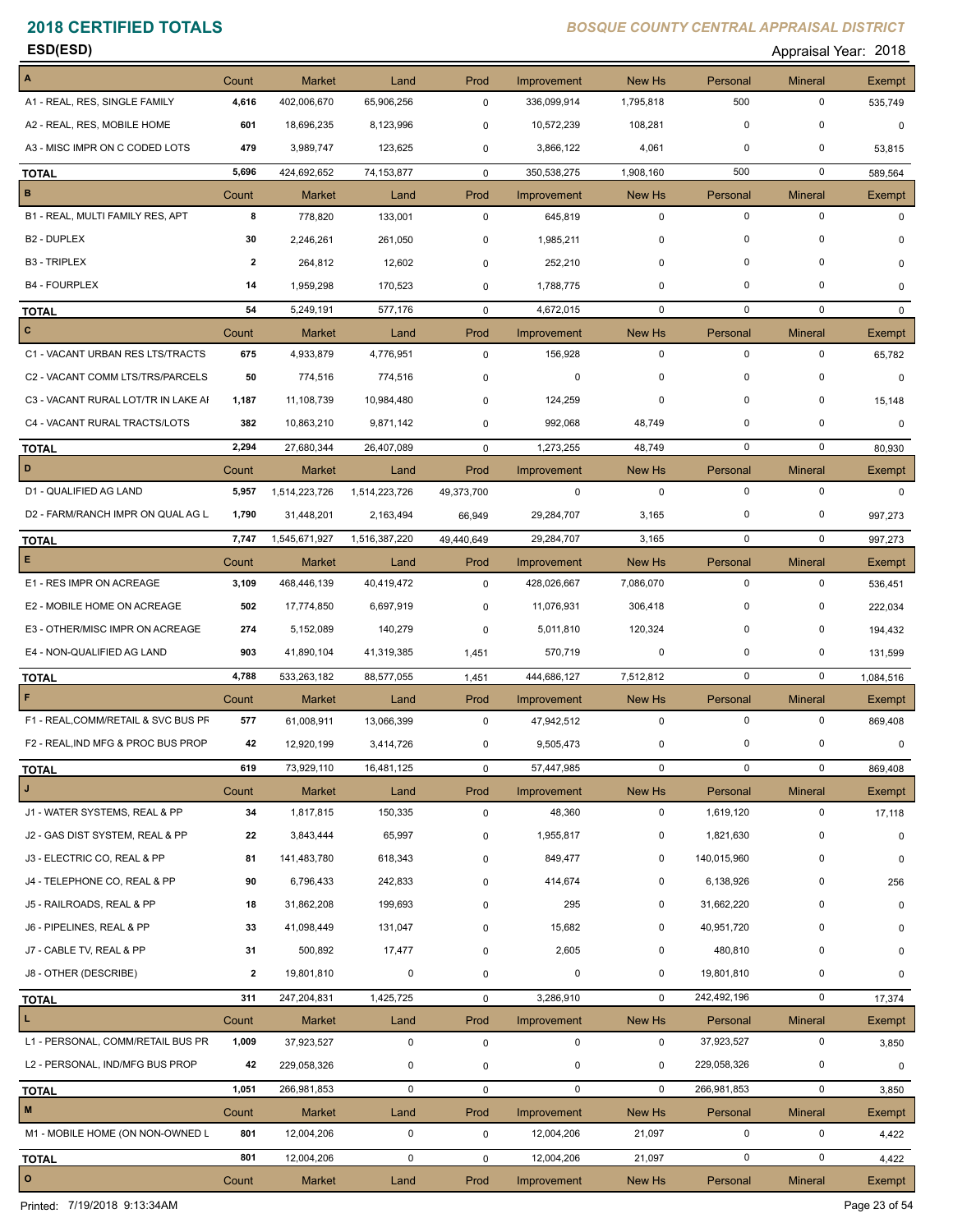| 01 - REAL, IMPRV SFR INVENTORY<br>384<br>$\Omega$<br>0<br>13,810<br>13,426<br>$\mathbf 0$<br>$\mathbf 0$<br>-1<br>03 - REAL, VACANT LOTS (INV FOR SFF<br>116<br>0<br>0<br>1,456,057<br>1,456,057<br>$\mathbf 0$<br>0<br>$\mathbf 0$<br>1,469,483<br>384<br>$\mathbf 0$<br>$\mathbf 0$<br>$\mathbf 0$<br>117<br>1,469,867<br>$\mathbf 0$<br><b>TOTAL</b><br>s.<br>Count<br><b>Market</b><br>Prod<br>Improvement<br>New Hs<br>Personal<br><b>Mineral</b><br>Land<br>S - SPECIAL INVENTORY<br>558,467<br>0<br>$\mathbf 0$<br>$\mathbf 0$<br>6<br>558,467<br>0<br>$\mathbf 0$<br>6<br>558,467<br>$\mathbf 0$<br>558,467<br>$\mathbf{0}$<br>$\mathbf 0$<br>$\mathbf 0$<br>$\mathbf 0$<br><b>TOTAL</b><br>X<br>Count<br><b>Market</b><br>Prod<br>Improvement<br>New Hs<br>Personal<br><b>Mineral</b><br>Land<br>X1 - SCHOOLS<br>0<br>$\overline{2}$<br>3,500<br>3,500<br>$\mathbf 0$<br>$\mathbf 0$<br>0<br>$\mathbf 0$<br>X2 - RELIGIOUS ORGANIZATION<br>39,409<br>0<br>0<br>39,409<br>0<br>0<br>0<br>X3 - FED & STATE GOV<br>500<br>500<br>0<br>0<br>0<br>0<br>1<br>0<br>X4 - CHARITABLE ORGANIZATIONS<br>0<br>0<br>58,064<br>58,064<br>0<br>0<br>0<br>$\mathbf{1}$<br>4,405<br>XB - BPP UNDER \$500 [11.145]<br>4,405<br>0<br>0<br>21<br>0<br>$\Omega$<br>$\mathbf 0$<br>XE - CHAR HOUS DVLP ORG [11.182]<br>0<br>14<br>3,739,779<br>198,372<br>0<br>3,541,407<br>0<br>$\mathbf 0$<br>XG - PRIMARILY CHARITABLE [11.184]<br>197,242<br>4,025<br>193,217<br>0<br>0<br>0<br>$\mathbf{1}$<br>$\mathbf 0$<br>XI - YOUTH DEVELOPMENT [11.19]<br>0<br>0<br>5<br>4,606,742<br>560,653<br>$\mathbf 0$<br>4,046,089<br>0<br>XL - ECONOMIC DEVELOPMENT [11.231<br>69,568<br>7,040<br>62,528<br>$\overline{0}$<br>0<br>0<br>$\mathbf{1}$<br>0<br>XR - NONPROFIT WATER [11.30]<br>297,000<br>0<br>37<br>839,030<br>266,574<br>275,456<br>0<br>$\mathbf 0$<br>XV - OTHER EXEMPTIONS<br>573<br>77,218,554<br>0<br>127,394,931<br>50,176,377<br>$\mathbf 0$<br>$\mathbf 0$<br>0<br>657<br>301,405<br>$\mathbf 0$<br>136,953,170<br>51,217,041<br>$\mathbf 0$<br>$\mathbf 0$<br>85,434,724<br><b>TOTAL</b> | <b>ALL PTD TOTAL</b> | 21,461 | 3,275,669,056 | 1,776,706,047 | 49,442,100 | 988,628,588 | 9,493,983 | 510,334,421 | $\mathbf 0$ | 140,650,275 |
|-----------------------------------------------------------------------------------------------------------------------------------------------------------------------------------------------------------------------------------------------------------------------------------------------------------------------------------------------------------------------------------------------------------------------------------------------------------------------------------------------------------------------------------------------------------------------------------------------------------------------------------------------------------------------------------------------------------------------------------------------------------------------------------------------------------------------------------------------------------------------------------------------------------------------------------------------------------------------------------------------------------------------------------------------------------------------------------------------------------------------------------------------------------------------------------------------------------------------------------------------------------------------------------------------------------------------------------------------------------------------------------------------------------------------------------------------------------------------------------------------------------------------------------------------------------------------------------------------------------------------------------------------------------------------------------------------------------------------------------------------------------------------------------------------------------------------------------------------------------------------------------------------------------------------------------------------------------------------------------------------------------------------------------------------------------------------------------------|----------------------|--------|---------------|---------------|------------|-------------|-----------|-------------|-------------|-------------|
|                                                                                                                                                                                                                                                                                                                                                                                                                                                                                                                                                                                                                                                                                                                                                                                                                                                                                                                                                                                                                                                                                                                                                                                                                                                                                                                                                                                                                                                                                                                                                                                                                                                                                                                                                                                                                                                                                                                                                                                                                                                                                         |                      |        |               |               |            |             |           |             |             | 137,002,938 |
|                                                                                                                                                                                                                                                                                                                                                                                                                                                                                                                                                                                                                                                                                                                                                                                                                                                                                                                                                                                                                                                                                                                                                                                                                                                                                                                                                                                                                                                                                                                                                                                                                                                                                                                                                                                                                                                                                                                                                                                                                                                                                         |                      |        |               |               |            |             |           |             |             | 127,430,624 |
|                                                                                                                                                                                                                                                                                                                                                                                                                                                                                                                                                                                                                                                                                                                                                                                                                                                                                                                                                                                                                                                                                                                                                                                                                                                                                                                                                                                                                                                                                                                                                                                                                                                                                                                                                                                                                                                                                                                                                                                                                                                                                         |                      |        |               |               |            |             |           |             |             | 839,030     |
|                                                                                                                                                                                                                                                                                                                                                                                                                                                                                                                                                                                                                                                                                                                                                                                                                                                                                                                                                                                                                                                                                                                                                                                                                                                                                                                                                                                                                                                                                                                                                                                                                                                                                                                                                                                                                                                                                                                                                                                                                                                                                         |                      |        |               |               |            |             |           |             |             | 69,568      |
|                                                                                                                                                                                                                                                                                                                                                                                                                                                                                                                                                                                                                                                                                                                                                                                                                                                                                                                                                                                                                                                                                                                                                                                                                                                                                                                                                                                                                                                                                                                                                                                                                                                                                                                                                                                                                                                                                                                                                                                                                                                                                         |                      |        |               |               |            |             |           |             |             | 4,606,742   |
|                                                                                                                                                                                                                                                                                                                                                                                                                                                                                                                                                                                                                                                                                                                                                                                                                                                                                                                                                                                                                                                                                                                                                                                                                                                                                                                                                                                                                                                                                                                                                                                                                                                                                                                                                                                                                                                                                                                                                                                                                                                                                         |                      |        |               |               |            |             |           |             |             | 197,242     |
|                                                                                                                                                                                                                                                                                                                                                                                                                                                                                                                                                                                                                                                                                                                                                                                                                                                                                                                                                                                                                                                                                                                                                                                                                                                                                                                                                                                                                                                                                                                                                                                                                                                                                                                                                                                                                                                                                                                                                                                                                                                                                         |                      |        |               |               |            |             |           |             |             | 3,739,779   |
|                                                                                                                                                                                                                                                                                                                                                                                                                                                                                                                                                                                                                                                                                                                                                                                                                                                                                                                                                                                                                                                                                                                                                                                                                                                                                                                                                                                                                                                                                                                                                                                                                                                                                                                                                                                                                                                                                                                                                                                                                                                                                         |                      |        |               |               |            |             |           |             |             | 4,405       |
|                                                                                                                                                                                                                                                                                                                                                                                                                                                                                                                                                                                                                                                                                                                                                                                                                                                                                                                                                                                                                                                                                                                                                                                                                                                                                                                                                                                                                                                                                                                                                                                                                                                                                                                                                                                                                                                                                                                                                                                                                                                                                         |                      |        |               |               |            |             |           |             |             | 65,264      |
|                                                                                                                                                                                                                                                                                                                                                                                                                                                                                                                                                                                                                                                                                                                                                                                                                                                                                                                                                                                                                                                                                                                                                                                                                                                                                                                                                                                                                                                                                                                                                                                                                                                                                                                                                                                                                                                                                                                                                                                                                                                                                         |                      |        |               |               |            |             |           |             |             | 500         |
|                                                                                                                                                                                                                                                                                                                                                                                                                                                                                                                                                                                                                                                                                                                                                                                                                                                                                                                                                                                                                                                                                                                                                                                                                                                                                                                                                                                                                                                                                                                                                                                                                                                                                                                                                                                                                                                                                                                                                                                                                                                                                         |                      |        |               |               |            |             |           |             |             | 46,284      |
|                                                                                                                                                                                                                                                                                                                                                                                                                                                                                                                                                                                                                                                                                                                                                                                                                                                                                                                                                                                                                                                                                                                                                                                                                                                                                                                                                                                                                                                                                                                                                                                                                                                                                                                                                                                                                                                                                                                                                                                                                                                                                         |                      |        |               |               |            |             |           |             |             | 3,500       |
|                                                                                                                                                                                                                                                                                                                                                                                                                                                                                                                                                                                                                                                                                                                                                                                                                                                                                                                                                                                                                                                                                                                                                                                                                                                                                                                                                                                                                                                                                                                                                                                                                                                                                                                                                                                                                                                                                                                                                                                                                                                                                         |                      |        |               |               |            |             |           |             |             | Exempt      |
|                                                                                                                                                                                                                                                                                                                                                                                                                                                                                                                                                                                                                                                                                                                                                                                                                                                                                                                                                                                                                                                                                                                                                                                                                                                                                                                                                                                                                                                                                                                                                                                                                                                                                                                                                                                                                                                                                                                                                                                                                                                                                         |                      |        |               |               |            |             |           |             |             | $\Omega$    |
|                                                                                                                                                                                                                                                                                                                                                                                                                                                                                                                                                                                                                                                                                                                                                                                                                                                                                                                                                                                                                                                                                                                                                                                                                                                                                                                                                                                                                                                                                                                                                                                                                                                                                                                                                                                                                                                                                                                                                                                                                                                                                         |                      |        |               |               |            |             |           |             |             | $\mathbf 0$ |
|                                                                                                                                                                                                                                                                                                                                                                                                                                                                                                                                                                                                                                                                                                                                                                                                                                                                                                                                                                                                                                                                                                                                                                                                                                                                                                                                                                                                                                                                                                                                                                                                                                                                                                                                                                                                                                                                                                                                                                                                                                                                                         |                      |        |               |               |            |             |           |             |             | Exempt      |
|                                                                                                                                                                                                                                                                                                                                                                                                                                                                                                                                                                                                                                                                                                                                                                                                                                                                                                                                                                                                                                                                                                                                                                                                                                                                                                                                                                                                                                                                                                                                                                                                                                                                                                                                                                                                                                                                                                                                                                                                                                                                                         |                      |        |               |               |            |             |           |             |             | $\mathbf 0$ |
|                                                                                                                                                                                                                                                                                                                                                                                                                                                                                                                                                                                                                                                                                                                                                                                                                                                                                                                                                                                                                                                                                                                                                                                                                                                                                                                                                                                                                                                                                                                                                                                                                                                                                                                                                                                                                                                                                                                                                                                                                                                                                         |                      |        |               |               |            |             |           |             |             | $\Omega$    |
|                                                                                                                                                                                                                                                                                                                                                                                                                                                                                                                                                                                                                                                                                                                                                                                                                                                                                                                                                                                                                                                                                                                                                                                                                                                                                                                                                                                                                                                                                                                                                                                                                                                                                                                                                                                                                                                                                                                                                                                                                                                                                         |                      |        |               |               |            |             |           |             |             |             |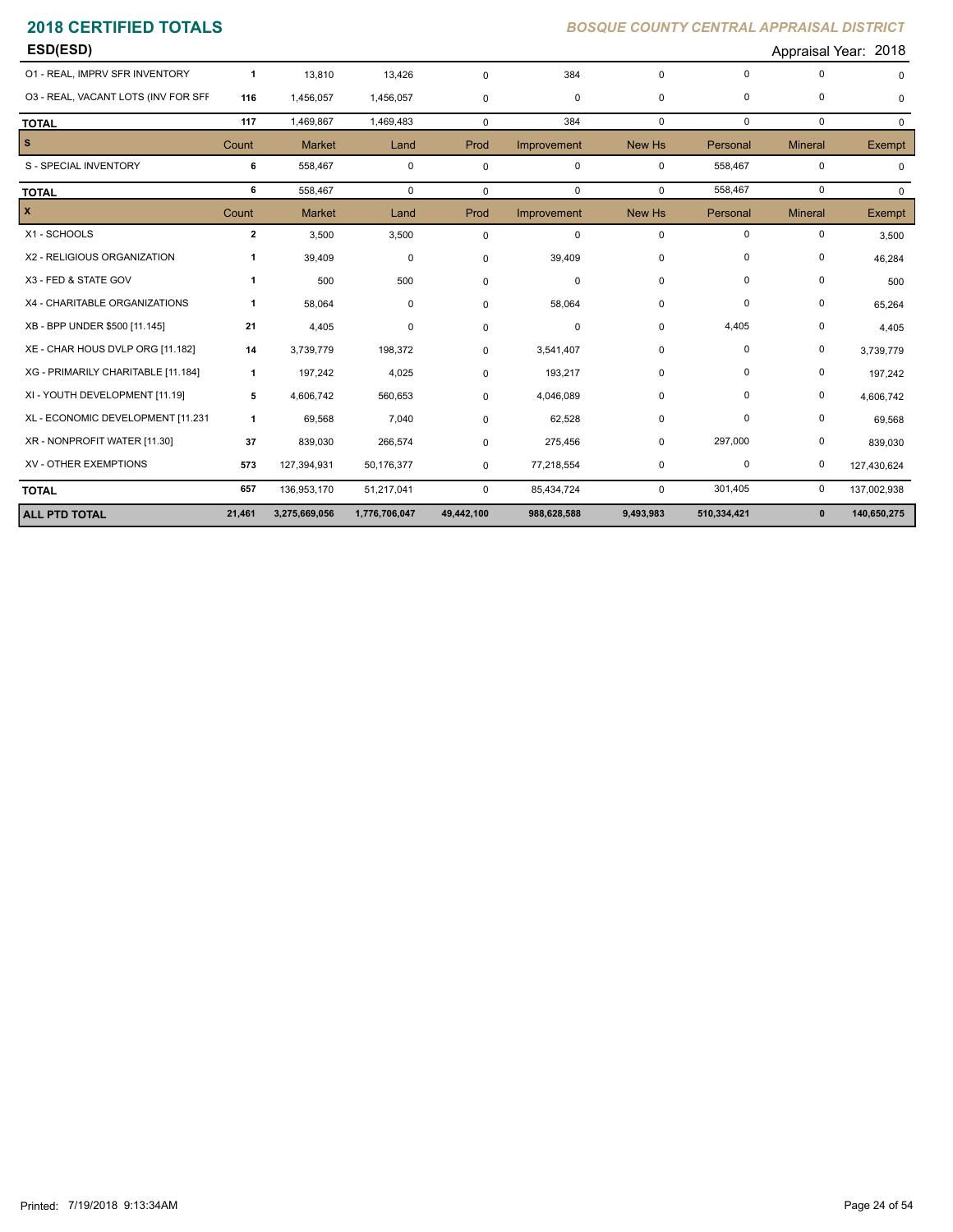## **2018 CERTIFIED TOTALS BOSQUE COUNTY CENTRAL APPRAISAL DISTRICTION CENTRAL APPROXIMATION**

## **Improvements Count Value Homesite** New Homesite Non Homesite New Non Homesite **TOTAL IMPROVEMENTS**  29 1,653,028 3 38,588 62 2,207,252 11 1,361,805 **5,260,673 Land** (312.859 acres) **Count Value** Homesite New Homesite Non Homesite New Non Homesite **TOTAL CONSUMING MARKET**  24 292,895  $\overline{0}$  c 40 960,430 **Prod Count Value** (5,267.247 acres) Productivity 16,367,878 Inventory<br>Timber 0 0 **Other Count Value** Minerals Personal Property 16,367,878 6 2,996,390

| <b>Prod. Use</b> | Count | Value   | Loss       |
|------------------|-------|---------|------------|
| Productivity     | 58    | 401,732 | 15,966,146 |
| Inventory        |       |         |            |
| Timber           |       |         |            |
| <b>Totals</b>    | 58    | 401,732 | 15,966,146 |

|                              |             |                    |             |                    | $=$ ) | 9,904,763 | <b>TOTAL ASSESSED</b>         |                |
|------------------------------|-------------|--------------------|-------------|--------------------|-------|-----------|-------------------------------|----------------|
| <b>Exemptions/Deductions</b> |             | *** Non-Frozen *** |             | ***** Frozen ***** |       |           |                               | (135 accounts) |
|                              | Count       | Value              | Count       | Value              |       |           |                               |                |
| Homestead                    | 12          | 251,274            | 11          | 231,907            |       |           |                               |                |
| Homestead Local              | 0           | 0                  | 0           | 0                  |       | 483,181   | <b>TOTAL HOMESTEAD</b>        |                |
| Over 65                      | $\Omega$    | 0                  | 10          | 89,300             |       |           |                               |                |
| Over 65 Local                | 0           | 0                  | 0           | 0                  |       | 89,300    | <b>TOTAL OVER 65</b>          |                |
| <b>Disabled</b>              | $\Omega$    | $\mathbf 0$        | $\mathbf 0$ | $\Omega$           |       |           |                               |                |
| <b>Disabled Local</b>        | $\Omega$    | 0                  | 0           | 0                  |       | 0         | <b>TOTAL DISABLED</b>         |                |
| Disabled Veteran             |             | 12,000             | 0           | 0                  |       | 12,000    | TOTAL DISABLED VETERAN        |                |
| Disabled Vet HS              | $\mathbf 0$ | 0                  | 0           | 0                  |       | 0         | TOTAL DISABLED VETERAN HS     |                |
| Abatements                   | $\Omega$    | 0                  |             |                    |       |           |                               |                |
| <b>Pollution Control</b>     |             | 0                  |             |                    |       |           |                               |                |
| Freeport                     |             | 0                  |             |                    |       |           |                               |                |
| Goods In Transit             |             | 0                  |             |                    |       |           |                               |                |
| Historic                     | ∩           | 0                  | $\mathbf 0$ | 0                  |       |           |                               |                |
| Low Income Housing           | $\Omega$    | 0                  |             |                    |       |           |                               |                |
| Solar / Wind Power           | 0           | 0                  | $\mathbf 0$ | 0                  |       |           |                               |                |
| <b>Tot Exempt Proration</b>  | $\Omega$    | 0                  | $\mathbf 0$ | 0                  |       |           |                               |                |
| <b>Tot Exempt Proration</b>  | 0           | 0                  |             |                    |       | 0         | <b>TOTAL OTHER DEDUCTIONS</b> |                |

| Taxable Non Frozen            |   | 8,697,772  |                 |
|-------------------------------|---|------------|-----------------|
| Taxable Frozen                |   | 589.684    |                 |
| Taxable New HS Frozen         |   | 32,826     | 9.              |
| Tax Non Frozen                |   | 118,289.67 |                 |
| Tax Frozen                    |   | 5,678.90   |                 |
| Tax New HS Frozen             |   | 446.43     | 12 <sub>0</sub> |
| Total Tax w/o Ceiling         |   | 126,755.79 |                 |
| Tax Frozen Loss               |   | 2.340.79   | 0.0             |
| <b>Total Vet HS Proration</b> | 0 | 0.00       |                 |
| Total Surv Spouse Ex Amt      | 0 | 0.00       |                 |
|                               |   |            |                 |

| BOSQUE COUNTY CENTRAL APPRAISAL DISTRICT |  |  |
|------------------------------------------|--|--|
|                                          |  |  |

**HICO ISD(SHI)** Appraisal Year: 2018

| Improvements                          | Count    | <b>Value</b> |                       |                                        |
|---------------------------------------|----------|--------------|-----------------------|----------------------------------------|
| Homesite                              | 29       | 1,653,028    |                       |                                        |
| New Homesite                          | 3        | 38,588       |                       |                                        |
| Non Homesite                          | 62       | 2,207,252    |                       |                                        |
| New Non Homesite                      | 11       | 1,361,805    | 5,260,673<br>$(+)$    | <b>TOTAL IMPROVEMENTS</b>              |
| <b>Land</b> $(312.859 \text{ acres})$ | Count    | Value        |                       |                                        |
| Homesite                              | 24       | 292,895      |                       |                                        |
| New Homesite                          | 0        |              |                       |                                        |
| Non Homesite                          | 40       | 960,430      |                       |                                        |
| New Non Homesite                      | 0        | 0            | 1,253,325<br>$(+)$    | <b>TOTAL LAND MARKET</b>               |
| <b>Prod</b> (5,267.247 acres)         | Count    | Value        |                       |                                        |
| Productivity                          | 58       | 16,367,878   |                       |                                        |
| Inventory                             |          |              |                       |                                        |
| Timber                                | 0        | 0            | 16,367,878<br>$(+)$   | <b>TOTAL PROD MARKET</b>               |
| Other                                 | Count    | Value        |                       | 17,621,203<br><b>TOTAL LAND</b>        |
| Personal Property                     | 6        | 2,996,390    |                       |                                        |
| Minerals                              | $\Omega$ | 0            | 2,996,390<br>$(+)$    | <b>TOTAL OTHER</b>                     |
|                                       |          |              |                       |                                        |
|                                       |          |              | 25,878,266<br>$( = )$ | <b>TOTAL MARKET VALUE</b>              |
|                                       |          |              | 7,357<br>$(-)$        | TOTAL EXEMPT PROPERTY (INCL HB366)     |
|                                       |          |              | 25,870,909<br>$( = )$ | TOTAL MARKET VALUE OF TAXABLE PROPERTY |
|                                       |          |              |                       |                                        |

| 15.966.146 | $( - )$ | <b>15,966,146 TOTAL PRODUCTION LOSS</b> |
|------------|---------|-----------------------------------------|
|            | $( - )$ | <sup>0</sup> CAPPED HOMESTEAD LOSS      |
|            | ั= 1    | 9,904,763 TOTAL ASSESSED                |

| $\mathbf{0}$ | <b>TOTAL OTHER DEDUCTIONS</b>      |
|--------------|------------------------------------|
| 584,481      | <b>TOTAL EXEMPTIONS/DEDUCTIONS</b> |
|              | 9,320,282 TOTAL TAXABLE            |
|              | 124,415.00 TOTAL TAX               |
| 0.01360000   | TAX RATE                           |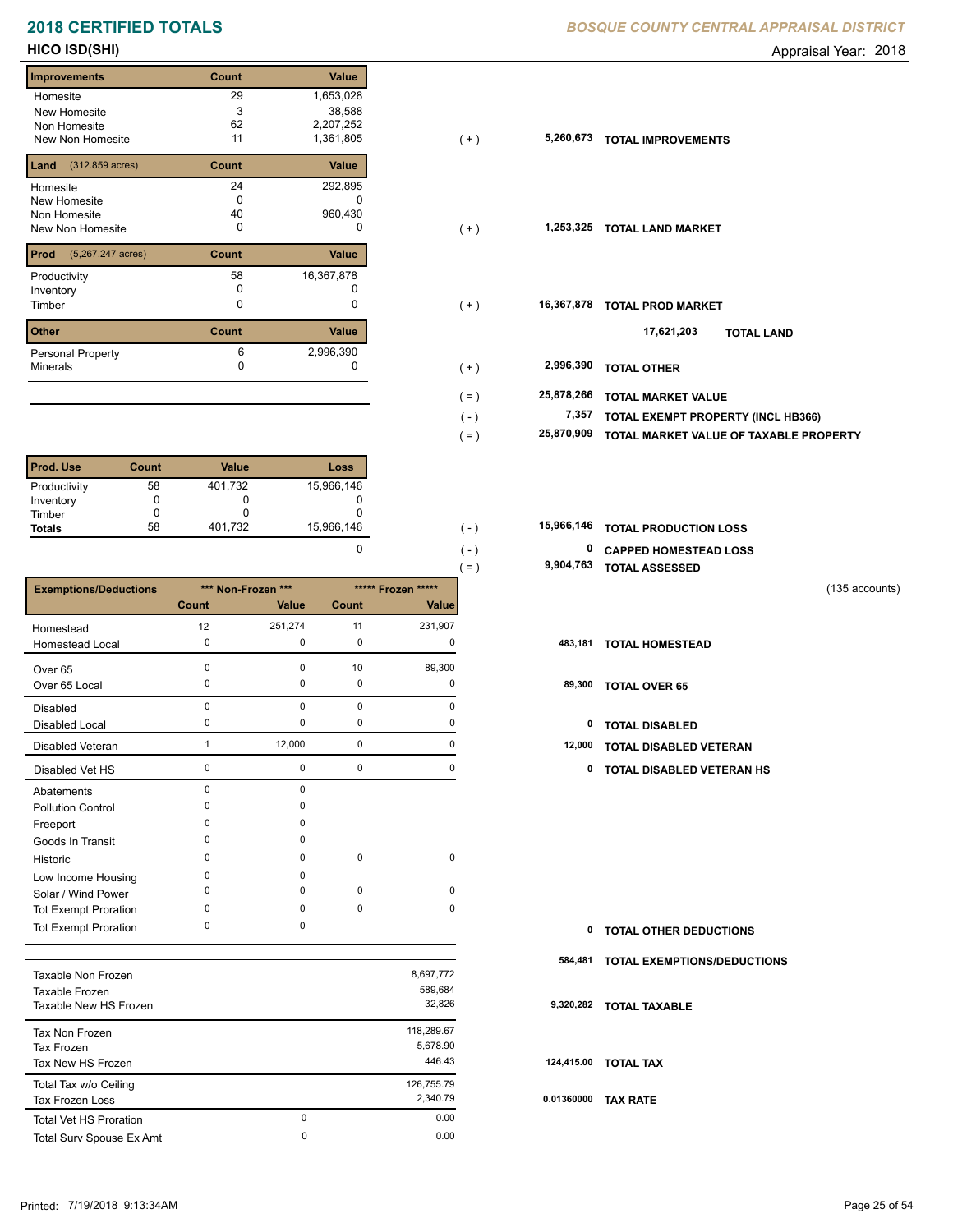**HICO ISD(SHI)** Appraisal Year: 2018

| D                                 | Count          | <b>Market</b> | Land        | Prod        | Improvement | New Hs      | Personal    | <b>Mineral</b> | <b>Exempt</b> |
|-----------------------------------|----------------|---------------|-------------|-------------|-------------|-------------|-------------|----------------|---------------|
| D1 - QUALIFIED AG LAND            | 58             | 16,367,878    | 16,367,878  | 401,732     | $\mathbf 0$ | $\Omega$    | $\Omega$    | $\mathbf 0$    |               |
| D2 - FARM/RANCH IMPR ON QUAL AG L | 25             | 358,616       | 0           | $\mathbf 0$ | 358,616     | $\mathbf 0$ | 0           | $\pmb{0}$      | $\Omega$      |
| <b>TOTAL</b>                      | 83             | 16,726,494    | 16,367,878  | 401,732     | 358,616     | $\mathbf 0$ | $\Omega$    | $\Omega$       | $\Omega$      |
| E.                                | Count          | <b>Market</b> | Land        | Prod        | Improvement | New Hs      | Personal    | <b>Mineral</b> | Exempt        |
| E1 - RES IMPR ON ACREAGE          | 28             | 3,893,927     | 321,826     | $\Omega$    | 3,572,101   | 38,588      | $\mathbf 0$ | $\mathbf 0$    |               |
| E2 - MOBILE HOME ON ACREAGE       | 17             | 1,294,587     | 134,926     | $\mathbf 0$ | 1,159,661   | $\Omega$    | $\Omega$    | $\mathbf 0$    |               |
| E3 - OTHER/MISC IMPR ON ACREAGE   | 11             | 45,164        | $\mathbf 0$ | $\Omega$    | 45,164      | $\Omega$    | $\Omega$    | 0              |               |
| E4 - NON-QUALIFIED AG LAND        | 19             | 789,306       | 789,306     | $\mathbf 0$ | 0           | 0           | $\Omega$    | 0              | $\Omega$      |
| <b>TOTAL</b>                      | 75             | 6,022,984     | 1,246,058   | $\Omega$    | 4,776,926   | 38,588      | $\mathbf 0$ | $\mathbf 0$    | $\Omega$      |
| J                                 | Count          | <b>Market</b> | Land        | Prod        | Improvement | New Hs      | Personal    | <b>Mineral</b> | Exempt        |
| J3 - ELECTRIC CO, REAL & PP       | 3              | 2,959,520     | $\mathbf 0$ | $\mathbf 0$ | $\mathbf 0$ | $\Omega$    | 2,959,520   | $\pmb{0}$      | <sup>0</sup>  |
| J4 - TELEPHONE CO, REAL & PP      | $\mathbf{1}$   | 12,330        | 0           | $\mathbf 0$ | 0           | 0           | 12,330      | 0              | $\Omega$      |
| J7 - CABLE TV, REAL & PP          | $\mathbf{1}$   | 90            | 0           | $\mathbf 0$ | $\mathbf 0$ | 0           | 90          | $\pmb{0}$      | 90            |
| <b>TOTAL</b>                      | 5              | 2,971,940     | $\mathbf 0$ | $\mathbf 0$ | $\mathbf 0$ | 0           | 2,971,940   | $\mathbf 0$    | 90            |
|                                   | Count          | <b>Market</b> | Land        | Prod        | Improvement | New Hs      | Personal    | <b>Mineral</b> | Exempt        |
| L1 - PERSONAL, COMM/RETAIL BUS PR | $\mathbf{1}$   | 24,450        | $\mathbf 0$ | $\mathbf 0$ | $\mathsf 0$ | $\mathbf 0$ | 24,450      | $\mathbf 0$    | $\Omega$      |
| <b>TOTAL</b>                      | $\overline{1}$ | 24,450        | $\mathbf 0$ | $\mathbf 0$ | $\mathbf 0$ | $\Omega$    | 24,450      | $\mathbf 0$    | $\Omega$      |
| M                                 | Count          | <b>Market</b> | Land        | Prod        | Improvement | New Hs      | Personal    | <b>Mineral</b> | Exempt        |
| M1 - MOBILE HOME (ON NON-OWNED L  | 8              | 125,131       | $\mathbf 0$ | $\mathbf 0$ | 125,131     | $\mathbf 0$ | $\mathbf 0$ | $\mathbf 0$    | $\Omega$      |
| <b>TOTAL</b>                      | 8              | 125,131       | $\mathbf 0$ | $\Omega$    | 125,131     | $\mathbf 0$ | $\mathbf 0$ | $\Omega$       | $\Omega$      |
| $\mathbf{x}$                      | Count          | <b>Market</b> | Land        | Prod        | Improvement | New Hs      | Personal    | <b>Mineral</b> | Exempt        |
| XV - OTHER EXEMPTIONS             | $\mathbf{1}$   | 7,267         | 7,267       | 0           | $\mathbf 0$ | $\mathbf 0$ | $\pmb{0}$   | $\pmb{0}$      | 7,267         |
| <b>TOTAL</b>                      | $\mathbf{1}$   | 7,267         | 7,267       | $\Omega$    | $\mathbf 0$ | $\Omega$    | $\mathbf 0$ | $\mathbf 0$    | 7,267         |
| <b>ALL PTD TOTAL</b>              | 135            | 25,878,266    | 17,621,203  | 401,732     | 5,260,673   | 38,588      | 2,996,390   | $\mathbf{0}$   | 7,357         |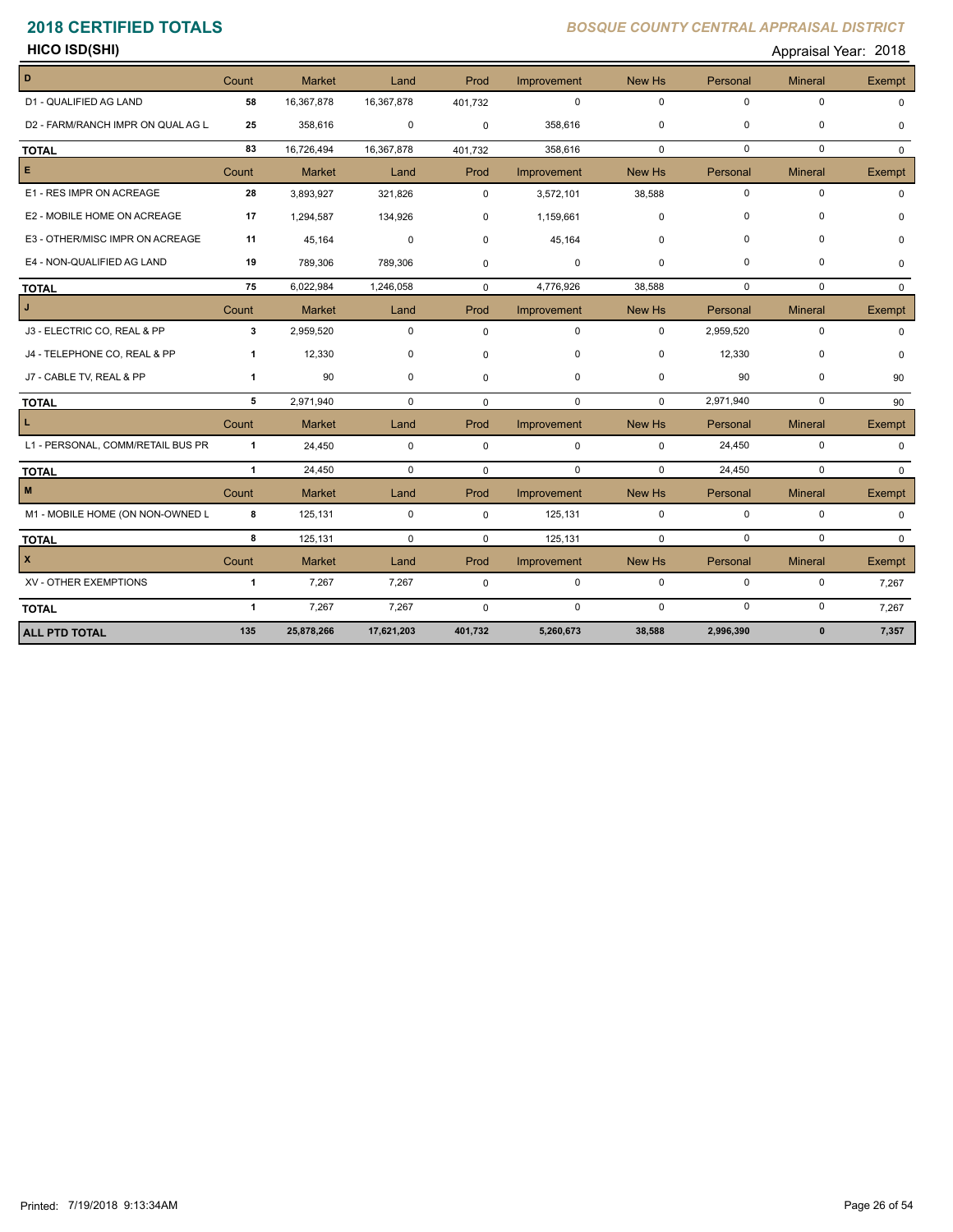# **2018 CERTIFIED TOTALS BOSQUE COUNTY CENTRAL APPRAISAL DISTRICTION CENTRAL APPROXIMATION**

## **Improvements Count Value Homesite** New Homesite Non Homesite New Non Homesite **TOTAL IMPROVEMENTS** 10 109,652 102 6,046,928 14 88,249 141 4,933,863 **Land** (106.490 acres) **Count Value** Homesite New Homesite Non Homesite New Non Homesite **TOTAL CONSUMING MARKET**  95 833,868  $\overline{0}$  c 203 1,530,980 **Prod Count Value** (40.251 acres) Productivity 171,309 Inventory<br>Timber 0 0 **Other Count Value** Minerals Personal Property 171,309 28 888,804

| <b>Prod. Use</b> | Count | <b>Value</b> | Loss    |
|------------------|-------|--------------|---------|
| Productivity     | 9     | 3,202        | 168,107 |
| Inventory        |       |              |         |
| Timber           |       |              |         |
| <b>Totals</b>    | 9     | 3,202        | 168,107 |

|                              |                |                    |             |                    | 11,950,694<br>$=$ ) | <b>TOTAL ASSESSED</b>         |                |
|------------------------------|----------------|--------------------|-------------|--------------------|---------------------|-------------------------------|----------------|
| <b>Exemptions/Deductions</b> |                | *** Non-Frozen *** |             | ***** Frozen ***** |                     |                               | (341 accounts) |
|                              | <b>Count</b>   | Value              | Count       | Value              |                     |                               |                |
| Homestead                    | 0              | 0                  | $\mathbf 0$ | 0                  |                     |                               |                |
| Homestead Local              | 0              | 0                  | 0           | 0                  | 0                   | <b>TOTAL HOMESTEAD</b>        |                |
| Over <sub>65</sub>           | $\Omega$       | 0                  | $\pmb{0}$   | $\Omega$           |                     |                               |                |
| Over 65 Local                | $\Omega$       | 0                  | 0           | 0                  | 0                   | <b>TOTAL OVER 65</b>          |                |
| Disabled                     | $\mathbf 0$    | 0                  | $\pmb{0}$   | 0                  |                     |                               |                |
| <b>Disabled Local</b>        | 0              | 0                  | 0           | $\Omega$           | 0                   | <b>TOTAL DISABLED</b>         |                |
| Disabled Veteran             | $\overline{2}$ | 24,000             | 4           | 48,000             | 72,000              | TOTAL DISABLED VETERAN        |                |
| Disabled Vet HS              | 0              | 0                  | 3           | 164,050            | 164,050             | TOTAL DISABLED VETERAN HS     |                |
| Abatements                   | $\mathbf 0$    | 0                  |             |                    |                     |                               |                |
| <b>Pollution Control</b>     | ∩              | 0                  |             |                    |                     |                               |                |
| Freeport                     |                | 0                  |             |                    |                     |                               |                |
| Goods In Transit             | n              | 0                  |             |                    |                     |                               |                |
| Historic                     | $\Omega$       | 0                  | $\mathbf 0$ | $\mathbf 0$        |                     |                               |                |
| Low Income Housing           | <sup>0</sup>   | 0                  |             |                    |                     |                               |                |
| Solar / Wind Power           | ŋ              | 0                  | 0           | 0                  |                     |                               |                |
| <b>Tot Exempt Proration</b>  | $\Omega$       | 0                  | $\pmb{0}$   | $\mathbf 0$        |                     |                               |                |
| <b>Tot Exempt Proration</b>  | $\Omega$       | 0                  |             |                    | 0                   | <b>TOTAL OTHER DEDUCTIONS</b> |                |
|                              |                |                    |             |                    |                     |                               |                |

| Taxable Non Frozen<br>Taxable Frozen<br>Taxable New HS Frozen |        | 8,830,572<br>2,869,906<br>14.166 | 11. |
|---------------------------------------------------------------|--------|----------------------------------|-----|
| Tax Non Frozen<br>Tax Frozen<br>Tax New HS Frozen             |        | 36.384.81<br>7.874.29<br>58.48   | 4   |
| Total Tax w/o Ceiling<br><b>Tax Frozen Loss</b>               |        | 48.290.24<br>3,972.66            | 0.0 |
| <b>Total Vet HS Proration</b><br>Total Surv Spouse Ex Amt     | 0<br>0 | 0.00<br>0.00                     |     |
|                                                               |        |                                  |     |

| <b>3OSQUE COUNTY CENTRAL APPRAISAL DISTRICT</b> |  |  |
|-------------------------------------------------|--|--|
|                                                 |  |  |

**IREDELL CITY(CIR)** Appraisal Year: 2018

| improvements                          | <b>Count</b> | value     |                       |         |                           |                                        |  |
|---------------------------------------|--------------|-----------|-----------------------|---------|---------------------------|----------------------------------------|--|
| Homesite                              | 102          | 6,046,928 |                       |         |                           |                                        |  |
| New Homesite                          | 14           | 88,249    |                       |         |                           |                                        |  |
| Non Homesite                          | 141          | 4,933,863 |                       |         |                           |                                        |  |
| New Non Homesite                      | 10           | 109,652   | 11,178,692<br>$(+)$   |         | <b>TOTAL IMPROVEMENTS</b> |                                        |  |
| <b>Land</b> $(106.490 \text{ acres})$ | Count        | Value     |                       |         |                           |                                        |  |
| Homesite                              | 95           | 833,868   |                       |         |                           |                                        |  |
| New Homesite                          | $\Omega$     |           |                       |         |                           |                                        |  |
| Non Homesite                          | 203          | 1,530,980 |                       |         |                           |                                        |  |
| New Non Homesite                      | 0            | 0         | 2,364,848<br>$(+)$    |         | <b>TOTAL LAND MARKET</b>  |                                        |  |
|                                       |              |           |                       |         |                           |                                        |  |
| <b>Prod</b> $(40.251 \text{ acres})$  | Count        | Value     |                       |         |                           |                                        |  |
| Productivity                          | 9            | 171,309   |                       |         |                           |                                        |  |
| Inventory                             | 0            |           |                       |         |                           |                                        |  |
| Timber                                | 0            | 0         | $(+)$                 | 171,309 | <b>TOTAL PROD MARKET</b>  |                                        |  |
|                                       |              |           |                       |         |                           |                                        |  |
| Other                                 | Count        | Value     |                       |         | 2,536,157                 | <b>TOTAL LAND</b>                      |  |
| Personal Property                     | 28           | 888,804   |                       |         |                           |                                        |  |
| Minerals                              | 0            | 0         | $(+)$                 | 888,804 | <b>TOTAL OTHER</b>        |                                        |  |
|                                       |              |           |                       |         |                           |                                        |  |
|                                       |              |           | 14,603,653<br>$( = )$ |         | TOTAL MARKET VALUE        |                                        |  |
|                                       |              |           | 2,422,190<br>$(-)$    |         |                           | TOTAL EXEMPT PROPERTY (INCL HB366)     |  |
|                                       |              |           | 12,181,463<br>$( = )$ |         |                           | TOTAL MARKET VALUE OF TAXABLE PROPERTY |  |
|                                       |              |           |                       |         |                           |                                        |  |

| 168.107 | .             | <b>168,107 TOTAL PRODUCTION LOSS</b> |
|---------|---------------|--------------------------------------|
| 12      | ( – )         | 62,662 CAPPED HOMESTEAD LOSS         |
|         | $=$ $\lambda$ | 11,950,694 TOTAL ASSESSED            |

- 
- 
- 
- 0 0 3 164,050 **164,050 TOTAL DISABLED VETERAN HS**

|            | 0 TOTAL OTHER DEDUCTIONS            |
|------------|-------------------------------------|
|            | 236,050 TOTAL EXEMPTIONS/DEDUCTIONS |
|            | 11,714,644 TOTAL TAXABLE            |
|            | 44,317.58 TOTAL TAX                 |
| 0.00412800 | <b>TAX RATE</b>                     |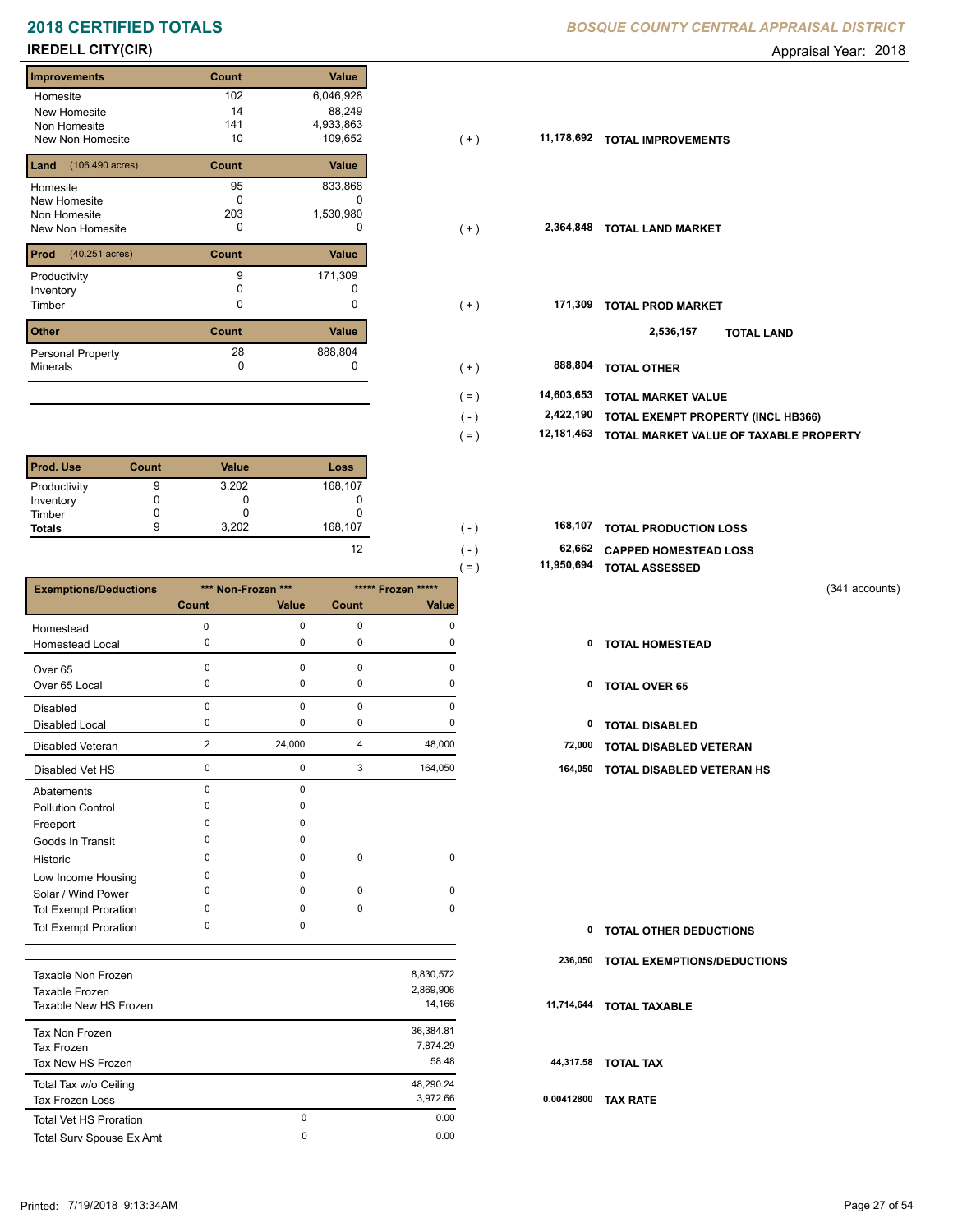| <b>IREDELL CITY(CIR)</b>            |                         |               |             |             |             |             |             | Appraisal Year: 2018 |               |
|-------------------------------------|-------------------------|---------------|-------------|-------------|-------------|-------------|-------------|----------------------|---------------|
| A                                   | Count                   | <b>Market</b> | Land        | Prod        | Improvement | New Hs      | Personal    | <b>Mineral</b>       | Exempt        |
| A1 - REAL, RES, SINGLE FAMILY       | 142                     | 8,617,029     | 1,099,141   | 0           | 7,517,888   | 79,062      | $\mathbf 0$ | $\pmb{0}$            | 0             |
| A2 - REAL, RES, MOBILE HOME         | 19                      | 600,249       | 260,963     | 0           | 339,286     | 3,762       | 0           | 0                    | 0             |
| A3 - MISC IMPR ON C CODED LOTS      | 13                      | 55,307        | 3,375       | 0           | 51,932      | 3,762       | 0           | $\pmb{0}$            | 0             |
| <b>TOTAL</b>                        | 174                     | 9,272,585     | 1,363,479   | $\mathbf 0$ | 7,909,106   | 86,586      | 0           | 0                    | 0             |
| $\vert$ B                           | Count                   | <b>Market</b> | Land        | Prod        | Improvement | New Hs      | Personal    | <b>Mineral</b>       | Exempt        |
| <b>B4 - FOURPLEX</b>                | $\mathbf{1}$            | 12,381        | 12,381      | $\mathbf 0$ | 0           | $\mathbf 0$ | $\mathbf 0$ | 0                    | 0             |
| <b>TOTAL</b>                        | $\overline{1}$          | 12,381        | 12,381      | $\mathbf 0$ | $\mathbf 0$ | $\mathbf 0$ | $\mathbf 0$ | $\mathbf 0$          | $\mathbf{0}$  |
| $\vert$ c                           | Count                   | <b>Market</b> | Land        | Prod        | Improvement | New Hs      | Personal    | <b>Mineral</b>       | Exempt        |
| C1 - VACANT URBAN RES LTS/TRACTS    | 56                      | 395,929       | 379,489     | 0           | 16,440      | $\mathbf 0$ | $\mathbf 0$ | 0                    | 1,375         |
| C2 - VACANT COMM LTS/TRS/PARCELS    | $\mathbf{1}$            | 6,875         | 6,875       | 0           | $\mathbf 0$ | 0           | 0           | 0                    | $\Omega$      |
| C3 - VACANT RURAL LOT/TR IN LAKE AI | 2                       | 7,524         | 4,538       | 0           | 2,986       | 0           | $\mathbf 0$ | 0                    | 0             |
| C4 - VACANT RURAL TRACTS/LOTS       | 1                       | 39,998        | 39,998      | 0           | 0           | $\mathbf 0$ | $\mathbf 0$ | 0                    | 0             |
| <b>TOTAL</b>                        | 60                      | 450,326       | 430,900     | $\mathbf 0$ | 19,426      | $\mathbf 0$ | 0           | 0                    | 1,375         |
| D                                   | Count                   | <b>Market</b> | Land        | Prod        | Improvement | New Hs      | Personal    | <b>Mineral</b>       | <b>Exempt</b> |
| D1 - QUALIFIED AG LAND              | 11                      | 186,687       | 186,687     | 3,202       | $\mathbf 0$ | $\mathbf 0$ | $\mathbf 0$ | 0                    | 0             |
| D2 - FARM/RANCH IMPR ON QUAL AG L   | $\mathbf{1}$            | 1,043         | 0           | 0           | 1,043       | 0           | 0           | 0                    | 0             |
| <b>TOTAL</b>                        | 12                      | 187,730       | 186,687     | 3,202       | 1,043       | 0           | $\mathbf 0$ | $\mathbf 0$          | $\Omega$      |
| $\mathsf E$                         | Count                   | <b>Market</b> | Land        | Prod        | Improvement | New Hs      | Personal    | <b>Mineral</b>       | Exempt        |
| E1 - RES IMPR ON ACREAGE            | 4                       | 239,375       | 20,542      | $\mathbf 0$ | 218,833     | $\mathbf 0$ | $\mathbf 0$ | $\pmb{0}$            | $\Omega$      |
| E4 - NON-QUALIFIED AG LAND          | 3                       | 87,033        | 87,033      | 0           | 0           | 0           | $\mathbf 0$ | $\mathbf 0$          | 0             |
| <b>TOTAL</b>                        | $\overline{7}$          | 326,408       | 107,575     | 0           | 218,833     | $\mathbf 0$ | 0           | $\mathbf 0$          | $\Omega$      |
| F                                   | Count                   | <b>Market</b> | Land        | Prod        | Improvement | New Hs      | Personal    | <b>Mineral</b>       | Exempt        |
| F1 - REAL, COMM/RETAIL & SVC BUS PF | 29                      | 760,433       | 120,494     | $\mathbf 0$ | 639,939     | $\mathbf 0$ | 0           | 0                    | 11,773        |
| <b>TOTAL</b>                        | 29                      | 760,433       | 120,494     | 0           | 639,939     | $\mathbf 0$ | $\mathbf 0$ | $\mathbf 0$          | 11,773        |
| $\mathsf{J}$                        | Count                   | <b>Market</b> | Land        | Prod        | Improvement | New Hs      | Personal    | <b>Mineral</b>       | Exempt        |
| J2 - GAS DIST SYSTEM, REAL & PP     | $\overline{2}$          | 90,065        | 1,375       | $\mathbf 0$ | $\mathbf 0$ | $\mathbf 0$ | 88,690      | 0                    | 0             |
| J3 - ELECTRIC CO, REAL & PP         | 2                       | 336,810       | 2,250       | 0           | 2,890       | 0           | 331,670     | 0                    | 0             |
| J4 - TELEPHONE CO, REAL & PP        | $\overline{\mathbf{2}}$ | 232,036       | 1,354       | 0           | 9,792       | $\mathbf 0$ | 220,890     | $\mathbf 0$          | 0             |
| J7 - CABLE TV, REAL & PP            | 3                       | 16,690        | 0           | $\pmb{0}$   | 0           | $\mathbf 0$ | 16,690      | $\pmb{0}$            | 0             |
| <b>TOTAL</b>                        | 9                       | 675,601       | 4,979       | 0           | 12,682      | $\mathbf 0$ | 657,940     | $\pmb{0}$            | 0             |
| L.                                  | Count                   | <b>Market</b> | Land        | Prod        | Improvement | New Hs      | Personal    | <b>Mineral</b>       | Exempt        |
| L1 - PERSONAL, COMM/RETAIL BUS PR   | 21                      | 225,754       | $\mathbf 0$ | 0           | $\mathbf 0$ | 0           | 225,754     | 0                    | 767           |
| L2 - PERSONAL, IND/MFG BUS PROP     | $\mathbf{1}$            | 5,110         | 0           | 0           | $\mathbf 0$ | 0           | 5,110       | 0                    | 0             |
| <b>TOTAL</b>                        | 22                      | 230,864       | 0           | 0           | $\mathbf 0$ | $\mathbf 0$ | 230,864     | 0                    | 767           |
| $\blacksquare$                      | Count                   | <b>Market</b> | Land        | Prod        | Improvement | New Hs      | Personal    | <b>Mineral</b>       | Exempt        |
| M1 - MOBILE HOME (ON NON-OWNED L    | 13                      | 279,050       | $\mathbf 0$ | $\mathbf 0$ | 279,050     | 1,663       | $\pmb{0}$   | $\pmb{0}$            | 0             |
| <b>TOTAL</b>                        | 13                      | 279,050       | $\mathbf 0$ | 0           | 279,050     | 1,663       | $\pmb{0}$   | $\pmb{0}$            | 0             |
| $\vert x \vert$                     | Count                   | <b>Market</b> | Land        | Prod        | Improvement | New Hs      | Personal    | <b>Mineral</b>       | Exempt        |
| XV - OTHER EXEMPTIONS               | 33                      | 2,408,275     | 309,662     | $\mathbf 0$ | 2,098,613   | 0           | $\pmb{0}$   | 0                    | 2,408,275     |
| <b>TOTAL</b>                        | 33                      | 2,408,275     | 309,662     | 0           | 2,098,613   | 0           | $\pmb{0}$   | $\pmb{0}$            | 2,408,275     |
|                                     | 341                     | 14,603,653    | 2,536,157   | 3,202       | 11,178,692  | 88,249      | 888,804     | $\pmb{0}$            | 2,422,190     |
| <b>ALL PTD TOTAL</b>                |                         |               |             |             |             |             |             |                      |               |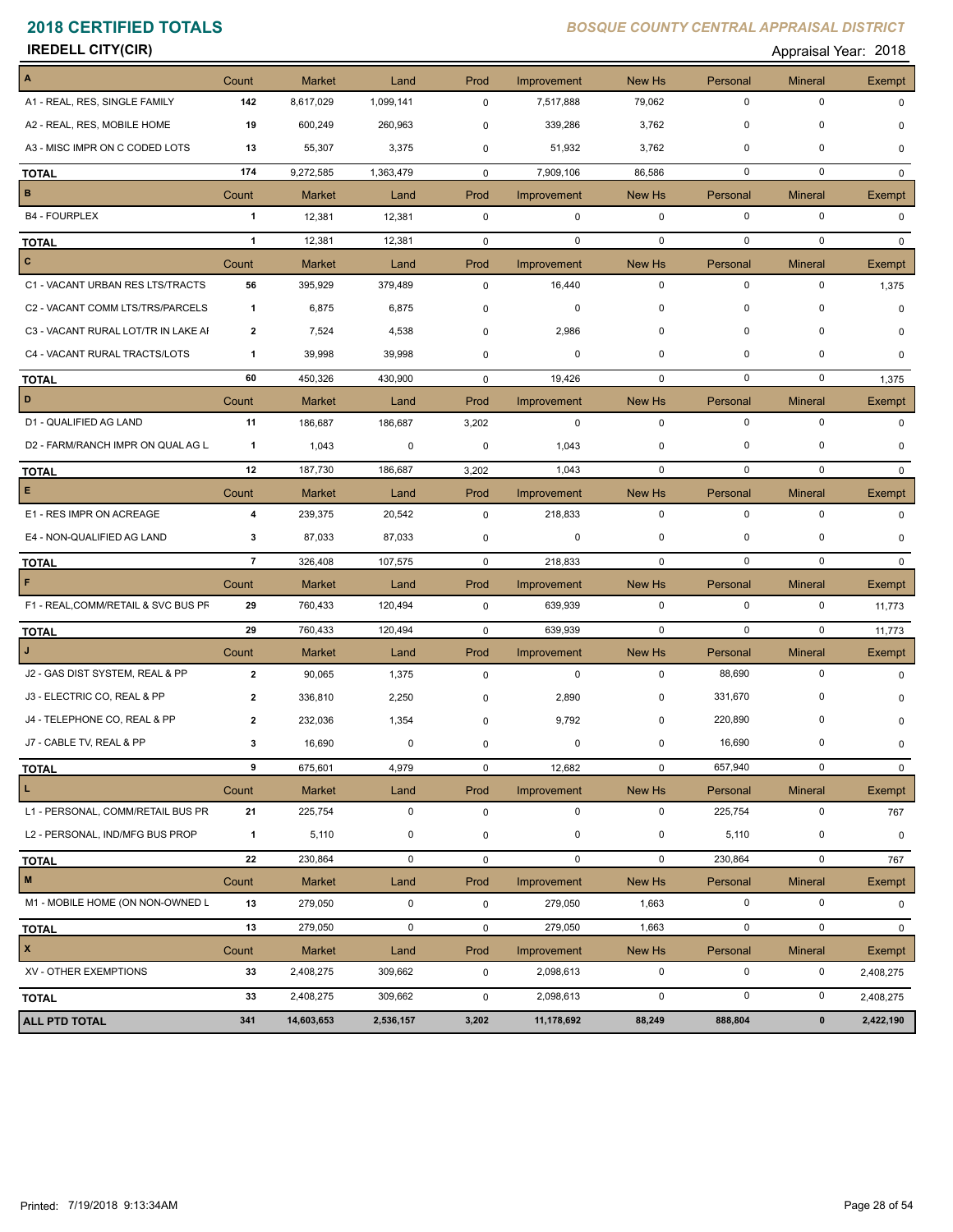## **Improvements Count Value Homesite** New Homesite Non Homesite New Non Homesite **Table 73**  324 27,681,032 39 897,165 163,689 4 640 26,613,496 73 2,721,459 **57,913,152 Land Count Value** (2,906.961 acres) Homesite New Homesite Non Homesite New Non Homesite **TOTAL CONSUMING MARKET**  297 3,869,395 570 14,050,659 **Prod Count Value** (79,614.685 acres) Productivity 232,787,614 722 Inventory<br>Timber 0 0 **Other Count Value** Minerals Personal Property 63 40,817,785

| <b>Prod. Use</b> | <b>Count</b> | <b>Value</b> | Loss        |
|------------------|--------------|--------------|-------------|
| Productivity     | 722          | 6,528,471    | 226,259,143 |
| Inventory        |              |              |             |
| Timber           |              |              |             |
| <b>Totals</b>    | 722          | 6,528,471    | 226,259,143 |

|                              |                    |           |                    |              | $=$ ) | 120,313,998 | <b>TOTAL ASSESSED</b>            |                    |
|------------------------------|--------------------|-----------|--------------------|--------------|-------|-------------|----------------------------------|--------------------|
| <b>Exemptions/Deductions</b> | *** Non-Frozen *** |           | ***** Frozen ***** |              |       |             |                                  | $(1,688$ accounts) |
|                              | Count              | Value     | <b>Count</b>       | <b>Value</b> |       |             |                                  |                    |
| Homestead                    | 124                | 2,864,913 | 144                | 3,369,118    |       |             |                                  |                    |
| Homestead Local              | 0                  | 0         | 0                  | 0            |       | 6,234,031   | <b>TOTAL HOMESTEAD</b>           |                    |
| Over 65                      | 13                 | 112,094   | 130                | 1,214,972    |       |             |                                  |                    |
| Over 65 Local                | 0                  | 0         | 0                  | 0            |       | 1,327,066   | <b>TOTAL OVER 65</b>             |                    |
| <b>Disabled</b>              |                    | 10,000    | $\overline{7}$     | 60,000       |       |             |                                  |                    |
| <b>Disabled Local</b>        | 0                  | 0         | 0                  | 0            |       | 70,000      | <b>TOTAL DISABLED</b>            |                    |
| Disabled Veteran             | 15                 | 114,552   | $\overline{7}$     | 73,944       |       | 188,496     | <b>TOTAL DISABLED VETERAN</b>    |                    |
| Disabled Vet HS              | 3                  | 685,264   | $\overline{7}$     | 613,249      |       | 1,298,513   | <b>TOTAL DISABLED VETERAN HS</b> |                    |
| Abatements                   | $\mathbf 0$        | $\Omega$  |                    |              |       |             |                                  |                    |
| <b>Pollution Control</b>     | $\Omega$           | $\Omega$  |                    |              |       |             |                                  |                    |
| Freeport                     | 0                  | 0         |                    |              |       |             |                                  |                    |
| Goods In Transit             | O                  | $\Omega$  |                    |              |       |             |                                  |                    |
| Historic                     | $\Omega$           | $\Omega$  | $\mathbf 0$        | $\mathbf 0$  |       |             |                                  |                    |
| Low Income Housing           | 0                  | $\Omega$  |                    |              |       |             |                                  |                    |
| Solar / Wind Power           | $\Omega$           | 0         | $\mathbf 0$        | $\mathbf 0$  |       |             |                                  |                    |
| <b>Tot Exempt Proration</b>  | 0                  | 0         | $\mathbf 0$        | 0            |       |             |                                  |                    |
| <b>Tot Exempt Proration</b>  | $\mathbf 0$        | 0         |                    |              |       | 0           | <b>TOTAL OTHER DEDUCTIONS</b>    |                    |

|                               |   |              | 9    |
|-------------------------------|---|--------------|------|
| Taxable Non Frozen            |   | 102,261,385  |      |
| Taxable Frozen                |   | 8,742,470    |      |
| Taxable New HS Frozen         |   | 192.037      | 111  |
| Tax Non Frozen                |   | 1,285,588.41 |      |
| Tax Frozen                    |   | 66.903.29    |      |
| Tax New HS Frozen             |   | 2.348.96     | 1,35 |
| Total Tax w/o Ceiling         |   | 1,398,198.88 |      |
| Tax Frozen Loss               |   | 43,358.22    | 0.0  |
| <b>Total Vet HS Proration</b> | 1 | 3.107.06     |      |
| Total Surv Spouse Ex Amt      | 0 | 0.00         |      |
|                               |   |              |      |

## **2018 CERTIFIED TOTALS** *BOSQUE COUNTY CENTRAL APPRAISAL DISTRICT*

**IREDELL ISD(SIR)** Appraisal Year: 2018

| <b>Improvements</b>                     | Count | Value       |         |             |                                        |
|-----------------------------------------|-------|-------------|---------|-------------|----------------------------------------|
| Homesite                                | 324   | 27,681,032  |         |             |                                        |
| New Homesite                            | 39    | 897,165     |         |             |                                        |
| Non Homesite                            | 640   | 26,613,496  |         |             |                                        |
| New Non Homesite                        | 73    | 2,721,459   | $(+)$   | 57,913,152  | <b>TOTAL IMPROVEMENTS</b>              |
| <b>Land</b> $(2,906.961 \text{ acres})$ | Count | Value       |         |             |                                        |
| Homesite                                | 297   | 3,869,395   |         |             |                                        |
| New Homesite                            |       | 163,689     |         |             |                                        |
| Non Homesite                            | 570   | 14,050,659  |         |             |                                        |
| New Non Homesite                        | 0     | 0           | $(+)$   | 18,083,743  | <b>TOTAL LAND MARKET</b>               |
| <b>Prod</b> (79,614.685 acres)          | Count | Value       |         |             |                                        |
| Productivity                            | 722   | 232,787,614 |         |             |                                        |
| Inventory                               | 0     | 0           |         |             |                                        |
| Timber                                  | 0     | 0           | $(+)$   | 232,787,614 | <b>TOTAL PROD MARKET</b>               |
| Other                                   | Count | Value       |         |             | 250,871,357<br><b>TOTAL LAND</b>       |
| Personal Property                       | 63    | 40,817,785  |         |             |                                        |
| Minerals                                | 0     |             | $(+)$   | 40,817,785  | <b>TOTAL OTHER</b>                     |
|                                         |       |             | $( = )$ | 349,602,294 | <b>TOTAL MARKET VALUE</b>              |
|                                         |       |             | $(-)$   | 2,844,110   | TOTAL EXEMPT PROPERTY (INCL HB366)     |
|                                         |       |             | $( = )$ | 346,758,184 | TOTAL MARKET VALUE OF TAXABLE PROPERTY |
|                                         |       |             |         |             |                                        |

| 226.259.143 | $($ – | <b>226,259,143 TOTAL PRODUCTION LOSS</b> |
|-------------|-------|------------------------------------------|
| 35          | ( –   | 185,043 CAPPED HOMESTEAD LOSS            |

| 120,313,998 TOTAL ASSESSED |  |
|----------------------------|--|
|                            |  |

| $\mathbf 0$ | <b>TOTAL OTHER DEDUCTIONS</b>         |
|-------------|---------------------------------------|
|             | 9,118,106 TOTAL EXEMPTIONS/DEDUCTIONS |
|             | 111,195,892 TOTAL TAXABLE             |
|             | 1,354,840.66 TOTAL TAX                |
| 0.01260400  | <b>TAX RATE</b>                       |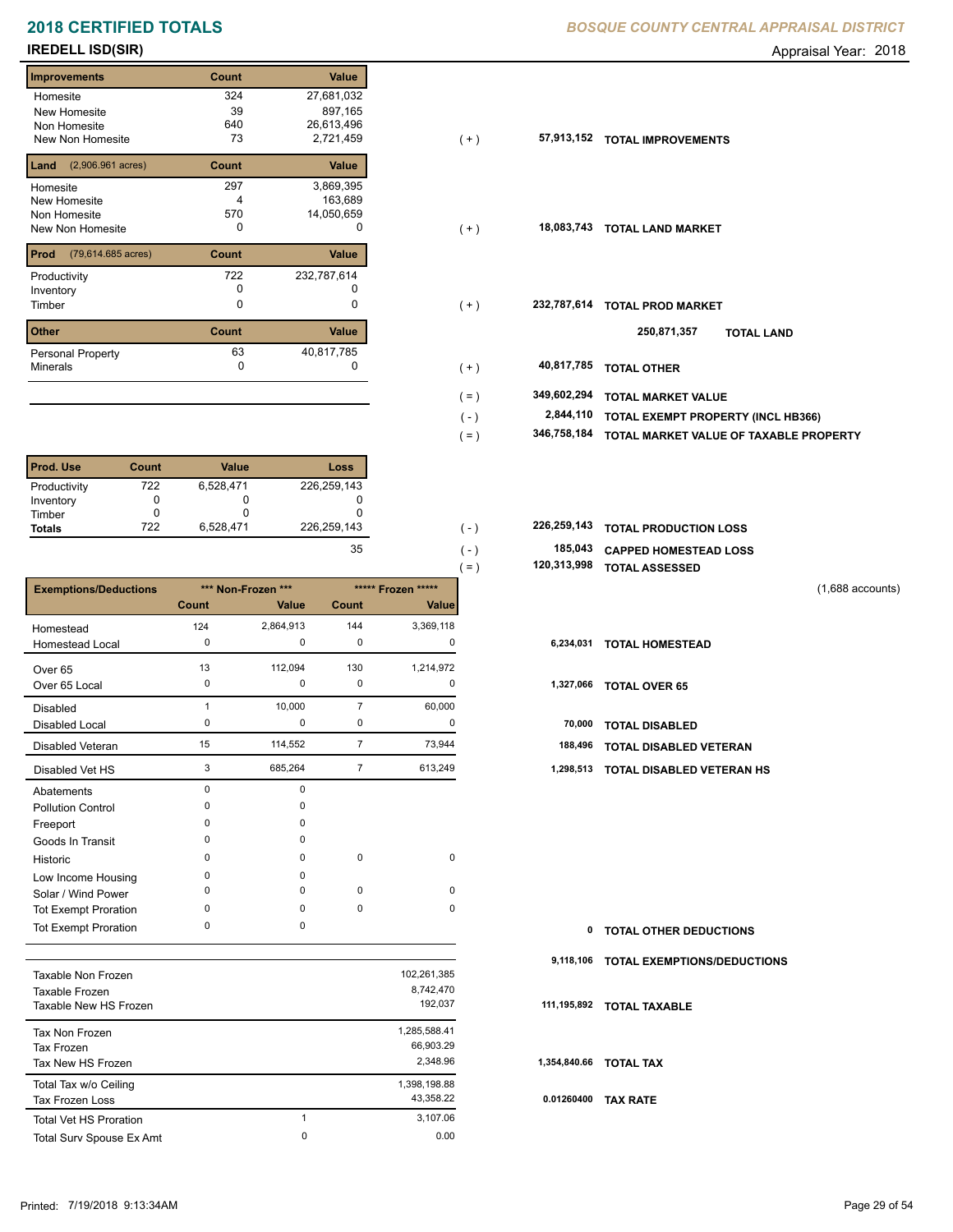| <b>IREDELL ISD(SIR)</b>             |                         |               |               |             |             |             |             | Appraisal Year: 2018 |               |
|-------------------------------------|-------------------------|---------------|---------------|-------------|-------------|-------------|-------------|----------------------|---------------|
| A                                   | Count                   | <b>Market</b> | Land          | Prod        | Improvement | New Hs      | Personal    | <b>Mineral</b>       | Exempt        |
| A1 - REAL, RES, SINGLE FAMILY       | 143                     | 8,802,517     | 1,235,785     | 0           | 7,566,732   | 79,062      | $\mathbf 0$ | $\pmb{0}$            | $\Omega$      |
| A2 - REAL, RES, MOBILE HOME         | 22                      | 779,131       | 366,418       | 0           | 412,713     | 6,002       | 0           | 0                    | 0             |
| A3 - MISC IMPR ON C CODED LOTS      | 19                      | 177,254       | 3,375         | 0           | 173,879     | 3,762       | $\mathbf 0$ | 0                    | 0             |
| <b>TOTAL</b>                        | 184                     | 9,758,902     | 1,605,578     | 0           | 8,153,324   | 88,826      | $\mathbf 0$ | $\mathbf 0$          | 0             |
| B                                   | Count                   | <b>Market</b> | Land          | Prod        | Improvement | New Hs      | Personal    | <b>Mineral</b>       | Exempt        |
| <b>B4 - FOURPLEX</b>                | 1                       | 12,381        | 12,381        | $\mathbf 0$ | $\mathbf 0$ | $\mathbf 0$ | $\mathbf 0$ | $\pmb{0}$            | $\Omega$      |
| <b>TOTAL</b>                        | $\mathbf{1}$            | 12,381        | 12,381        | $\mathbf 0$ | 0           | $\mathbf 0$ | $\mathbf 0$ | $\mathbf 0$          | $\Omega$      |
| $\overline{c}$                      | Count                   | <b>Market</b> | Land          | Prod        | Improvement | New Hs      | Personal    | <b>Mineral</b>       | Exempt        |
| C1 - VACANT URBAN RES LTS/TRACTS    | 59                      | 412,187       | 395,747       | $\mathbf 0$ | 16,440      | $\mathbf 0$ | 0           | 0                    | 1,375         |
| C2 - VACANT COMM LTS/TRS/PARCELS    | 2                       | 61,771        | 61,771        | 0           | 0           | $\mathbf 0$ | $\mathbf 0$ | 0                    | $\Omega$      |
| C3 - VACANT RURAL LOT/TR IN LAKE AI | $\overline{\mathbf{2}}$ | 7,524         | 4,538         | 0           | 2,986       | 0           | 0           | $\mathbf 0$          | 0             |
| C4 - VACANT RURAL TRACTS/LOTS       | 66                      | 4,567,038     | 4,567,038     | 0           | 0           | $\mathbf 0$ | 0           | 0                    | 0             |
| <b>TOTAL</b>                        | 129                     | 5,048,520     | 5,029,094     | 0           | 19,426      | 0           | $\mathbf 0$ | $\mathbf 0$          | 1,375         |
| D                                   | Count                   | <b>Market</b> | Land          | Prod        | Improvement | New Hs      | Personal    | <b>Mineral</b>       | Exempt        |
| D1 - QUALIFIED AG LAND              | 724                     | 232, 151, 051 | 232, 151, 051 | 6,503,622   | $\mathbf 0$ | $\mathbf 0$ | $\mathbf 0$ | $\pmb{0}$            | 0             |
| D2 - FARM/RANCH IMPR ON QUAL AG L   | 231                     | 4,589,356     | 697,830       | 24,849      | 3,891,526   | 0           | 0           | 0                    | $\Omega$      |
| <b>TOTAL</b>                        | 955                     | 236,740,407   | 232,848,881   | 6,528,471   | 3,891,526   | 0           | $\mathbf 0$ | $\mathbf 0$          | $\mathbf{0}$  |
| $\mathsf E$                         | Count                   | <b>Market</b> | Land          | Prod        | Improvement | New Hs      | Personal    | <b>Mineral</b>       | Exempt        |
| E1 - RES IMPR ON ACREAGE            | 330                     | 44,858,161    | 4,474,487     | 0           | 40,383,674  | 945,362     | 0           | 0                    | 0             |
| E2 - MOBILE HOME ON ACREAGE         | 60                      | 1,886,348     | 710,765       | 0           | 1,175,583   | 18,754      | $\mathbf 0$ | 0                    | 0             |
| E3 - OTHER/MISC IMPR ON ACREAGE     | 44                      | 371,884       | 27,006        | 0           | 344,878     | 1,093       | $\mathbf 0$ | 0                    | 0             |
| E4 - NON-QUALIFIED AG LAND          | 96                      | 5,388,896     | 5,378,272     | 0           | 10,624      | 0           | 0           | 0                    | 12,162        |
| <b>TOTAL</b>                        | 530                     | 52,505,289    | 10,590,530    | $\mathbf 0$ | 41,914,759  | 965,209     | $\mathbf 0$ | $\mathbf 0$          | 12,162        |
| $\mathsf F$                         | Count                   | <b>Market</b> | Land          | Prod        | Improvement | New Hs      | Personal    | <b>Mineral</b>       | Exempt        |
| F1 - REAL, COMM/RETAIL & SVC BUS PF | 31                      | 951,598       | 144,907       | $\mathbf 0$ | 806,691     | $\mathbf 0$ | 0           | 0                    | 11,773        |
| <b>TOTAL</b>                        | 31                      | 951,598       | 144,907       | $\mathbf 0$ | 806,691     | 0           | 0           | $\mathbf 0$          | 11,773        |
| IJ                                  | Count                   | <b>Market</b> | Land          | Prod        | Improvement | New Hs      | Personal    | <b>Mineral</b>       | <b>Exempt</b> |
| J2 - GAS DIST SYSTEM, REAL & PP     | 4                       | 100,435       | 5,395         | $\mathbf 0$ | 3,400       | $\mathbf 0$ | 91,640      | $\pmb{0}$            | $\mathbf 0$   |
| J3 - ELECTRIC CO, REAL & PP         | 6                       | 31,768,837    | 12,047        | 0           | 6,690       | $\pmb{0}$   | 31,750,100  | 0                    | 0             |
| J4 - TELEPHONE CO, REAL & PP        | 8                       | 480,286       | 1,354         | 0           | 9,792       | $\mathbf 0$ | 469,140     | 0                    | 310           |
| J6 - PIPELINES, REAL & PP           | 4                       | 7,871,150     | 0             | 0           | $\mathbf 0$ | 0           | 7,871,150   | 0                    | 0             |
| J7 - CABLE TV, REAL & PP            | 3                       | 16,690        | 0             | 0           | $\mathbf 0$ | 0           | 16,690      | $\pmb{0}$            | 0             |
| <b>TOTAL</b>                        | 25                      | 40,237,398    | 18,796        | 0           | 19,882      | $\mathbf 0$ | 40,198,720  | $\pmb{0}$            | 310           |
| $\mathbf{L}$                        | Count                   | <b>Market</b> | Land          | Prod        | Improvement | New Hs      | Personal    | <b>Mineral</b>       | Exempt        |
| L1 - PERSONAL, COMM/RETAIL BUS PR   | 41                      | 613,890       | $\mathbf 0$   | $\mathbf 0$ | 0           | $\mathbf 0$ | 613,890     | $\pmb{0}$            | 1,161         |
| L2 - PERSONAL, IND/MFG BUS PROP     | $\mathbf{1}$            | 5,110         | 0             | 0           | $\mathbf 0$ | 0           | 5,110       | 0                    | 0             |
| <b>TOTAL</b>                        | 42                      | 619,000       | 0             | 0           | $\mathbf 0$ | $\mathbf 0$ | 619,000     | $\pmb{0}$            | 1,161         |
| $\blacksquare$                      | Count                   | <b>Market</b> | Land          | Prod        | Improvement | New Hs      | Personal    | <b>Mineral</b>       | Exempt        |
| M1 - MOBILE HOME (ON NON-OWNED L    | 55                      | 911,470       | 0             | 0           | 911,470     | 6,819       | $\pmb{0}$   | $\pmb{0}$            | $\mathbf 0$   |
| <b>TOTAL</b>                        | 55                      | 911,470       | 0             | 0           | 911,470     | 6,819       | 0           | $\pmb{0}$            | 0             |
| $\boldsymbol{\mathsf{x}}$           | Count                   | <b>Market</b> | Land          | Prod        | Improvement | New Hs      | Personal    | <b>Mineral</b>       | Exempt        |
| XB - BPP UNDER \$500 [11.145]       | $\mathbf{1}$            | 65            | $\mathbf 0$   | $\mathbf 0$ | $\mathbf 0$ | $\mathbf 0$ | 65          | 0                    | 65            |
| XR - NONPROFIT WATER [11.30]        | $\mathbf{1}$            | 12,691        | 6,770         | 0           | 5,921       | 0           | 0           | 0                    | 12,691        |
| XV - OTHER EXEMPTIONS               | 43                      | 2,804,573     | 614,420       | 0           | 2,190,153   | 0           | 0           | 0                    | 2,804,573     |
| <b>TOTAL</b>                        | 45                      | 2,817,329     | 621,190       | 0           | 2,196,074   | $\mathbf 0$ | 65          | $\pmb{0}$            | 2,817,329     |
|                                     | 1,688                   | 349,602,294   |               |             | 57,913,152  |             |             | $\pmb{0}$            |               |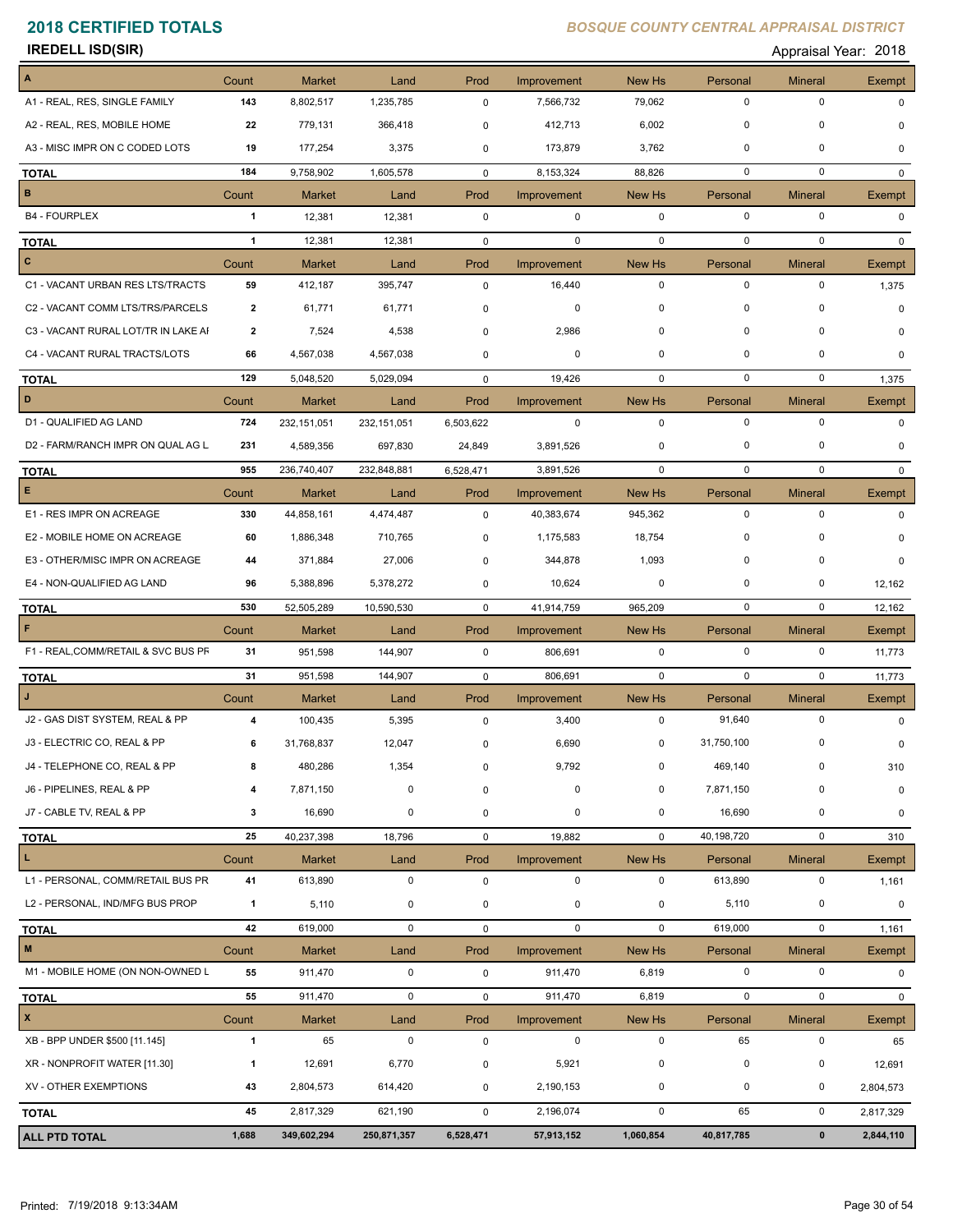# **2018 CERTIFIED TOTALS BOSQUE COUNTY CENTRAL APPRAISAL DISTRICTION CENTRAL APPROXIMATION**

## **JONESBORO ISD(SJO) Appraisal Year: 2018**

Е

| 5<br>429,148<br>Homesite                              |
|-------------------------------------------------------|
| New Homesite<br>0                                     |
| 5<br>176,117<br>Non Homesite                          |
| New Non Homesite<br>0<br>O                            |
| $(5.000 \text{ acres})$<br>Value<br>Land<br>Count     |
| 3<br>6,682<br>Homesite                                |
| New Homesite<br>O                                     |
| 7,882<br>2<br>Non Homesite                            |
| New Non Homesite<br>o<br>O                            |
| Value<br>Prod<br>$(1,047.390 \text{ acres})$<br>Count |
| 12<br>2,339,638<br>Productivity                       |
| <sup>0</sup><br>Inventory                             |
| 0<br>0<br>Timber                                      |
| Value<br><b>Other</b><br>Count                        |
| 41,955<br>Personal Property                           |
| 0<br><b>Minerals</b>                                  |

| <b>Prod. Use</b> | Count | <b>Value</b> | Loss      |
|------------------|-------|--------------|-----------|
| Productivity     | 12    | 88,394       | 2,251,244 |
| Inventory        |       |              |           |
| Timber           |       |              |           |
| <b>Totals</b>    | 12    | 88,394       | 2,251,244 |

|                              |              |                    |              |                    | $( = )$ | 750,178 | <b>TOTAL ASSESSED</b>         |               |
|------------------------------|--------------|--------------------|--------------|--------------------|---------|---------|-------------------------------|---------------|
| <b>Exemptions/Deductions</b> |              | *** Non-Frozen *** |              | ***** Frozen ***** |         |         |                               | (18 accounts) |
|                              | <b>Count</b> | Value              | Count        | <b>Value</b>       |         |         |                               |               |
| Homestead                    |              | 25,000             | $\mathbf{1}$ | 16,750             |         |         |                               |               |
| Homestead Local              | 0            | 0                  | 0            | 0                  |         | 41,750  | <b>TOTAL HOMESTEAD</b>        |               |
| Over 65                      | 0            | 0                  | 1            | 6,700              |         |         |                               |               |
| Over 65 Local                | 0            | 0                  | 0            | 0                  |         | 6,700   | <b>TOTAL OVER 65</b>          |               |
| Disabled                     | $\mathbf 0$  | 0                  | $\mathbf 0$  | 0                  |         |         |                               |               |
| Disabled Local               | 0            | 0                  | 0            | 0                  |         | 0       | <b>TOTAL DISABLED</b>         |               |
| Disabled Veteran             | 0            | 0                  | $\mathbf 0$  | 0                  |         | 0       | TOTAL DISABLED VETERAN        |               |
| Disabled Vet HS              | 0            | 0                  | 0            | 0                  |         | 0       | TOTAL DISABLED VETERAN HS     |               |
| Abatements                   | $\mathbf 0$  | 0                  |              |                    |         |         |                               |               |
| <b>Pollution Control</b>     | O            | 0                  |              |                    |         |         |                               |               |
| Freeport                     | O            | $\Omega$           |              |                    |         |         |                               |               |
| Goods In Transit             | O            | 0                  |              |                    |         |         |                               |               |
| Historic                     | O            | 0                  | $\pmb{0}$    | 0                  |         |         |                               |               |
| Low Income Housing           | $\Omega$     | 0                  |              |                    |         |         |                               |               |
| Solar / Wind Power           | $\Omega$     | $\Omega$           | $\mathbf 0$  | 0                  |         |         |                               |               |
| <b>Tot Exempt Proration</b>  | 0            | 0                  | $\mathbf 0$  | 0                  |         |         |                               |               |
| <b>Tot Exempt Proration</b>  | 0            | 0                  |              |                    |         | 0       | <b>TOTAL OTHER DEDUCTIONS</b> |               |

| Taxable Non Frozen<br>Taxable Frozen<br>Taxable New HS Frozen |               | 649.525<br>52,203<br>0     |     |
|---------------------------------------------------------------|---------------|----------------------------|-----|
| Tax Non Frozen<br>Tax Frozen<br>Tax New HS Frozen             |               | 8,093.83<br>650.51<br>0.00 |     |
| Total Tax w/o Ceiling<br><b>Tax Frozen Loss</b>               |               | 8,744.34<br>0.00           | 0.0 |
| <b>Total Vet HS Proration</b><br>Total Surv Spouse Ex Amt     | $\Omega$<br>0 | 0.00<br>0.00               |     |

|  |  | BOSQUE COUNTY CENTRAL APPRAISAL DISTRICT |
|--|--|------------------------------------------|
|  |  |                                          |

| <b>Improvements</b>                 | Count | Value     |         |              |                                        |
|-------------------------------------|-------|-----------|---------|--------------|----------------------------------------|
| Homesite                            | 5     | 429,148   |         |              |                                        |
| New Homesite                        |       | $\Omega$  |         |              |                                        |
| Non Homesite                        | 5     | 176,117   |         |              |                                        |
| New Non Homesite                    | 0     | 0         | $(+)$   | 605,265      | <b>TOTAL IMPROVEMENTS</b>              |
| <b>Land</b> $(5.000 \text{ acres})$ | Count | Value     |         |              |                                        |
| Homesite                            | 3     | 6,682     |         |              |                                        |
| New Homesite                        |       | $\Omega$  |         |              |                                        |
| Non Homesite                        |       | 7,882     |         |              |                                        |
| New Non Homesite                    | 0     | 0         | $(+)$   |              | 14,564 TOTAL LAND MARKET               |
| <b>Prod</b> (1,047.390 acres)       | Count | Value     |         |              |                                        |
| Productivity                        | 12    | 2,339,638 |         |              |                                        |
| Inventory                           | 0     |           |         |              |                                        |
| Timber                              | 0     | 0         | $(+)$   | 2,339,638    | <b>TOTAL PROD MARKET</b>               |
| Other                               | Count | Value     |         |              | 2,354,202<br><b>TOTAL LAND</b>         |
| Personal Property                   |       | 41,955    |         |              |                                        |
| Minerals                            | n     | 0         | $(+)$   | 41,955       | <b>TOTAL OTHER</b>                     |
|                                     |       |           | $( = )$ | 3,001,422    | <b>TOTAL MARKET VALUE</b>              |
|                                     |       |           |         |              |                                        |
|                                     |       |           | $(-)$   | $\mathbf{0}$ | TOTAL EXEMPT PROPERTY (INCL HB366)     |
|                                     |       |           | $( = )$ | 3,001,422    | TOTAL MARKET VALUE OF TAXABLE PROPERTY |
|                                     |       |           |         |              |                                        |

| 2.251.244 | $\overline{\phantom{a}}$ | 2,251,244 TOTAL PRODUCTION LOSS    |
|-----------|--------------------------|------------------------------------|
|           | $\overline{\phantom{a}}$ | <sup>0</sup> CAPPED HOMESTEAD LOSS |

- **750,178 TOTAL ASSESSED**
- (18 accounts)

- -
	-
	- 0 0 0 0 **0 TOTAL DISABLED VETERAN HS**

| 0 TOTAL OTHER DEDUCTIONS           |  |
|------------------------------------|--|
| 48,450 TOTAL EXEMPTIONS/DEDUCTIONS |  |

 **701,728 TOTAL TAXABLE**

 **8,744.34 TOTAL TAX**

 **0.01246110 TAX RATE**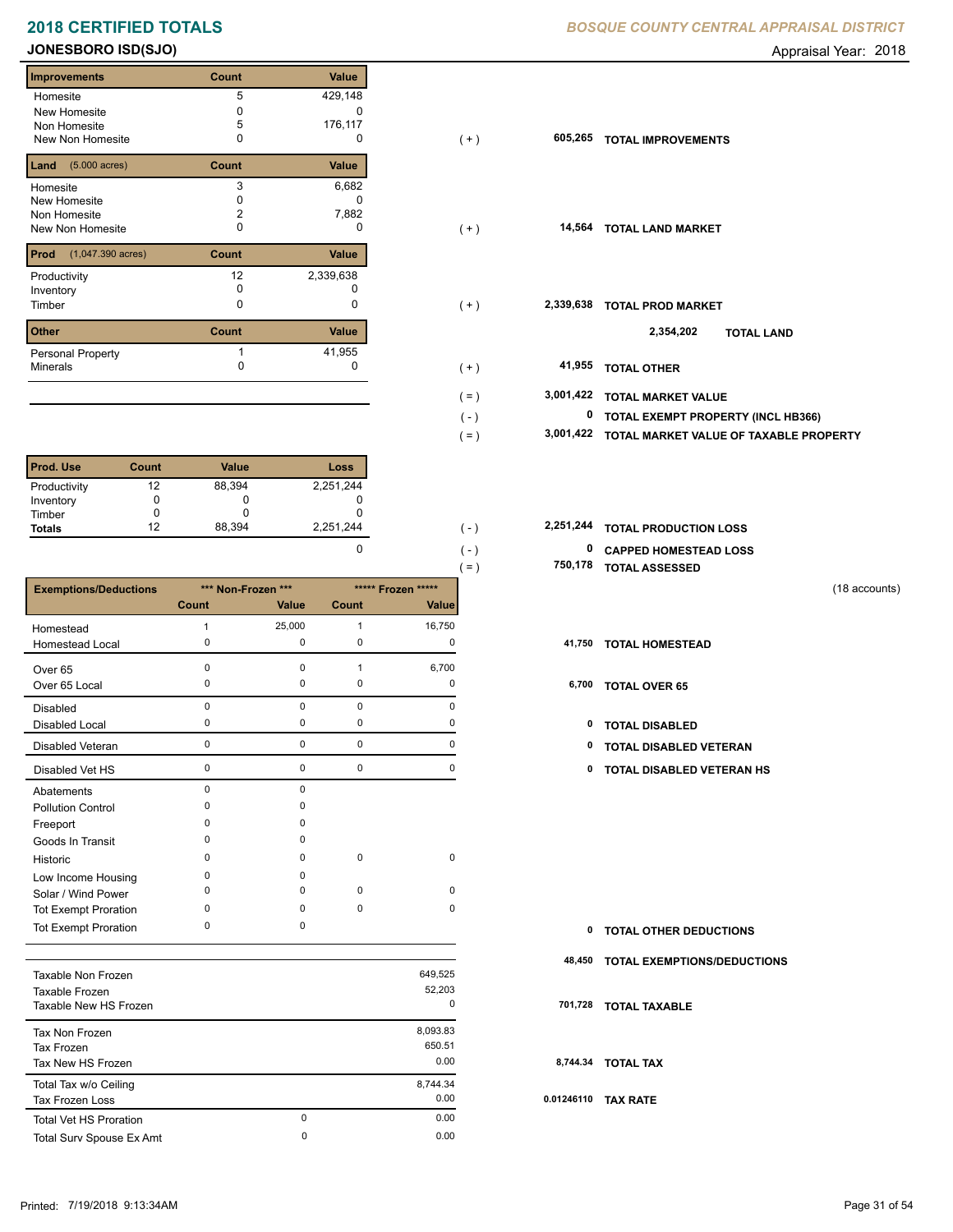**JONESBORO ISD(SJO)** Appraisal Year: 2018

| D                                 | Count | <b>Market</b> | Land        | Prod        | Improvement | New Hs       | Personal    | <b>Mineral</b> | <b>Exempt</b> |
|-----------------------------------|-------|---------------|-------------|-------------|-------------|--------------|-------------|----------------|---------------|
| D1 - QUALIFIED AG LAND            | 12    | 2,339,638     | 2,339,638   | 88,394      | $\mathbf 0$ | $\Omega$     | 0           | 0              |               |
| D2 - FARM/RANCH IMPR ON QUAL AG L | 5     | 134,168       | 0           | $\mathbf 0$ | 134,168     | $\mathbf 0$  | $\mathbf 0$ | 0              | $\Omega$      |
| <b>TOTAL</b>                      | 17    | 2,473,806     | 2,339,638   | 88,394      | 134,168     | $\Omega$     | 0           | 0              |               |
| E.                                | Count | <b>Market</b> | Land        | Prod        | Improvement | New Hs       | Personal    | <b>Mineral</b> | Exempt        |
| E1 - RES IMPR ON ACREAGE          | 5     | 479,641       | 8,544       | $\Omega$    | 471,097     | $\mathbf 0$  | $\mathbf 0$ | $\mathbf 0$    |               |
| E2 - MOBILE HOME ON ACREAGE       |       | 6,020         | 6,020       | $\Omega$    | 0           | $\mathbf 0$  | $\mathbf 0$ | 0              | $\Omega$      |
| <b>TOTAL</b>                      | 6     | 485,661       | 14,564      |             | 471,097     | 0            | 0           | 0              |               |
|                                   | Count | <b>Market</b> | Land        | Prod        | Improvement | New Hs       | Personal    | <b>Mineral</b> | Exempt        |
| L1 - PERSONAL, COMM/RETAIL BUS PR |       | 41,955        | $\mathbf 0$ | $\Omega$    | $\mathbf 0$ | 0            | 41,955      | 0              |               |
| <b>TOTAL</b>                      |       | 41,955        | 0           | $\mathbf 0$ | $\mathbf 0$ | $\mathbf 0$  | 41,955      | 0              |               |
| <b>ALL PTD TOTAL</b>              | 18    | 3,001,422     | 2,354,202   | 88,394      | 605,265     | $\mathbf{0}$ | 41,955      | $\mathbf{0}$   |               |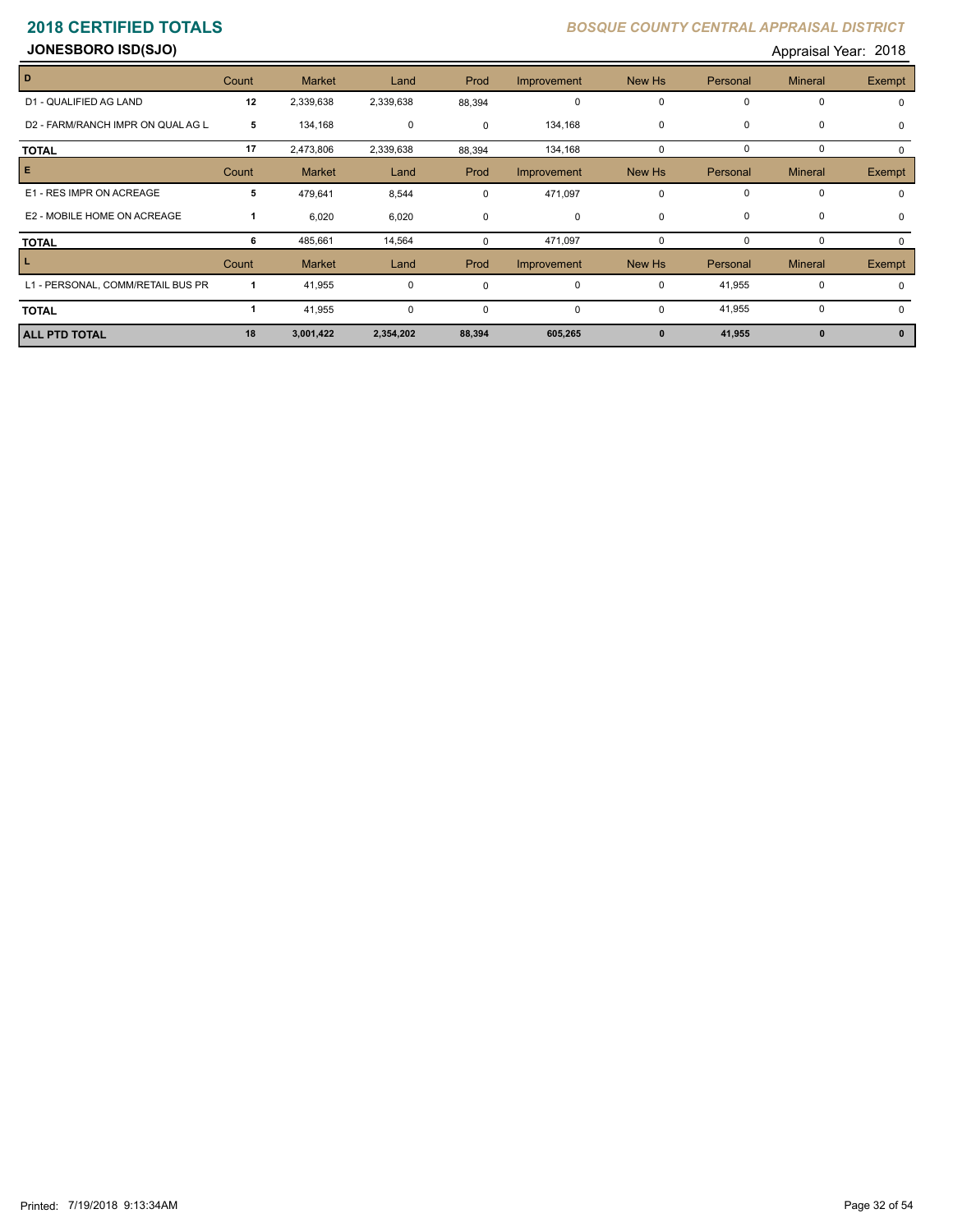# **2018 CERTIFIED TOTALS BOSQUE COUNTY CENTRAL APPRAISAL DISTRICTION CENTRAL APPROXIMATION**

## **KOPPERL ISD(SKO)** Appraisal Year: 2018

| <b>Improvements</b>                  | Count | Value        |
|--------------------------------------|-------|--------------|
| Homesite                             | 704   | 50,269,963   |
| New Homesite                         | 16    | 588,258      |
| Non Homesite                         | 923   | 40,987,308   |
| New Non Homesite                     | 20    | 823,280      |
| $(13,023.443 \text{ acres})$<br>Land | Count | <b>Value</b> |
| Homesite                             | 650   | 10,135,908   |
| <b>New Homesite</b>                  | 13    | 374,312      |
| Non Homesite                         | 1,087 | 39,713,138   |
| <b>New Non Homesite</b>              | O     | O            |
| Prod<br>(52,578.835 acres)           | Count | Value        |
| Productivity                         | 453   | 134,884,554  |
| Inventory                            | O     | U            |
| Timber                               | 0     | 0            |
| <b>Other</b>                         | Count | Value        |
| Personal Property                    | 87    | 61,143,453   |
| <b>Minerals</b>                      | 0     | O            |

| l Prod. Use   | Count | <b>Value</b> | Loss        |
|---------------|-------|--------------|-------------|
| Productivity  | 453   | 4,490,211    | 130,394,343 |
| Inventory     |       |              |             |
| Timber        |       |              |             |
| <b>Totals</b> | 453   | 4.490.211    | 130,394,343 |

|                              |              |                    |             |                    | $( = )$ | 185,415,026 | <b>TOTAL ASSESSED</b>         |                    |
|------------------------------|--------------|--------------------|-------------|--------------------|---------|-------------|-------------------------------|--------------------|
| <b>Exemptions/Deductions</b> |              | *** Non-Frozen *** |             | ***** Frozen ***** |         |             |                               | $(2,378$ accounts) |
|                              | Count        | Value              | Count       | Value              |         |             |                               |                    |
| Homestead                    | 267          | 5,958,002          | 356         | 8,174,288          |         |             |                               |                    |
| <b>Homestead Local</b>       | 0            | 0                  | 0           | 0                  |         | 14,132,290  | <b>TOTAL HOMESTEAD</b>        |                    |
| Over 65                      | 13           | 125,563            | 294         | 2,705,768          |         |             |                               |                    |
| Over 65 Local                | 0            | 0                  | 0           | 0                  |         | 2,831,331   | <b>TOTAL OVER 65</b>          |                    |
| <b>Disabled</b>              | $\Omega$     | 0                  | 23          | 197,651            |         |             |                               |                    |
| <b>Disabled Local</b>        | 0            | 0                  | 0           | 0                  |         | 197,651     | <b>TOTAL DISABLED</b>         |                    |
| Disabled Veteran             | 11           | 95,825             | 16          | 152,360            |         | 248,185     | TOTAL DISABLED VETERAN        |                    |
| Disabled Vet HS              |              | 245,514            | 12          | 962,228            |         | 1,207,742   | TOTAL DISABLED VETERAN HS     |                    |
| Abatements                   | $\Omega$     | 0                  |             |                    |         |             |                               |                    |
| <b>Pollution Control</b>     |              | 6,260              |             |                    |         |             |                               |                    |
| Freeport                     | $\Omega$     | $\Omega$           |             |                    |         |             |                               |                    |
| Goods In Transit             | <sup>0</sup> | 0                  |             |                    |         |             |                               |                    |
| Historic                     | $\Omega$     | 0                  | $\pmb{0}$   | 0                  |         |             |                               |                    |
| Low Income Housing           | $\Omega$     | 0                  |             |                    |         |             |                               |                    |
| Solar / Wind Power           | <sup>0</sup> | 0                  | 0           | 0                  |         |             |                               |                    |
| <b>Tot Exempt Proration</b>  | $\Omega$     | 0                  | $\mathbf 0$ | 0                  |         |             |                               |                    |
| <b>Tot Exempt Proration</b>  | 0            | 0                  |             |                    |         | 6,260       | <b>TOTAL OTHER DEDUCTIONS</b> |                    |

|                               |          |              | 18   |
|-------------------------------|----------|--------------|------|
| Taxable Non Frozen            |          | 148,551,051  |      |
| Taxable Frozen                |          | 18,076,741   |      |
| Taxable New HS Frozen         |          | 163,775      | 166  |
| Tax Non Frozen                |          | 1,564,509.90 |      |
| Tax Frozen                    |          | 136.262.99   |      |
| Tax New HS Frozen             |          | 1.724.87     | 1,70 |
| Total Tax w/o Ceiling         |          | 1,756,619.05 |      |
| Tax Frozen Loss               |          | 54,121.29    | 0.0  |
| <b>Total Vet HS Proration</b> | $\Omega$ | 0.00         |      |
| Total Surv Spouse Ex Amt      | 0        | 0.00         |      |
|                               |          |              |      |

|  | BOSQUE COUNTY CENTRAL APPRAISAL DISTRICT |  |
|--|------------------------------------------|--|
|  |                                          |  |

| ilipi ovenienis                          | <b>UUUIL</b> | value       |         |             |                                        |
|------------------------------------------|--------------|-------------|---------|-------------|----------------------------------------|
| Homesite                                 | 704          | 50,269,963  |         |             |                                        |
| New Homesite                             | 16           | 588,258     |         |             |                                        |
| Non Homesite                             | 923          | 40,987,308  |         |             |                                        |
| New Non Homesite                         | 20           | 823,280     | ( + )   | 92,668,809  | <b>TOTAL IMPROVEMENTS</b>              |
| <b>Land</b> $(13,023.443 \text{ acres})$ | Count        | Value       |         |             |                                        |
| Homesite                                 | 650          | 10,135,908  |         |             |                                        |
| New Homesite                             | 13           | 374,312     |         |             |                                        |
| Non Homesite                             | 1,087        | 39,713,138  |         |             |                                        |
| New Non Homesite                         | 0            | 0           | $(+)$   | 50,223,358  | <b>TOTAL LAND MARKET</b>               |
| <b>Prod</b> (52,578.835 acres)           | Count        | Value       |         |             |                                        |
| Productivity                             | 453          | 134,884,554 |         |             |                                        |
| Inventory                                | 0            |             |         |             |                                        |
| Timber                                   | 0            | 0           | $(+)$   | 134,884,554 | <b>TOTAL PROD MARKET</b>               |
| Other                                    | Count        | Value       |         |             | 185,107,912<br><b>TOTAL LAND</b>       |
| Personal Property                        | 87           | 61,143,453  |         |             |                                        |
| Minerals                                 | 0            |             | $(+)$   | 61,143,453  | <b>TOTAL OTHER</b>                     |
|                                          |              |             | $( = )$ | 338,920,174 | <b>TOTAL MARKET VALUE</b>              |
|                                          |              |             |         | 22,903,588  |                                        |
|                                          |              |             | $(-)$   |             | TOTAL EXEMPT PROPERTY (INCL HB366)     |
|                                          |              |             | $( = )$ | 316,016,586 | TOTAL MARKET VALUE OF TAXABLE PROPERTY |

| 130.394.343 | $($ – | 130,394,343 TOTAL PRODUCTION LOSS |
|-------------|-------|-----------------------------------|
| 47          | $($ – | 207,217 CAPPED HOMESTEAD LOSS     |

| 185,415,026 TOTAL ASSESSED |  |
|----------------------------|--|
|                            |  |

| 6,260 TOTAL OTHER DEDUCTIONS           |
|----------------------------------------|
| 18,623,459 TOTAL EXEMPTIONS/DEDUCTIONS |
| 166,791,567 TOTAL TAXABLE              |
|                                        |
| 1.702,497.76 TOTAL TAX                 |
| 0.01053200 TAX RATE                    |
|                                        |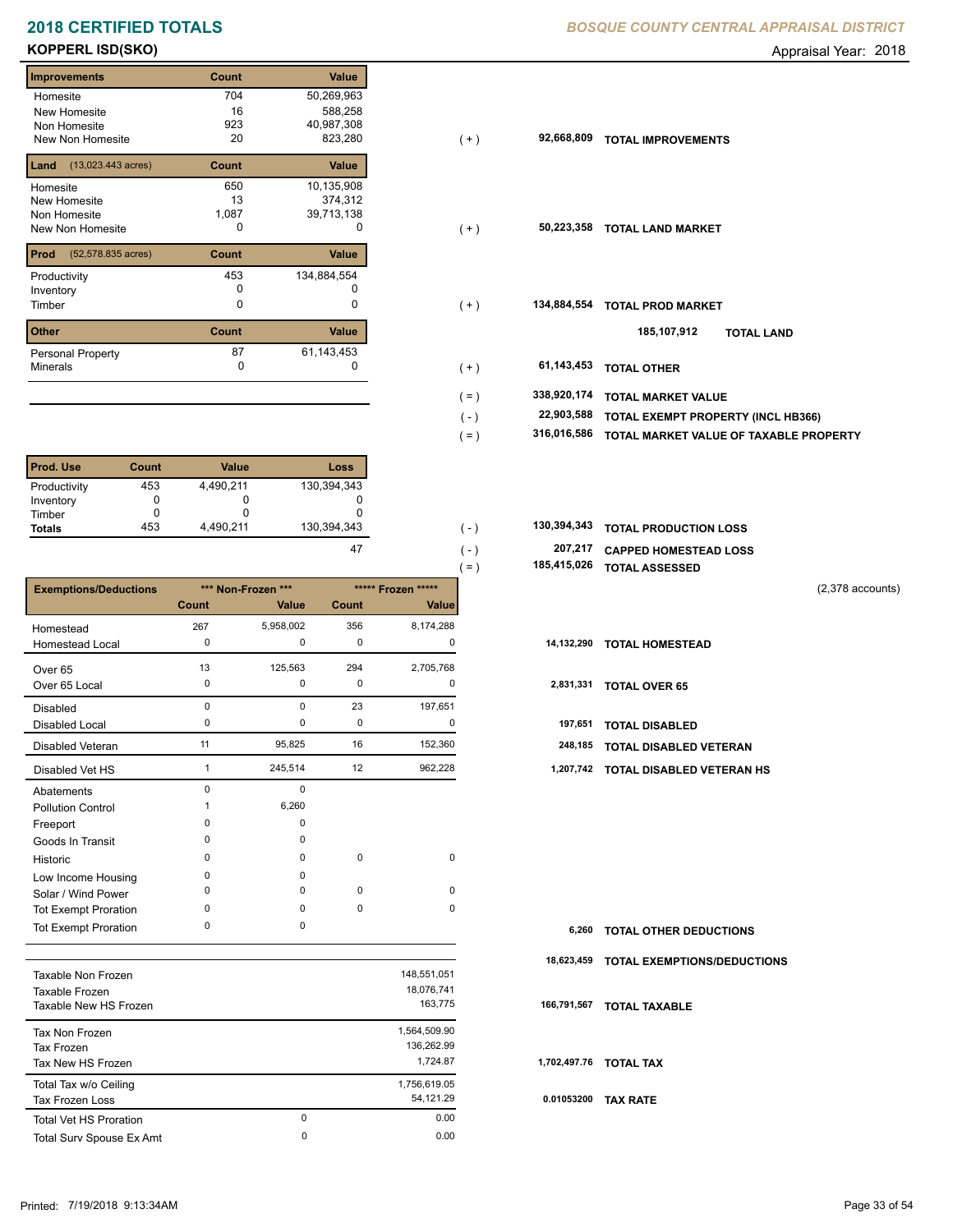**KOPPERL ISD(SKO)** Appraisal Year: 2018

| $\boldsymbol{\mathsf{A}}$           | Count                   | <b>Market</b> | Land          | Prod         | Improvement | New Hs      | Personal    | <b>Mineral</b> | Exempt       |
|-------------------------------------|-------------------------|---------------|---------------|--------------|-------------|-------------|-------------|----------------|--------------|
| A1 - REAL, RES, SINGLE FAMILY       | 499                     | 36,621,363    | 7,872,325     | $\mathbf 0$  | 28,749,038  | 46,848      | 0           | $\pmb{0}$      | $\Omega$     |
| A2 - REAL, RES, MOBILE HOME         | 142                     | 4,234,766     | 1,871,953     | 0            | 2,362,813   | 0           | 0           | 0              | $\Omega$     |
| A3 - MISC IMPR ON C CODED LOTS      | 113                     | 923,909       | 44,338        | 0            | 879,571     | 0           | 0           | $\mathbf 0$    | $\Omega$     |
| <b>TOTAL</b>                        | 754                     | 41,780,038    | 9,788,616     | $\mathbf 0$  | 31,991,422  | 46,848      | $\mathbf 0$ | $\mathbf 0$    | $\mathbf{0}$ |
| $\mathbf{C}$                        | Count                   | <b>Market</b> | Land          | Prod         | Improvement | New Hs      | Personal    | <b>Mineral</b> | Exempt       |
| C1 - VACANT URBAN RES LTS/TRACTS    | 4                       | 67,391        | 12,474        | $\mathbf 0$  | 54,917      | $\mathbf 0$ | $\mathbf 0$ | $\pmb{0}$      | $\Omega$     |
| C3 - VACANT RURAL LOT/TR IN LAKE AI | 288                     | 3,125,948     | 3,115,534     | 0            | 10,414      | 0           | $\Omega$    | 0              |              |
| C4 - VACANT RURAL TRACTS/LOTS       | 63                      | 780,365       | 780,365       | $\mathbf 0$  | 0           | 0           | 0           | 0              | 0            |
| <b>TOTAL</b>                        | 355                     | 3,973,704     | 3,908,373     | $\mathbf 0$  | 65,331      | $\mathbf 0$ | 0           | 0              | $\Omega$     |
| D                                   | Count                   | <b>Market</b> | Land          | Prod         | Improvement | New Hs      | Personal    | <b>Mineral</b> | Exempt       |
| D1 - QUALIFIED AG LAND              | 458                     | 136,050,658   | 136,050,658   | 4,490,211    | 0           | 0           | $\mathbf 0$ | $\pmb{0}$      | 0            |
| D2 - FARM/RANCH IMPR ON QUAL AG L   | 148                     | 2,872,580     | 3,507         | 0            | 2,869,073   | 0           | 0           | 0              | 997,273      |
| <b>TOTAL</b>                        | 606                     | 138,923,238   | 136,054,165   | 4,490,211    | 2,869,073   | $\mathbf 0$ | $\mathbf 0$ | $\mathbf 0$    | 997,273      |
| E.                                  | Count                   | <b>Market</b> | Land          | Prod         | Improvement | New Hs      | Personal    | <b>Mineral</b> | Exempt       |
| E1 - RES IMPR ON ACREAGE            | 349                     | 52,605,348    | 6,773,686     | $\mathbf 0$  | 45,831,662  | 915,158     | $\mathbf 0$ | $\pmb{0}$      | $\Omega$     |
| E2 - MOBILE HOME ON ACREAGE         | 87                      | 2,873,643     | 1,289,995     | 0            | 1,583,648   | 564         | $\mathbf 0$ | $\mathbf 0$    |              |
| E3 - OTHER/MISC IMPR ON ACREAGE     | 45                      | 2,481,888     | 53,025        | 0            | 2,428,863   | 0           | 0           | 0              | O            |
| E4 - NON-QUALIFIED AG LAND          | 150                     | 7,318,519     | 6,992,904     | 0            | 325,615     | 0           | 0           | 0              | O            |
| <b>TOTAL</b>                        | 631                     | 65,279,398    | 15,109,610    | $\Omega$     | 50,169,788  | 915,722     | $\mathbf 0$ | $\mathbf 0$    | $\Omega$     |
| $\mathsf F$                         | Count                   | <b>Market</b> | Land          | Prod         | Improvement | New Hs      | Personal    | <b>Mineral</b> | Exempt       |
| F1 - REAL, COMM/RETAIL & SVC BUS PF | 26                      | 3,048,270     | 950,614       | 0            | 2,097,656   | $\mathbf 0$ | $\mathbf 0$ | $\pmb{0}$      | 5,760        |
| F2 - REAL, IND MFG & PROC BUS PROP  | 4                       | 325,154       | 324,659       | 0            | 495         | 0           | 0           | 0              | 0            |
| <b>TOTAL</b>                        | 30                      | 3,373,424     | 1,275,273     | $\mathbf 0$  | 2,098,151   | 0           | $\mathbf 0$ | $\mathbf 0$    | 5,760        |
| J.                                  | Count                   | <b>Market</b> | Land          | Prod         | Improvement | New Hs      | Personal    | <b>Mineral</b> | Exempt       |
| J1 - WATER SYSTEMS, REAL & PP       | 5                       | 192,802       | 29,798        | $\mathbf 0$  | 5,004       | $\mathbf 0$ | 158,000     | $\mathbf 0$    | $\Omega$     |
| J2 - GAS DIST SYSTEM, REAL & PP     | 1                       | 7,998         | 7,998         | 0            | 0           | 0           | 0           | $\mathbf 0$    | $\Omega$     |
| J3 - ELECTRIC CO, REAL & PP         | 7                       | 15,800,521    | 15,171        | 0            | 0           | 0           | 15,785,350  | 0              | $\Omega$     |
| J4 - TELEPHONE CO, REAL & PP        | 6                       | 473,686       | 5,190         | 0            | 29,436      | 0           | 439,060     | 0              | 280          |
| J5 - RAILROADS, REAL & PP           | $\mathbf{2}$            | 5,961,028     | 69,068        | 0            | 0           | 0           | 5,891,960   | 0              | 0            |
| J6 - PIPELINES, REAL & PP           | 6                       | 12,898,665    | 5,462         | 0            | 8,843       | 0           | 12,884,360  | 0              | 0            |
| J7 - CABLE TV, REAL & PP            | 2                       | 17,640        | 0             | 0            | 0           | 0           | 17,640      | 0              | 0            |
| J8 - OTHER (DESCRIBE)               | 1                       | 19,551,810    | 0             | 0            | $\pmb{0}$   | 0           | 19,551,810  | $\pmb{0}$      | 0            |
| <b>TOTAL</b>                        | 30                      | 54,904,150    | 132,687       | $\mathbf 0$  | 43,283      | 0           | 54,728,180  | $\pmb{0}$      | 280          |
| L                                   | Count                   | <b>Market</b> | Land          | Prod         | Improvement | New Hs      | Personal    | <b>Mineral</b> | Exempt       |
| L1 - PERSONAL, COMM/RETAIL BUS PR   | 62                      | 1,624,480     | $\mathbf 0$   | $\mathsf 0$  | $\mathbf 0$ | $\mathbf 0$ | 1,624,480   | $\pmb{0}$      | 2,918        |
| L2 - PERSONAL, IND/MFG BUS PROP     | $\overline{\mathbf{2}}$ | 4,690,630     | 0             | 0            | $\mathbf 0$ | 0           | 4,690,630   | 0              | 0            |
| <b>TOTAL</b>                        | 64                      | 6,315,110     | 0             | $\mathsf{O}$ | $\mathsf 0$ | $\mathbf 0$ | 6,315,110   | $\pmb{0}$      | 2,918        |
| $\mathbf M$                         | Count                   | <b>Market</b> | Land          | Prod         | Improvement | New Hs      | Personal    | <b>Mineral</b> | Exempt       |
| M1 - MOBILE HOME (ON NON-OWNED L    | 159                     | 2,473,755     | $\mathbf 0$   | $\mathbf 0$  | 2,473,755   | $\mathbf 0$ | $\pmb{0}$   | $\pmb{0}$      | 0            |
| <b>TOTAL</b>                        | 159                     | 2,473,755     | 0             | $\mathbf 0$  | 2,473,755   | 0           | 0           | $\mathbf 0$    | 0            |
| $\mathbf{x}$                        | Count                   | <b>Market</b> | Land          | Prod         | Improvement | New Hs      | Personal    | <b>Mineral</b> | Exempt       |
| XB - BPP UNDER \$500 [11.145]       | $\mathbf{2}$            | 163           | 0             | $\mathbf 0$  | 0           | 0           | 163         | $\pmb{0}$      | 163          |
| XR - NONPROFIT WATER [11.30]        | $\overline{7}$          | 220,390       | 53,713        | 0            | 66,677      | 0           | 100,000     | 0              | 220,390      |
| XV - OTHER EXEMPTIONS               | 67                      | 21,676,804    | 18,785,475    | 0            | 2,891,329   | 0           | $\pmb{0}$   | $\pmb{0}$      | 21,676,804   |
| <b>TOTAL</b>                        | 76                      | 21,897,357    | 18,839,188    | $\mathbf 0$  | 2,958,006   | 0           | 100,163     | $\pmb{0}$      | 21,897,357   |
| <b>ALL PTD TOTAL</b>                | 2,378                   | 338,920,174   | 185, 107, 912 | 4,490,211    | 92,668,809  | 962,570     | 61,143,453  | $\pmb{0}$      | 22,903,588   |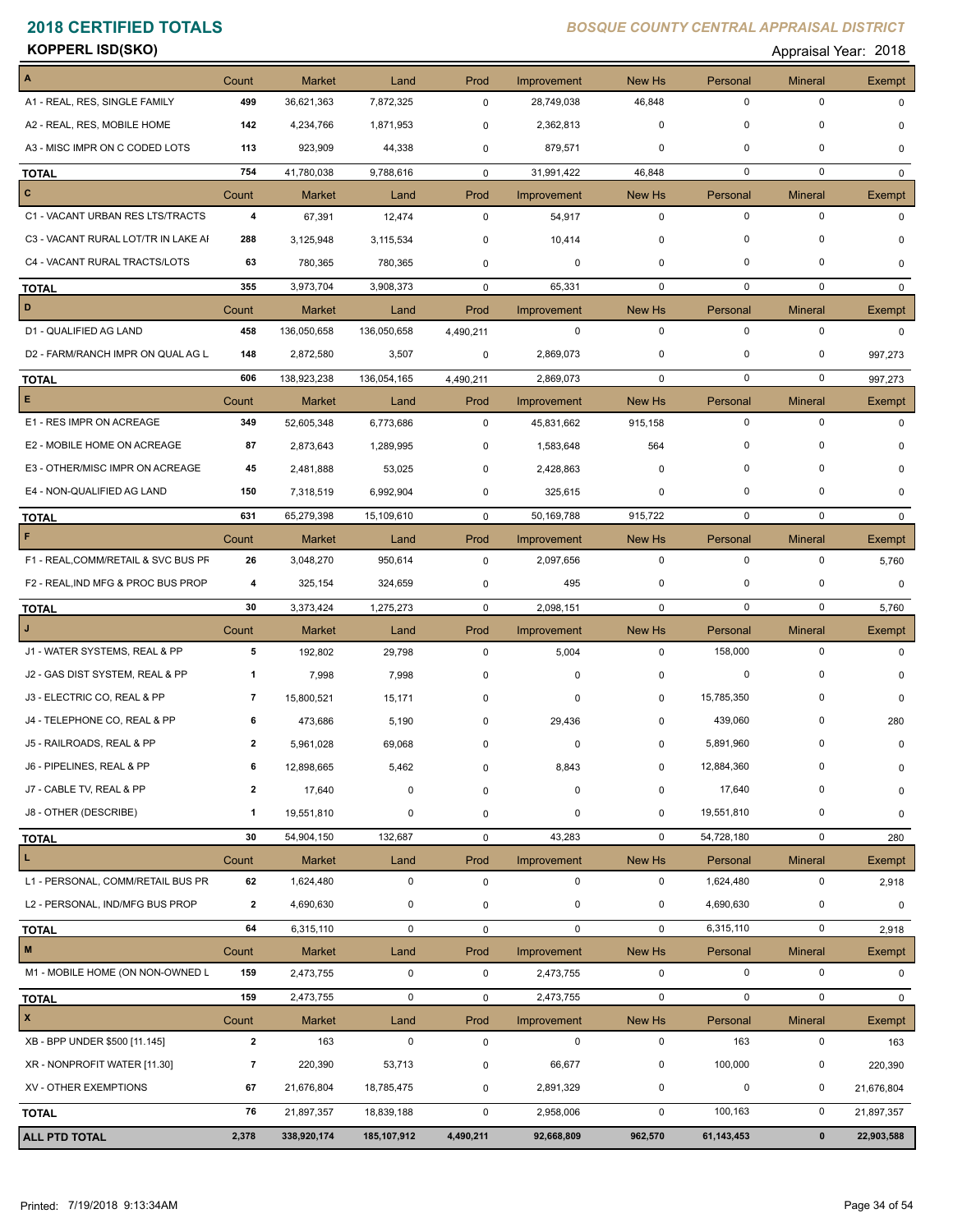# **2018 CERTIFIED TOTALS** *B*

## **MERIDIAN CITY(CME)** Appraisal Year: 2018

## **Improvements Count Value Homesite** New Homesite Non Homesite New Non Homesite **TOTAL IMPROVEMENTS**  294 21,157,711 67 380,198 49,487 1 368 32,765,157  $5,400,916$ **Land Count Value** (377.577 acres) Homesite New Homesite Non Homesite New Non Homesite **TOTAL CONSUMING MARKET**  291 2,718,494 468 5,875,496 **Prod Count Value** (530.038 acres) Productivity 21 1,827,376<br>
Inventory 0 0 Inventory<br>Timber 0 0 **Other Count Value** Minerals Personal Property **Exercise 143** 1,827,376 143 11,754,400

| <b>Prod. Use</b> | Count | <b>Value</b> | Loss      |
|------------------|-------|--------------|-----------|
| Productivity     | 21    | 49,140       | 1,778,236 |
| Inventory        |       | O            |           |
| Timber           |       | O            |           |
| <b>Totals</b>    | 21    | 49,140       | 1,778,236 |

|                              |              |                    |             |                    | 59,594,139<br>$=$ ) | <b>TOTAL ASSESSED</b>                |  |
|------------------------------|--------------|--------------------|-------------|--------------------|---------------------|--------------------------------------|--|
| <b>Exemptions/Deductions</b> |              | *** Non-Frozen *** |             | ***** Frozen ***** |                     | (938 accounts)                       |  |
|                              | Count        | Value              | Count       | <b>Value</b>       |                     |                                      |  |
| Homestead                    | 0            | 0                  | 0           | $\Omega$           |                     |                                      |  |
| Homestead Local              | 0            | 0                  | 0           | $\Omega$           | 0                   | <b>TOTAL HOMESTEAD</b>               |  |
| Over 65                      | $\Omega$     | 0                  | $\mathbf 0$ | U                  |                     |                                      |  |
| Over 65 Local                | 0            | 0                  | 0           | $\Omega$           | 0                   | <b>TOTAL OVER 65</b>                 |  |
| Disabled                     | $\Omega$     | 0                  | $\mathbf 0$ | $\Omega$           |                     |                                      |  |
| <b>Disabled Local</b>        | 0            | 0                  | $\pmb{0}$   | 0                  | 0                   | <b>TOTAL DISABLED</b>                |  |
| Disabled Veteran             | 6            | 46,493             | 5           | 52,507             | 99,000              | <b>TOTAL DISABLED VETERAN</b>        |  |
| Disabled Vet HS              | 4            | 439,848            | 2           | 152,893            | 592,741             | <b>TOTAL DISABLED VETERAN HS</b>     |  |
| Abatements                   | $\Omega$     | 0                  |             |                    |                     |                                      |  |
| <b>Pollution Control</b>     | $\Omega$     | 0                  |             |                    |                     |                                      |  |
| Freeport                     | ŋ            | 0                  |             |                    |                     |                                      |  |
| Goods In Transit             | <sup>0</sup> | 0                  |             |                    |                     |                                      |  |
| Historic                     | <sup>0</sup> | 0                  | $\mathbf 0$ | 0                  |                     |                                      |  |
| Low Income Housing           | $\Omega$     | 0                  |             |                    |                     |                                      |  |
| Solar / Wind Power           | ŋ            | 0                  | 0           | 0                  |                     |                                      |  |
| <b>Tot Exempt Proration</b>  | $\Omega$     | 0                  | $\pmb{0}$   | 0                  |                     |                                      |  |
| <b>Tot Exempt Proration</b>  | 0            | 0                  |             |                    | 0                   | <b>TOTAL OTHER DEDUCTIONS</b>        |  |
|                              |              |                    |             |                    |                     | 694 744 TOTAL EVENDTIONS IDEDUCTIONS |  |

| Taxable Non Frozen<br>Taxable Frozen<br>Taxable New HS Frozen |          | 49,397,257<br>9,300,248<br>204.893 | 58  |
|---------------------------------------------------------------|----------|------------------------------------|-----|
| Tax Non Frozen<br>Tax Frozen                                  |          | 275,902.59<br>42.405.00            |     |
| Tax New HS Frozen                                             |          | 1.145.18                           | 31  |
| Total Tax w/o Ceiling<br>Tax Frozen Loss                      |          | 329,026.86<br>9.574.09             | 0.0 |
| <b>Total Vet HS Proration</b>                                 | $\Omega$ | 0.00                               |     |
| Total Surv Spouse Ex Amt                                      | 0        | 0.00                               |     |

|  | <b>8OSQUE COUNTY CENTRAL APPRAISAL DISTRICT</b> |
|--|-------------------------------------------------|
|--|-------------------------------------------------|

| <b>Improvements</b>                   | Count | Value        |         |            |                                        |
|---------------------------------------|-------|--------------|---------|------------|----------------------------------------|
| Homesite                              | 294   | 21, 157, 711 |         |            |                                        |
| New Homesite                          | 67    | 380,198      |         |            |                                        |
| Non Homesite                          | 368   | 32,765,157   |         |            |                                        |
| New Non Homesite                      | 47    | 5,400,916    | $(+)$   | 59,703,982 | <b>TOTAL IMPROVEMENTS</b>              |
| <b>Land</b> $(377.577 \text{ acres})$ | Count | Value        |         |            |                                        |
| Homesite                              | 291   | 2,718,494    |         |            |                                        |
| New Homesite                          |       | 49,487       |         |            |                                        |
| Non Homesite                          | 468   | 5,875,496    |         |            |                                        |
| New Non Homesite                      | 0     | 0            | $(+)$   | 8,643,477  | <b>TOTAL LAND MARKET</b>               |
| <b>Prod</b> (530.038 acres)           | Count | Value        |         |            |                                        |
| Productivity                          | 21    | 1,827,376    |         |            |                                        |
| Inventory                             | 0     | 0            |         |            |                                        |
| Timber                                | 0     | 0            | $(+)$   | 1,827,376  | <b>TOTAL PROD MARKET</b>               |
| <b>Other</b>                          | Count | Value        |         |            | 10,470,853<br><b>TOTAL LAND</b>        |
| Personal Property                     | 143   | 11,754,400   |         |            |                                        |
| Minerals                              | 0     |              | $(+)$   | 11,754,400 | <b>TOTAL OTHER</b>                     |
|                                       |       |              | $( = )$ | 81,929,235 | <b>TOTAL MARKET VALUE</b>              |
|                                       |       |              | $(-)$   | 20,406,339 | TOTAL EXEMPT PROPERTY (INCL HB366)     |
|                                       |       |              | $( = )$ | 61,522,896 | TOTAL MARKET VALUE OF TAXABLE PROPERTY |
|                                       |       |              |         |            |                                        |

| 1.778.236 | - 1   | 1,778,236 TOTAL PRODUCTION LOSS |
|-----------|-------|---------------------------------|
|           | ( – ) | 150,521 CAPPED HOMESTEAD LOSS   |
|           | $=$   | 59,594,139 TOTAL ASSESSED       |

- 
- 

| $\mathbf{0}$ | <b>TOTAL OTHER DEDUCTIONS</b>      |
|--------------|------------------------------------|
| 691,741      | <b>TOTAL EXEMPTIONS/DEDUCTIONS</b> |
|              | 58,902,398 TOTAL TAXABLE           |
|              | 319,452.77 TOTAL TAX               |
| 0.00558900   | <b>TAX RATE</b>                    |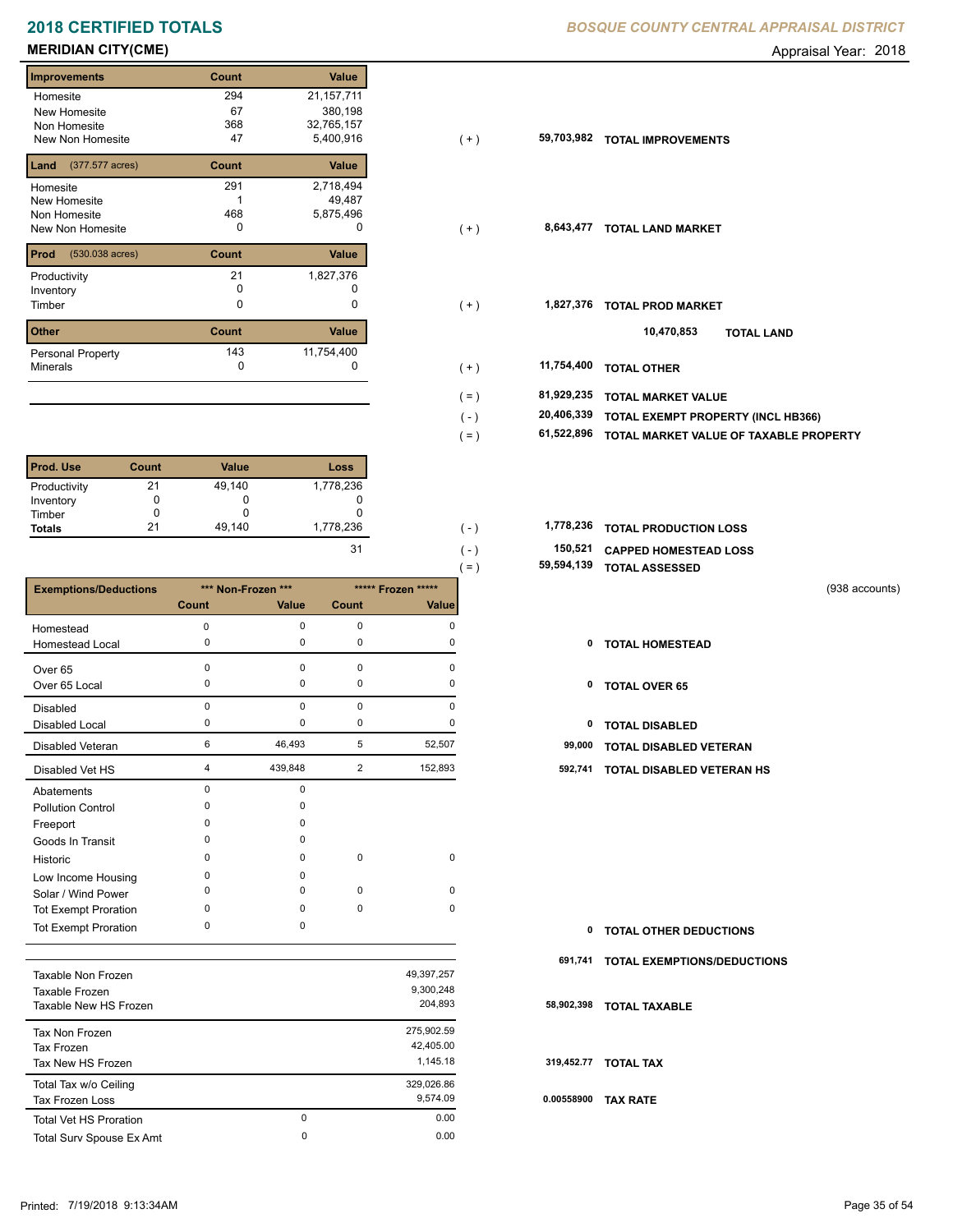**MERIDIAN CITY(CME)** Appraisal Year: 2018

| $\boldsymbol{\mathsf{A}}$           | Count                 | <b>Market</b> | Land        | Prod        | Improvement                | New Hs                | Personal       | <b>Mineral</b>      | Exempt        |
|-------------------------------------|-----------------------|---------------|-------------|-------------|----------------------------|-----------------------|----------------|---------------------|---------------|
| A1 - REAL, RES, SINGLE FAMILY       | 442                   | 32,210,144    | 3,944,358   | $\mathbf 0$ | 28,265,786                 | 332,853               | $\mathbf 0$    | $\mathbf 0$         | 127,902       |
| A2 - REAL, RES, MOBILE HOME         | 14                    | 277,792       | 109,041     | 0           | 168,751                    | 1,678                 | $\pmb{0}$      | $\mathbf 0$         | $\Omega$      |
| A3 - MISC IMPR ON C CODED LOTS      | 25                    | 98,087        | 14,635      | 0           | 83,452                     | 128                   | 0              | 0                   | 0             |
| <b>TOTAL</b>                        | 481                   | 32,586,023    | 4,068,034   | $\mathbf 0$ | 28,517,989                 | 334,659               | $\mathbf 0$    | $\mathbf 0$         | 127,902       |
| $\mathbf B$                         | Count                 | <b>Market</b> | Land        | Prod        | Improvement                | New Hs                | Personal       | <b>Mineral</b>      | Exempt        |
| B1 - REAL, MULTI FAMILY RES, APT    | $\mathbf{1}$          | 133,475       | $\pmb{0}$   | 0           | 133,475                    | $\mathbf 0$           | $\mathbf 0$    | $\mathbf 0$         | $\Omega$      |
| B <sub>2</sub> - DUPLEX             | 3                     | 312,695       | 15,744      | 0           | 296,951                    | $\mathbf 0$           | $\mathbf 0$    | $\mathbf 0$         | O             |
| <b>B3 - TRIPLEX</b>                 | $\mathbf{1}$          | 85,866        | 4,950       | 0           | 80,916                     | 0                     | 0              | $\mathbf 0$         | 0             |
| <b>TOTAL</b>                        | 5                     | 532,036       | 20,694      | 0           | 511,342                    | 0                     | 0              | $\mathbf 0$         | $\Omega$      |
| $\mathbf{C}$                        | Count                 | <b>Market</b> | Land        | Prod        | Improvement                | New Hs                | Personal       | <b>Mineral</b>      | Exempt        |
| C1 - VACANT URBAN RES LTS/TRACTS    | 105                   | 826,584       | 826,584     | 0           | 0                          | $\mathbf 0$           | $\mathbf 0$    | 0                   | 4,400         |
| C2 - VACANT COMM LTS/TRS/PARCELS    | 10                    | 124,897       | 124,897     | 0           | 0                          | 0                     | 0              | 0                   | $\mathbf 0$   |
| C3 - VACANT RURAL LOT/TR IN LAKE AI | $\mathbf{1}$          | 142,894       | 142,894     | 0           | 0                          | $\mathbf 0$           | 0              | $\mathbf 0$         | 0             |
| C4 - VACANT RURAL TRACTS/LOTS       | $\mathbf{1}$          | 9,000         | 9,000       | 0           | $\mathbf 0$                | 0                     | 0              | 0                   | 0             |
| <b>TOTAL</b>                        | 117                   | 1,103,375     | 1,103,375   | $\mathbf 0$ | $\mathbf 0$                | $\mathbf 0$           | $\mathbf 0$    | $\mathbf 0$         | 4,400         |
| D                                   | Count                 | <b>Market</b> | Land        | Prod        | Improvement                | New Hs                | Personal       | <b>Mineral</b>      | Exempt        |
| D1 - QUALIFIED AG LAND              | 21                    | 1,827,376     | 1,827,376   | 49,140      | $\mathbf 0$                | $\mathbf 0$           | $\mathbf 0$    | $\mathbf 0$         | $\Omega$      |
| D2 - FARM/RANCH IMPR ON QUAL AG L   | $\overline{7}$        | 97,876        | 0           | 0           | 97,876                     | 0                     | 0              | $\mathbf 0$         | $\Omega$      |
| <b>TOTAL</b>                        | 28                    | 1,925,252     | 1,827,376   | 49,140      | 97,876                     | $\mathbf 0$           | $\mathbf 0$    | $\mathbf 0$         | $\mathbf{0}$  |
| E                                   | Count                 | <b>Market</b> | Land        | Prod        | Improvement                | New Hs                | Personal       | <b>Mineral</b>      | Exempt        |
| E1 - RES IMPR ON ACREAGE            | 11                    | 1,298,494     | 215,879     | $\mathbf 0$ | 1,082,615                  | 95,026                | $\mathbf 0$    | 0                   | 0             |
| E2 - MOBILE HOME ON ACREAGE         | $\mathbf{1}$          | 93,715        | 77,738      | 0           | 15,977                     | $\mathbf 0$           | 0              | $\mathbf 0$         | 0             |
| E4 - NON-QUALIFIED AG LAND          | 5                     | 138,356       | 138,356     | 0           | 0                          | 0                     | 0              | 0                   | $\mathbf 0$   |
| <b>TOTAL</b>                        | 17                    | 1,530,565     | 431,973     | $\mathbf 0$ | 1,098,592                  | 95,026                | $\mathbf 0$    | $\mathbf 0$         | $\mathbf{0}$  |
| F                                   | Count                 | <b>Market</b> | Land        | Prod        | Improvement                | New Hs                | Personal       | <b>Mineral</b>      | Exempt        |
| F1 - REAL, COMM/RETAIL & SVC BUS PF | 83                    | 9,671,693     | 1,378,270   | 0           | 8,293,423                  | $\mathbf 0$           | $\mathbf 0$    | 0                   | 27,263        |
| F2 - REAL, IND MFG & PROC BUS PROP  | 6                     | 2,254,684     | 248,588     | 0           | 2,006,096                  | 0                     | 0              | 0                   | 0             |
| <b>TOTAL</b>                        | 89                    | 11,926,377    | 1,626,858   | $\mathbf 0$ | 10,299,519                 | $\mathbf{0}$          | 0              | $\mathbf 0$         | 27,263        |
| J                                   | Count                 | <b>Market</b> | Land        | Prod        | Improvement                | New Hs                | Personal       | <b>Mineral</b>      | <b>Exempt</b> |
| J2 - GAS DIST SYSTEM, REAL & PP     | 1                     | 649,610       | $\pmb{0}$   | 0           | 0                          | 0                     | 649,610        | 0                   | 0             |
| J3 - ELECTRIC CO, REAL & PP         | 5                     | 1,564,262     | 43,590      | 0           | 48,932                     | 0                     | 1,471,740      | $\Omega$            | $\mathbf 0$   |
| J4 - TELEPHONE CO, REAL & PP        | 3                     | 274,637       | 4,225       | 0           | 32,312                     | 0                     | 238,100        | 0                   | 0             |
| J5 - RAILROADS, REAL & PP           | $\overline{2}$        | 1,156,318     | 51,813      | 0           | 295                        | 0                     | 1,104,210      | 0                   | 0             |
| J6 - PIPELINES, REAL & PP           | $\mathbf{1}$          | 155,850       | $\pmb{0}$   | 0           | 0                          | $\mathbf 0$           | 155,850        | $\mathbf 0$         | 0             |
| J7 - CABLE TV, REAL & PP            | 3                     | 51,030        | 0           | 0           | $\pmb{0}$                  | $\mathbf 0$           | 51,030         | $\mathbf 0$         | 0             |
| <b>TOTAL</b>                        | 15                    | 3,851,707     | 99,628      | 0           | 81,539                     | $\mathbf 0$           | 3,670,540      | $\mathbf 0$         | 0             |
| $\mathbf{L}_1$                      | Count                 | <b>Market</b> | Land        | Prod        | Improvement                | New Hs                | Personal       | <b>Mineral</b>      | Exempt        |
| L1 - PERSONAL, COMM/RETAIL BUS PR   | 127                   | 3,772,402     | 0           | 0           | $\mathbf 0$                | $\mathbf 0$           | 3,772,402      | $\mathsf 0$         | 3,766         |
| L2 - PERSONAL, IND/MFG BUS PROP     | 3                     | 4,309,834     | 0           | 0           | $\pmb{0}$                  | 0                     | 4,309,834      | 0                   | 0             |
| <b>TOTAL</b>                        | 130                   | 8,082,236     | $\mathbf 0$ | 0           | $\mathbf 0$                | $\mathbf 0$           | 8,082,236      | $\mathbf 0$         | 3,766         |
| $\mathbf M$                         | Count                 | Market        | Land        | Prod        | Improvement                | New Hs                | Personal       | <b>Mineral</b>      | Exempt        |
| M1 - MOBILE HOME (ON NON-OWNED L    | 19                    | 140,843       | $\mathbf 0$ | 0           | 140,843                    | $\mathbf 0$           | 0              | $\mathbf 0$         | $\mathbf 0$   |
|                                     | 19                    | 140,843       | $\mathbf 0$ | 0           | 140,843                    | $\mathbf 0$           | $\pmb{0}$      | $\pmb{0}$           | $\mathbf{0}$  |
| <b>TOTAL</b><br>$\mathbf{s}$        | Count                 | <b>Market</b> | Land        | Prod        | Improvement                | New Hs                | Personal       | <b>Mineral</b>      | Exempt        |
| S - SPECIAL INVENTORY               | $\mathbf{1}$          | 1,614         | 0           | 0           | 0                          | $\mathbf 0$           | 1,614          | 0                   | 0             |
|                                     | $\mathbf{1}$          | 1,614         | $\mathbf 0$ | 0           | $\mathbf 0$                | $\mathbf 0$           | 1,614          | $\pmb{0}$           |               |
| <b>TOTAL</b><br>$\pmb{\mathsf{x}}$  |                       |               |             |             |                            |                       |                |                     | $\mathbf 0$   |
| XB - BPP UNDER \$500 [11.145]       | Count<br>$\mathbf{1}$ | Market<br>10  | Land<br>0   | Prod        | Improvement<br>$\mathbf 0$ | New Hs<br>$\mathbf 0$ | Personal<br>10 | <b>Mineral</b><br>0 | Exempt        |
|                                     |                       |               |             | 0           |                            |                       |                |                     | 10            |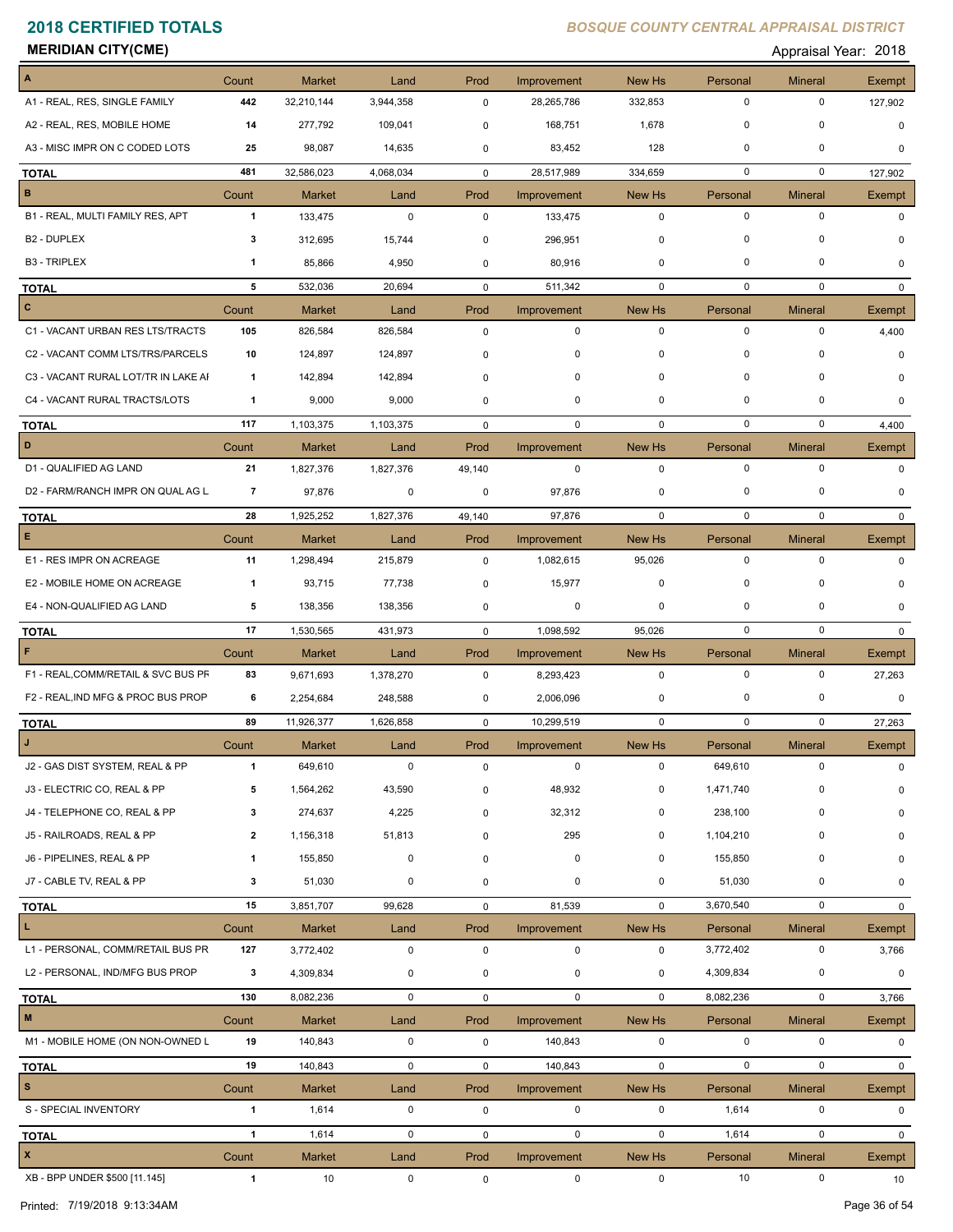| <b>MERIDIAN CITY(CME)</b>        |     |            |            |        |            |         |            |              | Appraisal Year: 2018 |
|----------------------------------|-----|------------|------------|--------|------------|---------|------------|--------------|----------------------|
| XE - CHAR HOUS DVLP ORG [11.182] | 8   | 1.495.327  | 102,682    |        | 1,392,645  |         |            |              | 1,495,327            |
| XV - OTHER EXEMPTIONS            | 62  | 18.753.870 | .190.233   |        | 17.563.637 |         |            |              | 18,747,671           |
| <b>TOTAL</b>                     |     | 20,249,207 | 1,292,915  |        | 18,956,282 |         | 10         |              | 20,243,008           |
| <b>ALL PTD TOTAL</b>             | 938 | 81,929,235 | 10,470,853 | 49,140 | 59,703,982 | 429.685 | 11,754,400 | $\mathbf{0}$ | 20,406,339           |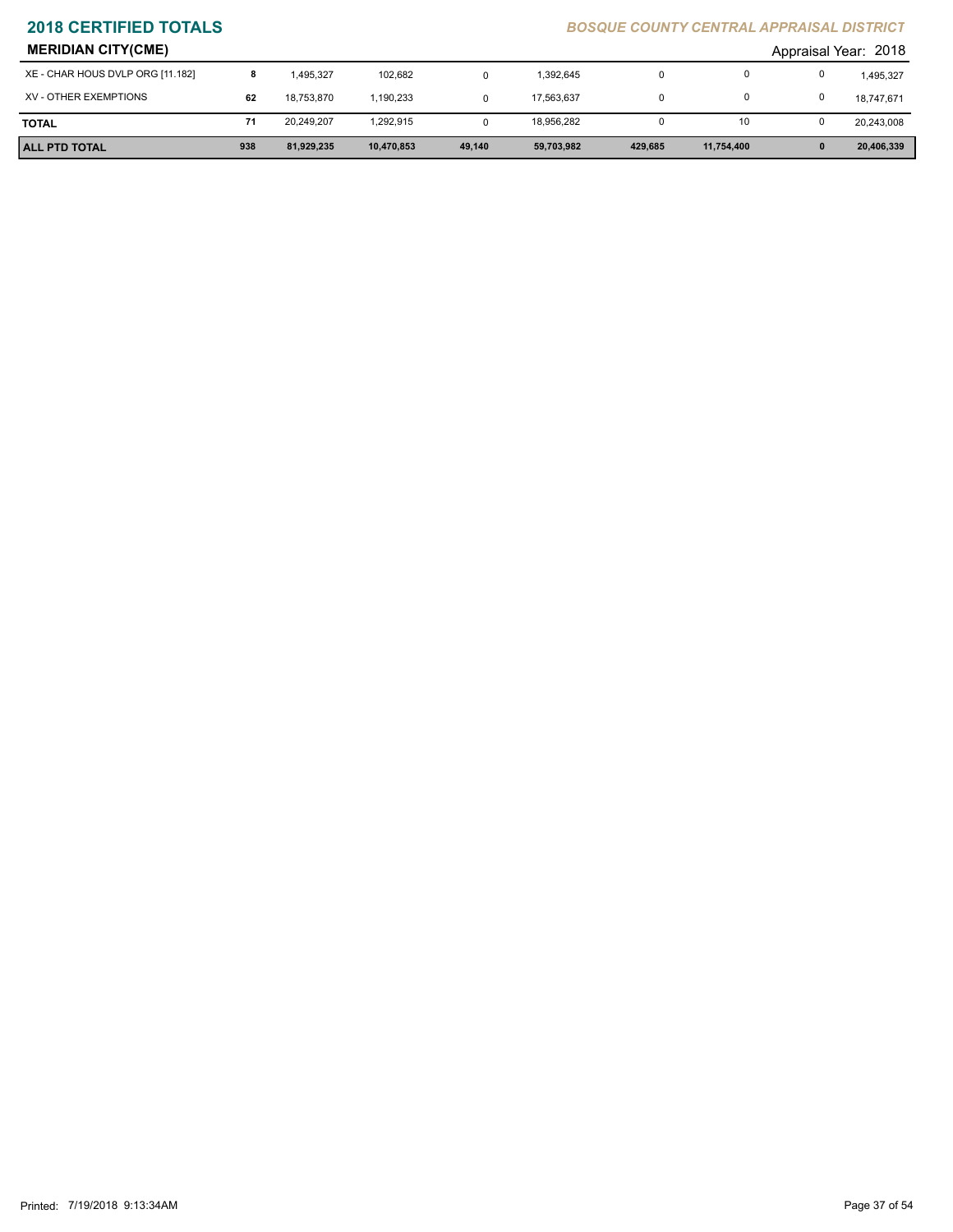# **2018 CERTIFIED TOTALS BOSQUE COUNTY CENTRAL APPRAISAL DISTRICTION CENTRAL APPROXIMATION**

## **MERIDIAN ISD(SME)** Appraisal Year: 2018

## **Improvements Count Value Homesite** New Homesite Non Homesite New Non Homesite **The Strate 166**  715 72,496,887 141 1,606,805 429,187 11 1,136 80,532,323 166 7,894,583 **162,530,598 Land** (4,718.171 acres) **Count Value** Homesite New Homesite Non Homesite New Non Homesite **TOTAL 1** 1 4,368 693 9,282,694 1,198 24,549,776 **Prod Count Value** (85,988.749 acres) Productivity 257,954,993 934 Inventory<br>Timber 0 0 **Other Count Value** Minerals Personal Property **Exercise 223** 223 35,729,134

| <b>Prod. Use</b> | Count | <b>Value</b> | Loss        |
|------------------|-------|--------------|-------------|
| Productivity     | 934   | 7,149,743    | 250,805,250 |
| Inventory        |       |              |             |
| Timber           |       |              |             |
| <b>Totals</b>    | 934   | 7,149,743    | 250,805,250 |

|                              |                |                    |             |                    | $=$ ) | 210,767,786 | <b>TOTAL ASSESSED</b>         |                    |
|------------------------------|----------------|--------------------|-------------|--------------------|-------|-------------|-------------------------------|--------------------|
| <b>Exemptions/Deductions</b> |                | *** Non-Frozen *** |             | ***** Frozen ***** |       |             |                               | $(3,081$ accounts) |
|                              | Count          | Value              | Count       | <b>Value</b>       |       |             |                               |                    |
| Homestead                    | 268            | 6,647,511          | 346         | 8,437,128          |       |             |                               |                    |
| <b>Homestead Local</b>       | 0              | 0                  | 0           | 0                  |       | 15,084,639  | <b>TOTAL HOMESTEAD</b>        |                    |
| Over 65                      | 19             | 180,250            | 313         | 3,077,961          |       |             |                               |                    |
| Over 65 Local                | 0              | 0                  | 0           | 0                  |       | 3,258,211   | <b>TOTAL OVER 65</b>          |                    |
| <b>Disabled</b>              |                | 10,000             | 19          | 163,389            |       |             |                               |                    |
| Disabled Local               | 0              | 0                  | 0           | 0                  |       | 173,389     | <b>TOTAL DISABLED</b>         |                    |
| Disabled Veteran             | 18             | 137,485            | 18          | 191,729            |       | 329,214     | TOTAL DISABLED VETERAN        |                    |
| Disabled Vet HS              | $\overline{7}$ | 557,606            | 14          | 1,185,862          |       | 1,743,468   | TOTAL DISABLED VETERAN HS     |                    |
| Abatements                   | 0              | 0                  |             |                    |       |             |                               |                    |
| <b>Pollution Control</b>     | $\Omega$       | 0                  |             |                    |       |             |                               |                    |
| Freeport                     | O              | $\Omega$           |             |                    |       |             |                               |                    |
| Goods In Transit             | O              | 0                  |             |                    |       |             |                               |                    |
| Historic                     | $\Omega$       | 0                  | $\mathbf 0$ | 0                  |       |             |                               |                    |
| Low Income Housing           | 0              | $\Omega$           |             |                    |       |             |                               |                    |
| Solar / Wind Power           | 0              | 0                  | 0           | 0                  |       |             |                               |                    |
| <b>Tot Exempt Proration</b>  | 0              | 0                  | $\pmb{0}$   | 0                  |       |             |                               |                    |
| <b>Tot Exempt Proration</b>  | 0              | 0                  |             |                    |       | 0           | <b>TOTAL OTHER DEDUCTIONS</b> |                    |

|                               |   |              | 20   |
|-------------------------------|---|--------------|------|
| Taxable Non Frozen            |   | 159,170,655  |      |
| Taxable Frozen                |   | 30.076.207   |      |
| Taxable New HS Frozen         |   | 932.003      | 190  |
| Tax Non Frozen                |   | 2,196,113.81 |      |
| Tax Frozen                    |   | 286.134.07   |      |
| Tax New HS Frozen             |   | 12.723.66    | 2,49 |
| Total Tax w/o Ceiling         |   | 2,624,027.13 |      |
| Tax Frozen Loss               |   | 129,055.59   | 0.0  |
| <b>Total Vet HS Proration</b> | 0 | 0.00         |      |
| Total Surv Spouse Ex Amt      | 0 | 0.00         |      |
|                               |   |              |      |

|  |  | <b>3OSQUE COUNTY CENTRAL APPRAISAL DISTRICT</b> |
|--|--|-------------------------------------------------|
|  |  |                                                 |

| ımprovements                            | Count        | value       |                        |                                        |
|-----------------------------------------|--------------|-------------|------------------------|----------------------------------------|
| Homesite                                | 715          | 72,496,887  |                        |                                        |
| New Homesite                            | 141          | 1,606,805   |                        |                                        |
| Non Homesite                            | 1,136        | 80,532,323  |                        |                                        |
| New Non Homesite                        | 166          | 7,894,583   | 162,530,598<br>$(+)$   | <b>TOTAL IMPROVEMENTS</b>              |
| <b>Land</b> $(4,718.171 \text{ acres})$ | Count        | Value       |                        |                                        |
| Homesite                                | 693          | 9,282,694   |                        |                                        |
| New Homesite                            | 11           | 429,187     |                        |                                        |
| Non Homesite                            | 1,198        | 24,549,776  |                        |                                        |
| New Non Homesite                        |              | 4,368       | 34,266,025<br>$(+)$    | <b>TOTAL LAND MARKET</b>               |
| <b>Prod</b> (85,988.749 acres)          | <b>Count</b> | Value       |                        |                                        |
| Productivity                            | 934          | 257,954,993 |                        |                                        |
| Inventory                               | 0            |             |                        |                                        |
| Timber                                  | 0            | 0           | 257,954,993<br>$(+)$   | <b>TOTAL PROD MARKET</b>               |
| Other                                   | Count        | Value       |                        | 292,221,018<br><b>TOTAL LAND</b>       |
| Personal Property                       | 223          | 35,729,134  |                        |                                        |
| Minerals                                | 0            | 0           | 35,729,134<br>$(+)$    | <b>TOTAL OTHER</b>                     |
|                                         |              |             |                        |                                        |
|                                         |              |             | 490,480,750<br>$( = )$ | <b>TOTAL MARKET VALUE</b>              |
|                                         |              |             | 28,328,179<br>$(-)$    | TOTAL EXEMPT PROPERTY (INCL HB366)     |
|                                         |              |             | 462,152,571<br>$( = )$ | TOTAL MARKET VALUE OF TAXABLE PROPERTY |
|                                         |              |             |                        |                                        |

| 250.805.250 | 250,805,250 TOTAL PRODUCTION LOSS |
|-------------|-----------------------------------|
|             | 579,535 CAPPED HOMESTEAD LOSS     |

| 210,767,786 TOTAL ASSESSED |  |
|----------------------------|--|
|                            |  |

- 
- 7 557,606 14 1,185,862 **1,743,468 TOTAL DISABLED VETERAN HS**

| $\mathbf{0}$ | <b>TOTAL OTHER DEDUCTIONS</b>          |
|--------------|----------------------------------------|
|              | 20,588,921 TOTAL EXEMPTIONS/DEDUCTIONS |
|              | 190,178,865 TOTAL TAXABLE              |
|              | 2,494,971.54 TOTAL TAX                 |
|              | 0.01380000 TAX RATE                    |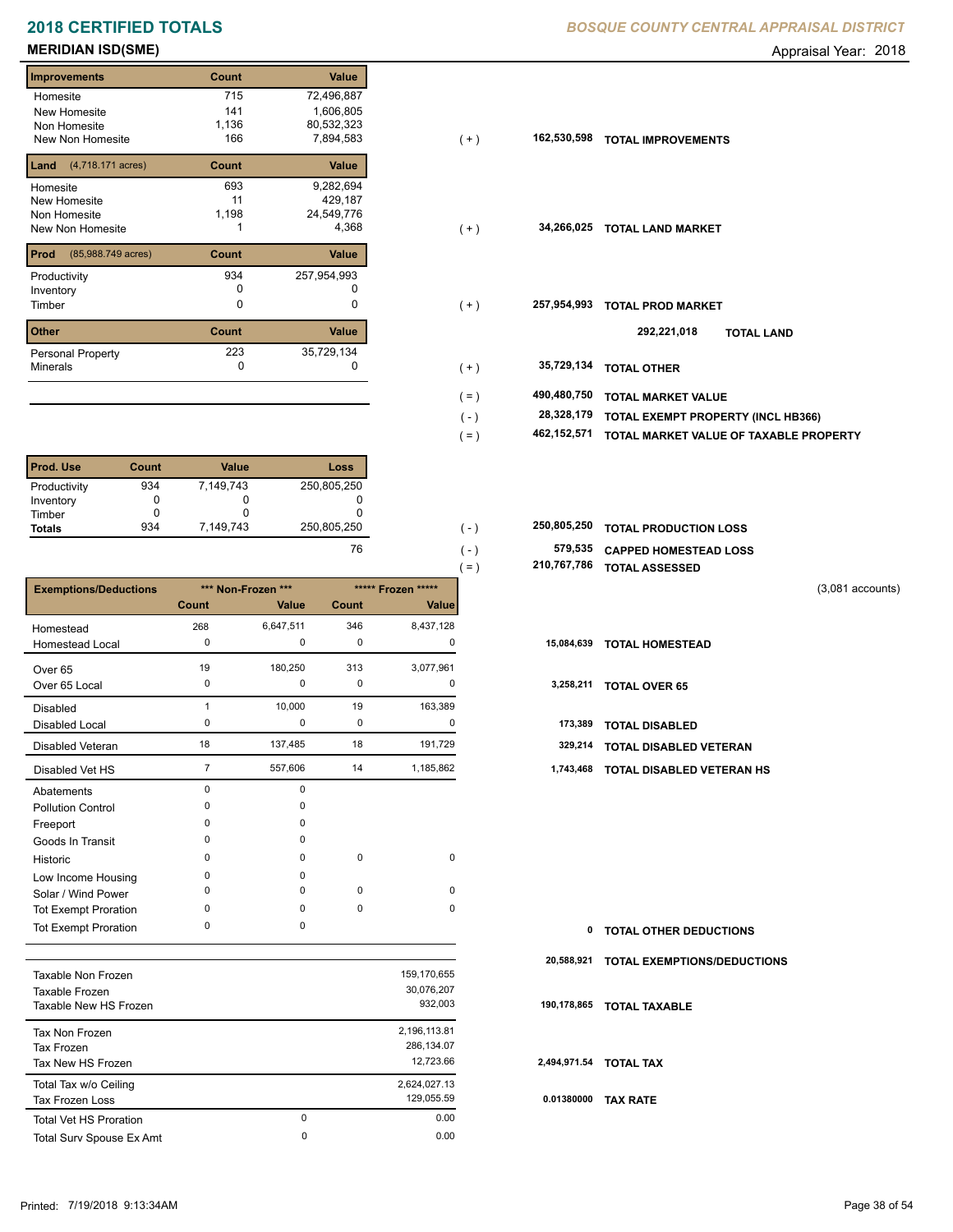| MERIDIAN ISD(SME) |  |
|-------------------|--|
|-------------------|--|

Appraisal Year: 2018

| $\blacktriangle$                    | Count                 | Market                 | Land              | Prod        | Improvement                | New Hs                | Personal          | <b>Mineral</b>              | Exempt                       |
|-------------------------------------|-----------------------|------------------------|-------------------|-------------|----------------------------|-----------------------|-------------------|-----------------------------|------------------------------|
| A1 - REAL, RES, SINGLE FAMILY       | 705                   | 64,992,515             | 10,688,661        | $\mathbf 0$ | 54,303,854                 | 733,327               | $\mathbf 0$       | $\mathbf 0$                 | 127,902                      |
| A2 - REAL, RES, MOBILE HOME         | 35                    | 780,120                | 308,256           | 0           | 471,864                    | 7,816                 | $\mathbf 0$       | $\mathbf 0$                 | $\mathbf 0$                  |
| A3 - MISC IMPR ON C CODED LOTS      | 49                    | 323,602                | 18,788            | 0           | 304,814                    | 128                   | $\mathbf 0$       | $\mathbf 0$                 | $\Omega$                     |
| <b>TOTAL</b>                        | 789                   | 66,096,237             | 11,015,705        | 0           | 55,080,532                 | 741,271               | $\mathbf 0$       | $\mathbf 0$                 | 127,902                      |
| $\mathbf{B}$                        | Count                 | <b>Market</b>          | Land              | Prod        | Improvement                | New Hs                | Personal          | <b>Mineral</b>              | Exempt                       |
| B1 - REAL, MULTI FAMILY RES, APT    | $\mathbf{1}$          | 133,475                | $\pmb{0}$         | $\mathbf 0$ | 133,475                    | $\mathbf 0$           | $\mathbf 0$       | $\mathbf 0$                 | 0                            |
| <b>B2 - DUPLEX</b>                  | 5                     | 519,242                | 27,477            | 0           | 491,765                    | 0                     | $\mathbf 0$       | 0                           | 0                            |
| <b>B3 - TRIPLEX</b>                 | $\mathbf{1}$          | 85,866                 | 4,950             | 0           | 80,916                     | 0                     | 0                 | $\mathbf 0$                 | $\mathbf 0$                  |
| <b>TOTAL</b>                        | $\overline{7}$        | 738,583                | 32,427            | $\mathbf 0$ | 706,156                    | $\mathbf 0$           | $\mathbf 0$       | $\mathbf 0$                 | $\mathbf{0}$                 |
| $\mathbf{C}$                        | Count                 | <b>Market</b>          | Land              | Prod        | Improvement                | New Hs                | Personal          | <b>Mineral</b>              | Exempt                       |
| C1 - VACANT URBAN RES LTS/TRACTS    | 107                   | 876,117                | 876,117           | 0           | $\mathbf 0$                | $\mathbf 0$           | $\mathbf 0$       | 0                           | 4,400                        |
| C2 - VACANT COMM LTS/TRS/PARCELS    | 14                    | 183,113                | 183,113           | 0           | 0                          | 0                     | $\mathbf 0$       | 0                           | $\mathbf 0$                  |
| C3 - VACANT RURAL LOT/TR IN LAKE AI | 149                   | 1,690,181              | 1,690,181         | 0           | 0                          | $\Omega$              | $\mathbf 0$       | $\mathbf 0$                 | 7,230                        |
| C4 - VACANT RURAL TRACTS/LOTS       | 26                    | 386,350                | 374,194           | 0           | 12,156                     | 0                     | 0                 | $\mathbf 0$                 | $\mathbf 0$                  |
| <b>TOTAL</b>                        | 296                   | 3,135,761              | 3,123,605         | $\mathbf 0$ | 12,156                     | $\mathbf 0$           | $\mathbf 0$       | $\mathbf 0$                 | 11,630                       |
| D                                   | Count                 | <b>Market</b>          | Land              | Prod        | Improvement                | <b>New Hs</b>         | Personal          | <b>Mineral</b>              | Exempt                       |
| D1 - QUALIFIED AG LAND              | 930                   | 257,124,204            | 257,124,204       | 7,130,903   | 0                          | $\mathbf 0$           | $\mathbf 0$       | $\mathbf 0$                 | 0                            |
| D2 - FARM/RANCH IMPR ON QUAL AG L   | 277                   | 5,030,156              | 783,859           | 17,389      | 4,246,297                  | 0                     | 0                 | 0                           | $\mathbf 0$                  |
|                                     | 1,207                 | 262,154,360            | 257,908,063       | 7,148,292   | 4,246,297                  | $\mathbf 0$           | $\mathbf 0$       | $\mathbf 0$                 | $\Omega$                     |
| <b>TOTAL</b><br>$\mathsf E$         | Count                 | <b>Market</b>          | Land              | Prod        | Improvement                | New Hs                | Personal          | <b>Mineral</b>              | <b>Exempt</b>                |
| E1 - RES IMPR ON ACREAGE            | 435                   | 73,049,747             | 6,115,329         | $\mathbf 0$ | 66,934,418                 | 1,265,767             | $\mathbf 0$       | $\mathbf 0$                 | $\Omega$                     |
| E2 - MOBILE HOME ON ACREAGE         |                       |                        |                   |             |                            |                       | 0                 | 0                           |                              |
|                                     | 54                    | 1,988,259              | 746,284           | 0           | 1,241,975                  | 14,676                |                   |                             | 0                            |
| E3 - OTHER/MISC IMPR ON ACREAGE     | 30                    | 387,977                | 3,248             | 0           | 384,729                    | 0                     | 0                 | 0                           | 194,432                      |
| E4 - NON-QUALIFIED AG LAND          | 103                   | 4,040,936              | 4,040,936         | 1,451       | 0                          | 0                     | $\mathbf 0$       | $\mathbf 0$                 | 112,760                      |
| <b>TOTAL</b>                        | 622                   | 79,466,919             | 10,905,797        | 1,451       | 68,561,122                 | 1,280,443             | $\mathbf 0$       | $\mathbf 0$                 | 307,192                      |
| $\mathsf F$                         | Count                 | <b>Market</b>          | Land              | Prod        | Improvement                | New Hs                | Personal          | <b>Mineral</b>              | Exempt                       |
| F1 - REAL, COMM/RETAIL & SVC BUS PF | 108                   | 11,655,324             | 1,828,491         | $\mathbf 0$ | 9,826,833                  | $\mathbf 0$           | $\mathbf 0$       | $\mathbf 0$                 | 27,263                       |
| F2 - REAL, IND MFG & PROC BUS PROP  | 12                    | 2,768,029              | 341,378           | 0           | 2,426,651                  | 0                     | 0                 | 0                           | 0                            |
| <b>TOTAL</b>                        | 120                   | 14,423,353             | 2,169,869         | 0           | 12,253,484                 | $\mathbf 0$           | $\mathbf 0$       | $\mathbf 0$                 | 27,263                       |
| J                                   | Count                 | <b>Market</b>          | Land              | Prod        | Improvement                | New Hs                | Personal          | <b>Mineral</b>              | Exempt                       |
| J1 - WATER SYSTEMS, REAL & PP       | 6                     | 157,877                | 13,200            | 0           | 3,677                      | $\mathbf 0$           | 141,000           | $\mathbf 0$                 | 0                            |
| J2 - GAS DIST SYSTEM, REAL & PP     | 3                     | 676,793                | 1,993             | 0           | 3,430                      | 0                     | 671,370           | 0                           | 0                            |
| J3 - ELECTRIC CO, REAL & PP         | 12                    | 14,588,131             | 54,038            | 0           | 65,733                     | 0                     | 14,468,360        | 0                           | 0                            |
| J4 - TELEPHONE CO, REAL & PP        | 10                    | 1,214,256              | 33,225            | 0           | 41,921                     | 0                     | 1,139,110         | 0                           | 250                          |
| J5 - RAILROADS, REAL & PP           | 3                     | 7,598,778              | 51,813            | 0           | 295                        | $\mathbf 0$           | 7,546,670         | 0                           | 0                            |
| J6 - PIPELINES, REAL & PP           | $\mathbf{2}$          | 1,212,980              | 0                 | 0           | 0                          | 0                     | 1,212,980         | $\mathbf 0$                 | 0                            |
| J7 - CABLE TV, REAL & PP            | 3                     | 51,030                 | 0                 | 0           | 0                          | 0                     | 51,030            | 0                           | 0                            |
| <b>TOTAL</b>                        | 39                    | 25,499,845             | 154,269           | 0           | 115,056                    | $\mathbf 0$           | 25,230,520        | $\mathbf 0$                 | 250                          |
| L                                   | Count                 | Market                 | Land              | Prod        | Improvement                | New Hs                | Personal          | <b>Mineral</b>              | Exempt                       |
| L1 - PERSONAL, COMM/RETAIL BUS PR   | 184                   | 5,080,426              | $\pmb{0}$         | 0           | 0                          | $\mathbf 0$           | 5,080,426         | 0                           | 3,997                        |
| L2 - PERSONAL, IND/MFG BUS PROP     | $\overline{7}$        | 5,319,564              | 0                 | 0           | 0                          | 0                     | 5,319,564         | 0                           | 0                            |
| <b>TOTAL</b>                        | 191                   | 10,399,990             | $\mathbf 0$       | $\mathbf 0$ | $\mathbf 0$                | $\mathbf 0$           | 10,399,990        | $\mathbf 0$                 | 3,997                        |
| ${\bf M}$                           | Count                 | Market                 | Land              | Prod        | Improvement                | New Hs                | Personal          | <b>Mineral</b>              | Exempt                       |
| M1 - MOBILE HOME (ON NON-OWNED L    | 60                    | 707,944                | $\pmb{0}$         | 0           | 707,944                    | 14,278                | 0                 | 0                           | 0                            |
|                                     | 60                    | 707,944                | $\pmb{0}$         | 0           | 707,944                    | 14,278                | $\mathbf 0$       | $\mathbf 0$                 | 0                            |
| <b>TOTAL</b><br>$\mathbf s$         |                       |                        |                   |             |                            |                       |                   |                             |                              |
| S - SPECIAL INVENTORY               | Count<br>$\mathbf{1}$ | <b>Market</b><br>1,614 | Land<br>$\pmb{0}$ | Prod<br>0   | Improvement<br>$\mathbf 0$ | New Hs<br>$\mathbf 0$ | Personal<br>1,614 | <b>Mineral</b><br>$\pmb{0}$ | <b>Exempt</b><br>$\mathbf 0$ |
|                                     |                       |                        |                   |             |                            |                       |                   |                             |                              |
| <b>TOTAL</b>                        | $\mathbf{1}$          | 1,614                  | 0                 | 0           | $\mathbf 0$                | $\mathbf 0$           | 1,614             | $\mathbf 0$                 | $\mathbf 0$                  |

Printed: 7/19/2018 9:13:34AM Page 39 of 54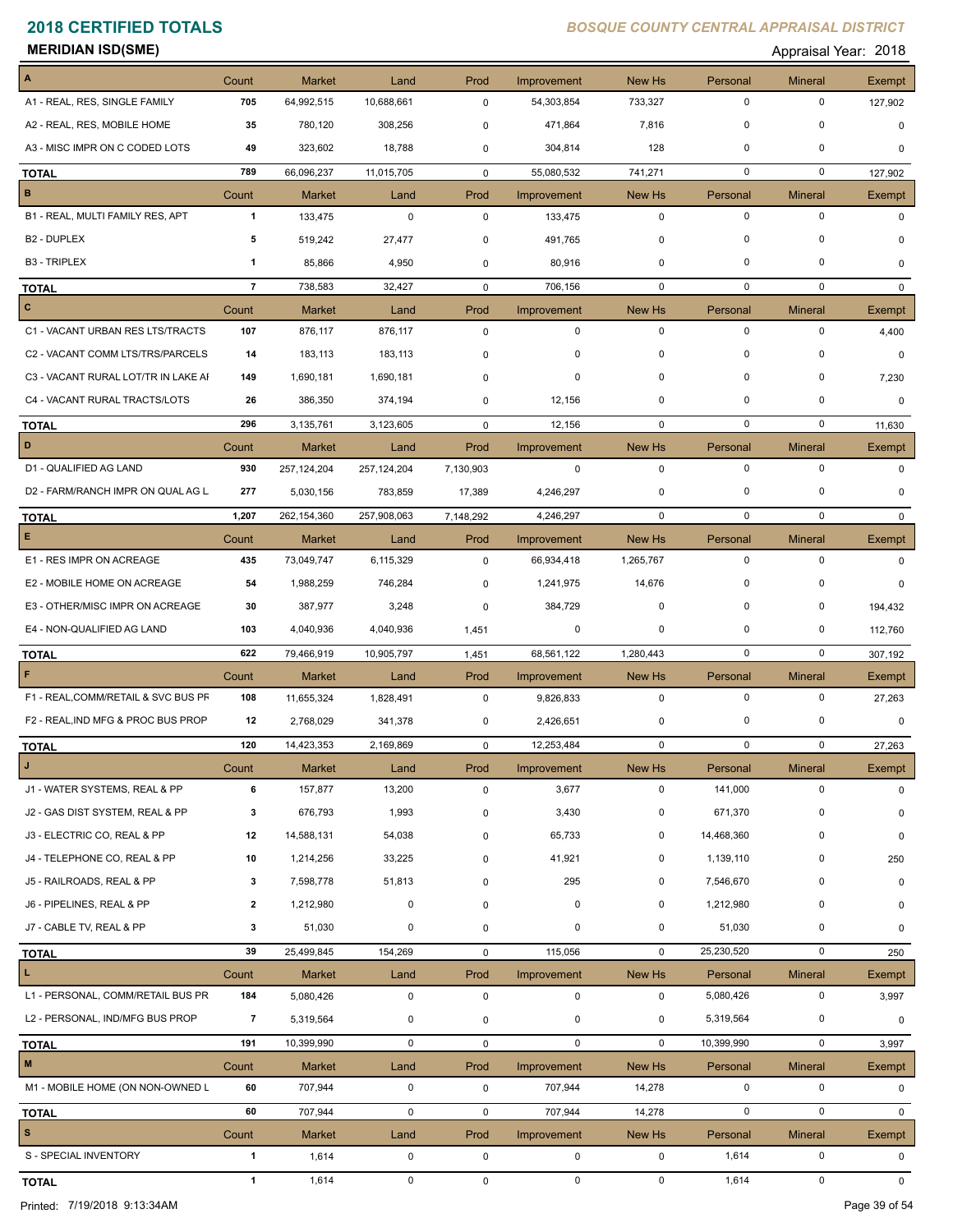# **MERIDIAN ISD(SME)** Appraisal Year: 2018

| 101، Appraisal Year:  201 |  |
|---------------------------|--|
|---------------------------|--|

| X                                | Count | <b>Market</b> | Land        | Prod      | Improvement | New Hs       | Personal   | <b>Mineral</b> | Exempt     |
|----------------------------------|-------|---------------|-------------|-----------|-------------|--------------|------------|----------------|------------|
| XB - BPP UNDER \$500 [11.145]    |       | 10            | $\Omega$    | 0         | $\Omega$    | $\Omega$     | 10         | 0              | 10         |
| XE - CHAR HOUS DVLP ORG [11.182] | 8     | .495.327      | 102.682     | 0         | 1,392,645   | 0            | 0          | 0              | 1,495,327  |
| XR - NONPROFIT WATER [11.30]     |       | 182.810       | 48.544      | 0         | 37,266      | 0            | 97,000     | 0              | 182,810    |
| XV - OTHER EXEMPTIONS            | 97    | 26.177.997    | 6,760,057   | $\Omega$  | 19.417.940  | 0            | 0          | 0              | 26,171,798 |
| <b>TOTAL</b>                     | 113   | 27,856,144    | 6,911,283   | $\Omega$  | 20,847,851  | $\mathbf{0}$ | 97,010     | 0              | 27,849,945 |
| <b>ALL PTD TOTAL</b>             | 3,081 | 490,480,750   | 292,221,018 | 7,149,743 | 162,530,598 | 2,035,992    | 35,729,134 | $\mathbf{0}$   | 28,328,179 |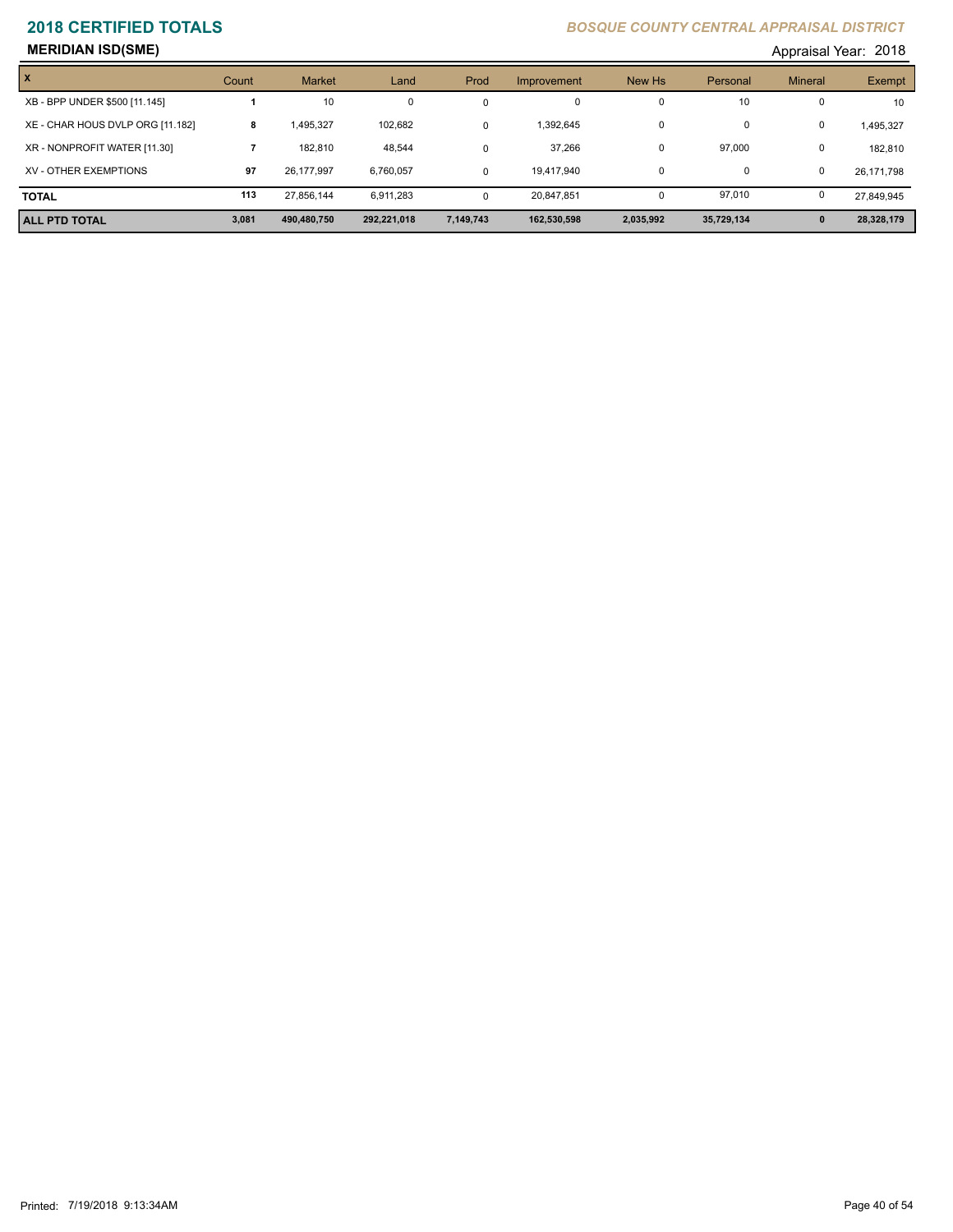# **2018 CERTIFIED TOTALS** *B*

## **MORGAN CITY(CMO) Appraisal Year: 2018**

## **Improvements Count Value Homesite** New Homesite Non Homesite New Non Homesite **TOTAL IMPROVEMENTS** 1 2,150 85 3,196,089 2 96,091 172 4,969,650 **Land Count Value** (66.992 acres) Homesite New Homesite Non Homesite New Non Homesite **TOTAL CONSUMING MARKET**  82 509,901  $\overline{0}$  c 293 1,613,364 **Prod Count Value** (156.568 acres) Productivity 13 456,320<br>
Inventory 0 0 0 Inventory<br>Timber 0 0 **Other Count Value** Minerals Personal Property 456,320 31 1,267,711

| <b>Prod. Use</b> | Count | <b>Value</b> | Loss    |
|------------------|-------|--------------|---------|
| Productivity     | 13    | 17,576       | 438,744 |
| Inventory        |       | O            |         |
| Timber           |       | O            |         |
| <b>Totals</b>    | 13    | 17,576       | 438,744 |

|                              |                |                                          |             |             | $=$ ) | 9,229,090 | <b>TOTAL ASSESSED</b>         |  |
|------------------------------|----------------|------------------------------------------|-------------|-------------|-------|-----------|-------------------------------|--|
| <b>Exemptions/Deductions</b> |                | *** Non-Frozen ***<br>***** Frozen ***** |             |             |       |           | (454 accounts)                |  |
|                              | Count          | Value                                    | Count       | Value       |       |           |                               |  |
| Homestead                    | 0              | 0                                        | $\mathbf 0$ | 0           |       |           |                               |  |
| Homestead Local              | 0              | 0                                        | 0           | 0           |       | 0         | <b>TOTAL HOMESTEAD</b>        |  |
| Over 65                      | $\Omega$       | $\Omega$                                 | $\pmb{0}$   | $\mathbf 0$ |       |           |                               |  |
| Over 65 Local                | 0              | 0                                        | 0           | 0           |       | 0         | <b>TOTAL OVER 65</b>          |  |
| <b>Disabled</b>              | $\Omega$       | $\mathbf 0$                              | $\mathbf 0$ | $\Omega$    |       |           |                               |  |
| <b>Disabled Local</b>        | $\Omega$       | 0                                        | 0           | O           |       | 0         | <b>TOTAL DISABLED</b>         |  |
| Disabled Veteran             | $\overline{2}$ | 17,005                                   | 0           | 0           |       | 17,005    | TOTAL DISABLED VETERAN        |  |
| Disabled Vet HS              | 3              | 108,151                                  | 0           | 0           |       | 108,151   | TOTAL DISABLED VETERAN HS     |  |
| Abatements                   | $\Omega$       | 0                                        |             |             |       |           |                               |  |
| <b>Pollution Control</b>     |                | 0                                        |             |             |       |           |                               |  |
| Freeport                     |                | 0                                        |             |             |       |           |                               |  |
| Goods In Transit             |                | 0                                        |             |             |       |           |                               |  |
| Historic                     | ∩              | 0                                        | $\mathbf 0$ | 0           |       |           |                               |  |
| Low Income Housing           | $\Omega$       | 0                                        |             |             |       |           |                               |  |
| Solar / Wind Power           | $\Omega$       | 0                                        | $\mathbf 0$ | 0           |       |           |                               |  |
| <b>Tot Exempt Proration</b>  | $\Omega$       | 0                                        | $\mathbf 0$ | 0           |       |           |                               |  |
| <b>Tot Exempt Proration</b>  | 0              | 0                                        |             |             |       | 0         | <b>TOTAL OTHER DEDUCTIONS</b> |  |

| Taxable Non Frozen<br>Taxable Frozen<br>Taxable New HS Frozen |               | 9,103,934<br>0<br>0       | 9.                    |
|---------------------------------------------------------------|---------------|---------------------------|-----------------------|
| Tax Non Frozen<br>Tax Frozen<br>Tax New HS Frozen             |               | 27,312.06<br>0.00<br>0.00 | $\mathbf{2}^{\prime}$ |
| Total Tax w/o Ceiling<br><b>Tax Frozen Loss</b>               |               | 27,312.06<br>0.00         | 0.0                   |
| <b>Total Vet HS Proration</b><br>Total Surv Spouse Ex Amt     | $\Omega$<br>0 | 0.00<br>0.00              |                       |

|  | <b>3OSQUE COUNTY CENTRAL APPRAISAL DISTRICT</b> |  |
|--|-------------------------------------------------|--|
|  |                                                 |  |

| <b>Improvements</b>                                          | Count               | Value                                     |                       |                                        |
|--------------------------------------------------------------|---------------------|-------------------------------------------|-----------------------|----------------------------------------|
| Homesite<br>New Homesite<br>Non Homesite<br>New Non Homesite | 85<br>2<br>172      | 3,196,089<br>96,091<br>4,969,650<br>2,150 | 8,263,980<br>$(+)$    | <b>TOTAL IMPROVEMENTS</b>              |
| <b>Land</b> $(66.992 \text{ acres})$                         | Count               | Value                                     |                       |                                        |
| Homesite<br>New Homesite<br>Non Homesite<br>New Non Homesite | 82<br>0<br>293<br>0 | 509,901<br>0<br>1,613,364<br>0            | 2,123,265<br>$(+)$    | <b>TOTAL LAND MARKET</b>               |
| <b>Prod</b> (156.568 acres)                                  | Count               | Value                                     |                       |                                        |
| Productivity<br>Inventory<br>Timber                          | 13<br>0<br>0        | 456,320<br>0<br>0                         | 456,320<br>$(+)$      | <b>TOTAL PROD MARKET</b>               |
| <b>Other</b>                                                 | Count               | Value                                     |                       | 2,579,585<br><b>TOTAL LAND</b>         |
| Personal Property<br>Minerals                                | 31<br>0             | 1,267,711                                 | 1,267,711<br>$(+)$    | <b>TOTAL OTHER</b>                     |
|                                                              |                     |                                           | 12,111,276<br>$( = )$ | <b>TOTAL MARKET VALUE</b>              |
|                                                              |                     |                                           | 2,432,924<br>$(-)$    | TOTAL EXEMPT PROPERTY (INCL HB366)     |
|                                                              |                     |                                           | 9,678,352<br>$( = )$  | TOTAL MARKET VALUE OF TAXABLE PROPERTY |

| 438.744 | $\sim$ $\sim$ | 438,744 TOTAL PRODUCTION LOSS |
|---------|---------------|-------------------------------|
|         | ( – )         | 10,518 CAPPED HOMESTEAD LOSS  |
|         | $=$ $\lambda$ | 9,229,090 TOTAL ASSESSED      |

- 
- 
- 
- 3 108,151 0 0 **108,151 TOTAL DISABLED VETERAN HS**

| <b>0 TOTAL OTHER DEDUCTIONS</b>     |
|-------------------------------------|
| 125,156 TOTAL EXEMPTIONS/DEDUCTIONS |
| 9,103,934 TOTAL TAXABLE             |
| 27,312.06 TOTAL TAX                 |
| 0.00300000 TAX RATE                 |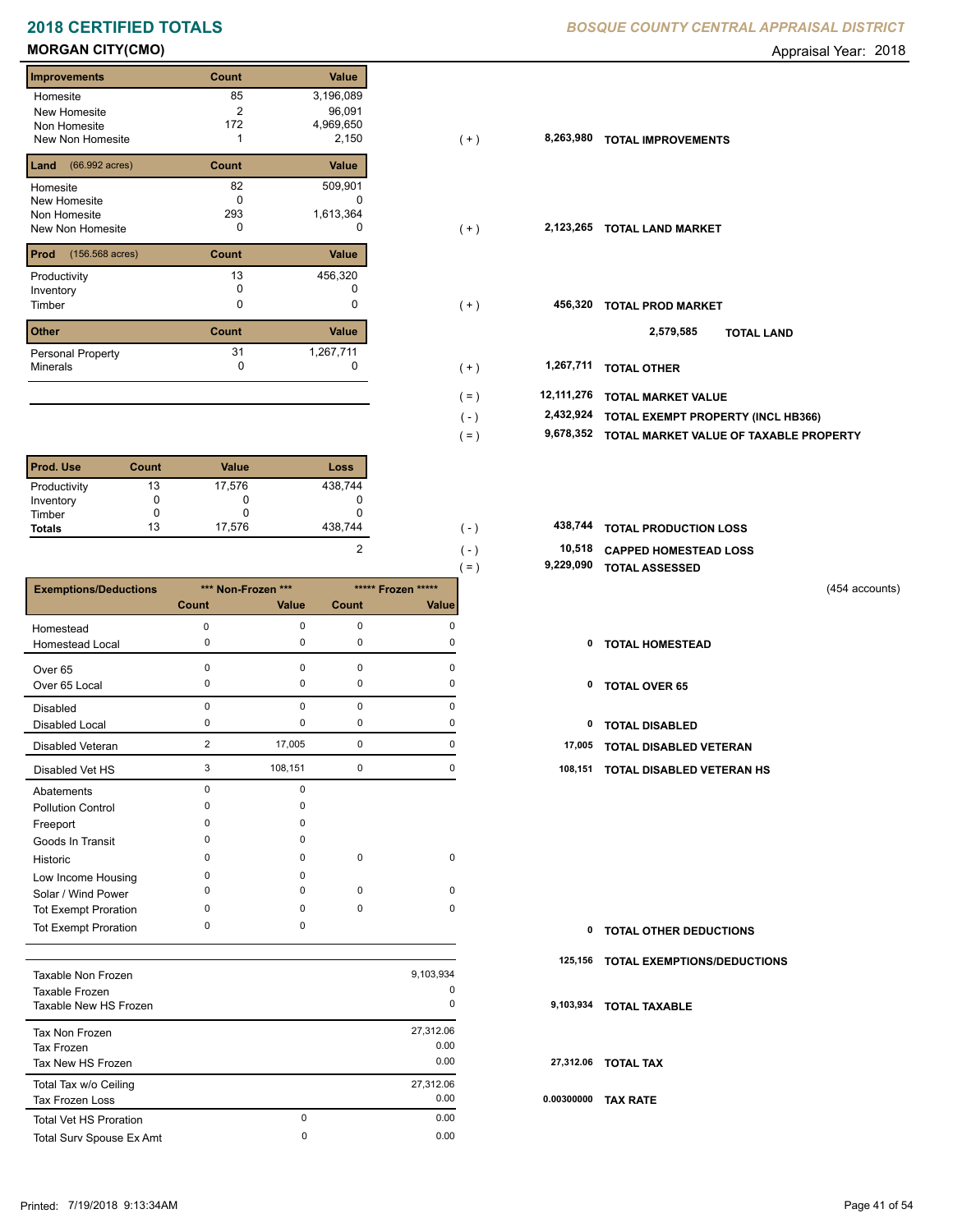**MORGAN CITY(CMO)** Appraisal Year: 2018

| $\blacktriangle$                    | Count          | <b>Market</b> | Land        | Prod        | Improvement | New Hs      | Personal    | <b>Mineral</b> | Exempt        |
|-------------------------------------|----------------|---------------|-------------|-------------|-------------|-------------|-------------|----------------|---------------|
| A1 - REAL, RES, SINGLE FAMILY       | 119            | 4,732,580     | 689,135     | $\mathbf 0$ | 4,042,945   | 96,091      | 500         | $\pmb{0}$      | 0             |
| A2 - REAL, RES, MOBILE HOME         | 34             | 509,887       | 164,857     | 0           | 345,030     | 0           | 0           | 0              |               |
| A3 - MISC IMPR ON C CODED LOTS      | 28             | 166,327       | 11,900      | 0           | 154,427     | 0           | 0           | 0              | O             |
| <b>TOTAL</b>                        | 181            | 5,408,794     | 865,892     | $\mathbf 0$ | 4,542,402   | 96,091      | 500         | $\mathbf 0$    | 0             |
| B                                   | Count          | <b>Market</b> | Land        | Prod        | Improvement | New Hs      | Personal    | <b>Mineral</b> | <b>Exempt</b> |
| B <sub>2</sub> - DUPLEX             | 1              | 70,523        | 1,750       | 0           | 68,773      | $\mathbf 0$ | $\mathbf 0$ | $\pmb{0}$      | 0             |
| <b>B4 - FOURPLEX</b>                | 4              | 223,806       | 11,750      | 0           | 212,056     | 0           | 0           | 0              | <sup>0</sup>  |
| <b>TOTAL</b>                        | 5              | 294,329       | 13,500      | 0           | 280,829     | 0           | 0           | $\pmb{0}$      | 0             |
| $\mathbf{c}$                        | Count          | <b>Market</b> | Land        | Prod        | Improvement | New Hs      | Personal    | <b>Mineral</b> | Exempt        |
| C1 - VACANT URBAN RES LTS/TRACTS    | 144            | 692,807       | 692,807     | $\mathbf 0$ | $\mathbf 0$ | 0           | $\mathbf 0$ | $\pmb{0}$      | 9,395         |
| C2 - VACANT COMM LTS/TRS/PARCELS    | 3              | 11,165        | 11,165      | 0           | 0           | 0           | 0           | $\mathbf 0$    | 0             |
| <b>TOTAL</b>                        | 147            | 703,972       | 703,972     | $\mathbf 0$ | 0           | 0           | 0           | $\pmb{0}$      | 9,395         |
| D                                   | Count          | <b>Market</b> | Land        | Prod        | Improvement | New Hs      | Personal    | Mineral        | Exempt        |
| D1 - QUALIFIED AG LAND              | 13             | 456,320       | 456,320     | 17,576      | 0           | 0           | 0           | 0              | 0             |
| D2 - FARM/RANCH IMPR ON QUAL AG L   | 2              | 8,547         | 0           | 0           | 8,547       | 0           | 0           | 0              | 0             |
| <b>TOTAL</b>                        | 15             | 464,867       | 456,320     | 17,576      | 8,547       | 0           | 0           | 0              | $\Omega$      |
| $\mathsf E$                         | Count          | <b>Market</b> | Land        | Prod        | Improvement | New Hs      | Personal    | <b>Mineral</b> | Exempt        |
| E1 - RES IMPR ON ACREAGE            | 3              | 387,017       | 72,869      | $\mathbf 0$ | 314,148     | 0           | $\mathbf 0$ | 0              | 0             |
| E2 - MOBILE HOME ON ACREAGE         | 1              | 20,321        | 0           | 0           | 20,321      | 0           | 0           | 0              | 20,321        |
| E4 - NON-QUALIFIED AG LAND          | 3              | 51,863        | 51,863      | 0           | 0           | $\mathbf 0$ | $\mathbf 0$ | 0              | 0             |
| <b>TOTAL</b>                        | $\overline{7}$ | 459,201       | 124,732     | $\mathbf 0$ | 334,469     | 0           | 0           | $\pmb{0}$      | 20,321        |
| F                                   | Count          | <b>Market</b> | Land        | Prod        | Improvement | New Hs      | Personal    | <b>Mineral</b> | <b>Exempt</b> |
| F1 - REAL, COMM/RETAIL & SVC BUS PF | $\overline{7}$ | 685,399       | 62,038      | $\mathbf 0$ | 623,361     | $\mathbf 0$ | 0           | $\pmb{0}$      | $\Omega$      |
| <b>TOTAL</b>                        | $\overline{7}$ | 685,399       | 62,038      | $\mathbf 0$ | 623,361     | $\mathbf 0$ | $\mathbf 0$ | $\mathbf 0$    | $\Omega$      |
| J                                   | Count          | <b>Market</b> | Land        | Prod        | Improvement | New Hs      | Personal    | <b>Mineral</b> | Exempt        |
| J2 - GAS DIST SYSTEM, REAL & PP     | $\overline{1}$ | 94,750        | $\mathbf 0$ | $\mathbf 0$ | $\mathbf 0$ | 0           | 94,750      | $\pmb{0}$      | $\Omega$      |
| J3 - ELECTRIC CO, REAL & PP         | 1              | 405,770       | 0           | 0           | 0           | 0           | 405,770     | 0              | O             |
| J4 - TELEPHONE CO, REAL & PP        |                | 78,738        | 5,500       | 0           | 9,918       | 0           | 63,320      | 0              |               |
| J5 - RAILROADS, REAL & PP           | 4              | 572,411       | 39,401      | 0           | 0           | $\mathbf 0$ | 533,010     | $\Omega$       | 0             |
| J7 - CABLE TV, REAL & PP            | $\mathbf 3$    | 29,100        | $\mathbf 0$ | 0           | $\pmb{0}$   | $\mathbf 0$ | 29,100      | $\pmb{0}$      | 0             |
| <b>TOTAL</b>                        | 13             | 1,180,769     | 44,901      | 0           | 9,918       | $\mathbf 0$ | 1,125,950   | $\pmb{0}$      | 0             |
| L.                                  | Count          | <b>Market</b> | Land        | Prod        | Improvement | New Hs      | Personal    | <b>Mineral</b> | Exempt        |
| L1 - PERSONAL, COMM/RETAIL BUS PR   | 19             | 137,691       | 0           | $\mathsf 0$ | $\mathbf 0$ | 0           | 137,691     | $\pmb{0}$      | 1,023         |
| L2 - PERSONAL, IND/MFG BUS PROP     | $\overline{1}$ | 3,120         | 0           | 0           | $\pmb{0}$   | $\mathbf 0$ | 3,120       | $\pmb{0}$      | 0             |
| <b>TOTAL</b>                        | 20             | 140,811       | 0           | 0           | $\mathbf 0$ | $\mathbf 0$ | 140,811     | $\pmb{0}$      | 1,023         |
| M                                   | Count          | <b>Market</b> | Land        | Prod        | Improvement | New Hs      | Personal    | <b>Mineral</b> | Exempt        |
| M1 - MOBILE HOME (ON NON-OWNED L    | 40             | 370,949       | $\mathbf 0$ | $\mathbf 0$ | 370,949     | $\mathbf 0$ | $\pmb{0}$   | $\pmb{0}$      | 0             |
| <b>TOTAL</b>                        | 40             | 370,949       | $\mathbf 0$ | 0           | 370,949     | $\mathbf 0$ | $\mathbf 0$ | $\pmb{0}$      | 0             |
| $\vert x \vert$                     | Count          | <b>Market</b> | Land        | Prod        | Improvement | New Hs      | Personal    | <b>Mineral</b> | Exempt        |
| X1 - SCHOOLS                        | $\mathbf{2}$   | 3,500         | 3,500       | 0           | $\mathbf 0$ | 0           | $\mathbf 0$ | $\pmb{0}$      | 3,500         |
|                                     |                |               |             |             |             |             |             |                |               |
| X2 - RELIGIOUS ORGANIZATION         | 1              | 39,409        | 0           | 0           | 39,409      | $\pmb{0}$   | 0           | 0              | 46,284        |
| XB - BPP UNDER \$500 [11.145]       | 1              | 450           | 0           | 0           | 0           | $\mathbf 0$ | 450         | $\pmb{0}$      | 450           |
| XV - OTHER EXEMPTIONS               | 46             | 2,358,826     | 304,730     | 0           | 2,054,096   | 0           | 0           | $\pmb{0}$      | 2,351,951     |
| <b>TOTAL</b>                        | 50             | 2,402,185     | 308,230     | 0           | 2,093,505   | $\mathbf 0$ | 450         | $\pmb{0}$      | 2,402,185     |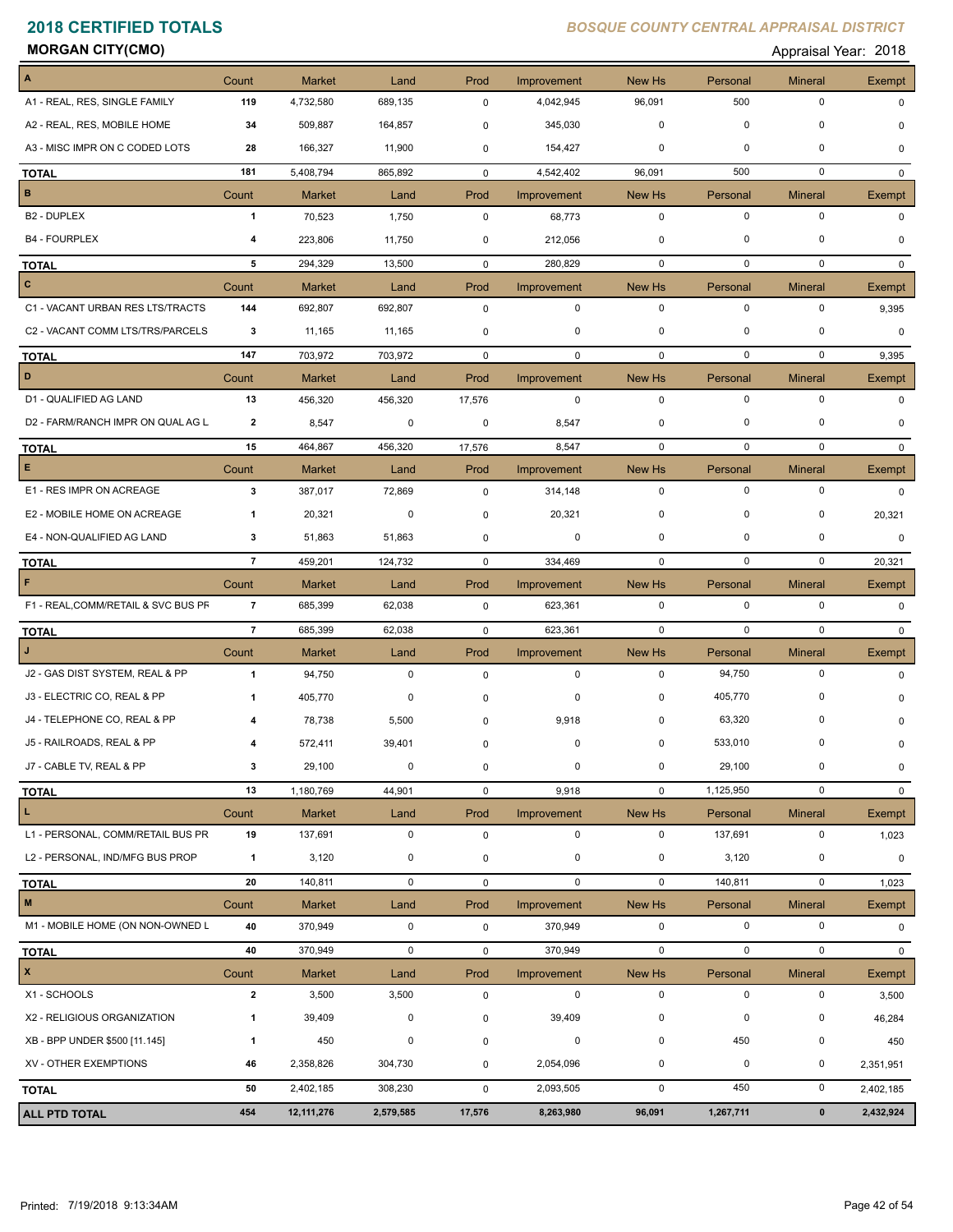# **MORGAN ISD(SMO)** Appraisal Year: 2018

| <b>Improvements</b>                  | Count | <b>Value</b> |
|--------------------------------------|-------|--------------|
| Homesite                             | 278   | 23,179,877   |
| New Homesite                         | 4     | 101,937      |
| Non Homesite                         | 533   | 27,809,484   |
| New Non Homesite                     | 3     | 212,174      |
| $(7,520.729 \text{ acres})$<br>Land  | Count | <b>Value</b> |
| Homesite                             | 269   | 3,913,594    |
| <b>New Homesite</b>                  | 5     | 171,216      |
| Non Homesite                         | 912   | 25,839,860   |
| New Non Homesite                     | O     | O            |
| Prod<br>$(34,590.183 \text{ acres})$ | Count | Value        |
| Productivity                         | 289   | 82,038,388   |
| Inventory                            | O     |              |
| Timber                               | 0     | 0            |
| <b>Other</b>                         | Count | Value        |
| <b>Personal Property</b>             | 63    | 8,312,413    |
| <b>Minerals</b>                      | 0     | 0            |

| <b>Prod. Use</b> | Count | Value     | Loss       |
|------------------|-------|-----------|------------|
| Productivity     | 289   | 2,863,734 | 79,174,654 |
| Inventory        |       | 0         |            |
| Timber           |       |           |            |
| <b>Totals</b>    | 289   | 2,863,734 | 79,174,654 |

|                              |                |                    |                |                    | $( = )$ | 73,064,366 | <b>TOTAL ASSESSED</b>         |                    |
|------------------------------|----------------|--------------------|----------------|--------------------|---------|------------|-------------------------------|--------------------|
| <b>Exemptions/Deductions</b> |                | *** Non-Frozen *** |                | ***** Frozen ***** |         |            |                               | $(1,566$ accounts) |
|                              | Count          | Value              | Count          | <b>Value</b>       |         |            |                               |                    |
| Homestead                    | 104            | 2,514,068          | 143            | 3,346,276          |         |            |                               |                    |
| <b>Homestead Local</b>       | 0              | 0                  | 0              | 0                  |         | 5,860,344  | <b>TOTAL HOMESTEAD</b>        |                    |
| Over 65                      |                | 70,000             | 121            | 1,135,090          |         |            |                               |                    |
| Over 65 Local                | $\Omega$       | 0                  | 0              | 0                  |         | 1,205,090  | <b>TOTAL OVER 65</b>          |                    |
| Disabled                     | $\mathbf 0$    | 0                  | 6              | 59,889             |         |            |                               |                    |
| Disabled Local               | 0              | 0                  | 0              | 0                  |         | 59,889     | <b>TOTAL DISABLED</b>         |                    |
| Disabled Veteran             | 8              | 64,698             | $\overline{2}$ | 24,000             |         | 88,698     | <b>TOTAL DISABLED VETERAN</b> |                    |
| Disabled Vet HS              | $\overline{2}$ | 63,711             | 5              | 163,447            |         | 227,158    | TOTAL DISABLED VETERAN HS     |                    |
| Abatements                   | $\Omega$       | 0                  |                |                    |         |            |                               |                    |
| <b>Pollution Control</b>     | $\Omega$       | 0                  |                |                    |         |            |                               |                    |
| Freeport                     | $\Omega$       | 0                  |                |                    |         |            |                               |                    |
| Goods In Transit             | O              | $\Omega$           |                |                    |         |            |                               |                    |
| Historic                     | $\Omega$       | $\Omega$           | $\mathbf 0$    | $\mathbf 0$        |         |            |                               |                    |
| Low Income Housing           | 0              | 0                  |                |                    |         |            |                               |                    |
| Solar / Wind Power           | $\Omega$       | 0                  | $\mathbf 0$    | 0                  |         |            |                               |                    |
| <b>Tot Exempt Proration</b>  | $\Omega$       | 0                  | $\mathbf 0$    | $\mathbf 0$        |         |            |                               |                    |
| <b>Tot Exempt Proration</b>  | $\mathbf 0$    | 0                  |                |                    |         | 0          | <b>TOTAL OTHER DEDUCTIONS</b> |                    |

|                               |          |            | 7.  |
|-------------------------------|----------|------------|-----|
| Taxable Non Frozen            |          | 55,094,539 |     |
| Taxable Frozen                |          | 10,434,672 |     |
| Taxable New HS Frozen         |          | 93.976     | 65  |
| Tax Non Frozen                |          | 572,983.50 |     |
| Tax Frozen                    |          | 78.233.42  |     |
| Tax New HS Frozen             |          | 977.35     | 65  |
| Total Tax w/o Ceiling         |          | 682.481.46 |     |
| <b>Tax Frozen Loss</b>        |          | 30.287.19  | 0.0 |
| <b>Total Vet HS Proration</b> | $\Omega$ | 0.00       |     |
| Total Surv Spouse Ex Amt      | 0        | 0.00       |     |
|                               |          |            |     |

| <b>Improvements</b>                      | Count | Value      |                        |                                                       |
|------------------------------------------|-------|------------|------------------------|-------------------------------------------------------|
| Homesite                                 | 278   | 23,179,877 |                        |                                                       |
| New Homesite                             | 4     | 101,937    |                        |                                                       |
| Non Homesite                             | 533   | 27,809,484 |                        |                                                       |
| New Non Homesite                         | 3     | 212,174    | $(+)$                  | 51,303,472<br><b>TOTAL IMPROVEMENTS</b>               |
| <b>Land</b> $(7,520.729 \text{ acres})$  | Count | Value      |                        |                                                       |
| Homesite                                 | 269   | 3,913,594  |                        |                                                       |
| New Homesite                             | 5     | 171,216    |                        |                                                       |
| Non Homesite                             | 912   | 25,839,860 |                        |                                                       |
| New Non Homesite                         | 0     | 0          | $(+)$                  | 29,924,670<br><b>TOTAL LAND MARKET</b>                |
| <b>Prod</b> $(34,590.183 \text{ acres})$ | Count | Value      |                        |                                                       |
| Productivity                             | 289   | 82,038,388 |                        |                                                       |
| Inventory                                | 0     | 0          |                        |                                                       |
| Timber                                   | 0     | 0          | $(+)$                  | 82,038,388<br><b>TOTAL PROD MARKET</b>                |
| <b>Other</b>                             | Count | Value      |                        | 111,963,058<br><b>TOTAL LAND</b>                      |
| Personal Property                        | 63    | 8,312,413  |                        |                                                       |
| Minerals                                 | 0     |            | $(+)$                  | 8,312,413<br><b>TOTAL OTHER</b>                       |
|                                          |       |            | 171,578,943<br>$( = )$ | <b>TOTAL MARKET VALUE</b>                             |
|                                          |       |            | $(\, - \,)$            | 19,268,533<br>TOTAL EXEMPT PROPERTY (INCL HB366)      |
|                                          |       |            | $( = )$                | 152,310,410<br>TOTAL MARKET VALUE OF TAXABLE PROPERTY |
|                                          |       |            |                        |                                                       |

| 79.174.654 | $(-)$   | 79,174,654 TOTAL PRODUCTION LOSS |
|------------|---------|----------------------------------|
|            | $( - )$ | 71,390 CAPPED HOMESTEAD LOSS     |
|            | $( = )$ | 73,064,366 TOTAL ASSESSED        |

| 1,205,090 | <b>TOTAL OVER 65</b> |
|-----------|----------------------|
|-----------|----------------------|

|  | 59,889 TOTAL DISABLED |  |
|--|-----------------------|--|

|  | 88,698 TOTAL DISABLED VETERAN |
|--|-------------------------------|
|  |                               |

| 0 TOTAL OTHER DEDUCTIONS              |
|---------------------------------------|
| 7,441,179 TOTAL EXEMPTIONS/DEDUCTIONS |
| 65,623,187 TOTAL TAXABLE              |
| 652,194.27 TOTAL TAX                  |
| 0.01040000 TAX RATE                   |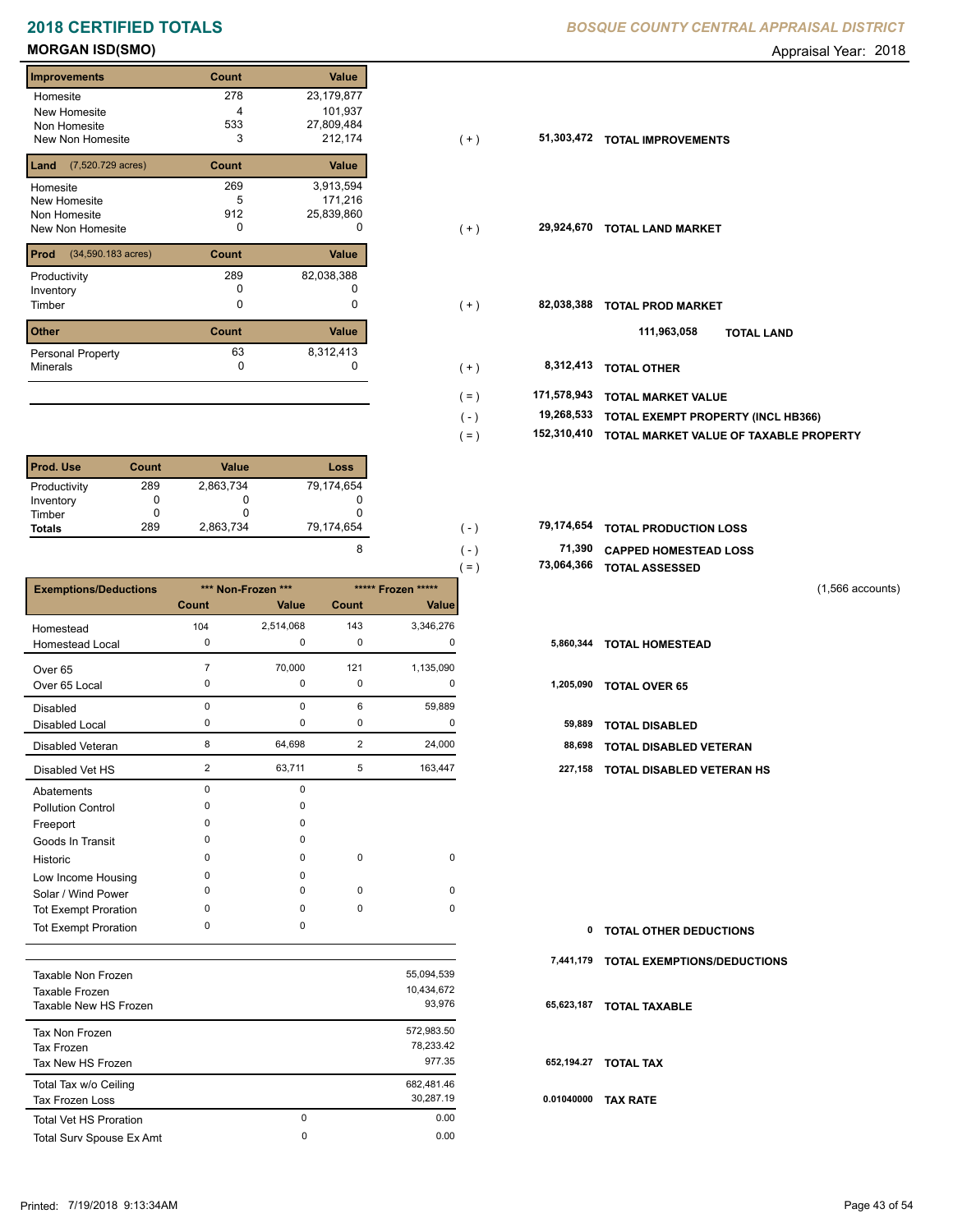**MORGAN ISD(SMO)** Appraisal Year: 2018

| A                                   | Count        | <b>Market</b> | Land        | Prod         | Improvement        | New Hs      | Personal    | <b>Mineral</b> | Exempt        |
|-------------------------------------|--------------|---------------|-------------|--------------|--------------------|-------------|-------------|----------------|---------------|
| A1 - REAL, RES, SINGLE FAMILY       | 323          | 29,766,251    | 5,931,381   | 0            | 23,834,370         | 174,640     | 500         | $\pmb{0}$      | $\Omega$      |
| A2 - REAL, RES, MOBILE HOME         | 37           | 603,984       | 205,981     | 0            | 398,003            | 0           | 0           | 0              |               |
| A3 - MISC IMPR ON C CODED LOTS      | 34           | 196,221       | 11,900      | 0            | 184,321            | 0           | 0           | 0              | $\Omega$      |
| <b>TOTAL</b>                        | 394          | 30,566,456    | 6,149,262   | 0            | 24,416,694         | 174,640     | 500         | $\mathbf 0$    | $\Omega$      |
| B                                   | Count        | <b>Market</b> | Land        | Prod         | Improvement        | New Hs      | Personal    | <b>Mineral</b> | Exempt        |
| <b>B2 - DUPLEX</b>                  | $\mathbf{1}$ | 70,523        | 1,750       | $\mathbf 0$  | 68,773             | $\mathbf 0$ | $\mathbf 0$ | $\pmb{0}$      | $\Omega$      |
| <b>B4 - FOURPLEX</b>                | 4            | 223,806       | 11,750      | 0            | 212,056            | 0           | 0           | 0              | 0             |
| <b>TOTAL</b>                        | 5            | 294,329       | 13,500      | $\mathbf 0$  | 280,829            | $\mathbf 0$ | $\mathbf 0$ | $\mathbf 0$    | $\Omega$      |
| c                                   | Count        | <b>Market</b> | Land        | Prod         | Improvement        | New Hs      | Personal    | <b>Mineral</b> | Exempt        |
| C1 - VACANT URBAN RES LTS/TRACTS    | 145          | 695,057       | 695,057     | 0            | $\mathbf 0$        | $\mathbf 0$ | $\mathbf 0$ | $\pmb{0}$      | 9,395         |
| C2 - VACANT COMM LTS/TRS/PARCELS    | 3            | 11,165        | 11,165      | 0            | 0                  | 0           | 0           | 0              | 0             |
| C3 - VACANT RURAL LOT/TR IN LAKE AI | 203          | 1,953,177     | 1,953,177   | $\mathbf 0$  | 0                  | 0           | 0           | $\pmb{0}$      | 1,688         |
| C4 - VACANT RURAL TRACTS/LOTS       | 2            | 104,463       | 104,463     | $\mathbf{0}$ | 0                  | 0           | 0           | 0              | 0             |
| <b>TOTAL</b>                        | 353          | 2,763,862     | 2,763,862   | $\mathbf 0$  | $\mathbf 0$        | $\mathbf 0$ | $\mathbf 0$ | $\mathbf 0$    | 11,083        |
| D                                   | Count        | <b>Market</b> | Land        | Prod         | Improvement        | New Hs      | Personal    | <b>Mineral</b> | Exempt        |
| D1 - QUALIFIED AG LAND              | 289          | 82,038,388    | 82,038,388  | 2,863,734    | 0                  | $\mathbf 0$ | $\mathbf 0$ | $\mathbf 0$    | $\Omega$      |
| D2 - FARM/RANCH IMPR ON QUAL AG L   | 95           | 1,527,165     | 0           | 0            | 1,527,165          | 0           | 0           | $\mathbf 0$    | $\Omega$      |
| <b>TOTAL</b>                        | 384          | 83,565,553    | 82,038,388  | 2,863,734    | 1,527,165          | 0           | 0           | $\mathbf 0$    | 0             |
| E                                   | Count        | <b>Market</b> | Land        | Prod         | Improvement        | New Hs      | Personal    | <b>Mineral</b> | Exempt        |
| E1 - RES IMPR ON ACREAGE            | 134          | 18,250,250    | 1,613,737   | 0            | 16,636,513         | 98,513      | 0           | 0              | 0             |
| E2 - MOBILE HOME ON ACREAGE         | 35           | 1,378,264     | 623,220     | 0            | 755,044            | 0           | 0           | 0              | 20,321        |
| E3 - OTHER/MISC IMPR ON ACREAGE     | 19           | 451,481       | 0           | 0            | 451,481            | 0           | 0           | $\pmb{0}$      | 0             |
| E4 - NON-QUALIFIED AG LAND          | 67           | 3,675,722     | 3,619,292   | 0            | 56,430             | 0           | 0           | $\mathbf 0$    | 0             |
| TOTAL                               | 255          | 23,755,717    | 5,856,249   | $\mathbf 0$  | 17,899,468         | 98,513      | 0           | 0              | 20,321        |
| F                                   | Count        | <b>Market</b> | Land        | Prod         | Improvement        | New Hs      | Personal    | <b>Mineral</b> | <b>Exempt</b> |
| F1 - REAL, COMM/RETAIL & SVC BUS PF | 10           | 862,451       | 106,710     | $\mathbf 0$  | 755,741            | $\mathbf 0$ | 0           | $\pmb{0}$      | 0             |
| <b>TOTAL</b>                        | 10           | 862,451       | 106,710     | $\mathbf 0$  | 755,741            | $\mathbf 0$ | $\mathbf 0$ | $\mathbf 0$    | $\mathbf{0}$  |
| J                                   | Count        | <b>Market</b> | Land        | Prod         | Improvement        | New Hs      | Personal    | <b>Mineral</b> | Exempt        |
| J1 - WATER SYSTEMS, REAL & PP       | $\mathbf{2}$ | 150,821       | 12,204      | 0            | 4,497              | $\mathbf 0$ | 134,120     | $\pmb{0}$      | 0             |
| J2 - GAS DIST SYSTEM, REAL & PP     | 3            | 100,753       | 3,263       | $\pmb{0}$    | 0                  | 0           | 97,490      | $\pmb{0}$      | 0             |
| J3 - ELECTRIC CO, REAL & PP         | 5            | 2,161,640     | 0           | 0            | 0                  | 0           | 2,161,640   | 0              | 0             |
| J4 - TELEPHONE CO, REAL & PP        | 11           | 302,848       | 5,940       | 0            | 9,918              | 0           | 286,990     | 0              | 0             |
| J5 - RAILROADS, REAL & PP           | 6            | 4,360,063     | 58,673      | 0            | 0                  | 0           | 4,301,390   | 0              | 0             |
| J6 - PIPELINES, REAL & PP           | $\mathbf{2}$ | 449,330       | 0           | 0            | 0                  | 0           | 449,330     | 0              | 0             |
| J7 - CABLE TV, REAL & PP            | 3            | 29,100        | 0           | 0            | 0                  | 0           | 29,100      | 0              | 0             |
| J8 - OTHER (DESCRIBE)               | 1            | 250,000       | 0           | 0            | $\pmb{0}$          | 0           | 250,000     | 0              | 0             |
| <b>TOTAL</b>                        | 33           | 7,804,555     | 80,080      | 0            | 14,415             | 0           | 7,710,060   | $\pmb{0}$      | 0             |
| L                                   | Count        | <b>Market</b> | Land        | Prod         | Improvement        | New Hs      | Personal    | <b>Mineral</b> | Exempt        |
| L1 - PERSONAL, COMM/RETAIL BUS PR   | 34           | 457,633       | $\mathbf 0$ | $\mathsf 0$  | $\mathbf 0$        | 0           | 457,633     | $\pmb{0}$      | 2,174         |
| L2 - PERSONAL, IND/MFG BUS PROP     | $\mathbf{2}$ | 143,770       | 0           | 0            | 0                  | 0           | 143,770     | 0              | 0             |
| <b>TOTAL</b>                        | 36           | 601,403       | 0           | $\mathbf 0$  | $\mathbf 0$        | $\mathbf 0$ | 601,403     | $\pmb{0}$      | 2,174         |
| M                                   | Count        | <b>Market</b> | Land        | Prod         | Improvement        | New Hs      | Personal    | <b>Mineral</b> | Exempt        |
| M1 - MOBILE HOME (ON NON-OWNED L    | 61           | 659,795       | $\mathbf 0$ | $\mathbf 0$  | 659,795            | 0           | 0           | $\pmb{0}$      | 0             |
|                                     | 61           | 659,795       | 0           | 0            | 659,795            | $\mathbf 0$ | $\mathbf 0$ | $\pmb{0}$      | 0             |
| <b>TOTAL</b><br>$\mathbf{o}$        | Count        | <b>Market</b> | Land        | Prod         |                    |             | Personal    | <b>Mineral</b> | Exempt        |
| 01 - REAL, IMPRV SFR INVENTORY      | $\mathbf{1}$ | 13,810        | 13,426      | $\mathbf 0$  | Improvement<br>384 | New Hs<br>0 | $\pmb{0}$   | $\pmb{0}$      | 0             |
| 03 - REAL, VACANT LOTS (INV FOR SFF | 116          | 1,456,057     | 1,456,057   | 0            | 0                  | 0           | 0           | 0              | 0             |
|                                     |              |               |             |              |                    |             |             |                |               |
| <b>TOTAL</b>                        | 117          | 1,469,867     | 1,469,483   | 0            | 384                | $\mathsf 0$ | $\pmb{0}$   | $\pmb{0}$      | 0             |

Printed: 7/19/2018 9:13:34AM Page 44 of 54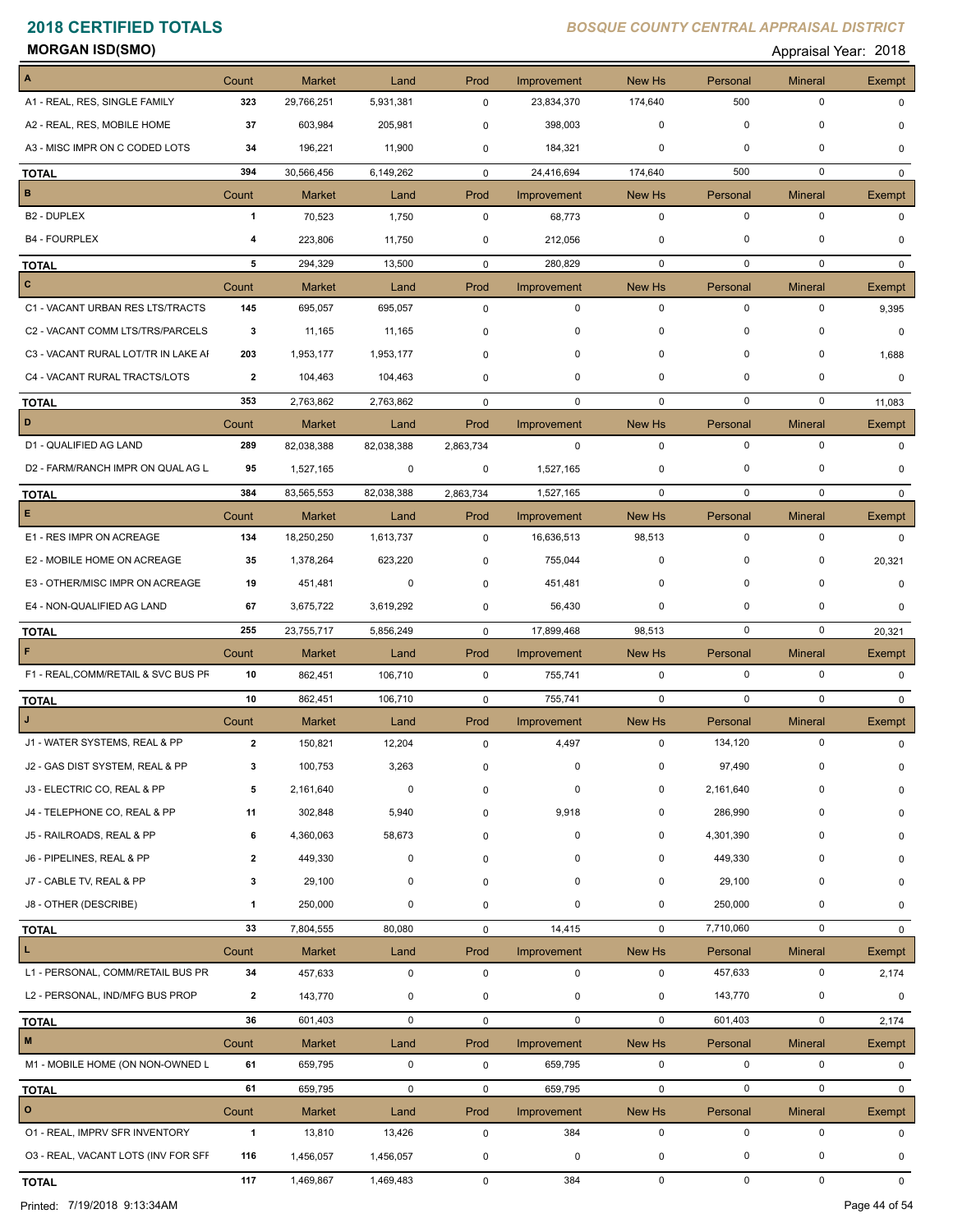## **MORGAN ISD(SMO)** Appraisal Year: 2018

| 101، Appraisal Year: 201 |  |  |
|--------------------------|--|--|
|--------------------------|--|--|

| $\boldsymbol{\mathsf{x}}$      | Count          | <b>Market</b> | Land        | Prod      | Improvement | New Hs   | Personal    | <b>Mineral</b> | Exempt     |
|--------------------------------|----------------|---------------|-------------|-----------|-------------|----------|-------------|----------------|------------|
| X1 - SCHOOLS                   | 2              | 3,500         | 3,500       |           | 0           | $\Omega$ | $\Omega$    | 0              | 3,500      |
| X2 - RELIGIOUS ORGANIZATION    |                | 39,409        | 0           | $\Omega$  | 39,409      | $\Omega$ | 0           | 0              | 46,284     |
| XB - BPP UNDER \$500 [11.145]  |                | 450           | 0           | $\Omega$  | 0           | $\Omega$ | 450         | 0              | 450        |
| XI - YOUTH DEVELOPMENT [11.19] | $\overline{2}$ | 3.825.288     | 449,199     | $\Omega$  | 3,376,089   | $\Omega$ | $\Omega$    | 0              | 3,825,288  |
| XV - OTHER EXEMPTIONS          | 64             | 15.366.308    | 13.032.825  | $\Omega$  | 2.333.483   | $\Omega$ | $\mathbf 0$ | 0              | 15.359.433 |
| <b>TOTAL</b>                   | 70             | 19.234.955    | 13.485.524  | $\Omega$  | 5.748.981   | $\Omega$ | 450         | 0              | 19,234,955 |
| <b>ALL PTD TOTAL</b>           | 1,566          | 171,578,943   | 111,963,058 | 2,863,734 | 51,303,472  | 273,153  | 8,312,413   | $\mathbf{0}$   | 19,268,533 |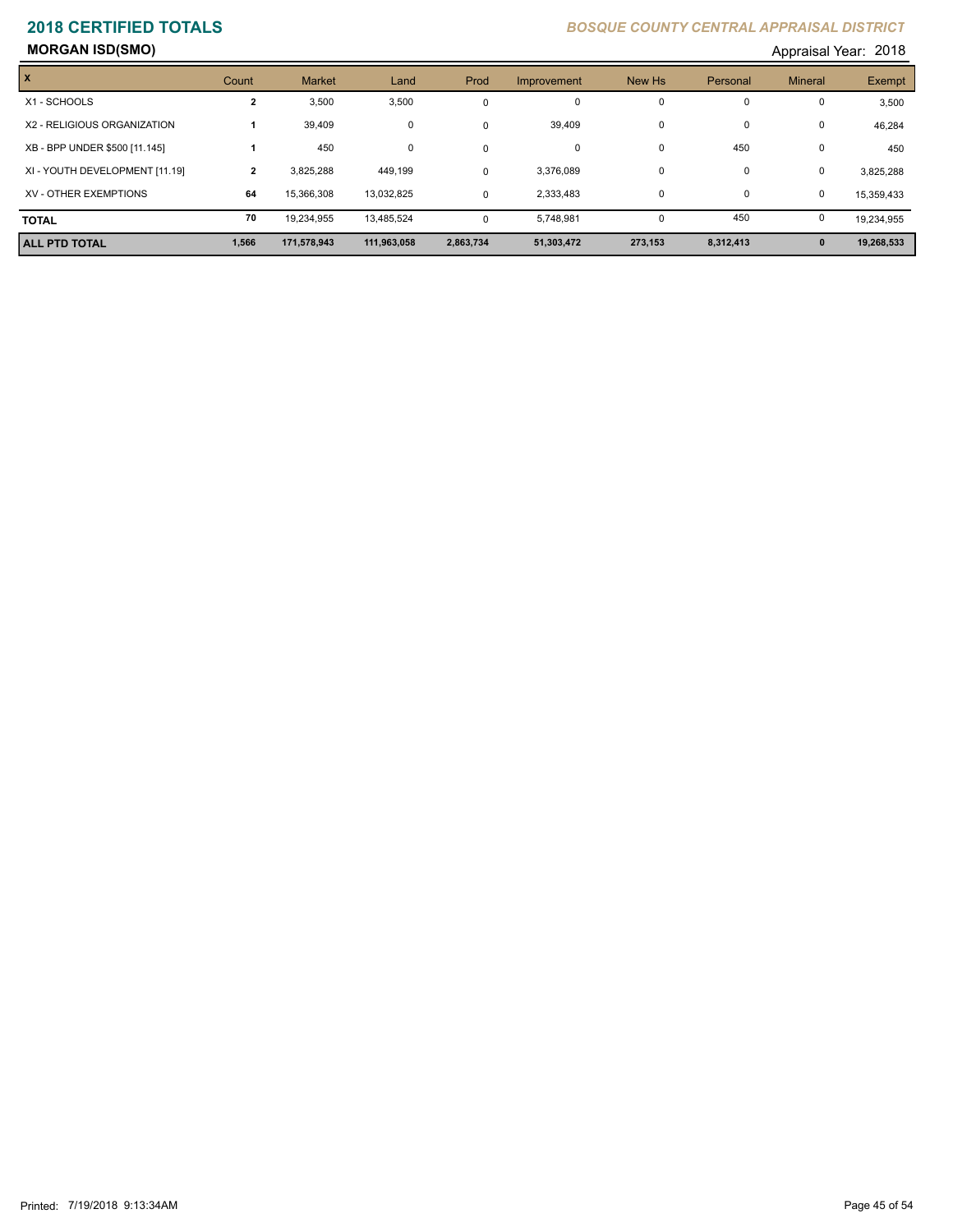# **VALLEY MILLS CITY(CVM) CONSUMED Appraisal Year: 2018**

Е

| <b>Improvements</b>              | Count | <b>Value</b> |
|----------------------------------|-------|--------------|
| Homesite                         | 303   | 23,287,736   |
| New Homesite                     | 8     | 386,829      |
| Non Homesite                     | 285   | 15,390,864   |
| New Non Homesite                 | 6     | 435,008      |
| (128.990 acres)<br>Land          | Count | Value        |
| Homesite                         | 295   | 3,036,085    |
| New Homesite                     | O     |              |
| Non Homesite                     | 304   | 3,431,792    |
| New Non Homesite                 | 0     | o            |
| Prod<br>$(61.000 \text{ acres})$ | Count | Value        |
| Productivity                     | 6     | 187,560      |
| Inventory                        | O     |              |
| Timber                           | 0     | 0            |
| <b>Other</b>                     | Count | <b>Value</b> |
| <b>Personal Property</b>         | 106   | 5,520,119    |
| <b>Minerals</b>                  | O     | 0            |

| <b>Prod. Use</b> | Count | <b>Value</b> | Loss    |
|------------------|-------|--------------|---------|
| Productivity     | 6     | 5,951        | 181,609 |
| Inventory        |       |              | U       |
| Timber           |       |              |         |
| <b>Totals</b>    | 6     | 5,951        | 181,609 |

|                              |             |                    |             |                    | $( = )$ | 47,424,131 | <b>TOTAL ASSESSED</b>         |                |
|------------------------------|-------------|--------------------|-------------|--------------------|---------|------------|-------------------------------|----------------|
| <b>Exemptions/Deductions</b> |             | *** Non-Frozen *** |             | ***** Frozen ***** |         |            |                               | (753 accounts) |
|                              | Count       | Value              | Count       | <b>Value</b>       |         |            |                               |                |
| Homestead                    | $\Omega$    | 0                  | $\mathbf 0$ | $\Omega$           |         |            |                               |                |
| Homestead Local              | 0           | 0                  | 0           | 0                  |         | 0          | <b>TOTAL HOMESTEAD</b>        |                |
| Over 65                      | 5           | 15,000             | 103         | 306,000            |         |            |                               |                |
| Over 65 Local                | 0           | 0                  | 0           | 0                  |         | 321,000    | <b>TOTAL OVER 65</b>          |                |
| Disabled                     | $\mathbf 0$ | $\Omega$           | $\mathbf 0$ | $\Omega$           |         |            |                               |                |
| <b>Disabled Local</b>        | 0           | 0                  | 0           | 0                  |         | 0          | <b>TOTAL DISABLED</b>         |                |
| <b>Disabled Veteran</b>      |             | 5,000              | 3           | 29,000             |         | 34,000     | TOTAL DISABLED VETERAN        |                |
| Disabled Vet HS              |             | 103,721            | $\mathbf 0$ | 0                  |         | 103,721    | TOTAL DISABLED VETERAN HS     |                |
| Abatements                   | $\Omega$    | $\Omega$           |             |                    |         |            |                               |                |
| <b>Pollution Control</b>     | 0           | 0                  |             |                    |         |            |                               |                |
| Freeport                     | $\Omega$    | $\Omega$           |             |                    |         |            |                               |                |
| Goods In Transit             | $\Omega$    | $\Omega$           |             |                    |         |            |                               |                |
| Historic                     | $\Omega$    | 0                  | $\mathbf 0$ | $\mathbf 0$        |         |            |                               |                |
| Low Income Housing           | 0           | $\Omega$           |             |                    |         |            |                               |                |
| Solar / Wind Power           | O           | $\Omega$           | 0           | $\mathbf 0$        |         |            |                               |                |
| <b>Tot Exempt Proration</b>  | 0           | 0                  | $\mathbf 0$ | $\mathbf 0$        |         |            |                               |                |
| <b>Tot Exempt Proration</b>  | $\mathbf 0$ | 0                  |             |                    |         | 0          | <b>TOTAL OTHER DEDUCTIONS</b> |                |

| Taxable Non Frozen            |          | 37,844,646 |     |
|-------------------------------|----------|------------|-----|
| Taxable Frozen                |          | 9,120,764  |     |
| Taxable New HS Frozen         |          | 0          | 46  |
| Tax Non Frozen                |          | 182,638.23 |     |
| Tax Frozen                    |          | 31,122.19  |     |
| Tax New HS Frozen             |          | 0.00       | 21  |
| Total Tax w/o Ceiling         |          | 226,655.03 |     |
| <b>Tax Frozen Loss</b>        |          | 12,894.61  | 0.0 |
| <b>Total Vet HS Proration</b> | $\Omega$ | 0.00       |     |
| Total Surv Spouse Ex Amt      | 0        | 0.00       |     |
|                               |          |            |     |

## **2018 CERTIFIED TOTALS** *BOSQUE COUNTY CENTRAL APPRAISAL DISTRICT*

| <b>Improvements</b>         | Count | Value      |         |            |                                        |
|-----------------------------|-------|------------|---------|------------|----------------------------------------|
| Homesite                    | 303   | 23,287,736 |         |            |                                        |
| New Homesite                | 8     | 386,829    |         |            |                                        |
| Non Homesite                | 285   | 15,390,864 |         |            |                                        |
| New Non Homesite            | 6     | 435,008    | $(+)$   | 39,500,437 | <b>TOTAL IMPROVEMENTS</b>              |
| <b>Land</b> (128.990 acres) | Count | Value      |         |            |                                        |
| Homesite                    | 295   | 3,036,085  |         |            |                                        |
| New Homesite                | 0     | 0          |         |            |                                        |
| Non Homesite                | 304   | 3,431,792  |         |            |                                        |
| New Non Homesite            | 0     | 0          | $(+)$   | 6,467,877  | <b>TOTAL LAND MARKET</b>               |
| <b>Prod</b> (61.000 acres)  | Count | Value      |         |            |                                        |
| Productivity                | 6     | 187,560    |         |            |                                        |
| Inventory                   | 0     | 0          |         |            |                                        |
| Timber                      | 0     | 0          | $(+)$   | 187,560    | <b>TOTAL PROD MARKET</b>               |
| Other                       | Count | Value      |         |            | 6,655,437<br><b>TOTAL LAND</b>         |
| Personal Property           | 106   | 5,520,119  |         |            |                                        |
| Minerals                    | 0     |            | $(+)$   | 5,520,119  | <b>TOTAL OTHER</b>                     |
|                             |       |            | $( = )$ | 51,675,993 | <b>TOTAL MARKET VALUE</b>              |
|                             |       |            | $(-)$   | 4,021,198  | TOTAL EXEMPT PROPERTY (INCL HB366)     |
|                             |       |            | $( = )$ | 47,654,795 | TOTAL MARKET VALUE OF TAXABLE PROPERTY |
|                             |       |            |         |            |                                        |

| 181.609 | ' - 1         | <b>181,609 TOTAL PRODUCTION LOSS</b> |
|---------|---------------|--------------------------------------|
|         | ( – )         | 49,055 CAPPED HOMESTEAD LOSS         |
|         | $=$ $\lambda$ | 47,424,131 TOTAL ASSESSED            |

| 0 TOTAL OTHER DEDUCTIONS            |
|-------------------------------------|
| 458,721 TOTAL EXEMPTIONS/DEDUCTIONS |
| 46,965,410 TOTAL TAXABLE            |
| 213,760.42 TOTAL TAX                |
| 0.00482600 TAX RATE                 |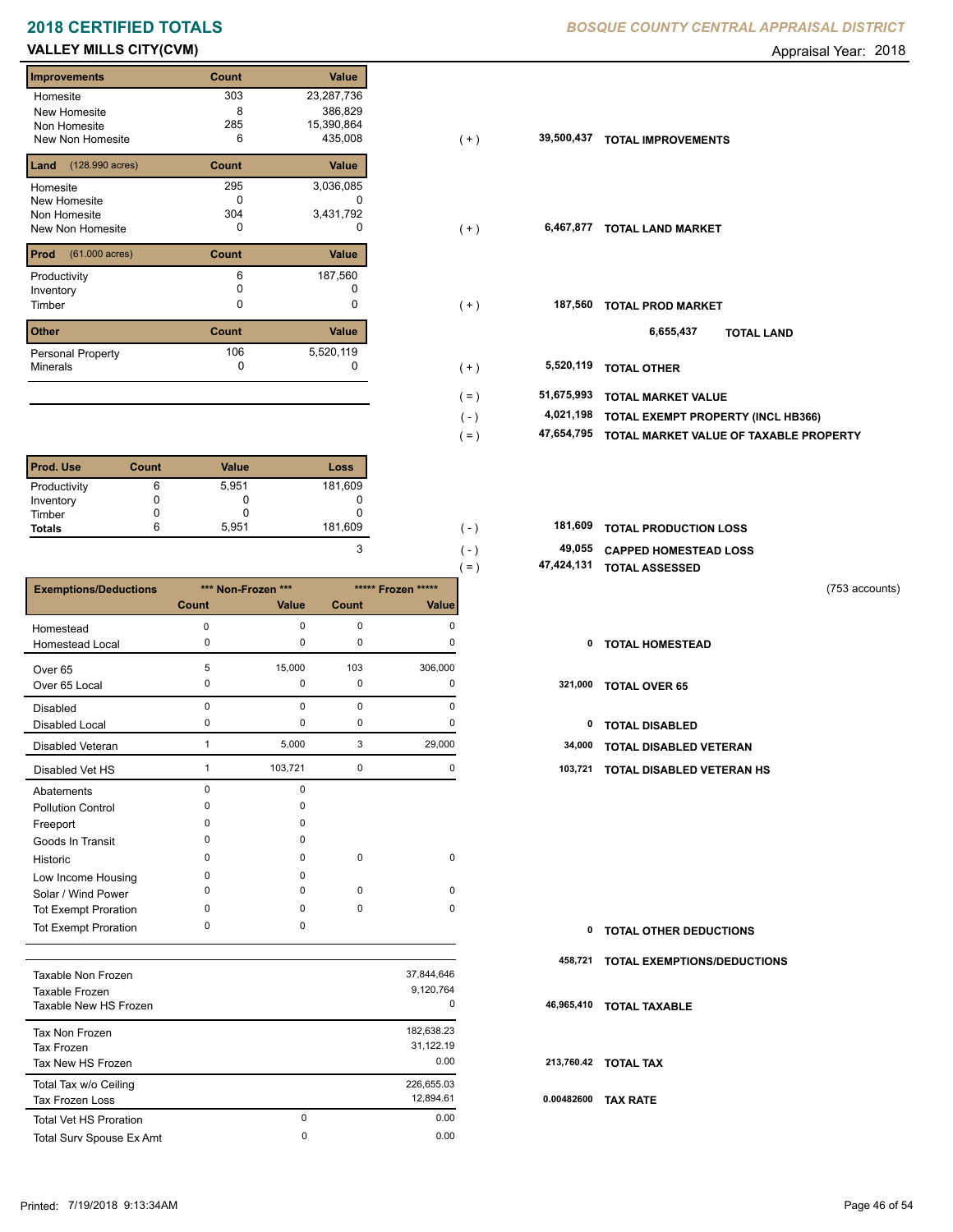**VALLEY MILLS CITY(CVM) CONSUMED Appraisal Year: 2018** 

| A                                   | Count          | <b>Market</b> | Land        | Prod        | Improvement | New Hs      | Personal         | <b>Mineral</b> | <b>Exempt</b> |
|-------------------------------------|----------------|---------------|-------------|-------------|-------------|-------------|------------------|----------------|---------------|
| A1 - REAL, RES, SINGLE FAMILY       | 422            | 34,850,802    | 4,196,026   | 0           | 30,654,776  | 386,829     | 0                | 0              | 147,982       |
| A2 - REAL, RES, MOBILE HOME         | 5              | 82,475        | 31,074      | 0           | 51,401      | 0           | $\mathbf 0$      | 0              | $\mathbf 0$   |
| A3 - MISC IMPR ON C CODED LOTS      | 11             | 24,635        | 0           | 0           | 24,635      | 0           | $\mathbf 0$      | $\mathbf 0$    | $\Omega$      |
| <b>TOTAL</b>                        | 438            | 34,957,912    | 4,227,100   | $\mathbf 0$ | 30,730,812  | 386,829     | 0                | 0              | 147,982       |
| B                                   | Count          | Market        | Land        | Prod        | Improvement | New Hs      | Personal         | <b>Mineral</b> | Exempt        |
| B1 - REAL, MULTI FAMILY RES, APT    | $\overline{2}$ | 345,808       | 43,579      | $\mathbf 0$ | 302,229     | $\mathbf 0$ | $\mathbf 0$      | $\pmb{0}$      | 0             |
| <b>B2 - DUPLEX</b>                  | 4              | 261,164       | 44,547      | $\mathbf 0$ | 216,617     | 0           | $\mathbf 0$      | 0              |               |
| <b>B4 - FOURPLEX</b>                | $\overline{2}$ | 291,480       | 38,155      | 0           | 253,325     | $\mathbf 0$ | $\mathbf 0$      | 0              | 0             |
| <b>TOTAL</b>                        | 8              | 898,452       | 126,281     | 0           | 772,171     | 0           | 0                | 0              | $\Omega$      |
| $\mathbf{C}$                        | Count          | <b>Market</b> | Land        | Prod        | Improvement | New Hs      | Personal         | <b>Mineral</b> | Exempt        |
| C1 - VACANT URBAN RES LTS/TRACTS    | 63             | 500,281       | 415,280     | 0           | 85,001      | $\mathbf 0$ | $\mathbf 0$      | $\pmb{0}$      | $\Omega$      |
| C2 - VACANT COMM LTS/TRS/PARCELS    | $\overline{7}$ | 108,000       | 108,000     | 0           | 0           | $\mathbf 0$ | 0                | 0              | O             |
| C4 - VACANT RURAL TRACTS/LOTS       | 1              | 18,700        | 18,700      | 0           | 0           | $\mathbf 0$ | $\mathbf 0$      | 0              | $\Omega$      |
| <b>TOTAL</b>                        | 71             | 626,981       | 541,980     | 0           | 85,001      | $\mathbf 0$ | $\mathbf 0$      | $\mathbf 0$    | $\Omega$      |
| D                                   | Count          | <b>Market</b> | Land        | Prod        | Improvement | New Hs      | Personal         | <b>Mineral</b> | Exempt        |
| D1 - QUALIFIED AG LAND              | 6              | 187,560       | 187,560     | 5,951       | $\mathbf 0$ | $\mathbf 0$ | $\mathbf 0$      | $\mathbf 0$    | $\mathbf 0$   |
| D2 - FARM/RANCH IMPR ON QUAL AG L   | 1              | 14,016        | 0           | 0           | 14,016      | 0           | 0                | 0              | $\Omega$      |
| <b>TOTAL</b>                        | $\overline{7}$ | 201,576       | 187,560     | 5,951       | 14,016      | $\mathbf 0$ | $\mathbf 0$      | $\mathbf 0$    | $\Omega$      |
| E                                   | Count          | <b>Market</b> | Land        | Prod        | Improvement | New Hs      | Personal         | <b>Mineral</b> | Exempt        |
| E1 - RES IMPR ON ACREAGE            | 4              | 370,365       | 46,886      | 0           | 323,479     | $\mathbf 0$ | $\mathbf 0$      | $\pmb{0}$      | $\Omega$      |
| E2 - MOBILE HOME ON ACREAGE         | 1              | 14,498        | 0           | 0           | 14,498      | 0           | 0                | 0              | $\Omega$      |
| <b>TOTAL</b>                        | 5              | 384,863       | 46,886      | 0           | 337,977     | $\mathbf 0$ | $\mathbf 0$      | $\mathbf 0$    | 0             |
| F                                   | Count          | <b>Market</b> | Land        | Prod        | Improvement | New Hs      | Personal         | <b>Mineral</b> | Exempt        |
| F1 - REAL, COMM/RETAIL & SVC BUS PF | 57             | 4,735,945     | 996,965     | 0           | 3,738,980   | $\mathbf 0$ | 0                | 0              | 66,876        |
| <b>TOTAL</b>                        | 57             | 4,735,945     | 996,965     | 0           | 3,738,980   | $\mathbf 0$ | 0                | $\mathbf 0$    | 66,876        |
| $\mathbf{J}$                        | Count          | <b>Market</b> | Land        | Prod        | Improvement | New Hs      | Personal         | <b>Mineral</b> | Exempt        |
| J2 - GAS DIST SYSTEM, REAL & PP     | $\mathbf{1}$   | 233,780       | $\mathbf 0$ | 0           | $\mathbf 0$ | $\mathbf 0$ | 233,780          | $\pmb{0}$      | $\Omega$      |
| J3 - ELECTRIC CO, REAL & PP         | 4              | 916,975       | 25,650      | 0           | 19,935      | 0           | 871,390          | 0              | O             |
| J4 - TELEPHONE CO, REAL & PP        | 8              | 980,014       | 31,450      | 0           | 73,114      | 0           | 875,450          | 0              | 0             |
| J5 - RAILROADS, REAL & PP           | 2              | 830,310       | 3,100       | 0           | 0           | 0           | 827,210          | 0              | 0             |
| J6 - PIPELINES, REAL & PP           | 1              | 1,030         | 0           | 0           | 0           | $\mathbf 0$ | 1,030            | $\pmb{0}$      | 0             |
| J7 - CABLE TV, REAL & PP            | 4              | 51,090        | 0           | 0           | 0           | 0           | 51,090           | 0              | 0             |
| TOTAL                               | 20             | 3,013,199     | 60,200      | 0           | 93,049      | $\mathbf 0$ | 2,859,950        | $\pmb{0}$      | $\mathbf 0$   |
| L                                   | Count          | Market        | Land        | Prod        | Improvement | New Hs      | Personal         | <b>Mineral</b> | Exempt        |
| L1 - PERSONAL, COMM/RETAIL BUS PR   | 88             | 2,400,807     | $\pmb{0}$   | $\pmb{0}$   | $\mathbf 0$ | $\mathbf 0$ | 2,400,807        | $\pmb{0}$      | 1,749         |
| L2 - PERSONAL, IND/MFG BUS PROP     | 3              | 258,702       | 0           | 0           | 0           | 0           | 258,702          | $\pmb{0}$      | 0             |
| <b>TOTAL</b>                        | 91             | 2,659,509     | $\mathbf 0$ | 0           | $\mathbf 0$ | $\mathbf 0$ | 2,659,509        | $\pmb{0}$      | 1,749         |
| M                                   | Count          | Market        | Land        | Prod        | Improvement | New Hs      | Personal         | <b>Mineral</b> | Exempt        |
| M1 - MOBILE HOME (ON NON-OWNED L    | 47             | 392,965       | $\pmb{0}$   | $\pmb{0}$   | 392,965     | 0           | $\mathbf 0$      | $\pmb{0}$      | $\mathbf 0$   |
| <b>TOTAL</b>                        | 47             | 392,965       | $\pmb{0}$   | 0           | 392,965     | $\mathbf 0$ | $\mathbf 0$      | $\mathbf 0$    | 0             |
| $\mathbf{x}$                        | Count          | Market        | Land        | Prod        | Improvement | New Hs      | Personal         | <b>Mineral</b> | Exempt        |
| XB - BPP UNDER \$500 [11.145]       | $\mathbf{2}$   | 660           | $\pmb{0}$   | 0           | $\mathbf 0$ | $\mathbf 0$ | 660              | $\pmb{0}$      | 660           |
| XV - OTHER EXEMPTIONS               | 21             | 3,803,931     | 468,465     | 0           | 3,335,466   | 0           | $\boldsymbol{0}$ | 0              | 3,803,931     |
| <b>TOTAL</b>                        | 23             | 3,804,591     | 468,465     | 0           | 3,335,466   | 0           | 660              | $\pmb{0}$      | 3,804,591     |
|                                     |                |               |             |             |             |             |                  |                |               |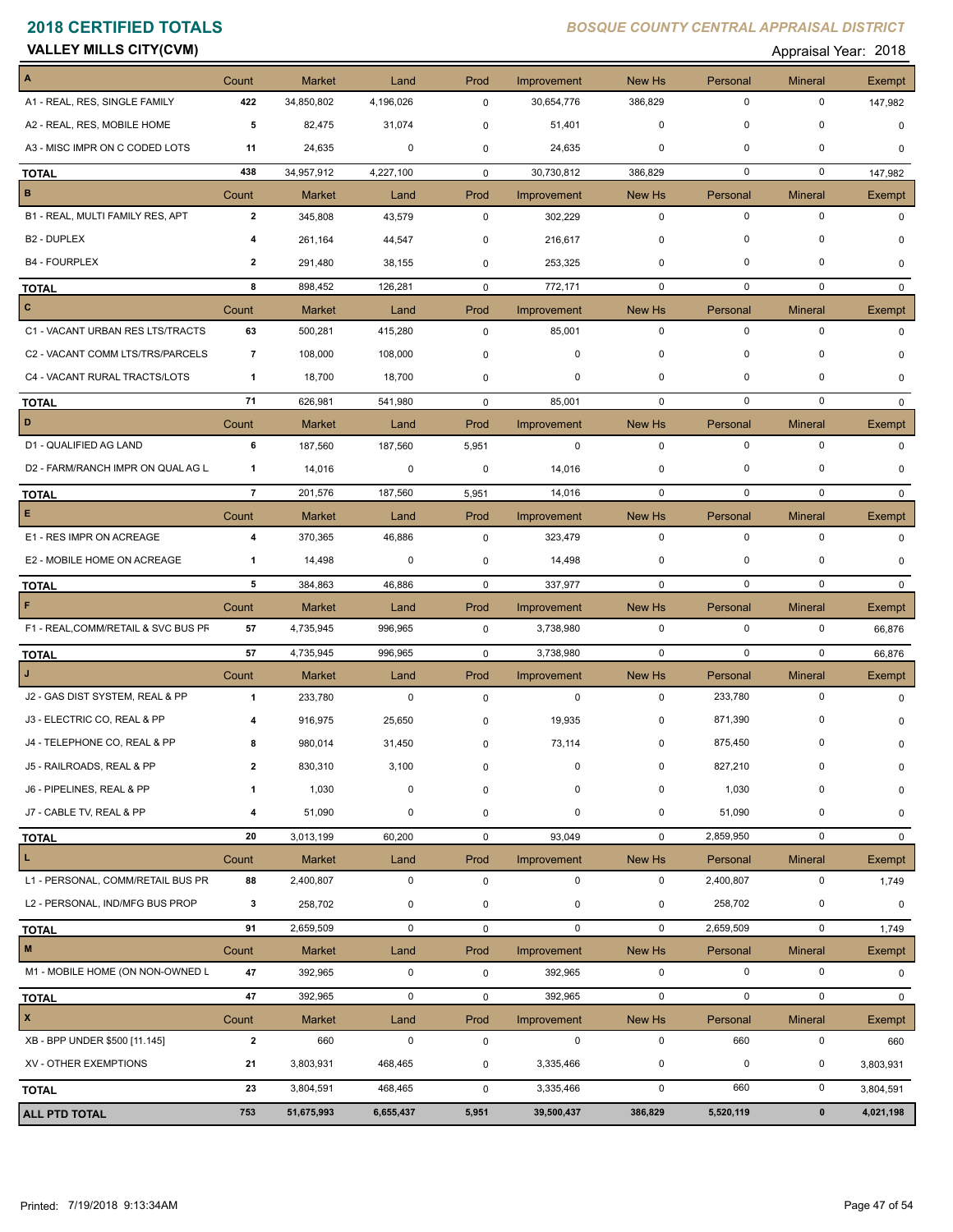# **2018 CERTIFIED TOTALS BOSQUE COUNTY CENTRAL APPRAISAL DISTRICTION CENTRAL APPROXIMATION**

# **VALLEY MILLS ISD(SVM) CONSUMER ADDITED A CONSUMING THE CONSUMING A CONSUMING THE CONSUMING A CONSUMING A CONSUMING THE CONSUMING A CONSUMING A CONSUMING A CONSUMING A CONSUMING A CONSUMING A CONSUMING A CONSUMING A CONS**

## **Improvements Count Value Homesite** New Homesite Non Homesite New Non Homesite **TOTAL IMPROVEMENTS** 29 036,498 733 69,138,798 31 767,218 433,239 14 952 42,123,192 **Land Count Value** (5,141.671 acres) Homesite New Homesite Non Homesite New Non Homesite **TOTAL CONSUMING MARKET**  695 7,810,525 851 14,604,301 **Prod Count Value** (79,746.185 acres) Productivity 166,007,896<br>
Inventory 0 0 0 Inventory<br>Timber 0 0 **Other Count Value** Minerals Personal Property **Exercise 177** 166,007,896 177 59,314,264

| <b>Prod. Use</b> | Count | Value     | Loss        |
|------------------|-------|-----------|-------------|
| Productivity     | 956   | 6,928,056 | 159,079,840 |
| Inventory        |       |           |             |
| Timber           |       |           |             |
| <b>Totals</b>    | 956   | 6,928,056 | 159,079,840 |

|                              |                |                    |             |                    | $=$ ) | 195,462,751 | <b>TOTAL ASSESSED</b>            |                    |
|------------------------------|----------------|--------------------|-------------|--------------------|-------|-------------|----------------------------------|--------------------|
| <b>Exemptions/Deductions</b> |                | *** Non-Frozen *** |             | ***** Frozen ***** |       |             |                                  | $(2,790$ accounts) |
|                              | Count          | Value              | Count       | Value              |       |             |                                  |                    |
| Homestead                    | 325            | 7,948,657          | 296         | 6,876,139          |       |             |                                  |                    |
| <b>Homestead Local</b>       | 0              | 0                  | 0           | 0                  |       | 14,824,796  | <b>TOTAL HOMESTEAD</b>           |                    |
| Over <sub>65</sub>           | 12             | 120,000            | 257         | 2,445,778          |       |             |                                  |                    |
| Over 65 Local                | 0              | $\Omega$           | 0           | 0                  |       | 2,565,778   | <b>TOTAL OVER 65</b>             |                    |
| <b>Disabled</b>              | $\overline{2}$ | 20,000             | 14          | 120,000            |       |             |                                  |                    |
| Disabled Local               | 0              | 0                  | 0           | 0                  |       | 140,000     | <b>TOTAL DISABLED</b>            |                    |
| Disabled Veteran             | 8              | 58,590             | 8           | 56,505             |       | 115,095     | <b>TOTAL DISABLED VETERAN</b>    |                    |
| Disabled Vet HS              |                | 78,721             | 8           | 802,079            |       | 880,800     | <b>TOTAL DISABLED VETERAN HS</b> |                    |
| Abatements                   | $\Omega$       | 0                  |             |                    |       |             |                                  |                    |
| <b>Pollution Control</b>     |                | 7,158,780          |             |                    |       |             |                                  |                    |
| Freeport                     | $\Omega$       | $\Omega$           |             |                    |       |             |                                  |                    |
| Goods In Transit             | $\Omega$       | $\Omega$           |             |                    |       |             |                                  |                    |
| Historic                     | $\Omega$       | $\Omega$           | $\mathbf 0$ | $\mathbf 0$        |       |             |                                  |                    |
| Low Income Housing           | 0              | 0                  |             |                    |       |             |                                  |                    |
| Solar / Wind Power           | 0              | $\Omega$           | 0           | $\mathbf 0$        |       |             |                                  |                    |
| <b>Tot Exempt Proration</b>  | $\Omega$       | 0                  | $\mathbf 0$ | $\mathbf 0$        |       |             |                                  |                    |
| <b>Tot Exempt Proration</b>  | 0              | 0                  |             |                    |       | 7,158,780   | <b>TOTAL OTHER DEDUCTIONS</b>    |                    |

|                               |   |              | 25.  |
|-------------------------------|---|--------------|------|
| Taxable Non Frozen            |   | 149,457,334  |      |
| Taxable Frozen                |   | 20,002,153   |      |
| Taxable New HS Frozen         |   | 318,015      | 169  |
| Tax Non Frozen                |   | 2,173,109.75 |      |
| Tax Frozen                    |   | 187,655.22   |      |
| Tax New HS Frozen             |   | 4.623.94     | 2,36 |
| Total Tax w/o Ceiling         |   | 2,468,565.00 |      |
| Tax Frozen Loss               |   | 103,176.09   | 0.0  |
| <b>Total Vet HS Proration</b> | 0 | 0.00         |      |
| Total Surv Spouse Ex Amt      | 0 | 0.00         |      |
|                               |   |              |      |

|  | BOSQUE COUNTY CENTRAL APPRAISAL DISTRICT |  |
|--|------------------------------------------|--|
|  |                                          |  |

| Improvements                             | Count | Value       |                          |                                        |
|------------------------------------------|-------|-------------|--------------------------|----------------------------------------|
| Homesite                                 | 733   | 69,138,798  |                          |                                        |
| New Homesite                             | 31    | 767,218     |                          |                                        |
| Non Homesite                             | 952   | 42,123,192  |                          |                                        |
| New Non Homesite                         | 29    | 936,498     | 112,965,706<br>$(+)$     | <b>TOTAL IMPROVEMENTS</b>              |
| <b>Land</b> $(5, 141.671 \text{ acres})$ | Count | Value       |                          |                                        |
| Homesite                                 | 695   | 7,810,525   |                          |                                        |
| New Homesite                             | 14    | 433,239     |                          |                                        |
| Non Homesite                             | 851   | 14,604,301  |                          |                                        |
| New Non Homesite                         | 0     | 0           | 22,848,065<br>$(+)$      | <b>TOTAL LAND MARKET</b>               |
| <b>Prod</b> (79,746.185 acres)           | Count | Value       |                          |                                        |
| Productivity                             | 956   | 166,007,896 |                          |                                        |
| Inventory                                | 0     |             |                          |                                        |
| Timber                                   | 0     | 0           | 166,007,896<br>$(+)$     | <b>TOTAL PROD MARKET</b>               |
| Other                                    | Count | Value       |                          | 188,855,961<br><b>TOTAL LAND</b>       |
| Personal Property                        | 177   | 59,314,264  |                          |                                        |
| Minerals                                 | 0     |             | 59,314,264<br>$(+)$      | <b>TOTAL OTHER</b>                     |
|                                          |       |             | 361,135,931<br>$($ = $)$ | <b>TOTAL MARKET VALUE</b>              |
|                                          |       |             | 6,332,791<br>$(-)$       | TOTAL EXEMPT PROPERTY (INCL HB366)     |
|                                          |       |             |                          |                                        |
|                                          |       |             | 354,803,140<br>$( = )$   | TOTAL MARKET VALUE OF TAXABLE PROPERTY |

| 159.079.840 | $\epsilon$ . | 159,079,840 TOTAL PRODUCTION LOSS |
|-------------|--------------|-----------------------------------|
|             | $($ –        | 260,549 CAPPED HOMESTEAD LOSS     |

| 195,462,751 TOTAL ASSESSED |  |
|----------------------------|--|
|                            |  |

|              | 7,158,780 TOTAL OTHER DEDUCTIONS   |
|--------------|------------------------------------|
| 25,685,249   | <b>TOTAL EXEMPTIONS/DEDUCTIONS</b> |
|              | 169,777,502 TOTAL TAXABLE          |
| 2,365,388.91 | <b>TOTAL TAX</b>                   |
| 0.01454000   | <b>TAX RATE</b>                    |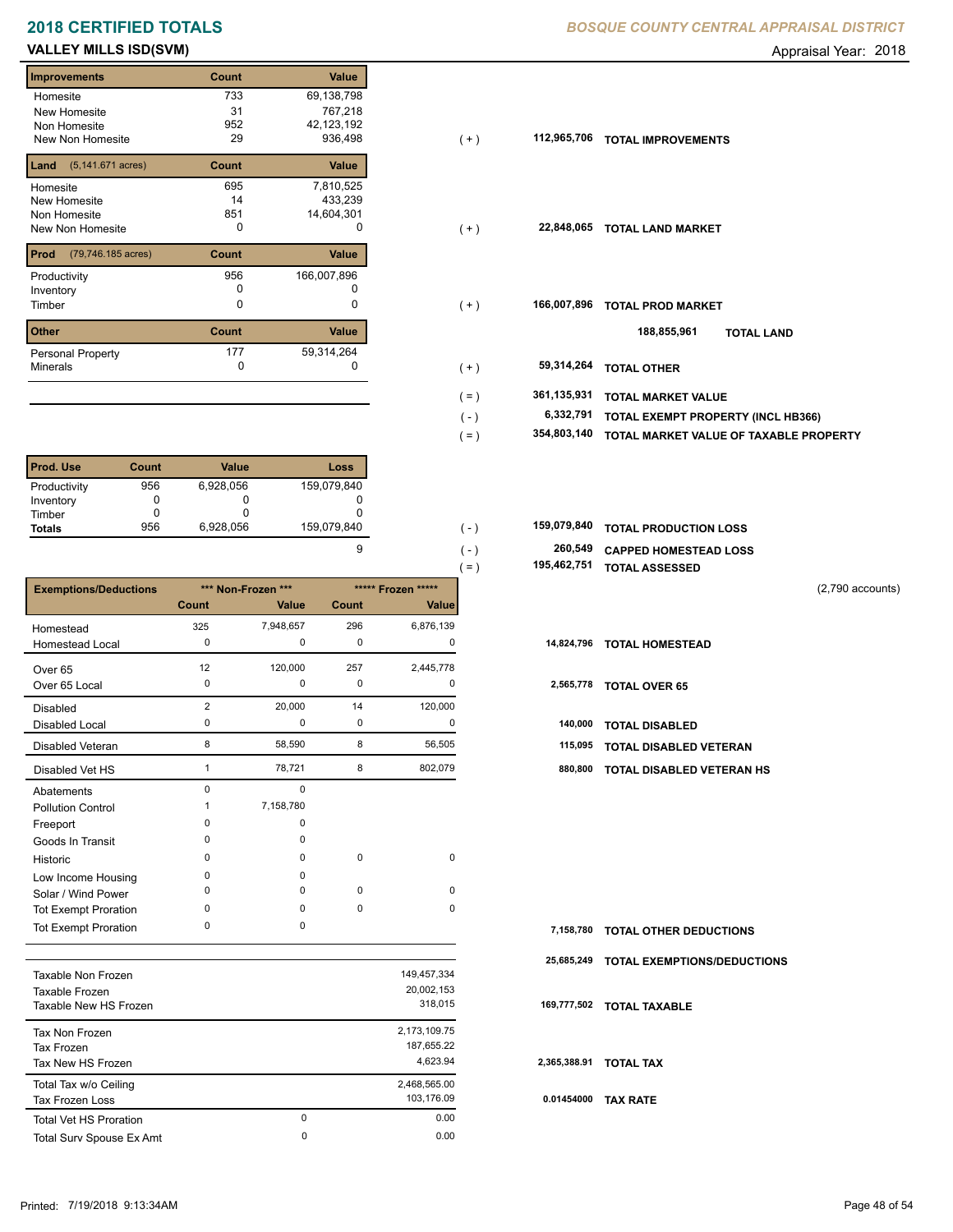| <b>VALLEY MILLS ISD(SVM)</b> |  |
|------------------------------|--|
|------------------------------|--|

Appraisal Year: 2018

| A                                   | Count          | <b>Market</b>               | Land              | Prod                | Improvement               | New Hs            | Personal                | <b>Mineral</b>                | Exempt        |
|-------------------------------------|----------------|-----------------------------|-------------------|---------------------|---------------------------|-------------------|-------------------------|-------------------------------|---------------|
| A1 - REAL, RES, SINGLE FAMILY       | 481            | 41,528,961                  | 5,469,672         | $\mathbf 0$         | 36,059,289                | 462,684           | $\mathbf 0$             | $\mathbf 0$                   | 147,982       |
| A2 - REAL, RES, MOBILE HOME         | 86             | 4,103,318                   | 1,838,857         | 0                   | 2,264,461                 | 12,930            | 0                       | 0                             | $\mathbf 0$   |
| A3 - MISC IMPR ON C CODED LOTS      | 48             | 382,153                     | 0                 | 0                   | 382,153                   | 0                 | $\mathbf 0$             | 0                             | 0             |
| <b>TOTAL</b>                        | 615            | 46,014,432                  | 7,308,529         | $\mathbf 0$         | 38,705,903                | 475,614           | $\mathbf 0$             | $\mathbf 0$                   | 147,982       |
| B                                   | Count          | <b>Market</b>               | Land              | Prod                | Improvement               | New Hs            | Personal                | <b>Mineral</b>                | <b>Exempt</b> |
| B1 - REAL, MULTI FAMILY RES, APT    | $\overline{2}$ | 345,808                     | 43,579            | $\mathbf 0$         | 302,229                   | $\mathbf 0$       | $\mathbf 0$             | $\mathbf 0$                   | $\Omega$      |
| B2 - DUPLEX                         | 4              | 261,164                     | 44,547            | $\pmb{0}$           | 216,617                   | 0                 | $\mathbf 0$             | 0                             | 0             |
| <b>B4 - FOURPLEX</b>                | $\mathbf{2}$   | 291,480                     | 38,155            | 0                   | 253,325                   | 0                 | $\mathbf 0$             | $\Omega$                      | 0             |
| <b>TOTAL</b>                        | 8              | 898.452                     | 126,281           | $\mathbf 0$         | 772,171                   | $\mathbf 0$       | $\mathbf 0$             | $\mathbf 0$                   | $\mathbf{0}$  |
| $\mathbf{C}$                        | Count          | <b>Market</b>               | Land              | Prod                | Improvement               | New Hs            | Personal                | <b>Mineral</b>                | Exempt        |
| C1 - VACANT URBAN RES LTS/TRACTS    | 66             | 531,634                     | 446,633           | $\pmb{0}$           | 85,001                    | $\mathbf 0$       | $\mathbf 0$             | $\mathbf 0$                   | 0             |
| C2 - VACANT COMM LTS/TRS/PARCELS    | 8              | 114,064                     | 114,064           | $\mathbf 0$         | 0                         | 0                 | 0                       | $\Omega$                      |               |
| C3 - VACANT RURAL LOT/TR IN LAKE AI | $\mathbf{1}$   | 38,880                      | 38,880            | $\mathbf 0$         | 0                         | 0                 | $\mathbf 0$             | 0                             | 0             |
| C4 - VACANT RURAL TRACTS/LOTS       | 113            | 1,740,110                   | 1,740,110         | 0                   | 0                         | 0                 | $\mathbf 0$             | 0                             | 0             |
| <b>TOTAL</b>                        | 188            | 2,424,688                   | 2,339,687         | $\mathbf 0$         | 85,001                    | $\mathbf 0$       | 0                       | $\mathbf 0$                   | $\Omega$      |
| D                                   | Count          | <b>Market</b>               | Land              | Prod                | Improvement               | New Hs            | Personal                | <b>Mineral</b>                | Exempt        |
| D1 - QUALIFIED AG LAND              | 957            | 165,929,023                 | 165,929,023       | 6,919,054           | $\mathbf 0$               | $\mathbf 0$       | $\mathbf 0$             | $\mathbf 0$                   | $\mathbf{0}$  |
| D2 - FARM/RANCH IMPR ON QUAL AG L   | 248            | 4,239,162                   | 237,505           | 9,002               | 4,001,657                 | 0                 | 0                       | 0                             | 0             |
|                                     | 1,205          | 170, 168, 185               | 166,166,528       |                     | 4,001,657                 | $\mathbf 0$       | $\mathbf 0$             | $\mathbf 0$                   | $\Omega$      |
| <b>TOTAL</b><br>E.                  |                |                             |                   | 6,928,056           |                           |                   |                         |                               |               |
| E1 - RES IMPR ON ACREAGE            | Count<br>430   | <b>Market</b><br>58,326,957 | Land<br>3,926,302 | Prod<br>$\mathbf 0$ | Improvement<br>54,400,655 | New Hs<br>703,115 | Personal<br>$\mathbf 0$ | <b>Mineral</b><br>$\mathbf 0$ | <b>Exempt</b> |
| E2 - MOBILE HOME ON ACREAGE         |                |                             |                   |                     |                           |                   | 0                       | 0                             | 425,947       |
|                                     | 77             | 2,574,774                   | 1,107,879         | 0                   | 1,466,895                 | 21,728            | $\mathbf 0$             | $\Omega$                      | 201,713       |
| E3 - OTHER/MISC IMPR ON ACREAGE     | 34             | 437,598                     | 57,000            | $\mathbf 0$         | 380,598                   | 0                 |                         |                               | $\mathbf 0$   |
| E4 - NON-QUALIFIED AG LAND          | 120            | 3,694,960                   | 3,675,817         | 0                   | 19,143                    | 0                 | 0                       | 0                             | $\mathbf 0$   |
| <b>TOTAL</b>                        | 661            | 65,034,289                  | 8,766,998         | $\mathbf 0$         | 56,267,291                | 724,843           | $\mathbf 0$             | $\mathbf 0$                   | 627,660       |
| F                                   | Count          | <b>Market</b>               | Land              | Prod                | Improvement               | New Hs            | Personal                | <b>Mineral</b>                | Exempt        |
| F1 - REAL, COMM/RETAIL & SVC BUS PF | 62             | 5,314,620                   | 1,536,699         | $\pmb{0}$           | 3,777,921                 | $\mathbf 0$       | $\mathbf 0$             | $\mathbf 0$                   | 66,876        |
| F2 - REAL, IND MFG & PROC BUS PROP  | 6              | 4,039,652                   | 1,344,219         | 0                   | 2,695,433                 | 0                 | 0                       | 0                             | $\mathbf 0$   |
| <b>TOTAL</b>                        | 68             | 9,354,272                   | 2,880,918         | 0                   | 6,473,354                 | $\mathbf 0$       | $\mathbf 0$             | $\mathbf 0$                   | 66,876        |
|                                     | Count          | Market                      | Land              | Prod                | Improvement               | New Hs            | Personal                | <b>Mineral</b>                | Exempt        |
| J1 - WATER SYSTEMS, REAL & PP       | 4              | 178,571                     | 22,163            | $\mathbf 0$         | 1,408                     | $\mathbf 0$       | 155,000                 | $\mathbf 0$                   | 0             |
| J2 - GAS DIST SYSTEM, REAL & PP     | 3              | 247,196                     | 6,436             | 0                   | 2,380                     | 0                 | 238,380                 | $\mathbf 0$                   | O             |
| J3 - ELECTRIC CO, REAL & PP         | 10             | 5,475,440                   | 39,395            | 0                   | 19,935                    | 0                 | 5,416,110               | 0                             | 0             |
| J4 - TELEPHONE CO, REAL & PP        | 14             | 1,437,864                   | 33,340            | 0                   | 73,114                    | 0                 | 1,331,410               | 0                             | 0             |
| J5 - RAILROADS, REAL & PP           | 3              | 4,409,450                   | 3,100             | $\mathbf 0$         | 0                         | 0                 | 4,406,350               | 0                             | 0             |
| J6 - PIPELINES, REAL & PP           | 4              | 464,738                     | 14,109            | 0                   | 6,839                     | 0                 | 443,790                 | $\Omega$                      | 0             |
| J7 - CABLE TV, REAL & PP            | 4              | 51,090                      | 0                 | 0                   | 0                         | 0                 | 51,090                  | 0                             | 0             |
| <b>TOTAL</b>                        | 42             | 12,264,349                  | 118,543           | 0                   | 103,676                   | $\mathbf 0$       | 12,042,130              | 0                             | $\mathbf{0}$  |
| L.                                  | Count          | Market                      | Land              | Prod                | Improvement               | New Hs            | Personal                | <b>Mineral</b>                | Exempt        |
| L1 - PERSONAL, COMM/RETAIL BUS PR   | 135            | 9,523,341                   | 0                 | $\mathsf 0$         | 0                         | $\mathbf 0$       | 9,523,341               | $\pmb{0}$                     | 2,516         |
| L2 - PERSONAL, IND/MFG BUS PROP     | 10             | 37,647,782                  | 0                 | $\pmb{0}$           | 0                         | 0                 | 37,647,782              | 0                             | 0             |
| <b>TOTAL</b>                        | 145            | 47, 171, 123                | $\mathbf 0$       | 0                   | $\mathbf 0$               | $\mathbf 0$       | 47, 171, 123            | 0                             | 2,516         |
| M                                   | Count          | <b>Market</b>               | Land              | Prod                | Improvement               | New Hs            | Personal                | <b>Mineral</b>                | Exempt        |
| M1 - MOBILE HOME (ON NON-OWNED L    | 138            | 2,322,806                   | 0                 | 0                   | 2,322,806                 | 0                 | $\mathbf 0$             | $\pmb{0}$                     | 4,422         |
| <b>TOTAL</b>                        | 138            | 2,322,806                   | $\mathbf 0$       | 0                   | 2,322,806                 | $\mathbf 0$       | $\mathbf 0$             | 0                             | 4,422         |
| $\pmb{\mathsf{x}}$                  | Count          | <b>Market</b>               | Land              | Prod                | Improvement               | New Hs            | Personal                | <b>Mineral</b>                | Exempt        |
| XB - BPP UNDER \$500 [11.145]       | 3              | 1,011                       | $\mathbf 0$       | $\pmb{0}$           | $\mathbf 0$               | 0                 | 1,011                   | $\pmb{0}$                     | 1,011         |
| XI - YOUTH DEVELOPMENT [11.19]      | -1             | 228,694                     | 53,694            | $\mathbf 0$         | 175,000                   | $\mathbf 0$       | 0                       | 0                             | 228,694       |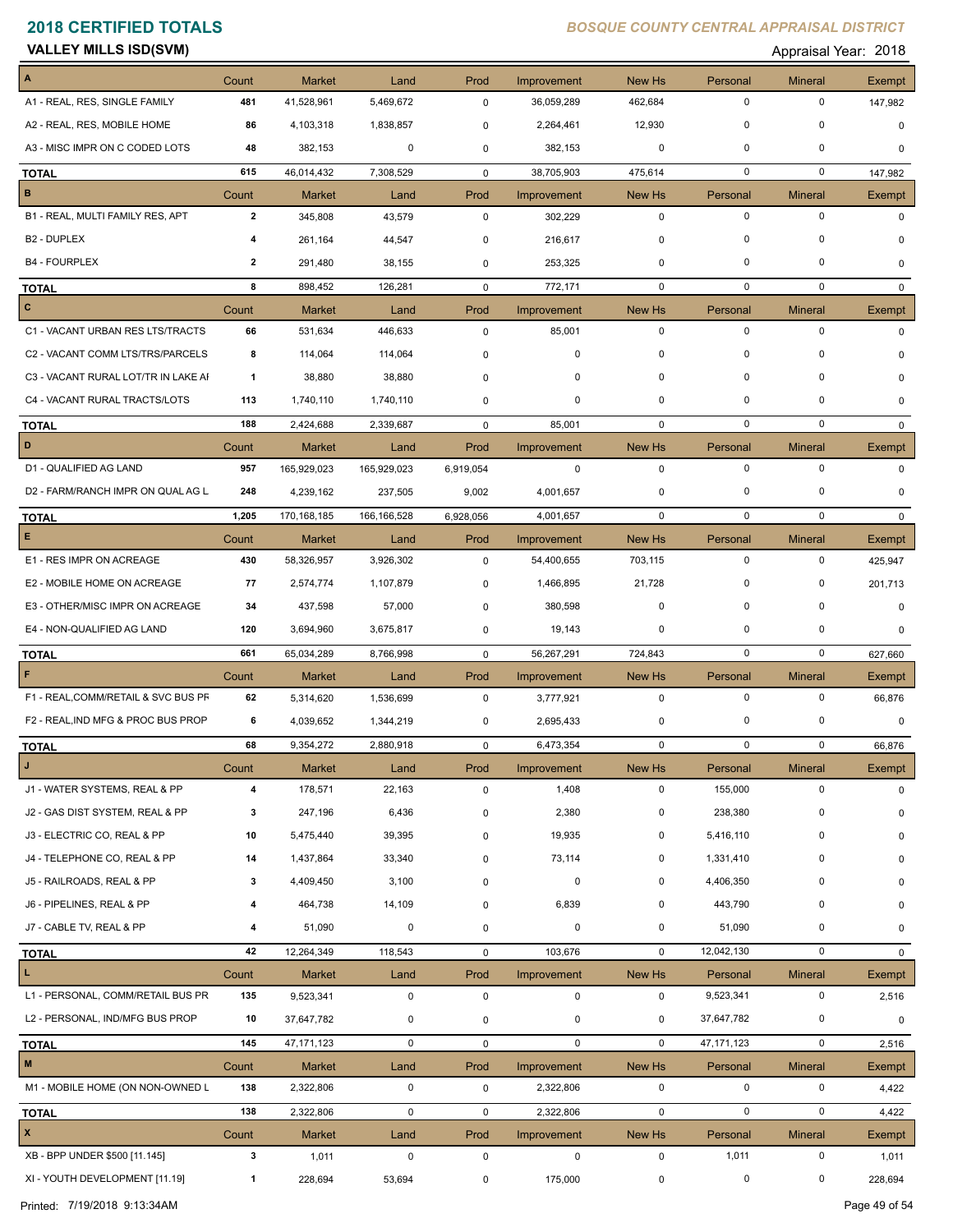| <b>VALLEY MILLS ISD(SVM)</b> |       |             |             |           |             |           |            | Appraisal Year: 2018 |           |
|------------------------------|-------|-------------|-------------|-----------|-------------|-----------|------------|----------------------|-----------|
| XR - NONPROFIT WATER [11.30] | 10    | 181.520     | 73.885      |           | 7,635       | 0         | 100,000    |                      | 181,520   |
| XV - OTHER EXEMPTIONS        | 49    | 5.072.110   | 1,020,898   |           | 4,051,212   |           |            |                      | 5,072,110 |
| <b>TOTAL</b>                 | 63    | 5,483,335   | 1,148,477   |           | 4,233,847   |           | 101,011    |                      | 5,483,335 |
| <b>ALL PTD TOTAL</b>         | 2,790 | 361,135,931 | 188,855,961 | 6,928,056 | 112,965,706 | 1,200,457 | 59,314,264 |                      | 6,332,791 |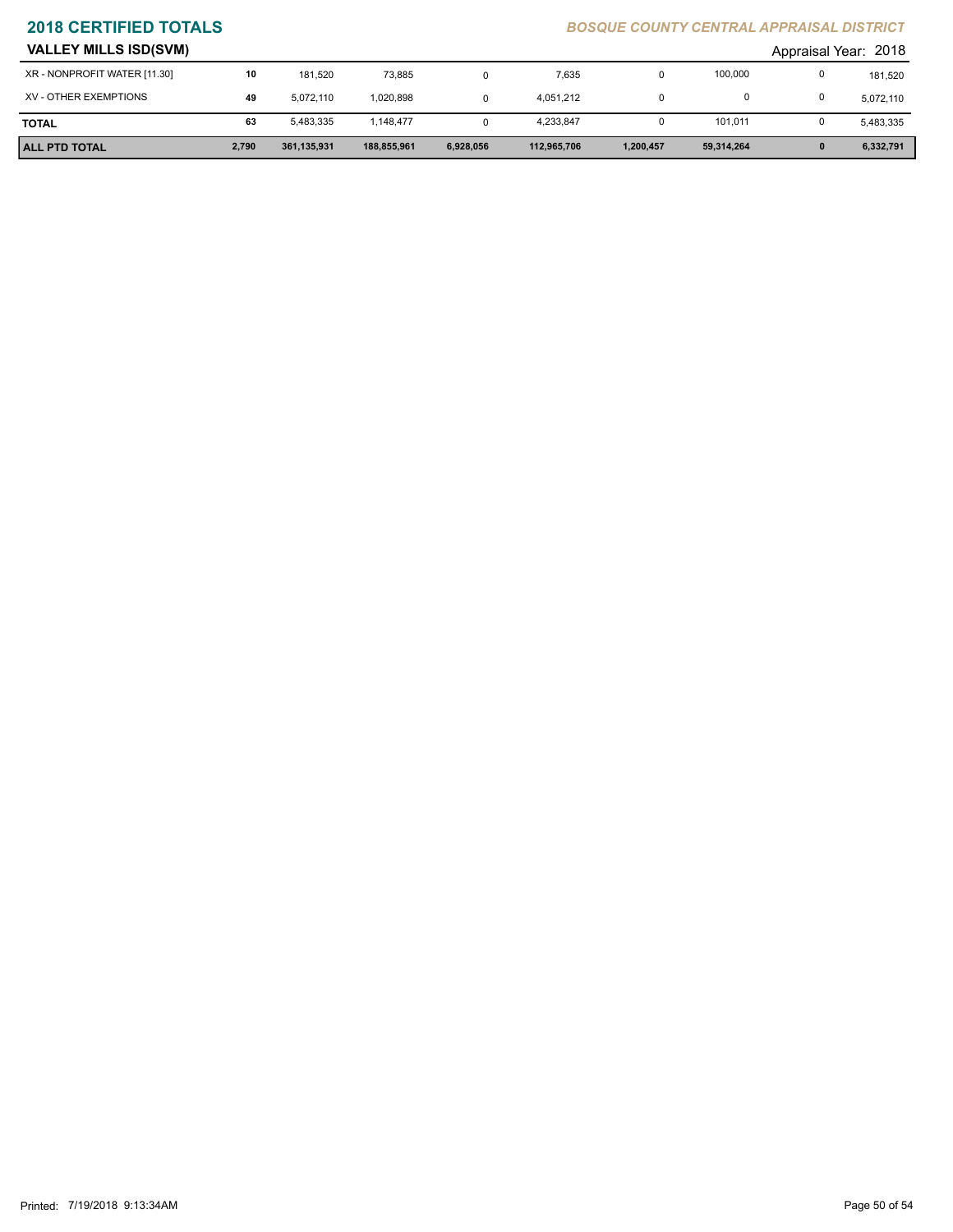# **2018 CERTIFIED TOTALS** *B*

# **WALNUT SPRINGS CITY(CWS) CONSERVERS Appraisal Year: 2018**

| <b>Improvements</b>      | Count | <b>Value</b> |
|--------------------------|-------|--------------|
| Homesite                 | 154   | 8,643,884    |
| New Homesite             | 2     | 84,130       |
| Non Homesite             | 252   | 9,302,333    |
| New Non Homesite         | 8     | 588,889      |
| (179.798 acres)<br>Land  | Count | Value        |
| Homesite                 | 143   | 1,317,553    |
| New Homesite             |       | 22,380       |
| Non Homesite             | 363   | 2,983,349    |
| New Non Homesite         | 0     | O            |
| Prod<br>(253.783 acres)  | Count | Value        |
| Productivity             | 34    | 1,031,238    |
| Inventory                | o     |              |
| Timber                   | 0     | 0            |
| <b>Other</b>             | Count | <b>Value</b> |
| <b>Personal Property</b> | 66    | 1,604,771    |
| <b>Minerals</b>          | 0     | 0            |

| <b>Prod. Use</b> | Count | <b>Value</b> | Loss      |
|------------------|-------|--------------|-----------|
| Productivity     | 34    | 27,620       | 1,003,618 |
| Inventory        |       |              |           |
| Timber           |       |              |           |
| <b>Totals</b>    | 34    | 27,620       | 1,003,618 |

|                              |                |                    |             |                    | $( = )$ | 20,680,675 | <b>TOTAL ASSESSED</b>         |                |
|------------------------------|----------------|--------------------|-------------|--------------------|---------|------------|-------------------------------|----------------|
| <b>Exemptions/Deductions</b> |                | *** Non-Frozen *** |             | ***** Frozen ***** |         |            |                               | (641 accounts) |
|                              | Count          | Value              | Count       | Value              |         |            |                               |                |
| Homestead                    | $\Omega$       | 0                  | 0           | 0                  |         |            |                               |                |
| <b>Homestead Local</b>       | 0              | 0                  | 0           | 0                  |         | 0          | <b>TOTAL HOMESTEAD</b>        |                |
| Over 65                      | $\mathbf 0$    | 0                  | $\mathbf 0$ | 0                  |         |            |                               |                |
| Over 65 Local                | 0              | 0                  | 0           | 0                  |         | 0          | <b>TOTAL OVER 65</b>          |                |
| Disabled                     | 0              | 0                  | $\mathbf 0$ | $\Omega$           |         |            |                               |                |
| <b>Disabled Local</b>        | 0              | 0                  | 0           | O                  |         | 0          | <b>TOTAL DISABLED</b>         |                |
| Disabled Veteran             | $\overline{7}$ | 48,500             | 0           | 0                  |         | 48,500     | <b>TOTAL DISABLED VETERAN</b> |                |
| Disabled Vet HS              |                | 97,740             | $\mathbf 0$ | $\Omega$           |         | 97,740     | TOTAL DISABLED VETERAN HS     |                |
| Abatements                   | $\Omega$       | 0                  |             |                    |         |            |                               |                |
| <b>Pollution Control</b>     | O              | 0                  |             |                    |         |            |                               |                |
| Freeport                     | O              | $\Omega$           |             |                    |         |            |                               |                |
| Goods In Transit             | $\Omega$       | 0                  |             |                    |         |            |                               |                |
| Historic                     | $\Omega$       | 0                  | $\mathbf 0$ | 0                  |         |            |                               |                |
| Low Income Housing           | 0              | 0                  |             |                    |         |            |                               |                |
| Solar / Wind Power           | 0              | 0                  | $\mathbf 0$ | 0                  |         |            |                               |                |
| Tot Exempt Proration         | $\Omega$       | 0                  | $\mathbf 0$ | $\mathbf 0$        |         |            |                               |                |
| <b>Tot Exempt Proration</b>  | $\mathbf 0$    | 0                  |             |                    |         | 0          | <b>TOTAL OTHER DEDUCTIONS</b> |                |
|                              |                |                    |             |                    |         |            |                               |                |

| Taxable Non Frozen            |   | 20,534,435 |     |
|-------------------------------|---|------------|-----|
| Taxable Frozen                |   | 0          |     |
| Taxable New HS Frozen         |   | 0          | 20  |
| Tax Non Frozen                |   | 93,637.00  |     |
| Tax Frozen                    |   | 0.00       |     |
| Tax New HS Frozen             |   | 0.00       | 9   |
| Total Tax w/o Ceiling         |   | 93,637.00  |     |
| <b>Tax Frozen Loss</b>        |   | 0.00       | 0.0 |
| <b>Total Vet HS Proration</b> | 0 | 0.00       |     |
| Total Surv Spouse Ex Amt      | 0 | 0.00       |     |
|                               |   |            |     |

| <b>3OSQUE COUNTY CENTRAL APPRAISAL DISTRICT</b> |  |  |
|-------------------------------------------------|--|--|
|                                                 |  |  |

| <b>Improvements</b>                   | Count | Value     |         |            |                                        |
|---------------------------------------|-------|-----------|---------|------------|----------------------------------------|
| Homesite                              | 154   | 8,643,884 |         |            |                                        |
| New Homesite                          | 2     | 84,130    |         |            |                                        |
| Non Homesite                          | 252   | 9,302,333 |         |            |                                        |
| New Non Homesite                      | 8     | 588,889   | $(+)$   | 18,619,236 | <b>TOTAL IMPROVEMENTS</b>              |
| <b>Land</b> $(179.798 \text{ acres})$ | Count | Value     |         |            |                                        |
| Homesite                              | 143   | 1,317,553 |         |            |                                        |
| New Homesite                          |       | 22,380    |         |            |                                        |
| Non Homesite                          | 363   | 2,983,349 |         |            |                                        |
| New Non Homesite                      | 0     | 0         | $(+)$   |            | 4,323,282 TOTAL LAND MARKET            |
| <b>Prod</b> (253.783 acres)           | Count | Value     |         |            |                                        |
| Productivity                          | 34    | 1,031,238 |         |            |                                        |
| Inventory                             | 0     | 0         |         |            |                                        |
| Timber                                | 0     | 0         | $(+)$   | 1,031,238  | <b>TOTAL PROD MARKET</b>               |
| Other                                 | Count | Value     |         |            | 5,354,520<br><b>TOTAL LAND</b>         |
| Personal Property                     | 66    | 1,604,771 |         |            |                                        |
| Minerals                              | 0     | 0         | $(+)$   | 1,604,771  | <b>TOTAL OTHER</b>                     |
|                                       |       |           | $( = )$ | 25,578,527 | <b>TOTAL MARKET VALUE</b>              |
|                                       |       |           | $(-)$   | 3,841,643  | TOTAL EXEMPT PROPERTY (INCL HB366)     |
|                                       |       |           | $( = )$ | 21,736,884 | TOTAL MARKET VALUE OF TAXABLE PROPERTY |
|                                       |       |           |         |            |                                        |

| 1.003.618 | ( – )   | 1,003,618 TOTAL PRODUCTION LOSS |
|-----------|---------|---------------------------------|
|           | $( - )$ | 52,591 CAPPED HOMESTEAD LOSS    |
|           | $=$     | 20,680,675 TOTAL ASSESSED       |

- 
- 

| $\mathbf{0}$ | <b>TOTAL OTHER DEDUCTIONS</b>      |
|--------------|------------------------------------|
| 146,240      | <b>TOTAL EXEMPTIONS/DEDUCTIONS</b> |
|              | 20,534,435 TOTAL TAXABLE           |
|              | 93,637.00 TOTAL TAX                |
| 0.00456000   | <b>TAX RATE</b>                    |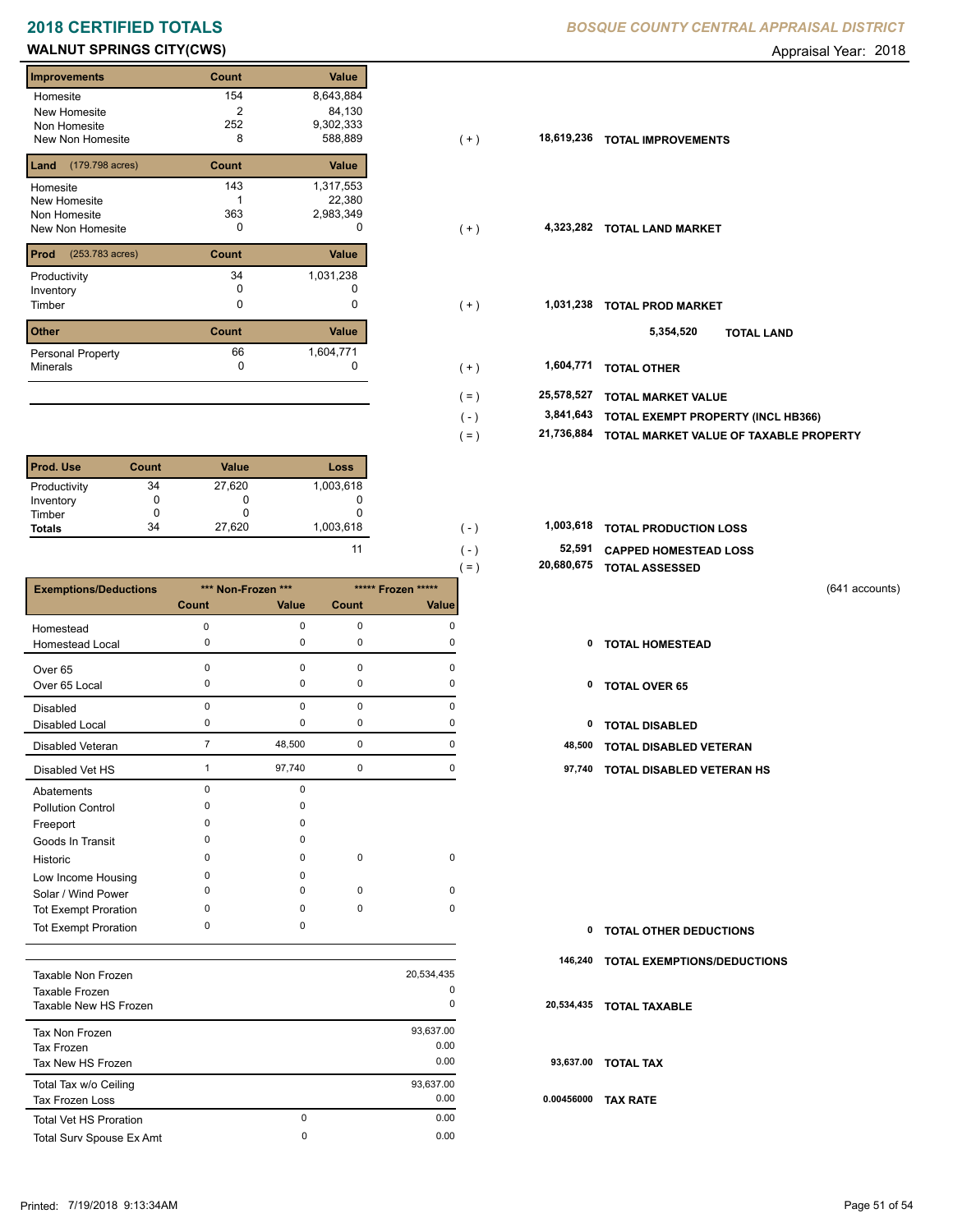| <b>CWS</b><br><b>WALNUT</b><br><b>SPRINGS</b><br>u | Year.<br>Appraisal | 0010<br>20 I O |
|----------------------------------------------------|--------------------|----------------|
|                                                    |                    |                |

| $\mathbf{A}$                        | Count          | <b>Market</b> | Land        | Prod         | Improvement | New Hs      | Personal    | <b>Mineral</b> | Exempt                 |
|-------------------------------------|----------------|---------------|-------------|--------------|-------------|-------------|-------------|----------------|------------------------|
| A1 - REAL, RES, SINGLE FAMILY       | 218            | 12,514,920    | 1,898,591   | 0            | 10,616,329  | 2,597       | $\mathbf 0$ | $\mathbf 0$    | $\Omega$               |
| A2 - REAL, RES, MOBILE HOME         | 49             | 1,371,976     | 371,371     | 0            | 1,000,605   | 81,533      | $\mathbf 0$ | 0              | 0                      |
| A3 - MISC IMPR ON C CODED LOTS      | 30             | 244,826       | 6,615       | 0            | 238,211     | $\mathbf 0$ | $\mathbf 0$ | 0              | 53,815                 |
| <b>TOTAL</b>                        | 297            | 14, 131, 722  | 2,276,577   | $\mathbf 0$  | 11,855,145  | 84,130      | $\mathbf 0$ | $\mathbf 0$    | 53,815                 |
| $\mathbf B$                         | Count          | <b>Market</b> | Land        | Prod         | Improvement | New Hs      | Personal    | Mineral        | Exempt                 |
| B1 - REAL, MULTI FAMILY RES, APT    | $\mathbf{1}$   | 34,362        | 34,362      | $\mathbf 0$  | $\mathbf 0$ | $\mathbf 0$ | $\mathbf 0$ | $\mathbf 0$    | $\Omega$               |
| <b>B4 - FOURPLEX</b>                | 1              | 646,144       | 11,347      | 0            | 634,797     | 0           | 0           | $\mathbf 0$    | $\Omega$               |
| <b>TOTAL</b>                        | $\overline{2}$ | 680,506       | 45,709      | $\mathbf 0$  | 634,797     | 0           | $\mathbf 0$ | $\mathbf 0$    | $\Omega$               |
| $\mathbf{C}$                        | Count          | <b>Market</b> | Land        | Prod         | Improvement | New Hs      | Personal    | <b>Mineral</b> | Exempt                 |
| C1 - VACANT URBAN RES LTS/TRACTS    | 144            | 964,697       | 964,697     | $\mathbf 0$  | 0           | $\mathbf 0$ | $\mathbf 0$ | 0              | 39,258                 |
| C2 - VACANT COMM LTS/TRS/PARCELS    | 2              | 18,444        | 18,444      | 0            | 0           | $\mathbf 0$ | $\mathbf 0$ | 0              | $\Omega$               |
| C3 - VACANT RURAL LOT/TR IN LAKE AI | -1             | 4,500         | 4,500       | 0            | 0           | 0           | $\mathbf 0$ | 0              | $\Omega$               |
| C4 - VACANT RURAL TRACTS/LOTS       | 3              | 76,414        | 76,414      | 0            | 0           | $\mathbf 0$ | $\mathbf 0$ | 0              | 0                      |
| <b>TOTAL</b>                        | 150            | 1,064,055     | 1,064,055   | $\mathbf 0$  | 0           | $\mathbf 0$ | $\mathbf 0$ | $\mathbf 0$    | 39,258                 |
| D                                   | Count          | <b>Market</b> | Land        | Prod         | Improvement | New Hs      | Personal    | <b>Mineral</b> | Exempt                 |
| D1 - QUALIFIED AG LAND              | 35             | 1,051,094     | 1,051,094   | 27,620       | $\mathbf 0$ | $\mathbf 0$ | $\mathbf 0$ | $\mathbf 0$    | $\Omega$               |
| D2 - FARM/RANCH IMPR ON QUAL AG L   | 6              | 39,771        | 0           | 0            | 39,771      | 0           | 0           | $\mathbf 0$    | $\Omega$               |
| <b>TOTAL</b>                        | 41             | 1,090,865     | 1,051,094   | 27,620       | 39,771      | 0           | $\mathbf 0$ | 0              | $\mathbf{0}$           |
| E.                                  | Count          | <b>Market</b> | Land        | Prod         | Improvement | New Hs      | Personal    | <b>Mineral</b> | Exempt                 |
| E1 - RES IMPR ON ACREAGE            | $\overline{7}$ | 687,137       | 64,896      | $\mathbf 0$  | 622,241     | 22,380      | $\mathbf 0$ | $\mathbf 0$    | $\Omega$               |
| E2 - MOBILE HOME ON ACREAGE         | 3              | 79,381        | 9,891       | 0            | 69,490      | $\mathbf 0$ | $\mathbf 0$ | $\Omega$       | 0                      |
| E3 - OTHER/MISC IMPR ON ACREAGE     | 1              | 3,117         | 0           | 0            | 3,117       | 0           | $\mathbf 0$ | 0              | $\Omega$               |
| E4 - NON-QUALIFIED AG LAND          | 5              | 188,169       | 188,169     | 0            | 0           | 0           | 0           | 0              | 0                      |
| <b>TOTAL</b>                        | 16             | 957,804       | 262,956     | $\mathbf 0$  | 694,848     | 22,380      | $\mathbf 0$ | 0              | $\mathbf{0}$           |
| F                                   | Count          | <b>Market</b> | Land        | Prod         | Improvement | New Hs      | Personal    | <b>Mineral</b> | Exempt                 |
| F1 - REAL, COMM/RETAIL & SVC BUS PF | 33             | 1,372,618     | 201,111     | $\mathbf 0$  | 1,171,507   | $\mathbf 0$ | $\mathbf 0$ | $\mathbf 0$    | 92,916                 |
| F2 - REAL, IND MFG & PROC BUS PROP  | $\overline{1}$ | 1,788         | 1,788       | 0            | 0           | 0           | 0           | 0              | $\mathbf 0$            |
| <b>TOTAL</b>                        | 34             | 1,374,406     | 202,899     | $\mathbf 0$  | 1,171,507   | $\mathbf 0$ | $\mathbf 0$ | 0              | 92,916                 |
|                                     | Count          | <b>Market</b> | Land        | Prod         | Improvement | New Hs      | Personal    | <b>Mineral</b> | Exempt                 |
| J2 - GAS DIST SYSTEM, REAL & PP     | 2              | 406,871       | 0           | 0            | 317,311     | 0           | 89,560      | 0              | $\mathbf 0$            |
| J3 - ELECTRIC CO, REAL & PP         | 1              | 600,260       | 0           | $\mathbf 0$  | 0           | 0           | 600,260     | $\Omega$       | $\mathbf 0$            |
| J4 - TELEPHONE CO, REAL & PP        | 3              | 104,161       | 2,250       | 0            | 11,551      | 0           | 90,360      | 0              | 0                      |
| J6 - PIPELINES, REAL & PP           | 1              | 123,650       | $\pmb{0}$   | 0            | $\pmb{0}$   | 0           | 123,650     | 0              | 0                      |
| J7 - CABLE TV, REAL & PP            | 3              | 18,100        | 0           | 0            | 0           | 0           | 18,100      | $\pmb{0}$      | 40                     |
| <b>TOTAL</b>                        | 10             | 1,253,042     | 2,250       | $\mathsf{O}$ | 328,862     | $\mathbf 0$ | 921,930     | $\mathbf 0$    | 40                     |
| L.                                  | Count          | Market        | Land        | Prod         | Improvement | New Hs      | Personal    | <b>Mineral</b> | Exempt                 |
| L1 - PERSONAL, COMM/RETAIL BUS PR   | 55             | 679,405       | $\mathbf 0$ | $\mathsf 0$  | $\mathbf 0$ | $\mathbf 0$ | 679,405     | $\pmb{0}$      | 1,787                  |
| L2 - PERSONAL, IND/MFG BUS PROP     | $\overline{1}$ | 3,120         | 0           | 0            | $\pmb{0}$   | 0           | 3,120       | $\pmb{0}$      | 0                      |
| <b>TOTAL</b>                        | 56             | 682,525       | $\mathbf 0$ | $\mathsf 0$  | $\mathbf 0$ | $\mathbf 0$ | 682,525     | 0              | 1,787                  |
| M                                   | Count          | Market        | Land        | Prod         | Improvement | New Hs      | Personal    | <b>Mineral</b> | Exempt                 |
| M1 - MOBILE HOME (ON NON-OWNED L    | 44             | 689,775       | $\mathbf 0$ | $\mathbf 0$  | 689,775     | $\mathbf 0$ | $\mathbf 0$ | $\mathbf 0$    | 0                      |
| <b>TOTAL</b>                        | 44             | 689,775       | $\mathsf 0$ | $\mathsf 0$  | 689,775     | $\mathbf 0$ | $\pmb{0}$   | $\mathbf 0$    | $\mathbf{0}$           |
| $\pmb{\mathsf{x}}$                  | Count          | <b>Market</b> | Land        | Prod         | Improvement | New Hs      | Personal    | <b>Mineral</b> | Exempt                 |
| XB - BPP UNDER \$500 [11.145]       |                |               | $\pmb{0}$   | $\mathsf 0$  | $\pmb{0}$   | 0           | 316         | $\pmb{0}$      | 316                    |
|                                     | $\mathbf{2}$   | 316           |             |              |             |             |             |                |                        |
| XV - OTHER EXEMPTIONS               | 35             | 3,653,511     | 448,980     | 0            | 3,204,531   | 0           | 0           | 0              |                        |
| <b>TOTAL</b>                        | 37             | 3,653,827     | 448,980     | 0            | 3,204,531   | $\mathbf 0$ | 316         | $\mathsf 0$    | 3,653,511<br>3,653,827 |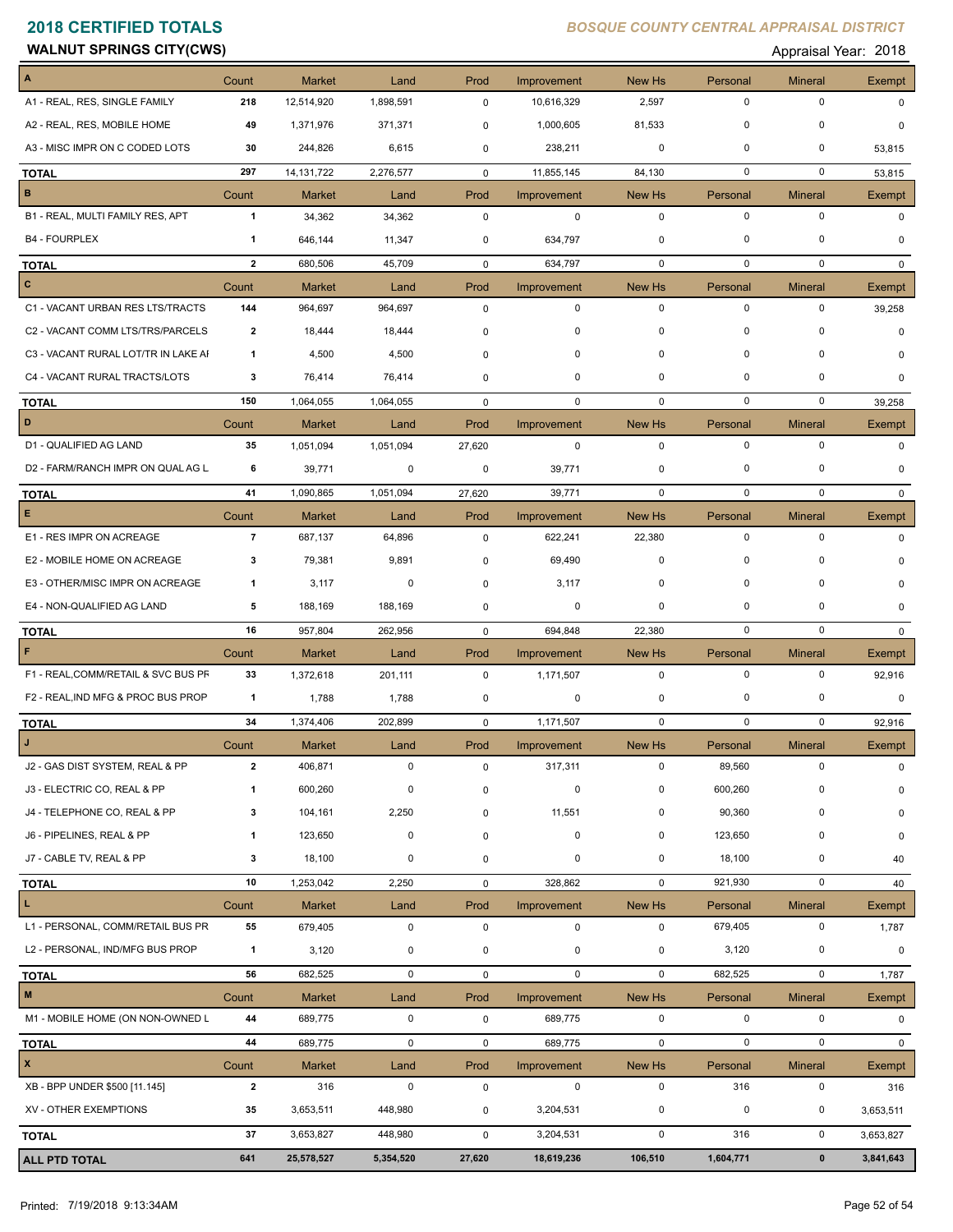# **WALNUT SPRINGS ISD(SWS) Appraisal Year: 2018**

| <b>Improvements</b>                 | Count | <b>Value</b> |
|-------------------------------------|-------|--------------|
| Homesite                            | 276   | 27,080,882   |
| New Homesite                        | 7     | 149,560      |
| Non Homesite                        | 576   | 35,194,408   |
| New Non Homesite                    | 17    | 1,274,378    |
| $(2,496.014 \text{ acres})$<br>Land | Count | Value        |
| Homesite                            | 257   | 2,702,358    |
| New Homesite                        | 9     | 344,206      |
| Non Homesite                        | 636   | 13,051,801   |
| New Non Homesite                    | 0     | o            |
| Prod<br>(62,295.739 acres)          | Count | Value        |
| Productivity                        | 448   | 161,686,430  |
| Inventory                           | O     |              |
| Timber                              | 0     | 0            |
| <b>Other</b>                        | Count | Value        |
| <b>Personal Property</b>            | 107   | 32,188,278   |
| <b>Minerals</b>                     | 0     |              |

| l Prod. Use   | Count | Value     | Loss        |
|---------------|-------|-----------|-------------|
| Productivity  | 448   | 5,173,619 | 156,512,811 |
| Inventory     |       |           |             |
| Timber        |       |           |             |
| <b>Totals</b> | 448   | 5,173,619 | 156,512,811 |

|                              |          |                    |             |                    | 112,975,330<br>$( = )$ | <b>TOTAL ASSESSED</b>            |                    |
|------------------------------|----------|--------------------|-------------|--------------------|------------------------|----------------------------------|--------------------|
| <b>Exemptions/Deductions</b> |          | *** Non-Frozen *** |             | ***** Frozen ***** |                        |                                  | $(1,510$ accounts) |
|                              | Count    | Value              | Count       | <b>Value</b>       |                        |                                  |                    |
| Homestead                    | 104      | 2,390,596          | 130         | 2,983,811          |                        |                                  |                    |
| <b>Homestead Local</b>       | 0        | 0                  | 0           | 0                  | 5,374,407              | <b>TOTAL HOMESTEAD</b>           |                    |
| Over <sub>65</sub>           | 11       | 100,000            | 105         | 974,909            |                        |                                  |                    |
| Over 65 Local                | 0        | 0                  | 0           | $\Omega$           | 1,074,909              | <b>TOTAL OVER 65</b>             |                    |
| <b>Disabled</b>              | $\Omega$ | $\Omega$           | 10          | 90,000             |                        |                                  |                    |
| Disabled Local               | 0        | 0                  | 0           | 0                  | 90,000                 | <b>TOTAL DISABLED</b>            |                    |
| <b>Disabled Veteran</b>      | 8        | 42,191             | 3           | 13,193             | 55,384                 | <b>TOTAL DISABLED VETERAN</b>    |                    |
| Disabled Vet HS              |          | 194,168            | -1          | 62,740             | 256,908                | <b>TOTAL DISABLED VETERAN HS</b> |                    |
| Abatements                   | $\Omega$ | 0                  |             |                    |                        |                                  |                    |
| <b>Pollution Control</b>     | $\Omega$ | 0                  |             |                    |                        |                                  |                    |
| Freeport                     | $\Omega$ | $\Omega$           |             |                    |                        |                                  |                    |
| Goods In Transit             | $\Omega$ | $\Omega$           |             |                    |                        |                                  |                    |
| Historic                     | $\Omega$ | $\Omega$           | $\mathbf 0$ | $\mathbf 0$        |                        |                                  |                    |
| Low Income Housing           | 0        | $\Omega$           |             |                    |                        |                                  |                    |
| Solar / Wind Power           | 0        | 0                  | 0           | $\mathbf 0$        |                        |                                  |                    |
| <b>Tot Exempt Proration</b>  | $\Omega$ | 0                  | $\mathbf 0$ | $\mathbf 0$        |                        |                                  |                    |
| <b>Tot Exempt Proration</b>  | $\Omega$ | $\Omega$           |             |                    | 0                      | <b>TOTAL OTHER DEDUCTIONS</b>    |                    |

|                               |   |            | 6.  |
|-------------------------------|---|------------|-----|
| Taxable Non Frozen            |   | 93,773,275 |     |
| Taxable Frozen                |   | 12,039,635 |     |
| Taxable New HS Frozen         |   | 310,812    | 106 |
| Tax Non Frozen                |   | 881,375.21 |     |
| Tax Frozen                    |   | 92,385.28  |     |
| Tax New HS Frozen             |   | 2.921.32   | 97  |
| Total Tax w/o Ceiling         |   | 997,457.07 |     |
| Tax Frozen Loss               |   | 20,775.26  | 0.0 |
| <b>Total Vet HS Proration</b> | 0 | 0.00       |     |
| Total Surv Spouse Ex Amt      | 0 | 0.00       |     |
|                               |   |            |     |

## **2018 CERTIFIED TOTALS** *BOSQUE COUNTY CENTRAL APPRAISAL DISTRICT*

| illipi ovellielils                      | <b>UUUIL</b> | value       |         |             |                                        |
|-----------------------------------------|--------------|-------------|---------|-------------|----------------------------------------|
| Homesite                                | 276          | 27,080,882  |         |             |                                        |
| New Homesite                            |              | 149,560     |         |             |                                        |
| Non Homesite                            | 576          | 35,194,408  |         |             |                                        |
| New Non Homesite                        | 17           | 1,274,378   | ( + )   | 63,699,228  | <b>TOTAL IMPROVEMENTS</b>              |
| <b>Land</b> $(2,496.014 \text{ acres})$ | Count        | Value       |         |             |                                        |
| Homesite                                | 257          | 2,702,358   |         |             |                                        |
| New Homesite                            | 9            | 344,206     |         |             |                                        |
| Non Homesite                            | 636          | 13,051,801  |         |             |                                        |
| New Non Homesite                        | 0            | 0           | $(+)$   | 16,098,365  | <b>TOTAL LAND MARKET</b>               |
|                                         |              |             |         |             |                                        |
| <b>Prod</b> (62,295.739 acres)          | Count        | Value       |         |             |                                        |
| Productivity                            | 448          | 161,686,430 |         |             |                                        |
| Inventory                               |              |             |         |             |                                        |
| Timber                                  | 0            | 0           | $(+)$   | 161,686,430 | <b>TOTAL PROD MARKET</b>               |
|                                         |              |             |         |             |                                        |
| Other                                   | Count        | Value       |         |             | 177,784,795<br><b>TOTAL LAND</b>       |
| Personal Property                       | 107          | 32,188,278  |         |             |                                        |
| Minerals                                | 0            | 0           | $(+)$   | 32,188,278  | <b>TOTAL OTHER</b>                     |
|                                         |              |             |         |             |                                        |
|                                         |              |             | $( = )$ | 273,672,301 | <b>TOTAL MARKET VALUE</b>              |
|                                         |              |             | $(-)$   | 4,071,199   | TOTAL EXEMPT PROPERTY (INCL HB366)     |
|                                         |              |             | $( = )$ | 269,601,102 | TOTAL MARKET VALUE OF TAXABLE PROPERTY |
|                                         |              |             |         |             |                                        |

| 156.512.811 | ( – )   | 156,512,811 TOTAL PRODUCTION LOSS |
|-------------|---------|-----------------------------------|
| 24          | $( - )$ | 112,961 CAPPED HOMESTEAD LOSS     |
|             | $=$     | 112,975,330 TOTAL ASSESSED        |

| TOTAL ASSESSED |                    |
|----------------|--------------------|
|                | $(1,510$ accounts) |

| 1,074,909 | <b>TOTAL OVER 65</b> |
|-----------|----------------------|
|           |                      |

|  | 90.000 TOTAL DISARI FD |  |
|--|------------------------|--|

- 
- 1 194,168 1 62,740 **256,908 TOTAL DISABLED VETERAN HS**

| $\mathbf{0}$ | <b>TOTAL OTHER DEDUCTIONS</b>         |
|--------------|---------------------------------------|
|              | 6,851,608 TOTAL EXEMPTIONS/DEDUCTIONS |
|              | 106,123,722 TOTAL TAXABLE             |
|              | 976,681.81 TOTAL TAX                  |
| 0.00939900   | TAX RATE                              |